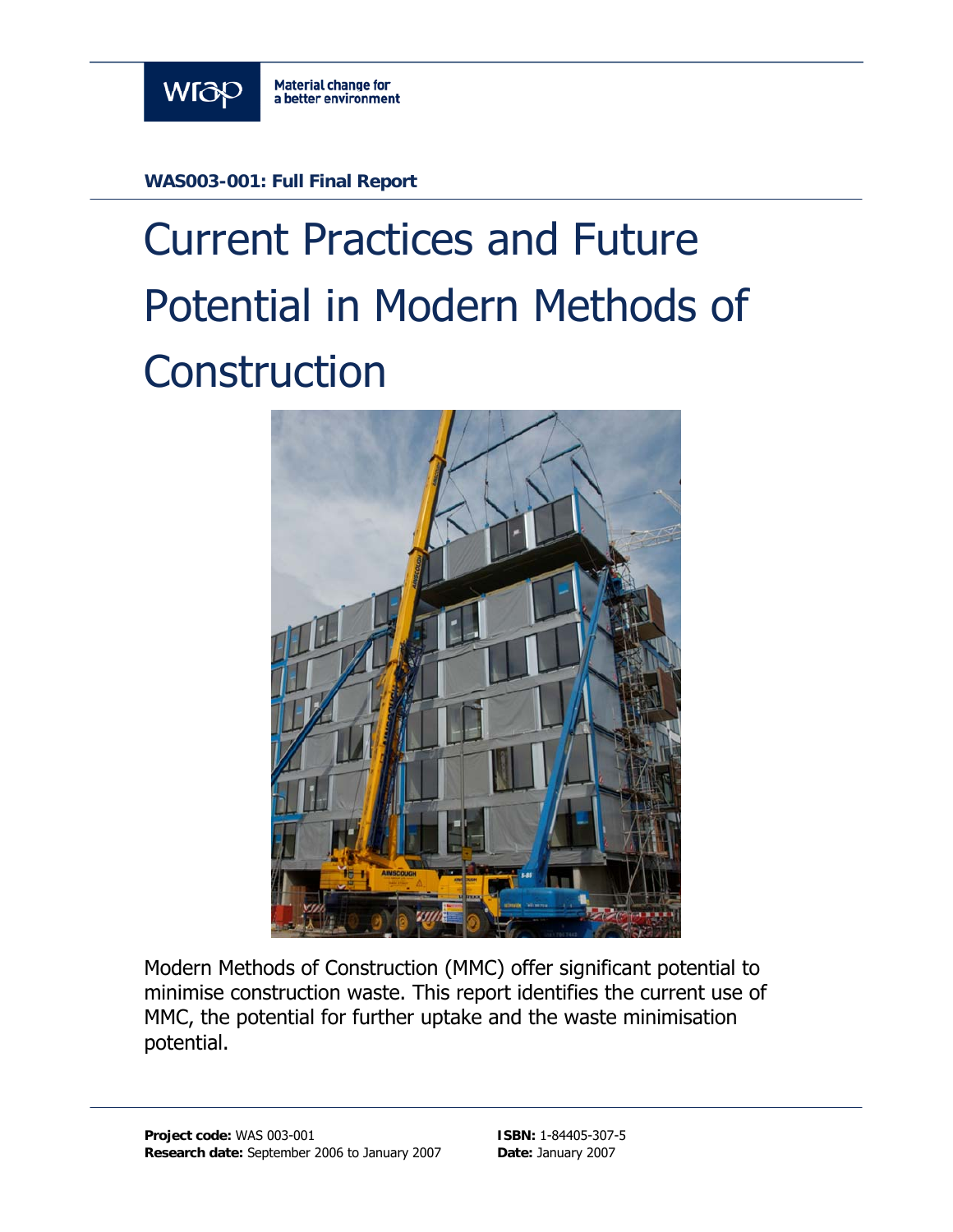#### **Front cover photograph:** Installation of a Volumetric Unit (image courtesy of Mtech Consulting)

Disclaimer: While steps have been taken to ensure the accuracy of this report, WRAP cannot accept responsibility or be held liable to any person for any loss or damage arising out of or in connection with this information being inaccurate, incomplete or misleading. Care should be taken in using any of the data provided as they are based upon numerous project-specific conditions. The listing or featuring of a particular product or company does not constitute an endorsement by WRAP and WRAP cannot guarantee the performance of individual products or materials. For more detail, please refer to our Terms & Conditions on our website: www.wrap.org.uk.

Published by **Action Programme** 21 Horse Fair B anbury, Oxon E-mail: info@wrap.org.uk<br>
O X16 0AH

O X16 0AH

**Waste & Resources** The Old Academy Tel: 01295 819 900 Helpline freephone<br> **Action Programme** 21 Horse Fair Fax: 01295 819 911 0808 100 2040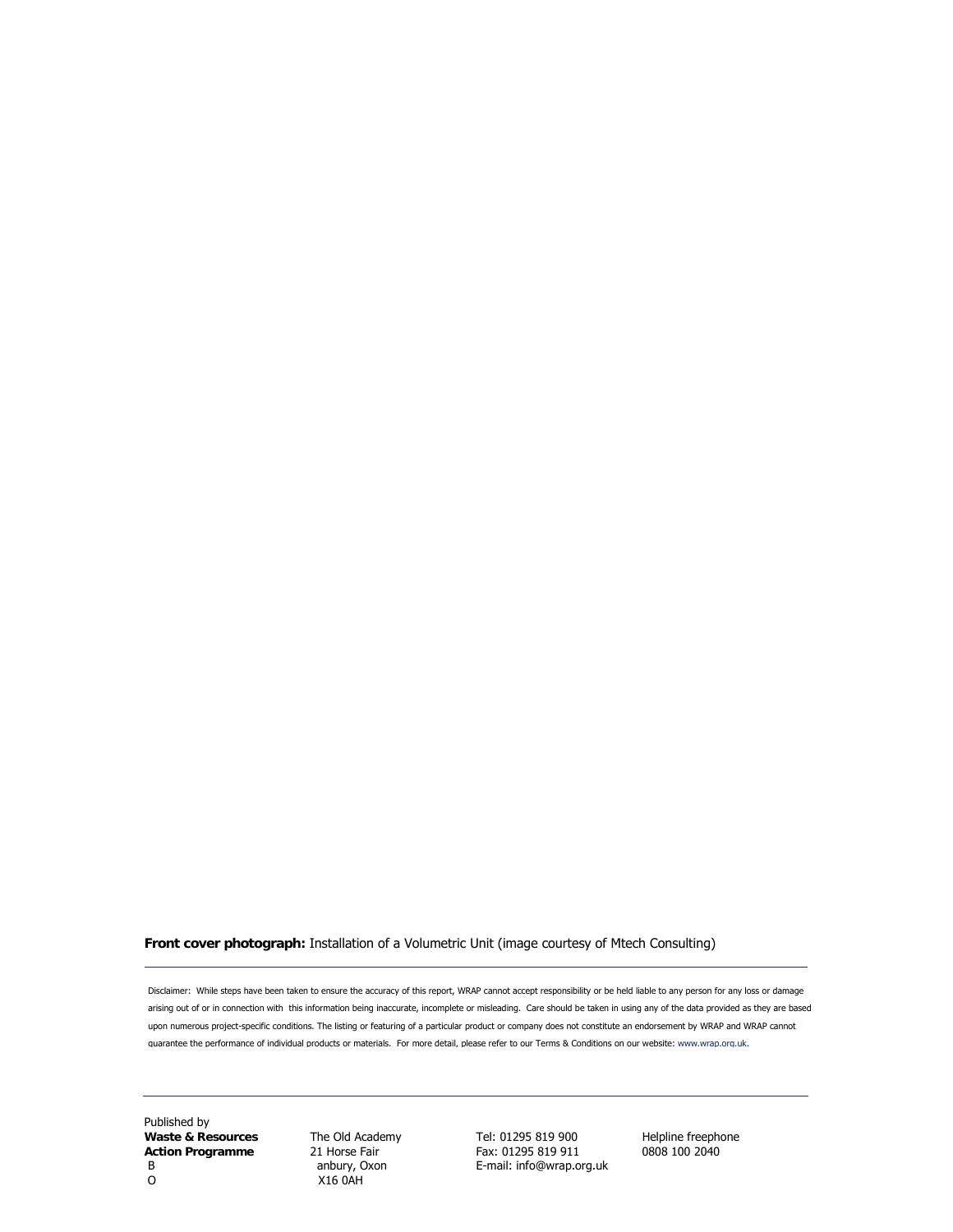# Contents

| 1.0 |     |       |                                                                                        |     |
|-----|-----|-------|----------------------------------------------------------------------------------------|-----|
|     | 1.1 |       |                                                                                        |     |
|     | 1.2 |       |                                                                                        |     |
|     | 1.3 |       |                                                                                        |     |
|     |     | 1.3.1 |                                                                                        |     |
|     |     | 1.3.2 |                                                                                        |     |
|     |     | 1.3.3 |                                                                                        |     |
|     | 1.4 |       |                                                                                        |     |
|     |     | 1.4.1 |                                                                                        |     |
|     |     | 1.4.2 |                                                                                        |     |
|     |     | 1.4.3 | Opportunities for reducing waste through the substitution of MMC 16                    |     |
|     |     | 1.4.4 |                                                                                        |     |
|     |     | 1.4.5 |                                                                                        |     |
|     | 1.5 |       |                                                                                        |     |
| 2.0 |     |       |                                                                                        |     |
|     | 2.1 |       |                                                                                        |     |
|     | 2.2 |       |                                                                                        |     |
|     |     | 2.2.1 |                                                                                        |     |
|     |     | 2.2.2 |                                                                                        |     |
|     |     | 2.2.3 |                                                                                        |     |
|     |     | 2.2.4 |                                                                                        |     |
|     |     | 2.2.5 |                                                                                        |     |
|     |     | 2.2.6 |                                                                                        |     |
|     |     | 2.2.7 |                                                                                        |     |
|     | 2.3 |       |                                                                                        |     |
|     |     | 2.3.1 |                                                                                        |     |
|     |     | 2.3.2 |                                                                                        |     |
|     |     | 2.3.3 |                                                                                        |     |
|     |     | 2.3.4 |                                                                                        |     |
|     |     | 2.3.5 |                                                                                        |     |
| 3.0 |     |       |                                                                                        |     |
|     | 3.1 |       |                                                                                        |     |
|     | 3.2 |       |                                                                                        |     |
|     | 3.3 |       |                                                                                        |     |
|     |     | 3.3.1 |                                                                                        |     |
|     |     | 3.3.2 |                                                                                        |     |
|     |     | 3.3.3 |                                                                                        |     |
|     |     | 3.3.4 |                                                                                        |     |
|     |     | 3.3.5 |                                                                                        |     |
|     | 3.4 |       |                                                                                        | .38 |
|     |     | 3.4.1 |                                                                                        |     |
|     |     | 3.4.2 |                                                                                        |     |
|     |     | 3.4.3 |                                                                                        |     |
|     |     | 3.4.4 | Structural insulated panel systems (SIPS) & structural insulated roof panels (SIRPs)41 |     |
|     |     | 3.4.5 |                                                                                        |     |
|     | 3.5 |       |                                                                                        |     |
|     |     | 3.5.1 |                                                                                        |     |
|     |     | 3.5.2 |                                                                                        |     |
|     |     | 3.5.3 |                                                                                        |     |
|     |     | 3.5.4 |                                                                                        |     |
|     | 3.6 |       |                                                                                        |     |
|     |     | 3.6.1 |                                                                                        |     |
|     |     | 3.6.2 |                                                                                        |     |
|     |     | 3.6.3 |                                                                                        |     |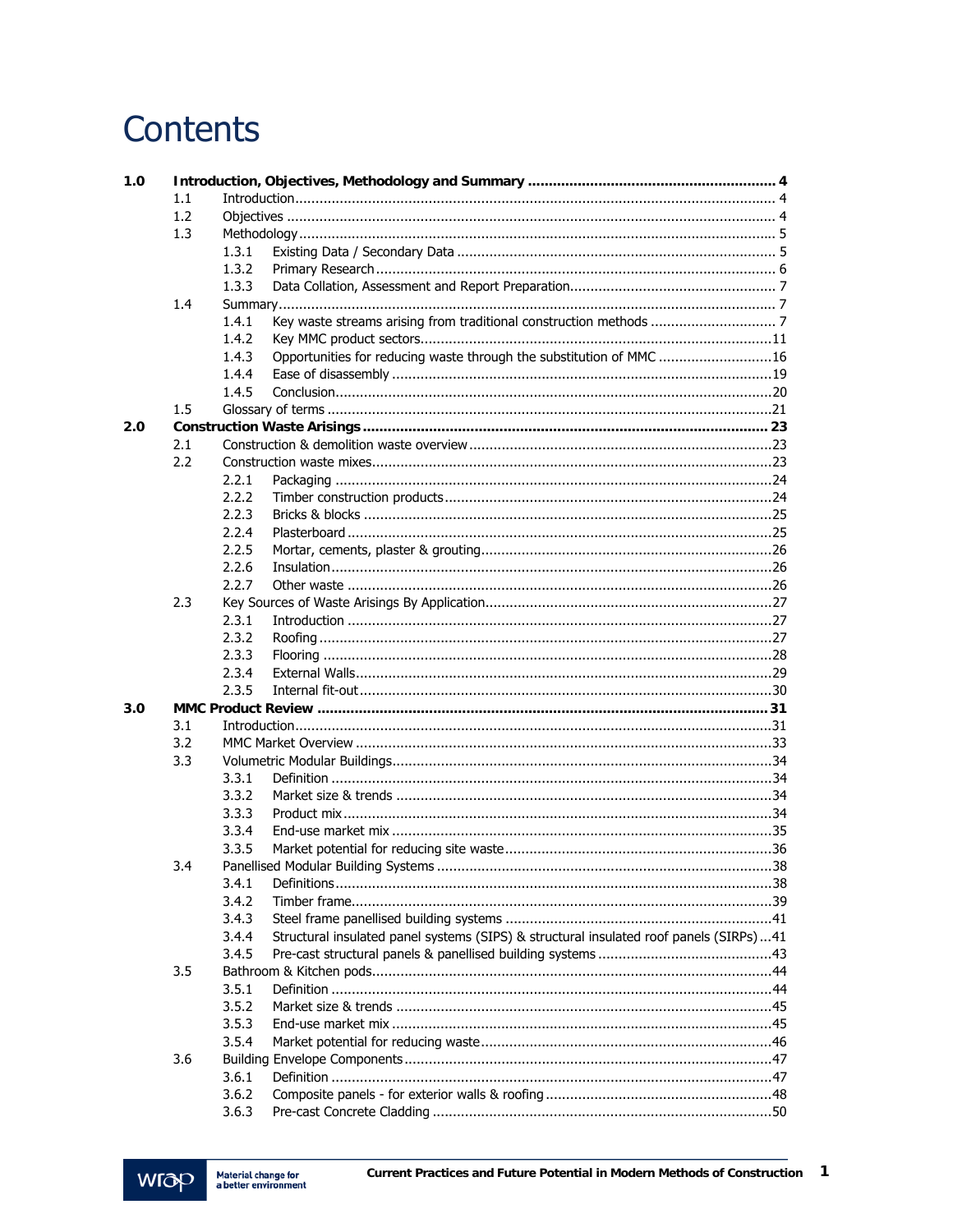|     |      | 3.6.4  |  |
|-----|------|--------|--|
|     | 3.7  |        |  |
|     |      | 3.7.1  |  |
|     |      | 3.7.2  |  |
|     |      | 3.7.3  |  |
| 4.0 |      |        |  |
|     | 4.1  |        |  |
|     | 4.2  |        |  |
|     | 4.3  |        |  |
|     |      | 4.3.1  |  |
|     |      | 4.3.2  |  |
|     | 4.4  |        |  |
|     |      | 4.4.1  |  |
|     |      | 4.4.2  |  |
|     | 4.5  |        |  |
|     |      | 4.5.1  |  |
|     |      | 4.5.2  |  |
|     | 4.6  |        |  |
|     |      | 4.6.1  |  |
|     |      | 4.6.2  |  |
|     | 4.7  |        |  |
|     |      | 4.7.1  |  |
|     |      | 4.7.2  |  |
|     | 4.8  |        |  |
|     |      | 4.8.1  |  |
|     |      | 4.8.2  |  |
|     | 4.9  |        |  |
|     |      | 4.9.1  |  |
|     |      | 4.9.2  |  |
|     | 4.10 |        |  |
|     |      |        |  |
|     |      | 4.10.2 |  |
|     |      | 4.10.3 |  |
|     | 4.11 |        |  |
|     |      | 4.11.1 |  |
|     |      | 4.11.2 |  |
|     |      |        |  |
| 5.0 |      |        |  |
|     | 5.1  |        |  |
|     | 5.2  |        |  |
|     | 5.3  |        |  |
| 6.0 |      |        |  |
|     | 6.1  |        |  |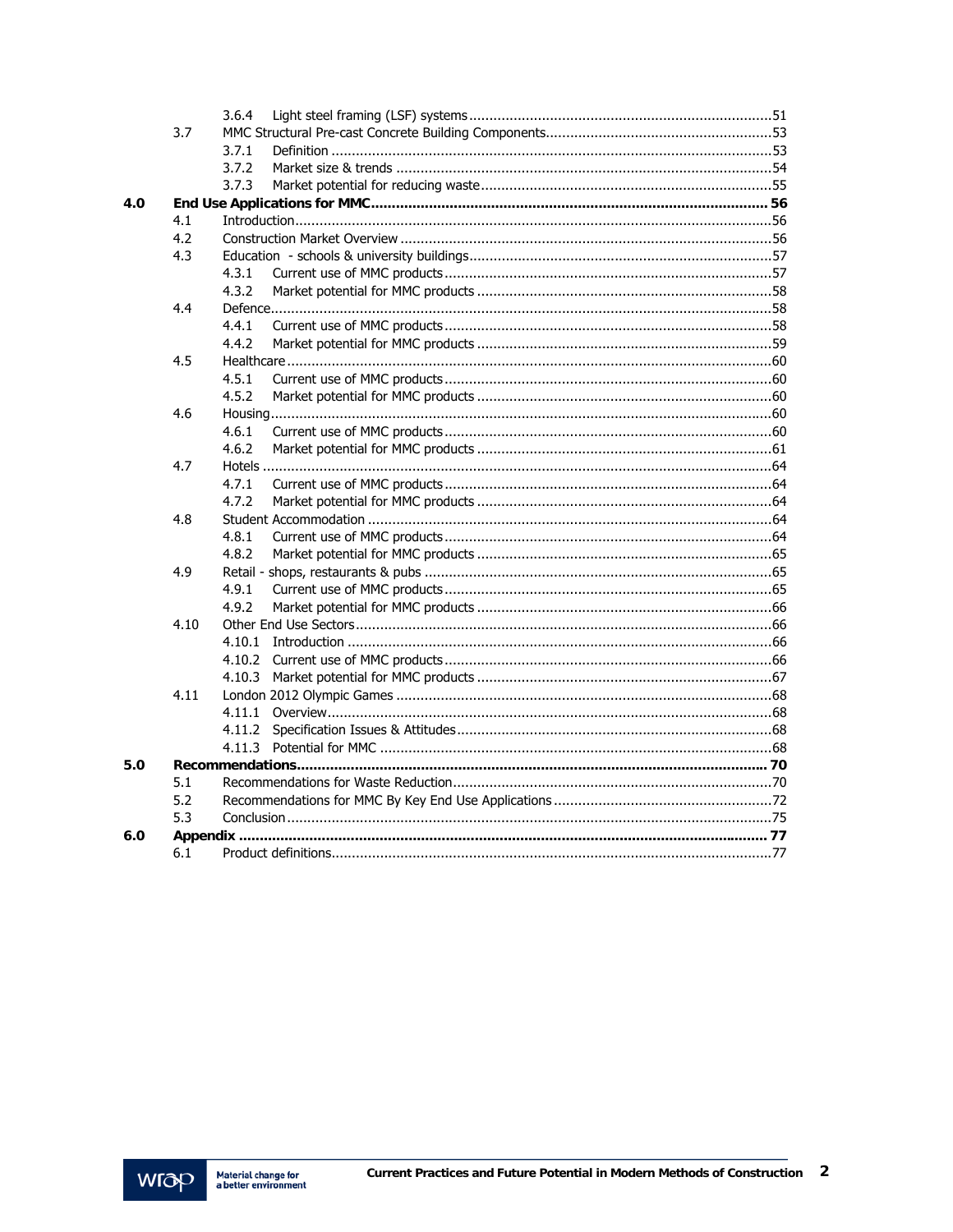## List of tables and charts

| Table 2: Key Construction Material Waste Streams on Traditional Newbuild Schemes7                   |  |
|-----------------------------------------------------------------------------------------------------|--|
|                                                                                                     |  |
| Table 4: Selected Key Types of MMC - Market Size and Construction Applications 12                   |  |
|                                                                                                     |  |
|                                                                                                     |  |
| Table 7: MMC & Estimates of Waste Reduction though Substitution for Traditional Building Methods18  |  |
|                                                                                                     |  |
| Table 9: Key Areas of Potential for Reduction of Site Waste though the Substitution of MMC20        |  |
|                                                                                                     |  |
|                                                                                                     |  |
|                                                                                                     |  |
|                                                                                                     |  |
|                                                                                                     |  |
|                                                                                                     |  |
| Chart 16: Mix of Sales of Permanent Volumetric Buildings to Major End User Sectors by Value 2005 36 |  |
|                                                                                                     |  |
|                                                                                                     |  |
| Table 19: Contractors Output - Public & Private Sectors 2004 / 2005 (£m - Current Prices) 56        |  |
|                                                                                                     |  |
|                                                                                                     |  |
|                                                                                                     |  |
| Table 23: Summary of Potential of Key Types of MMC for Reducing Site Waste 71                       |  |
| Table 24: MMC & Estimates of Waste Reduction though Substitution for Traditional Building Methods72 |  |
|                                                                                                     |  |
| Table 26: Key Areas of Potential for Reduction of Site Waste though the Substitution of MMC 76      |  |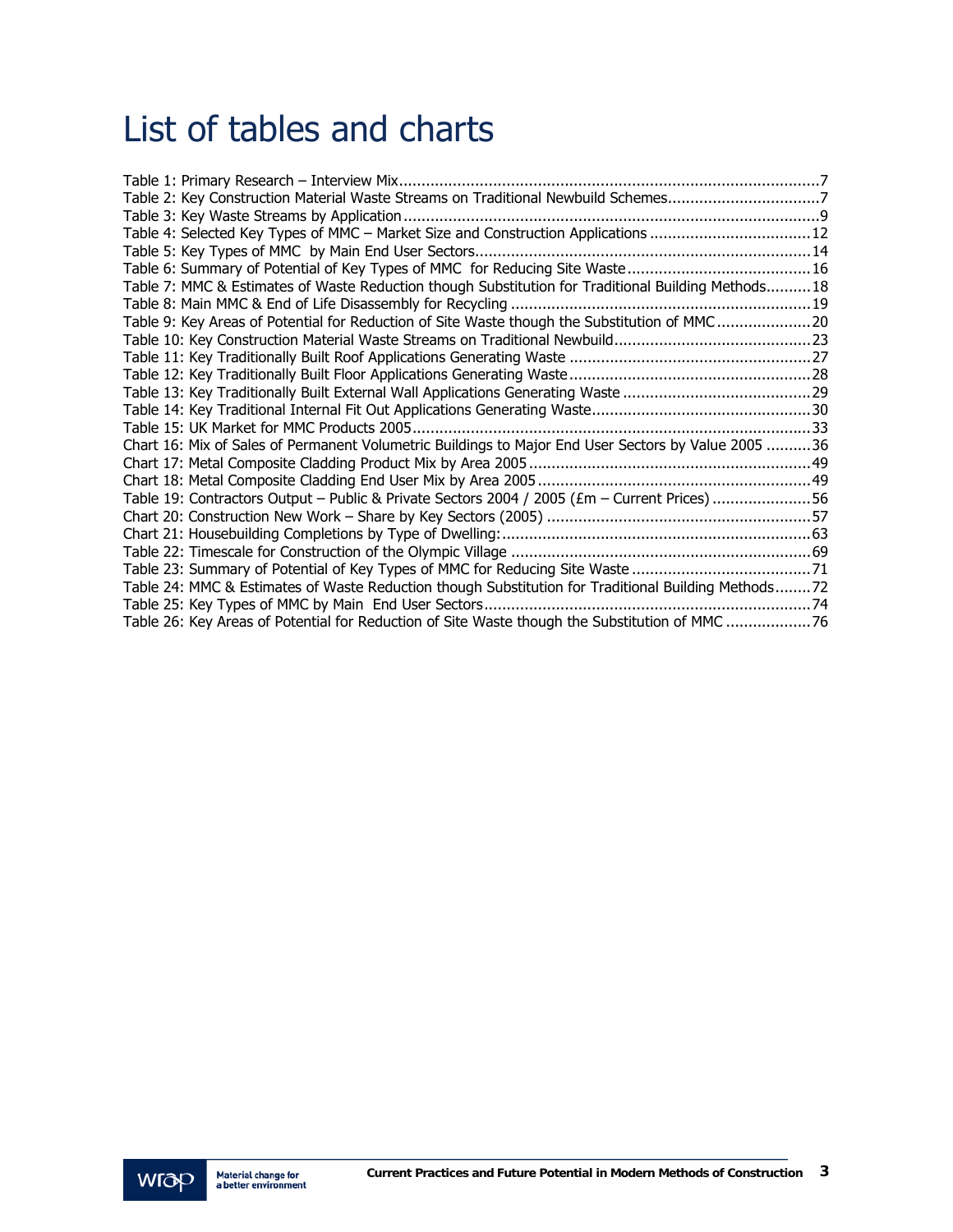# 1.0 Introduction, Objectives, Methodology and Summary

#### 1.1 Introduction

The overall objective of the research is to develop a detailed assessment of the current level of use of Modern Methods of Construction (MMC) and market size in different construction sectors, identifying positive and negative factors influencing take-up. The focus of the project is on developing a scoping document reviewing key products, markets etc, and the emphasis is on informing WRAP's work in waste minimisation and identifying markets where significant gains can be made.

In this report, we use the term MMC in preference to the term OSM (offsite manufacturing). This is because this term is increasingly being used instead of OSM and because it also includes several important new types of construction methods that involve some element of fabrication on site.

N.B. This report has been adapted from the report originally submitted to WRAP and any information deemed commercially sensitive has been removed in this version.

#### 1.2 Objectives

The first phase was to develop a detailed assessment of the current level of MMC and usage in different construction markets (Health, Education, Housing etc), identifying positive and negative factors influencing take-up. The focus is on informing WRAP's work in waste minimisation and identifying markets where significant gains can be made.

Key research objectives in this phase included the following:

- Develop an overview of the current UK offsite construction market in terms of value, market share, key players, key construction sectors, benefits and drivers / barriers to growth.
- $\blacksquare$  Identify and prioritise key companies and influencers in offsite construction industry bodies, manufacturers, contractors, etc, - develop a database of contact details.
- I Identify and categorise the range of various construction products and components manufactured offsite, together with examples.
- **E** Evaluate the range of products and components in terms of market size, current sectors where used, split between UK manufacture and imports etc. In the major sectors, we would identify the leading 5-10 manufacturers (depending on sector size and structure) in terms of shares and provide contact details. Analyse and review the key application areas for the products/materials.
- Each of these key product / component sectors would be reviewed in terms of benefits and drivers to use, with a particular emphasis on their impact for waste reduction. In addition, key barriers to growth would be identified and a broad review of current standards, indicative material wastage levels, wider market potential and end-of-life potential for disassembly would be undertaken.
- $\blacksquare$  Identify any emerging areas of MMC where possible.
- If Identify manufacturers, products and components to be used as exemplars of offsite construction, in terms of highlighting a reduction in material wastage.
- Develop recommendations for key areas of offsite construction where WRAP should focus to achieve a decrease in material wastage.

The primary objective of the second phase of the research was to identify and prioritise the potential of different sectors of construction to adopt MMC to reduce construction material wastage. This phase of the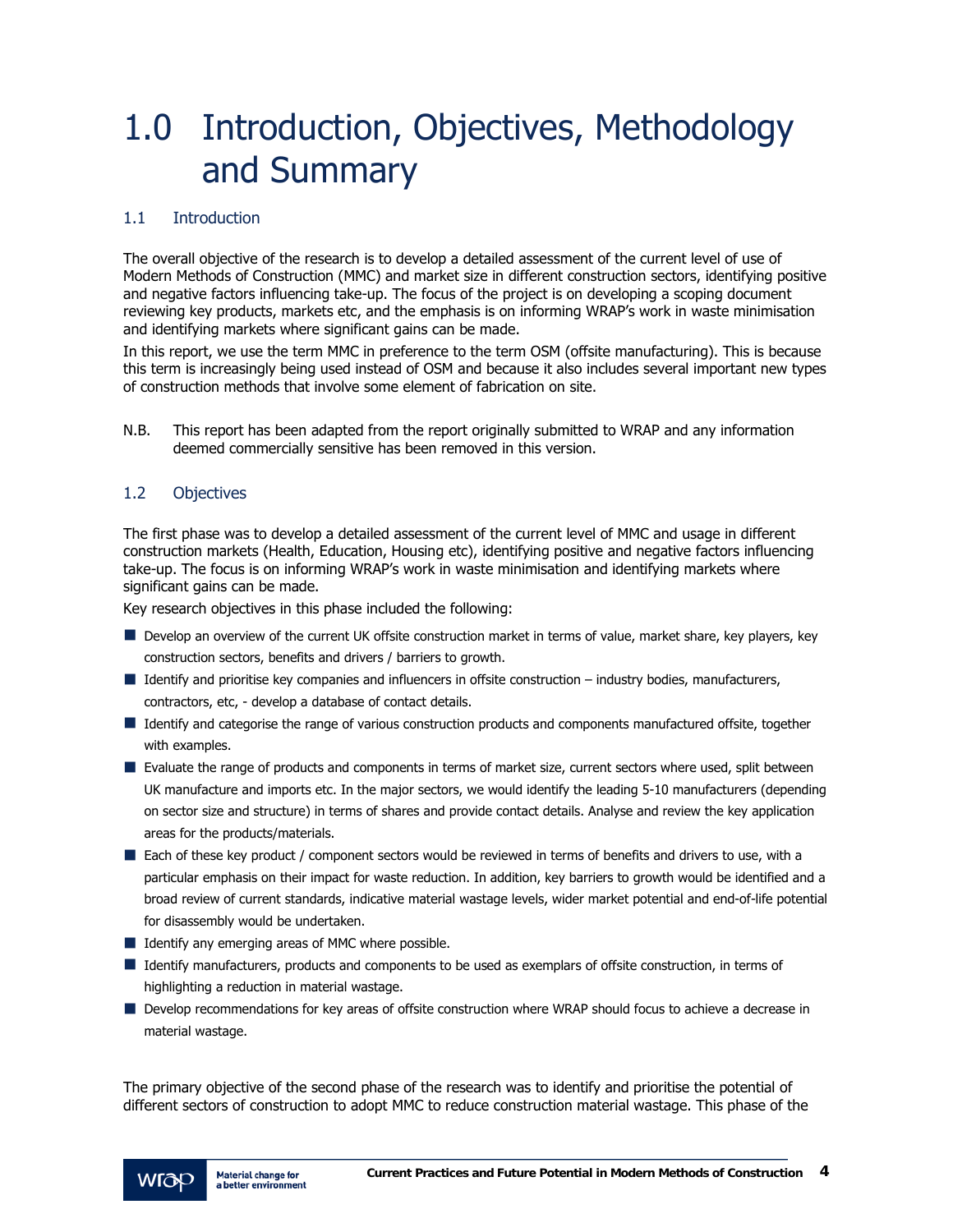project, therefore, focused on identifying key sectors and government initiatives where the potential to increase MMC is highest and provides the best opportunities for material waste reduction. Key research objectives in this phase include the following:

- $\blacksquare$  Identify and prioritise construction industry sectors offering the best potential to increase the use of MMC based on research in first phase.
- Each key sector will be assessed in terms of value, current and potential share for MMC, and key segments of sectors where MMC can be applied (e.g.: volumetric units, semi-finished 2-dimensional products, or at component/subassembly level)
- **IDENTIFICATE:** Identification and scoping of proportion of construction units where MMC can be applied.
- Comparisons with current waste levels from traditional build methods to develop views on where the greatest reductions can be achieved through MMC
- I Identify existing /recent projects and case studies where construction waste has been minimised as a result of the use of MMC, which can be used as exemplar projects. Identify key personnel contact details.
- If Identify future projects within key sectors offering potential for MMC and provide contact details, e.g.: Olympic Games, Building Schools for the Future programme, LIFT/ProCure21, MoD, Student Accommodation etc., are all sectors which would be reviewed.
- Develop recommendations for key areas of construction where WRAP should focus to achieve a decrease in material wastage.

#### 1.3 Methodology

In overall terms the methodology for this project used a combination of the following:

- Desk research stage, incorporating analysis of existing data from relevant available reports, government sources, and any other secondary data sources, which become apparent.
- A primary research programme of interviews with offsite building product suppliers / manufacturers, main contractors, specifiers, industry consultants, trade associations etc.
- Analysis of findings and compilation of a detailed report, supplemented by a discussion meeting

#### 1.3.1 Existing Data / Secondary Data

A wide range of published information sources were reviewed to assess current usage, players, key products/components, attitudes and trends towards offsite construction processes levels. Given the recent nature of the market and the rapid evolution of products and components, the level of published data quantifying the MMC market was limited, but key sources included Offsite Directory 2005, Government sources, company reports / websites / product catalogues, Trade Organisations/Associations, existing information from AMA Research knowledge bank, etc., with specific sources outlined below:

- Building Research Establishment/Arup: Market Transformation Programme draft report *Opportunities for Waste* Reduction Through Modern Methods of Construction
- Building Research Establishment: case studies Greenwich Millennium Village, Chiswick Park
- **Building Research Establishment: Waste reduction in refurbishment**
- Building Research Establishment: Market Transformation Programme draft report Waste Scoping Study: Waste Arising from Roofing Products (May 2006)
- Building Research Establishment: Market Transformation Programme draft report Waste Scoping Study: Waste Arising from Flooring Products (May 2006)
- Buildoffsite: The value of the UK market for offsite (2004)
- Buildoffsite: Cameo case studies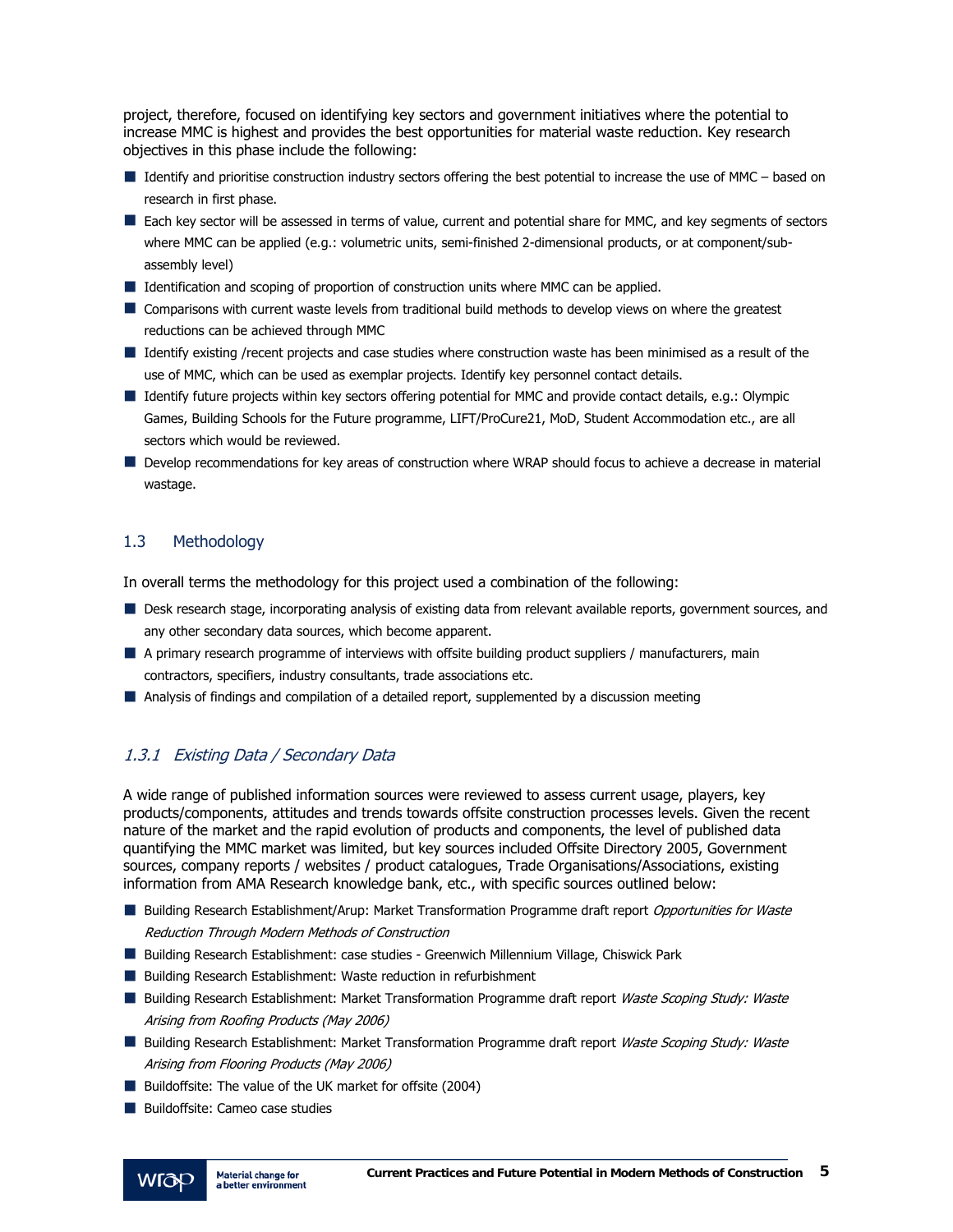- Association of British Insurers: Modern Methods of Construction: Insurance Considerations (February 2005)
- Commission for Architecture & the Built Environment (CABE): report for the Housing Corporation: Design and Modern Methods of Construction
- Cardiff University/Centre for Research in Built Environment: Construction Waste Minimisation Good Practice Guide
- Davis Langdon: Skyline 2006: Office Development Costs
- Envirowise: Saving money & raw materials by reducing waste in construction: case studies
- Envirowise: Saving money & raw materials by reducing waste in construction: case studies from Scotland
- Federation of Master Builders: Offsite construction: for and against
- Loughborough University: Offsite, Modern Methods of Construction in Housebuilding (January 2006)
- Loughborough University: Houseproud: practices & strategies of leading UK housebuilders on Offsite-MMC
- National Audit Office Using modern methods of construction to build homes more quickly and efficiently (November 2005)
- Office for the Deputy Prime Minister: Survey of Arisings and Use of Construction, Demolition & Excavation Waste as Aggregate in England in 2003 (October 2004)
- Steel Construction Institute: Benefits of off-site steel construction in urban locations (2006)
- Steel Construction Sector Sustainability Committee: Sustainable Steel Construction Building a Better Future:  $1^{st}$ annual report 2004
- TRADA Technology: Wood Used in Construction: The UK Mass Balance and Efficiency of Use (June 2005)
- TRADA Technology: Wood Used in Packaging: The UK Mass Balance and Efficiency of Use (June 2005)
- Viridis: The Construction Industry Mass Balance: resources use, wastes and emissions (revised 2003)
- AMA Research: range of market reports on timber frame, cladding, volumetric buildings, kitchen & bathroom pods etc

The desk research provided a significant amount of the data at product and market level, together with a substantial amount of the information on key companies, contractors, end use applications for offsite manufactured products.

#### 1.3.2 Primary Research

The primary research programme was used to fill gaps in our knowledge. In certain sectors there was a need to undertake primary research to understand market sizes, potential for MMC, identify case studies on waste minimisation, and develop a better understanding of barriers to uptake etc. We interviewed a mix of the following organisations:-

- **Offsite Building Product/Component Suppliers and Distributors.**
- **Building and construction contractors undertaking a range of private and public projects in all sectors.**
- Clients and specifiers in key sectors
- $\blacksquare$  Trade Associations, consultants etc.

MMC in the construction sector is a rapidly changing market and our view is that, given the wide range of product and component sectors, a telephone survey was the most effective way of developing a good understanding of key issues.

The summary mix of telephone, email and personal interviews is outlined below:-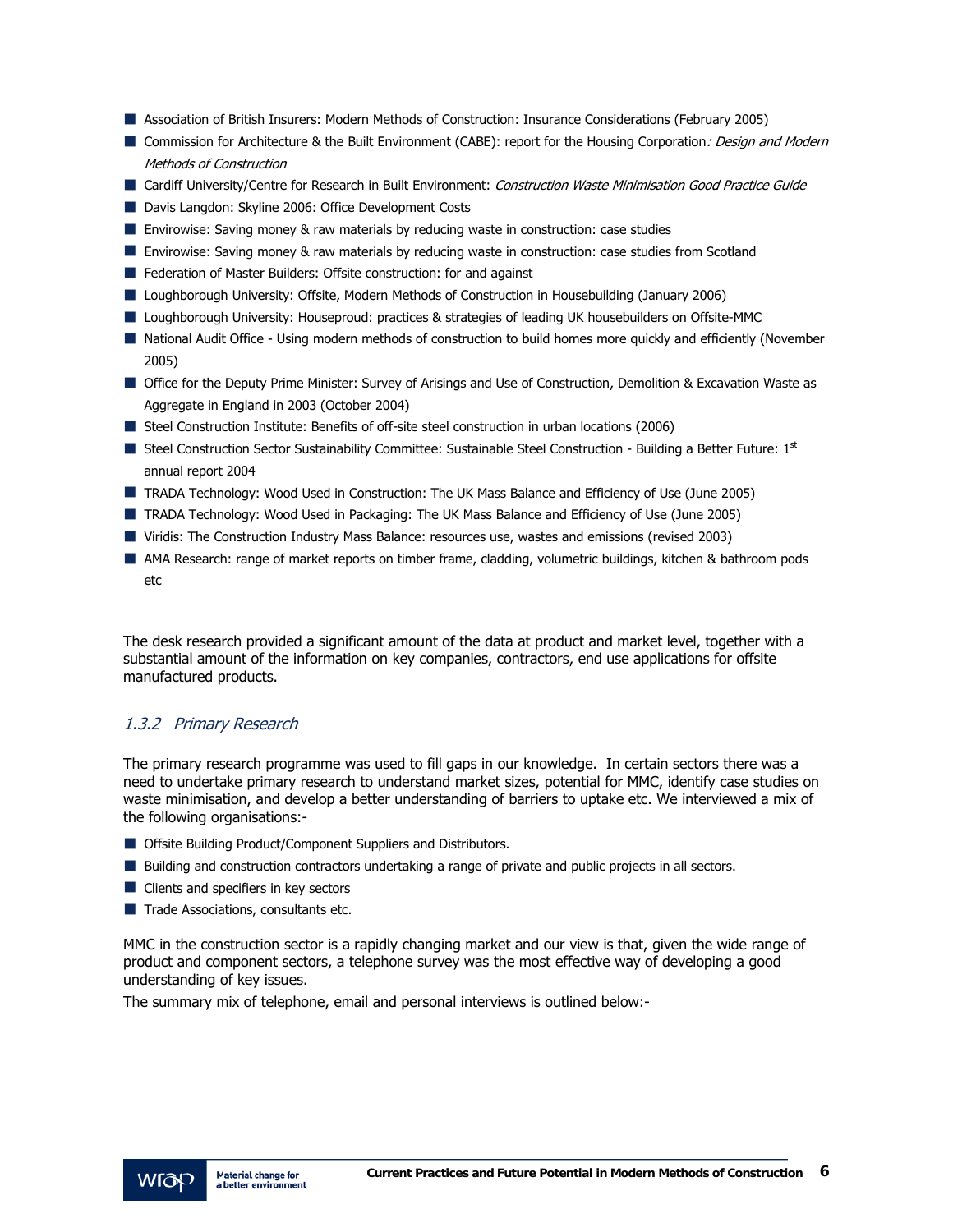| Table 1: Primary Research - Interview Mix        |                  |  |  |  |  |  |  |
|--------------------------------------------------|------------------|--|--|--|--|--|--|
| Sector                                           | Telephone/ Email |  |  |  |  |  |  |
| MMC product suppliers and manufacturers          | 56               |  |  |  |  |  |  |
| Trade associations/MMC research organisations    |                  |  |  |  |  |  |  |
| Main contractors, housebuilders, specifiers etc. |                  |  |  |  |  |  |  |
| <b>Total</b>                                     | 138              |  |  |  |  |  |  |

### 1.3.3 Data Collation, Assessment and Report Preparation

Output from the research includes a market assessment of current usage of offsite construction products and components, together with drivers and barriers to growth. In addition, the report includes a market assessment of future potential for MMC in key sectors and provides recommendations on key areas of focus for WRAP to deliver a decrease in material wastage through the use of offsite construction.

In addition, a separate Excel database has been developed of major offsite manufacturers, products and components, together with key stakeholder contacts. This list highlights in bold key companies and contacts where the level of involvement and/or commitment to MMC is considered to be high and would be worth considering for follow-up contact**.** 

#### 1.4 Summary

#### 1.4.1 Key waste streams arising from traditional construction methods

The table below provides a summary of the key waste streams arising from traditional construction methods. The figures are derived from case studies provided by contractors and other research organisations. It needs to be strongly emphasised that volumes of waste and the mix of waste material entering the waste stream for d isposal vary co nsiderably acco rding to a com bination of fac tors inc luding: the type an d size of development, the mix of materials and products used, the nature of the sites (size, accessibility etc) and the waste management procedures at each site – these variables are reflected in the ranges shown in the table below. However, across the various case studies, there is generally a high level of consistency with regard to waste mixes.

| Table 2: Key Construction Material Waste Streams on Traditional Newbuild Schemes |                         |  |  |  |  |  |  |  |
|----------------------------------------------------------------------------------|-------------------------|--|--|--|--|--|--|--|
|                                                                                  | Modal Average - Range % |  |  |  |  |  |  |  |
| Packaging (incl. wood pallets, cable drums, cases)                               | $25 - 35$               |  |  |  |  |  |  |  |
| Plasterboard                                                                     | $5 - 36$                |  |  |  |  |  |  |  |
| Rubble - broken bricks, blocks, tiles etc                                        | $25 - 40$               |  |  |  |  |  |  |  |
| Timber - (excludes pallets)                                                      | $15 - 25$               |  |  |  |  |  |  |  |
| Cement and plaster                                                               | $10 - 17$               |  |  |  |  |  |  |  |
| Insulation - rockwool and fibreglass                                             | $6 - 15$                |  |  |  |  |  |  |  |
| Metal                                                                            | $3 - 9$                 |  |  |  |  |  |  |  |
| Dry concrete products - blocks, slabs etc                                        | $2 - 12$                |  |  |  |  |  |  |  |
| Plastic products (excludes packaging)                                            | $1 - 11$                |  |  |  |  |  |  |  |
| Ceramic material                                                                 | 1 - 8                   |  |  |  |  |  |  |  |
| Source: AMA Research/trade estimates                                             |                         |  |  |  |  |  |  |  |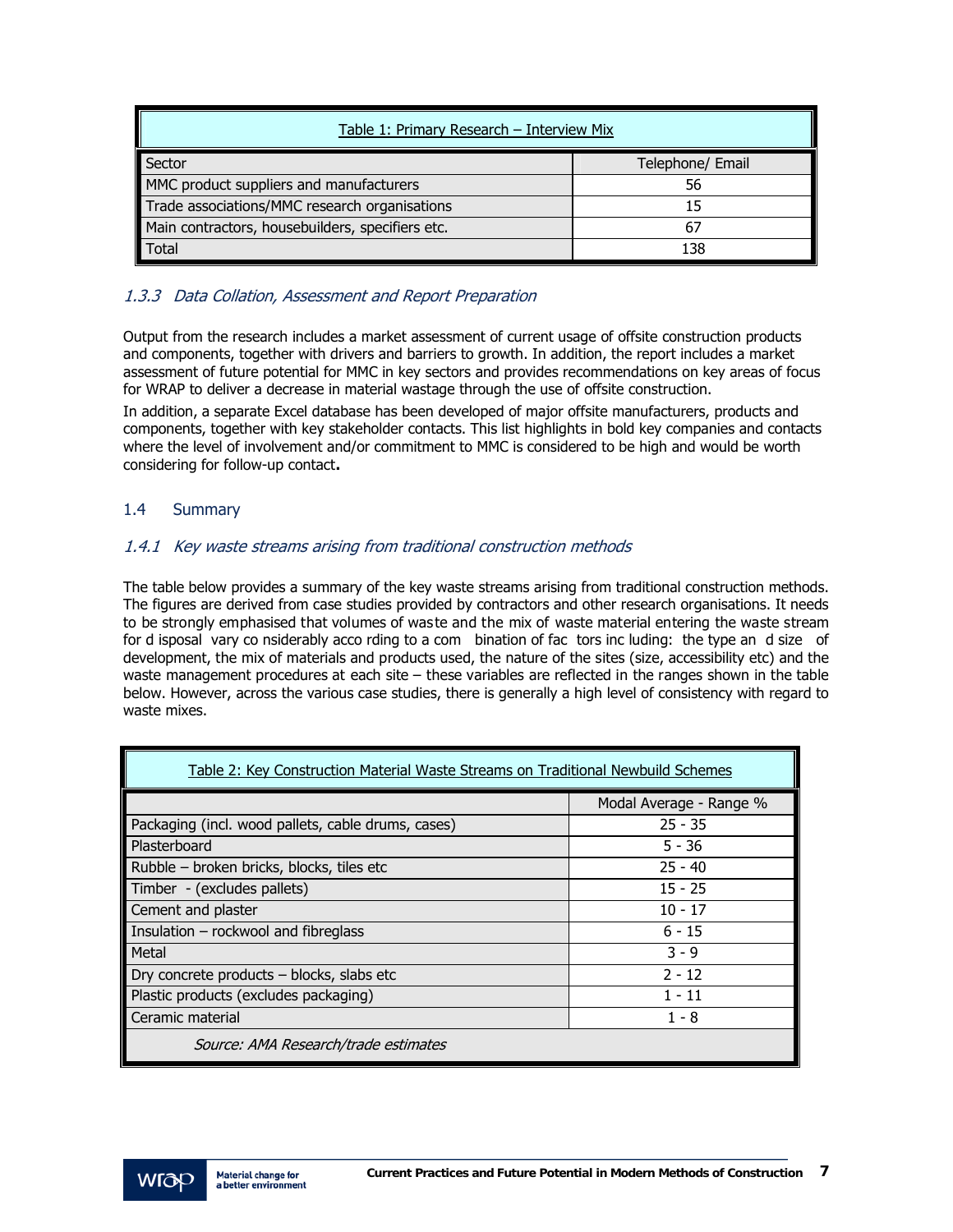The table above highlights that packaging, rubble, plasterboard, timber, cement/plaster and insulation are consistently the main waste streams. It is important to emphasise that the figures purely relate to material that is skipped, whether the skips are for mixed or segregated waste. This does not include offcuts or unused materials and products that are set aside for recovery and recycling. This issue is best demonstrated by plasterboard. Typically, on large schemes managed by major contractors, where substantial volumes of plasterboard waste –supplied by British Gypsum - is generated – this will often be recovered for reprocessing and, consequently, this will not be recorded as waste.

Based upon our primary research, the table below summarises which elements of the construction process are typically generating the key wastes by material and product type and rank these accordingly. Therefore, for example, the use of aircrete blocks for inner leaf construction generates a high level of waste in terms of the packaging required for their delivery to site (wood pallets and shrink wrap) plus the waste generated from their assembly in the form of broken and unused block and unused mortar.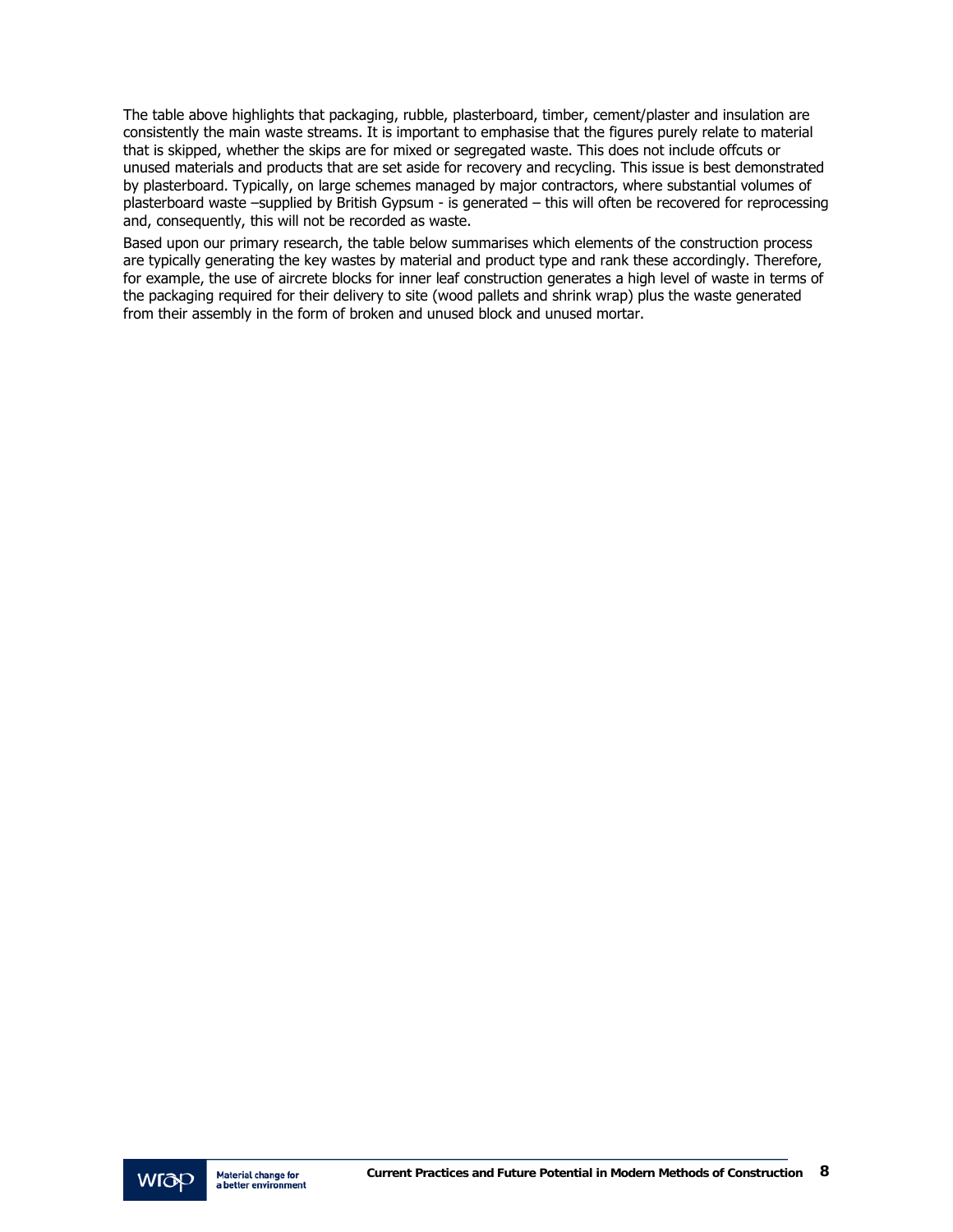|                                                                                                                                     | Table 3: Key Waste Streams by Application |                |                |                                   |                                       |                 |         |                                         |           |                   |                 |                            |                            |                                       |                           |  |
|-------------------------------------------------------------------------------------------------------------------------------------|-------------------------------------------|----------------|----------------|-----------------------------------|---------------------------------------|-----------------|---------|-----------------------------------------|-----------|-------------------|-----------------|----------------------------|----------------------------|---------------------------------------|---------------------------|--|
| $\overline{3}$ = generally high, $\overline{2}$ = reasonably high, $\overline{1}$ = noticeable, blank = not relevant or negligible) |                                           |                |                |                                   |                                       |                 |         |                                         |           |                   |                 |                            |                            |                                       |                           |  |
| Applications                                                                                                                        |                                           |                |                | Packaging material waste streams  |                                       |                 |         | Building product/material waste streams |           |                   |                 |                            |                            |                                       |                           |  |
|                                                                                                                                     | Wood<br>pallets                           | Shrink<br>wrap | Card-<br>board | Metal tins<br>$-$ paint,<br>pres. | Plastic<br>$tubs -$<br>mastics<br>etc | Plastic<br>bags | Paper T | imber                                   | Con-crete | Plaster-<br>board | Panel<br>prods. | Sheet or<br>roll<br>prods. | Bricks,<br>blocks<br>tiles | Cement<br>mortar<br>plaster<br>mastic | Bldg<br>services<br>prods |  |
| Roofing                                                                                                                             |                                           |                |                |                                   |                                       |                 |         |                                         |           |                   |                 |                            |                            |                                       |                           |  |
| Rafters, joists etc                                                                                                                 |                                           |                |                |                                   |                                       |                 |         | $\overline{3}$                          |           |                   |                 |                            |                            |                                       |                           |  |
| <b>Battens</b>                                                                                                                      |                                           |                |                |                                   |                                       |                 |         | $\overline{2}$                          |           |                   |                 |                            |                            |                                       |                           |  |
| <b>Tiling</b>                                                                                                                       | 3                                         | 3.             |                |                                   | $\overline{2}$                        |                 |         |                                         |           |                   |                 |                            | 3                          | 1                                     |                           |  |
| Insulation                                                                                                                          |                                           | $\overline{2}$ | 1              |                                   |                                       |                 |         |                                         |           |                   | $\overline{2}$  | $\overline{2}$             |                            |                                       |                           |  |
| Membranes                                                                                                                           |                                           |                |                |                                   |                                       |                 |         |                                         |           |                   |                 | 3                          |                            |                                       |                           |  |
| <b>External walls</b>                                                                                                               |                                           |                |                |                                   |                                       |                 |         |                                         |           |                   |                 |                            |                            |                                       |                           |  |
| <b>Block inner leaves</b>                                                                                                           | 3                                         | 3              |                |                                   |                                       |                 |         |                                         |           |                   |                 |                            | 3                          |                                       |                           |  |
| Brickwork                                                                                                                           | $\overline{3}$                            | 3              |                |                                   |                                       |                 |         |                                         |           |                   |                 |                            | 3                          | $\overline{2}$                        |                           |  |
| Cladding                                                                                                                            |                                           | 1              |                |                                   |                                       |                 |         | $\overline{2}$                          |           |                   | 1               |                            |                            |                                       |                           |  |
| Windows & doors                                                                                                                     | $\mathbf{1}$                              | $\overline{2}$ |                |                                   | $\overline{2}$                        |                 |         | 1.                                      |           |                   |                 |                            |                            |                                       |                           |  |
| Cavity wall insulation                                                                                                              |                                           | 3              | $\mathbf{1}$   |                                   |                                       |                 |         |                                         |           |                   |                 | 3                          |                            |                                       |                           |  |
| Cements, mortars,<br>render                                                                                                         | $\overline{2}$                            |                |                |                                   |                                       |                 | 1       |                                         |           |                   | 1               |                            |                            |                                       |                           |  |
| Flooring                                                                                                                            |                                           |                |                |                                   |                                       |                 |         |                                         |           |                   |                 |                            |                            |                                       |                           |  |
| Ground flooring                                                                                                                     |                                           |                |                |                                   |                                       |                 |         | $3*$                                    | 3         |                   |                 | $\mathbf{1}$               |                            |                                       |                           |  |
| Ground floor insulation                                                                                                             |                                           | 3              | 1              |                                   |                                       |                 |         |                                         |           |                   |                 | 3                          |                            |                                       |                           |  |
| Columns                                                                                                                             |                                           |                |                |                                   |                                       |                 |         | $3*$                                    |           |                   |                 |                            |                            |                                       |                           |  |
| Decking                                                                                                                             |                                           |                |                |                                   |                                       |                 |         | $\overline{2}$                          |           |                   |                 |                            |                            |                                       |                           |  |
| Site peripherals                                                                                                                    |                                           |                |                |                                   |                                       |                 |         |                                         |           |                   |                 |                            |                            |                                       |                           |  |
| Hoardings                                                                                                                           |                                           |                |                |                                   |                                       |                 |         | 3                                       |           |                   |                 |                            |                            |                                       |                           |  |

**Notes to the above table –** neither shallow nor deep types of foundation systems are included as very little concrete over-burden is typically generated \*timber waste associated with in-situ concrete ground floors and columns relates to discarded plywood formwork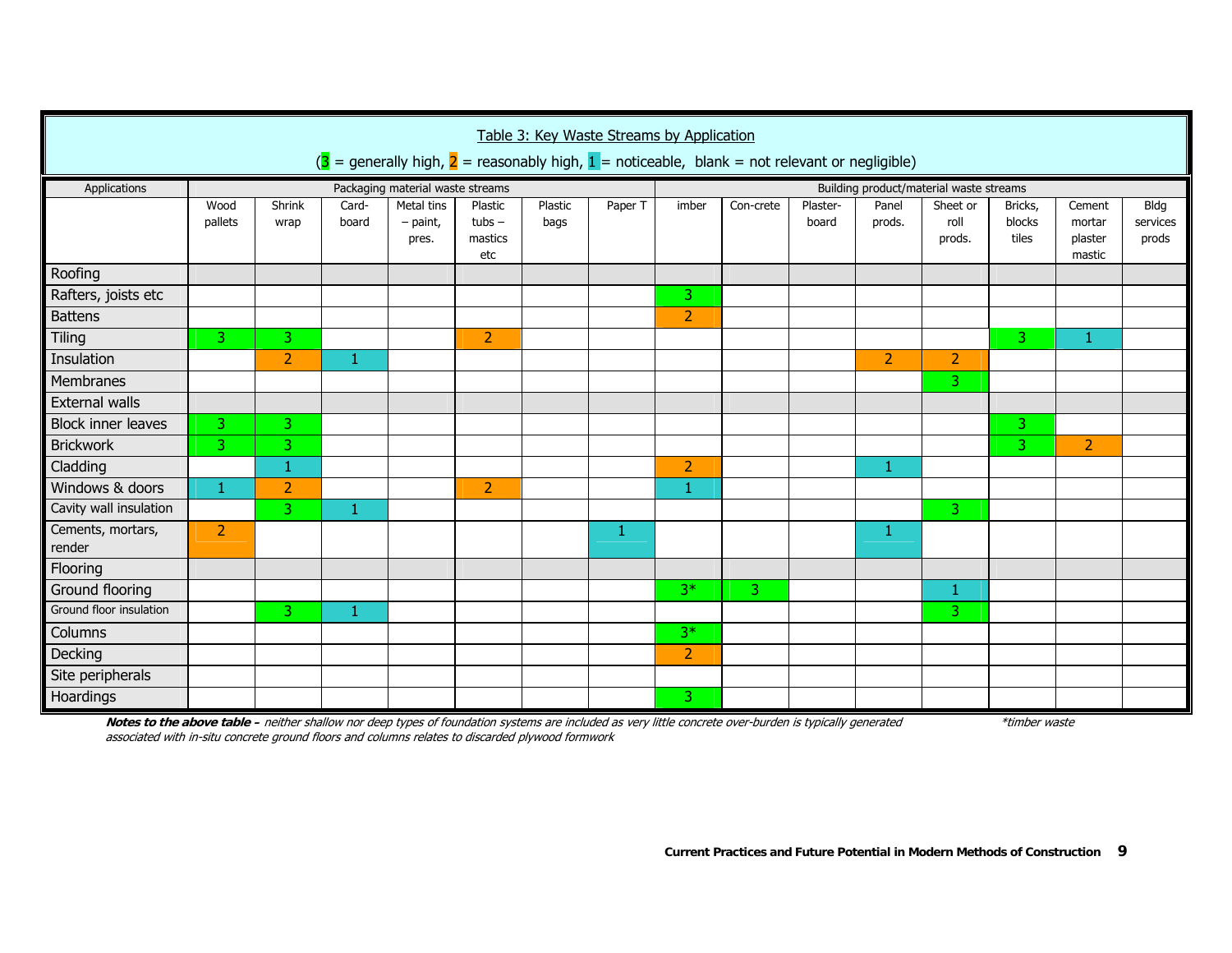|                                      | Table 3 Continued |                |                |                                   |                                  |                 |                |                                         |           |                   |                 |                            |                             |                             |                           |
|--------------------------------------|-------------------|----------------|----------------|-----------------------------------|----------------------------------|-----------------|----------------|-----------------------------------------|-----------|-------------------|-----------------|----------------------------|-----------------------------|-----------------------------|---------------------------|
|                                      |                   |                |                | Packaging materials waste streams |                                  |                 |                | Building product/material waste streams |           |                   |                 |                            |                             |                             |                           |
|                                      | Wood<br>pallets   | Shrink<br>wrap | Card-<br>board | Metal tins<br>$-$ paint,<br>pres. | Plastic<br>tubs &<br>$q$ uns $-$ | Plastic<br>bags | Paper T        | imber                                   | Con-crete | Plaster-<br>board | Panel<br>prods. | Sheet or<br>roll<br>prods. | Bricks,<br>Blocks,<br>Tiles | Cement<br>mortar<br>plaster | Bldg<br>services<br>prods |
| Interior fit-out                     |                   |                |                |                                   | mastics                          |                 |                |                                         |           |                   |                 |                            |                             |                             |                           |
| Interior/party walls                 |                   |                |                |                                   |                                  |                 |                |                                         |           |                   |                 |                            |                             |                             |                           |
| Plasterboard                         | $\overline{3}$    | $\overline{2}$ |                |                                   |                                  |                 |                |                                         |           | 3                 |                 |                            |                             | $\overline{2}$              |                           |
| Plastering                           |                   |                |                |                                   |                                  |                 | 1              |                                         |           |                   |                 |                            |                             |                             |                           |
| Paint work etc                       |                   |                |                | 3                                 |                                  |                 | 1              |                                         |           |                   |                 |                            |                             |                             |                           |
| Interior windows                     |                   |                |                |                                   | 3.                               |                 |                |                                         |           |                   |                 |                            |                             |                             |                           |
| Plumbing equipment                   |                   | 3              | $\overline{2}$ |                                   |                                  |                 |                |                                         |           |                   |                 |                            |                             |                             | $\overline{2}$            |
| Electrical equipment                 |                   | 3.             | $\overline{2}$ |                                   |                                  |                 |                |                                         |           |                   |                 |                            |                             |                             | $\overline{2}$            |
| Heating equipment                    |                   | 3.             | $\overline{2}$ |                                   |                                  |                 |                |                                         |           |                   |                 |                            |                             |                             | $\overline{2}$            |
| Lighting products                    |                   | 3              | $\overline{2}$ |                                   |                                  |                 |                |                                         |           |                   |                 |                            |                             |                             |                           |
| Bathroom fittings                    |                   | 3.             | 3              |                                   |                                  | 1               | 1              |                                         |           |                   |                 |                            |                             |                             |                           |
| Ironmongery                          |                   | 3              | 3              |                                   |                                  | $\overline{2}$  | 3              |                                         |           |                   |                 |                            |                             |                             |                           |
| Interior doorsets                    |                   | 3              | $\overline{3}$ |                                   |                                  |                 | $\overline{2}$ |                                         |           |                   |                 |                            |                             |                             |                           |
| Fitted kitchen                       | 3                 | 3.             | 3              |                                   |                                  |                 |                | 3                                       |           |                   |                 |                            |                             |                             |                           |
| Wall & floor tiling                  |                   | 2              | 3              |                                   | $\overline{2}$                   |                 |                |                                         |           |                   |                 |                            |                             |                             |                           |
| Floorcoverings                       |                   | $\overline{2}$ | $\overline{2}$ |                                   | 2                                |                 |                |                                         |           |                   |                 |                            |                             |                             |                           |
| Mouldings                            |                   |                |                |                                   |                                  |                 |                | 3                                       |           |                   |                 |                            |                             |                             |                           |
| Source: AMA Research/trade estimates |                   |                |                |                                   |                                  |                 |                |                                         |           |                   |                 |                            |                             |                             |                           |

**Notes to the table**:

The ratings in the table are derived from a survey of the main contractors and leading housebuilders. The quality of information provided ranges from broad estimates to specific project site assessments of waste arisings and mixes using the BRE's SMARTWaste system. However, as responses were generally consistent, our confidence in the data is high.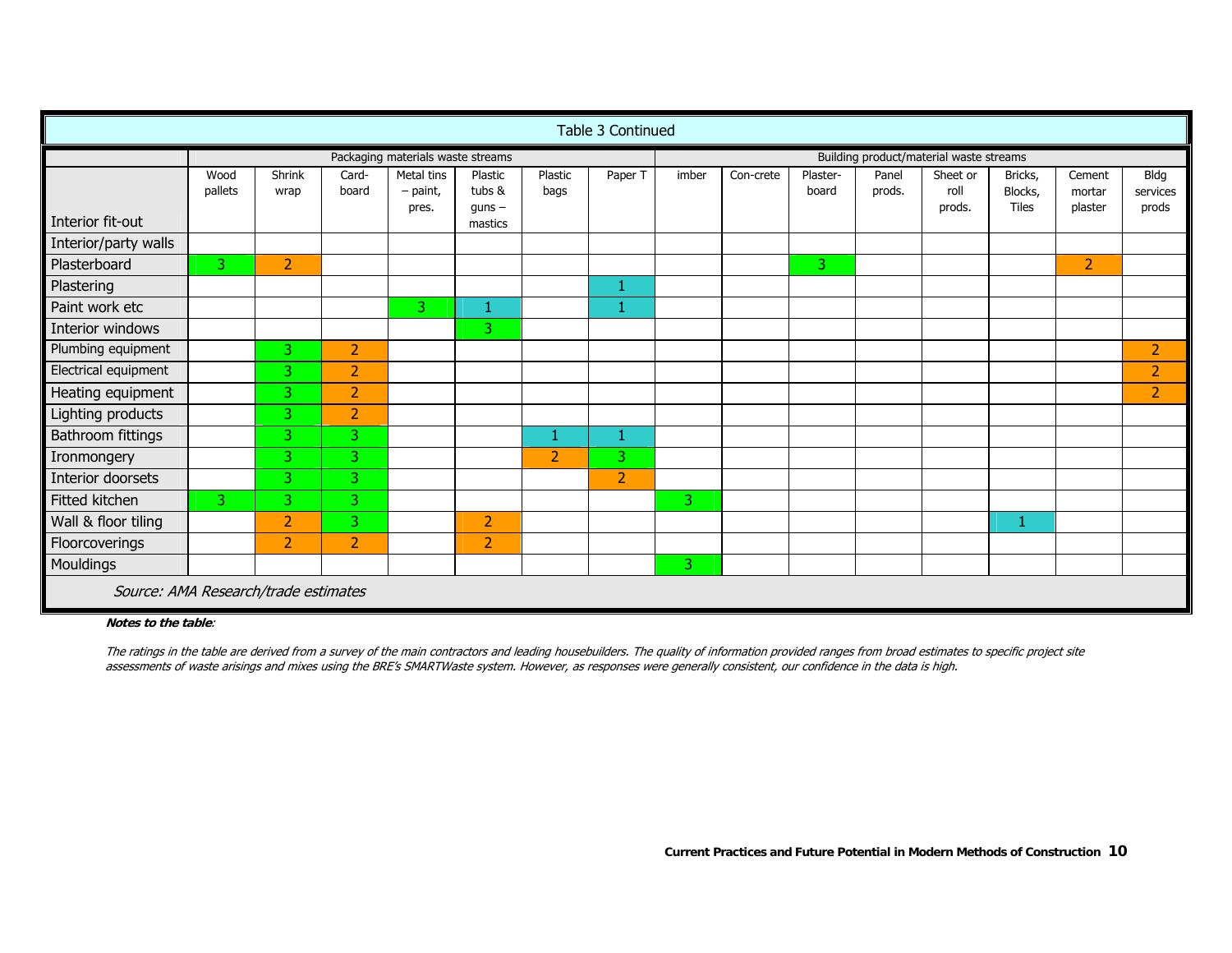#### 1.4.2 Key MMC product sectors

In considering the key waste arisings and the construction activities generating them, as identified in the above table, we have developed a list of MMC products that could possibly make a contribution towards reducing construction site waste where they are substituted for traditional building methods and materials. To date, the use of MMC products has been fairly limited, reflected in the fact that the MMC sector accounts for around 7 - 8 % of the total UK markets for building materials and products. The potential for the use of MMC to contribute towards minimising site waste is dependent on many variables:

- The extent to which particular MMC are established in the UK and whether they have recognised accreditations from the BBA, British Standards, BRE, ISO9000 and the NHBC etc.
- Current industry market size and manufacturing capacity and the potential for growth in order to meet potential increase in end-user demand.
- Perceptions among specifiers and client organisations of MMC with regard to the quality, cost-effectiveness and also their levels of knowledge and experience with MMC.
- The strength and effectiveness of traditional construction lobby organisations, such as the Traditional Housing Bureau, in attempting to curb the use of MMC.
- The current size of existing end user markets for the various types of MMC and the planned anticipated growth levels in these markets plus their potential for the penetration of new end-user markets.
- Design trends. MMC is generally perceived as being best suited, and indeed has mostly has been used, for applications where there is a uniformity in building design and a repeatability of design e.g. buildings with cellular accommodation.
- Comparative costs between traditional methods of construction and MMC on a project basis. In general, cost still remains the over-riding factor in specifications and has been a key reason for the slow uptake of many types of MMC in the UK.
- **Potential for economies of scale. MMC are generally well suited to projects where economies of scale can be achieved** through factors such as uniformity, simplicity or functionality of design, combined with high-volume requirements.
- Site factors such as size of site, availability of site storage space, degree of accessibility and vehicle/plant manoeuvrability are key factors determining construction methods.
- Skilled labour issues. A key factor driving up demand for certain types of MMC has been the shortage of available skilled labour, especially in the electrical, plumbing and carpentry trades. With the 2012 London Olympic Games construction programme absorbing a large volume of labour away from other developments, this is likely to weigh heavily in favour of MMC.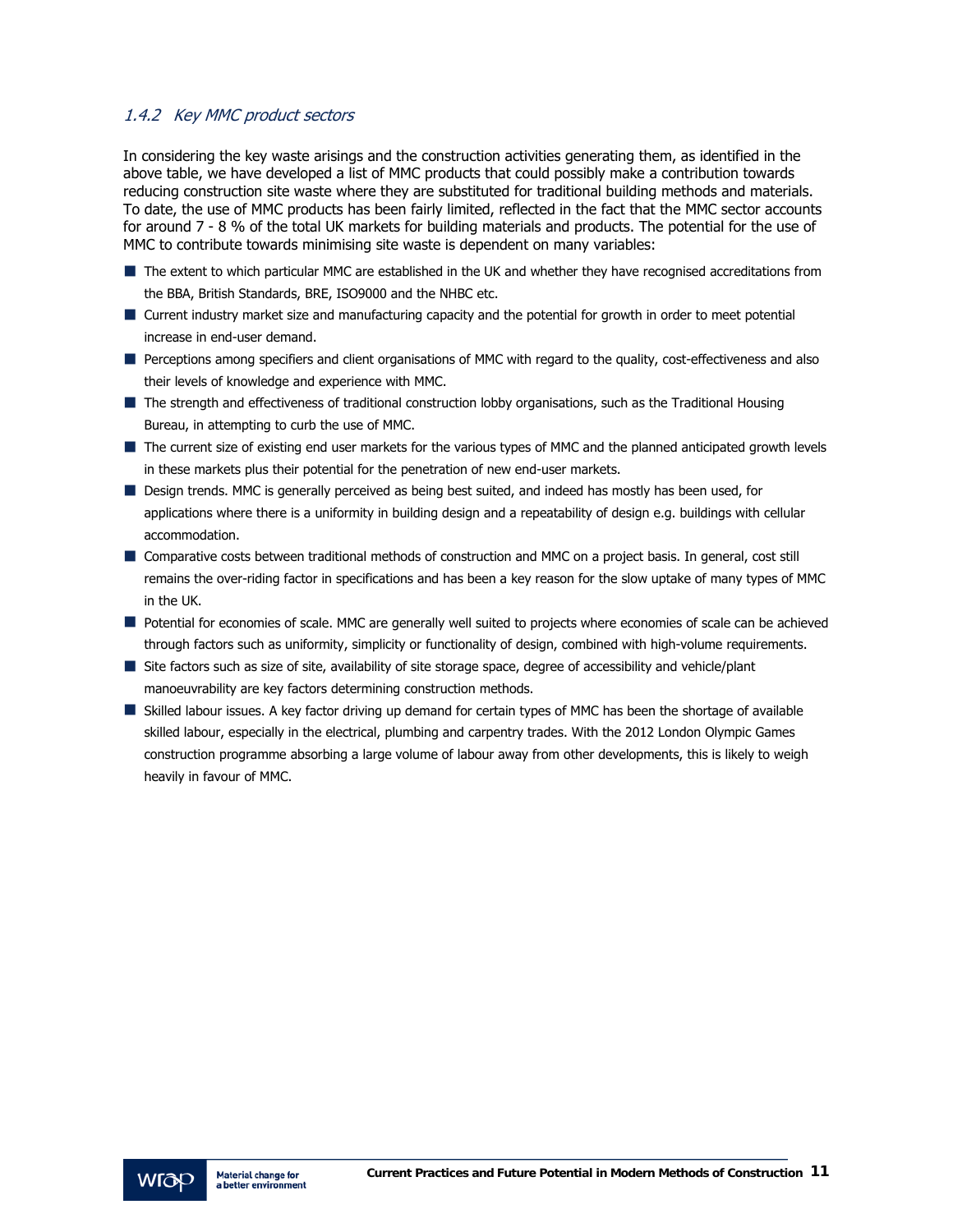The table below summarises some of the key issues outlined above with regards to the various types of MMC we have selected as possible solutions to reducing site waste over the short to medium term.

|                                 |                       |                               |                                                      |                      | Table 4: Selected Key Types of MMC - Market Size and Construction Applications                                                                                                                                                                                                                                                                                                                                           |
|---------------------------------|-----------------------|-------------------------------|------------------------------------------------------|----------------------|--------------------------------------------------------------------------------------------------------------------------------------------------------------------------------------------------------------------------------------------------------------------------------------------------------------------------------------------------------------------------------------------------------------------------|
| Types of MMC                    | Vol.<br>prod-<br>cap. | <b>UK</b><br>market<br>£m MSP | Avg<br>arowth<br>rates<br>p.a. %<br>$2000 -$<br>2005 | Est. % of<br>imports | Main Existing Areas of Construction Application                                                                                                                                                                                                                                                                                                                                                                          |
| Volumetric<br>modular           | Med                   | 200                           | $10 - 15$                                            | $10 - 15$            | Cellular single living accommodation: MoD, prisons, KWL, budget hotels; out-of-town retail back<br>offices; forecourt stores; stand-alone fast food outlets; hospital wards & operating theatres; primary<br>schools & nurseries; university tutorial blocks; school classroom extensions; 3-4 star hotel<br>extensions; sports pavilions; shower blocks; airport terminal buildings: social housing apartment<br>blocks |
| Panellised<br>modular           | 56                    | 5                             |                                                      |                      |                                                                                                                                                                                                                                                                                                                                                                                                                          |
| Timber frame                    | High                  | 475                           | $40 - 45$                                            | $5 - 10$             | Up to 4 storeys - private and social housing                                                                                                                                                                                                                                                                                                                                                                             |
| Pre-cast                        | Med                   | 80                            | $10 - 20$                                            | $5 - 10$             | Up to 6 storeys - cellular single living accommodation: student accommodation, KWL, hotels; private<br>housing; apartment blocks; school buildings; industrial buildings; prisons                                                                                                                                                                                                                                        |
| Steel frame                     | Low                   | $25 - 35$                     | $5 - 10$                                             | $\Omega$             | Mostly 2 storeys - private and social housing                                                                                                                                                                                                                                                                                                                                                                            |
| SIPS/SIRPs                      | Low                   | $30 - 35$                     | $5 - 10$                                             | $30 - 40$            | Up to 6 storeys - private and social housing                                                                                                                                                                                                                                                                                                                                                                             |
| Building envelope               | 54                    | 5                             |                                                      |                      |                                                                                                                                                                                                                                                                                                                                                                                                                          |
| Composite panels                | High                  | 325                           | $4 - 6$                                              | $10 - 20$            | Mostly industrial buildings, warehousing, out-of-town retail, business park offices                                                                                                                                                                                                                                                                                                                                      |
| Pre-cast cladding               | High                  | 120                           | $5 - 8$                                              | $5 - 10$             | Mostly bespoke/prestigious architect-designed buildings                                                                                                                                                                                                                                                                                                                                                                  |
| LSF systems                     | Med                   | 50                            | $20 - 30$                                            | $5 - 10$             | Large facades/high-rise - apartments, SLA, hospitals, hotels, airport buildings, retail                                                                                                                                                                                                                                                                                                                                  |
| Pods                            | High                  | 125                           | $40 - 50$                                            | $50 - 55$            | Cellular single living accomod'n: MoD, prisons, hotels rooms, student halls of res.; apartment blocks                                                                                                                                                                                                                                                                                                                    |
| Pre-cast structural             | Med                   | 110                           | Mixed                                                | Low                  | Varied & wide-ranging depending on the type of products                                                                                                                                                                                                                                                                                                                                                                  |
| Insulating concrete<br>formwork | Low 20                |                               | N/a                                                  | Low                  | Mainly housing                                                                                                                                                                                                                                                                                                                                                                                                           |
| Tunnel form                     | Med                   | $130*$                        | Strong                                               | Low                  | Large-scale cellular construction developments                                                                                                                                                                                                                                                                                                                                                                           |
|                                 |                       |                               | Source: AMA Research/trade estimates                 |                      |                                                                                                                                                                                                                                                                                                                                                                                                                          |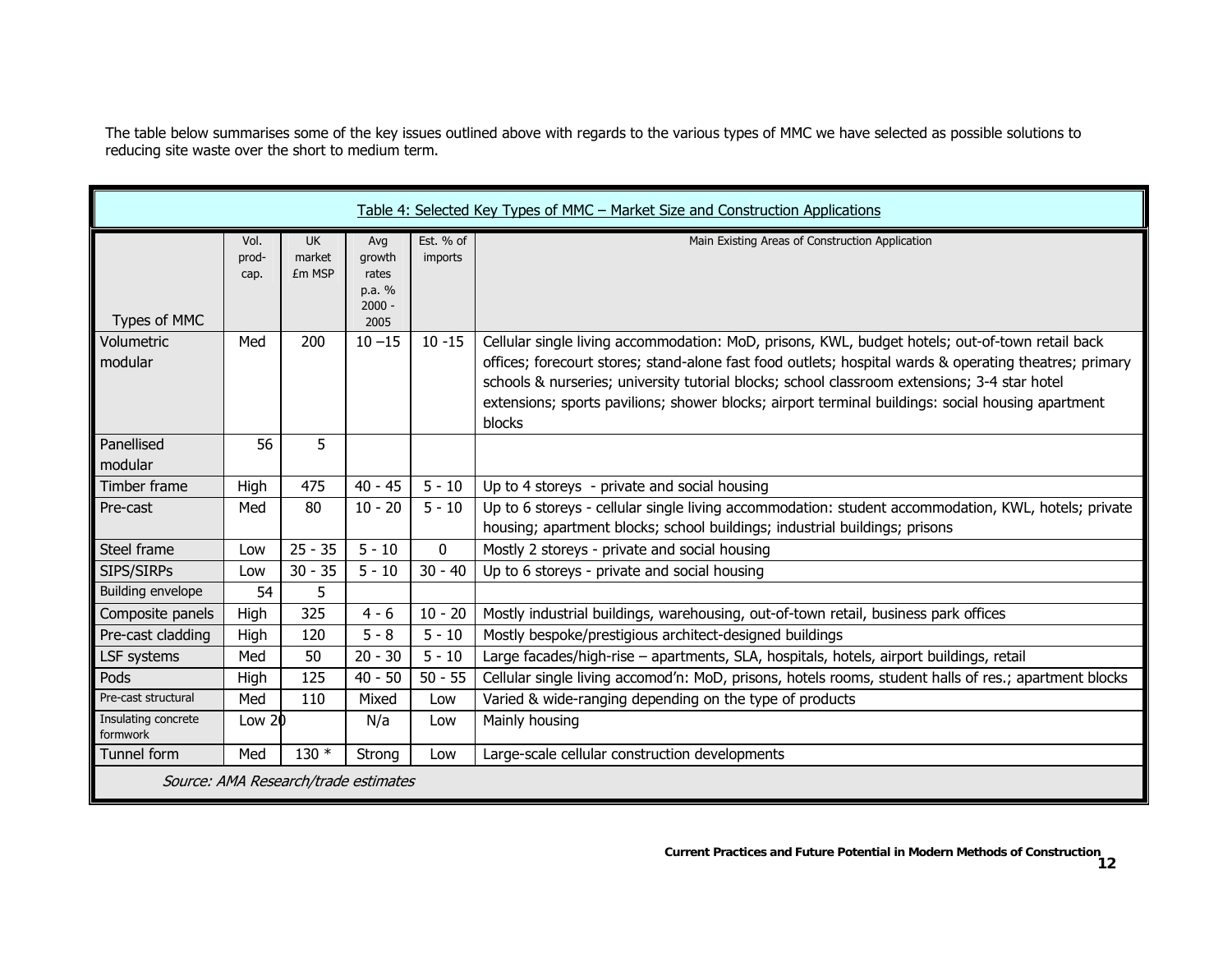#### **Notes to the table:**

#### **Table headings**

Vol. Prod. Cap. - volume production capacity. This is our term to help identify which sectors of the MMC/MM have the capacity to be able to manufacture products and systems in high volumes. High indicates that there are at last several large manufacturers or importers/suppliers that together generally have the capacity to be able to meet significant surges in demand from existing markets.

Medium indicates that the UK supply sector is well established and relatively large within the context of MMC. However, we consider that industry capacity to supply on a high-volume basis is limited due to factors such as long-term commitments to specific large contracts or because most major manufacturers tend to supply on a bespoke basis.

Low indicates that these particular sectors are either small and/or they generally operate on a bespoke and/or supply and fix basis and do not yet have the facilities to manufacturer on a largescale. Therefore:

Timber frame – there are around 6 high-volume suppliers with annual capacities of at least 3,000 units a year, and which are able to supply on a third party basis. There are also other major UK and Continental suppliers able to meet volume growth in demand.

Pods – there are around 8 suppliers with an annual supply capacity of at least 3,000 units p.a. plus another 10 with a combined capacity of 10,000 – 15,000 p.a.

Composite panels - this is a maturing sector consisting of several large manufacturers able to meet large-scale demand from end-use sectors that are relatively mature and showing low growth

Pre-cast cladding – this is a long established sector supplying a high-value niche market where annual growth rates are fairly consistent

Volumetric & panellised steel frame systems - currently the only two manufacturers with the capacity for volume production are Corus Living Solutions and Kingspan Offsite. Most of the other major manufacturers supply bespoke systems on a supply and fix basis and do not have current ability to supply in high volumes. Further more, some - e.g. Corus Living Solutions - have all or most of their production capacity tied up over the next  $5 - 8$  years.

LSF systems – this sector is currently expanding at a steady rate due to the expansion of existing capacity at some key suppliers plus new market entrants

SIPS/SIRPs- these sectors are still small with few suppliers that can manufacturer on a volume basis. In the UK SIPS sectors most are small suppliers of bespoke systems.

#### **Table data**

\* Tunnel form - the figure of £130m is given at installation prices

Re: owing to factors such as product definition, lack of trade or Government data etc. the data in the above table should be treated as estimates only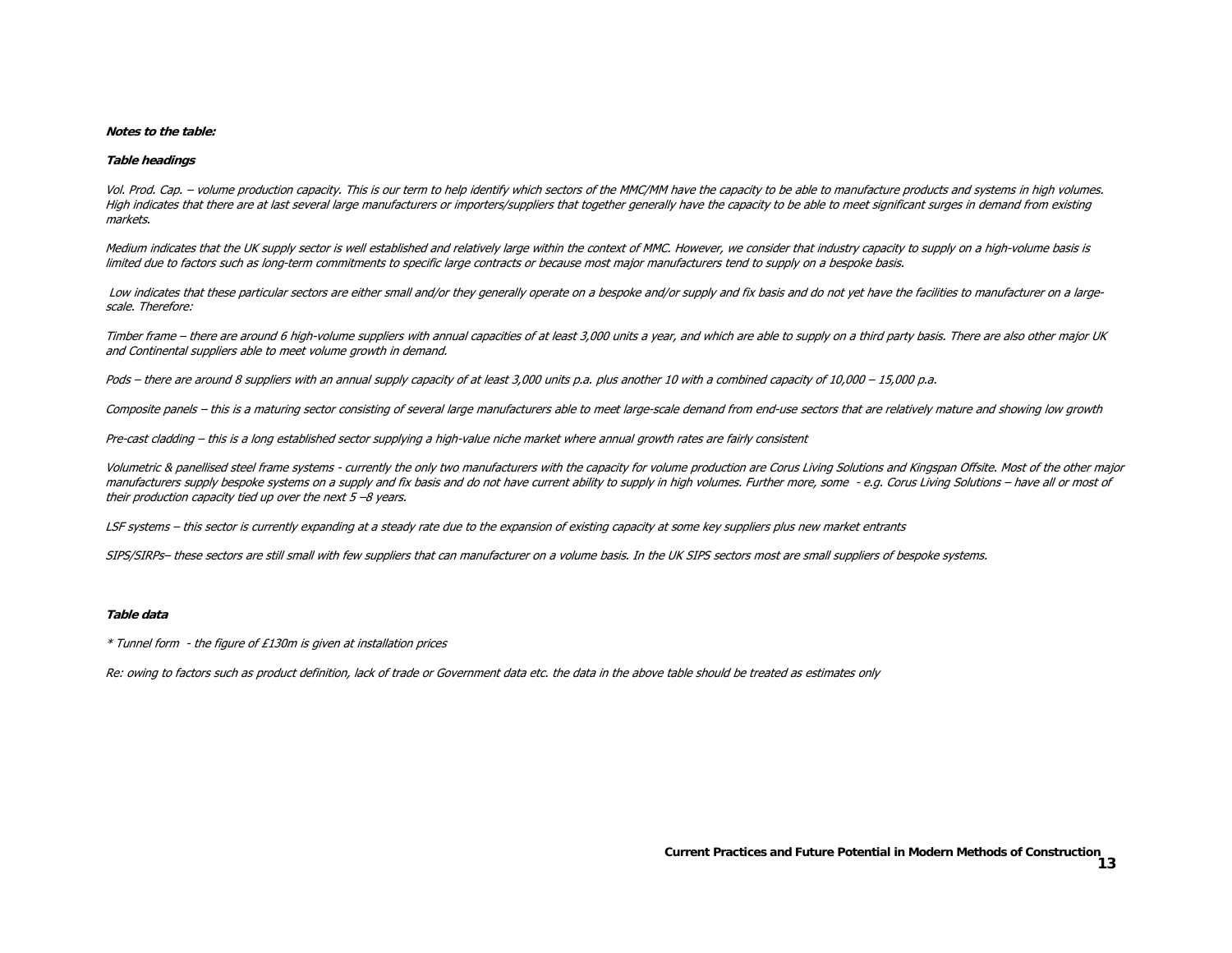|                 | Table 5: Key Types of MMC by Main End User Sectors<br>(Key $3$ = key markets, $2$ = some current usage, $1$ = potential use, blank = limited application) |                                      |                |               |       |              |                 |                |                 |                 |                |                |                |                |                 |                     |                 |
|-----------------|-----------------------------------------------------------------------------------------------------------------------------------------------------------|--------------------------------------|----------------|---------------|-------|--------------|-----------------|----------------|-----------------|-----------------|----------------|----------------|----------------|----------------|-----------------|---------------------|-----------------|
|                 |                                                                                                                                                           | Single living accommodation          |                |               |       | Residential  | Education       |                | Healthcare      |                 | Leisure        |                | Other          |                |                 |                     |                 |
|                 | MoD                                                                                                                                                       | Stud.<br>accom                       | <b>KWL</b>     | Prison<br>etc | House | <b>Flats</b> | Class-<br>rooms | Other<br>bldgs | S'con<br>h'care | Prmry<br>h'care | Care<br>homes  | Hotels         | Other          | Retail         | Airprt<br>bldgs | Arch <sup>'</sup> l | Ind/<br>Bus. pk |
| Volumetric      | 3                                                                                                                                                         | $\overline{2}$                       | 2              | 3.            | 2     | 2            | 3.              | $\overline{2}$ | 3               | $\overline{2}$  | 2              | $\overline{2}$ | 3              | 3.             | 3.              |                     | 2               |
| Timber frame    |                                                                                                                                                           | 2                                    | $\overline{2}$ |               | 3.    | з.           |                 | 3              |                 | $\overline{2}$  | 2              |                | $\overline{2}$ |                |                 | $\overline{2}$      |                 |
| Pre-cast panels | 3                                                                                                                                                         | 3                                    | 1              | 1             | 3.    | 1            | $\overline{2}$  | $\overline{2}$ |                 | ш               |                | 3              |                | 1              |                 |                     | 3               |
| Steel frame     | 1                                                                                                                                                         |                                      | 1              |               | 3     |              |                 |                |                 |                 |                |                |                | 1              |                 |                     |                 |
| SIPS/SIRPs      |                                                                                                                                                           |                                      |                |               | 3.    | $3^{\circ}$  |                 |                |                 |                 |                |                |                |                |                 |                     |                 |
| Comp. panels    | 1                                                                                                                                                         |                                      |                |               |       |              | 2               | $\overline{2}$ | 3               |                 |                |                | 3              | 3.             | 3.              | $\overline{2}$      | 3               |
| Pre-cast clad   |                                                                                                                                                           |                                      |                |               |       | 3.           |                 | 3.             | 3               |                 |                | 3.             |                | $\overline{2}$ |                 | 3.                  |                 |
| LSF systems     | 3                                                                                                                                                         | $\overline{2}$                       | 1              |               |       | 3            |                 | $\overline{2}$ | 3               |                 |                | 3              | 1              |                | $\overline{2}$  | 2                   | 1               |
| Pods            | 3                                                                                                                                                         | 3.                                   | 3.             | 3.            | 1     | 3            |                 | 2              | 2               |                 | 2              | 3.             | $\overline{2}$ |                | $\overline{2}$  |                     |                 |
| Pre-cast        | 3                                                                                                                                                         | $\overline{2}$                       | $\overline{2}$ | 3             | 3.    | 3            | $\overline{2}$  | $\overline{2}$ | 3               | 3               | $\overline{2}$ | 3.             | $\overline{2}$ | 3.             | 31              | 3.                  | 3               |
| structural      |                                                                                                                                                           |                                      |                |               |       |              |                 |                |                 |                 |                |                |                |                |                 |                     |                 |
| ICF             |                                                                                                                                                           |                                      |                |               |       |              |                 |                |                 |                 |                |                |                |                |                 |                     |                 |
| Tunnel form     |                                                                                                                                                           | 3                                    | 1              |               | 1     | 1            |                 |                |                 |                 |                | 3              |                |                |                 |                     |                 |
|                 |                                                                                                                                                           | Source: AMA Research/trade estimates |                |               |       |              |                 |                |                 |                 |                |                |                |                |                 |                     |                 |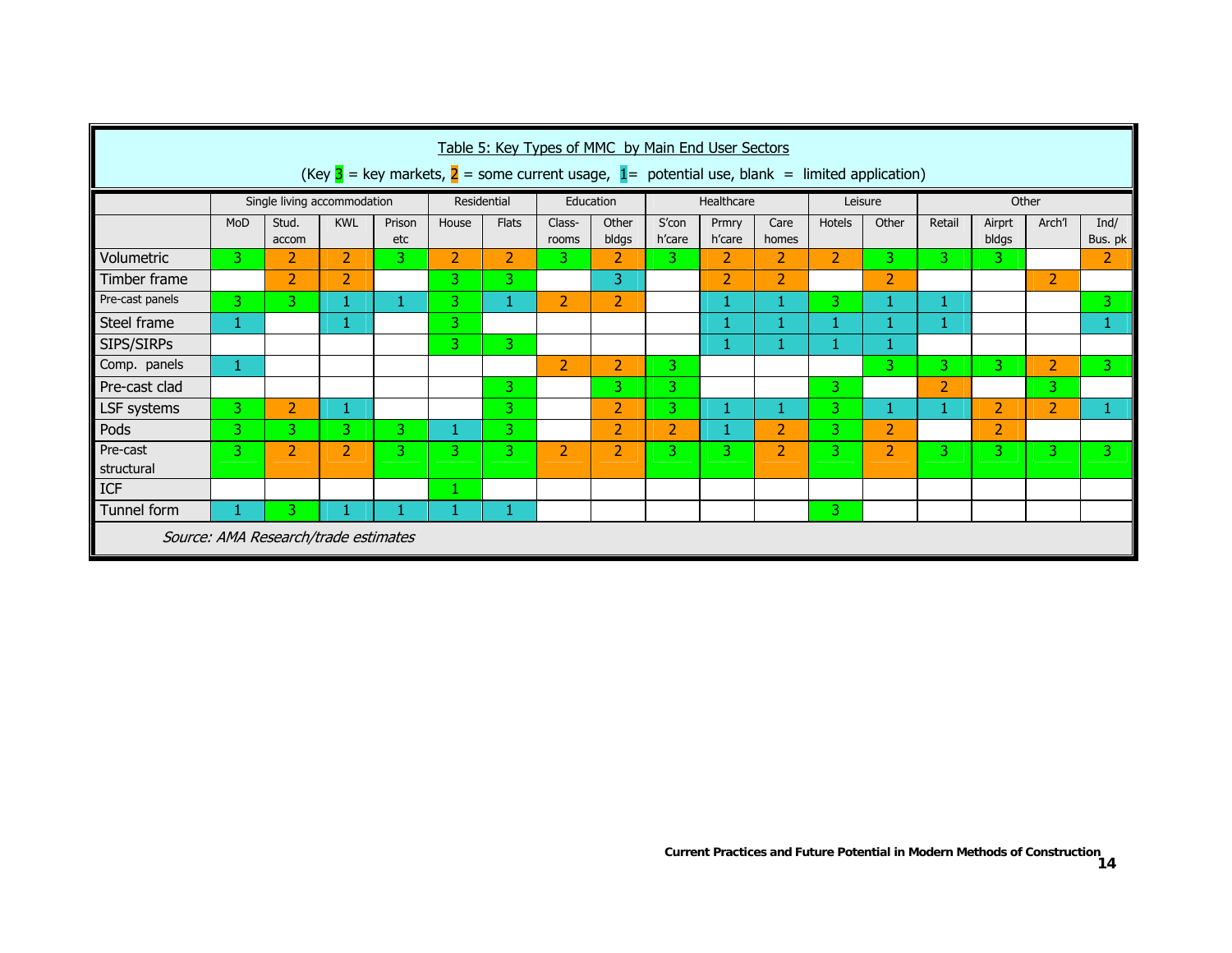**Notes to the table:** 

- 1 Education 'classrooms' includes teaching blocks I, Other buildings includes shower blocks, pavilions, sports centres/gymnasiums
- 2 Leisure 'other' includes sports centres, pavilions, shower blocks, visitor centres
- 3 Architectural includes all types of bespoke, prestigious or high value end-user applications e.g. shopping malls, corporate head offices, luxury apartments
- 4 Retail refers to standardised construction e.g. forecourt stores, fast food outlets, retail park stores etc Excludes bespoke e.g. shopping malls, dept stores
- 5 Industrial, business and retail parks this covers all types of buildings typically located on these types of development including industrial warehousing

**Coding** 

'3'/green - indicates that the end-user sectors identified are key markets for these type of MMC. E.g. volumetric construction is currently being used extensively on MoD single living accommodation

'2'/ orange - indicates that these end use sectors are not generally key markets for these types of MMC, but nevertheless they have achieved some penetration and have shown that the use of these types of MMC in these sectors is viable.

1'/blue - indicates that current use of MMC products in the end use sectors identified is limited but that we anticipate there could be considerable potential for increased penetration in these markets. The assumptions here are that over the medium-longer term, contractors' output is set to increase significantly and that these types of MMC are well suited to the high volume, standardised design, fast-track construction methods used in these areas. For example, tunnel form construction is a very fast and efficient way of building large cellular units such as student halls of residence and prisons, but that to date, its use in the UK has been limited to just a few projects.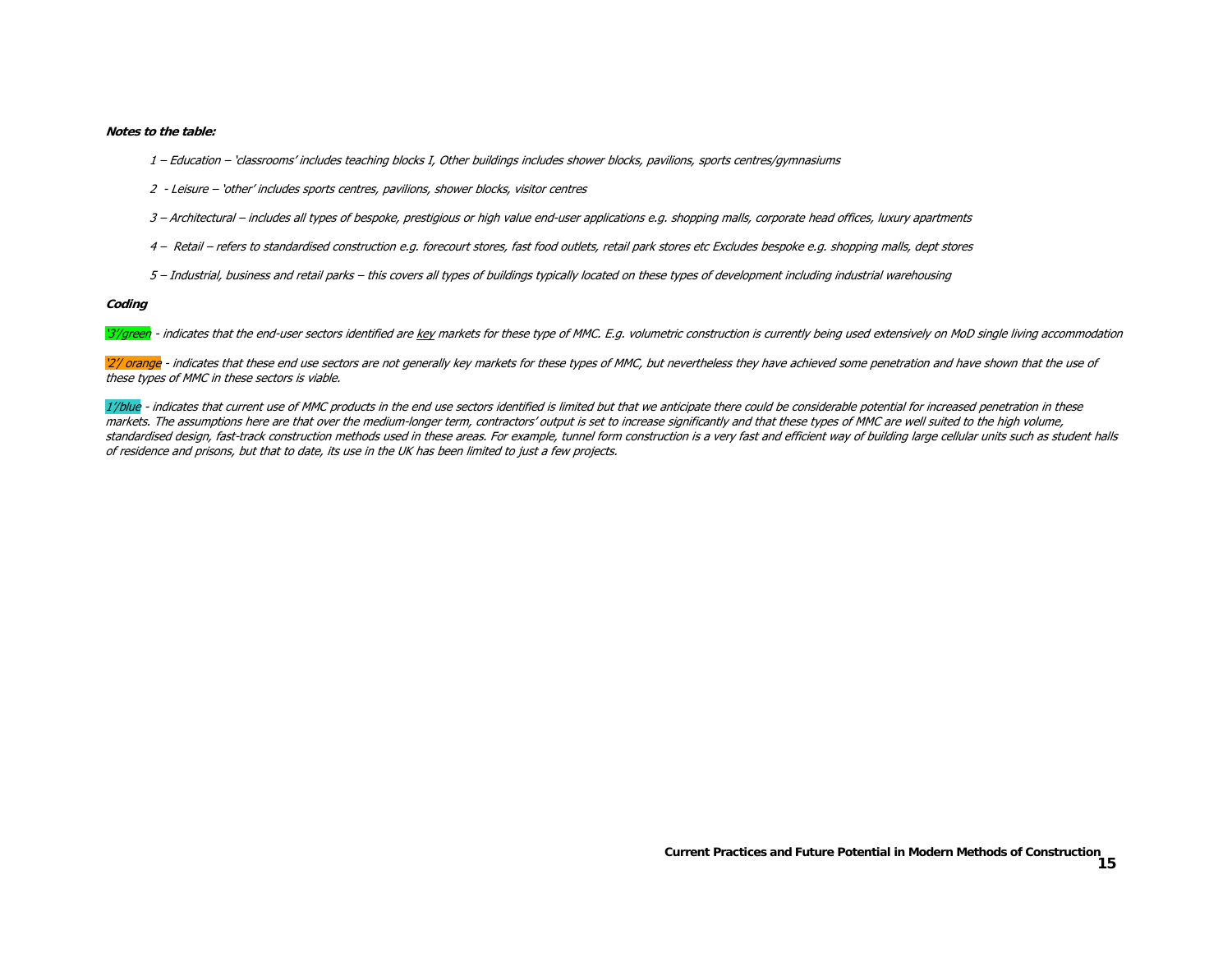#### 1.4.3 Opportunities for reducing waste through the substitution of MMC

|                                                                                                                                              | Table 6: Summary of Potential of Key Types of MMC for Reducing Site Waste |                |                                  |                                   |                                                    |                                         |                |                |                |                   |                                  |                              |                            |                             |                                  |
|----------------------------------------------------------------------------------------------------------------------------------------------|---------------------------------------------------------------------------|----------------|----------------------------------|-----------------------------------|----------------------------------------------------|-----------------------------------------|----------------|----------------|----------------|-------------------|----------------------------------|------------------------------|----------------------------|-----------------------------|----------------------------------|
| Solution ratings: $3$ = significant reduction, $2$ = moderate reduction, $1$ = limited impact, blank = no reduction, or N/A = not applicable |                                                                           |                |                                  |                                   |                                                    |                                         |                |                |                |                   |                                  |                              |                            |                             |                                  |
|                                                                                                                                              |                                                                           |                | Packaging material waste streams |                                   |                                                    | Building product/material waste streams |                |                |                |                   |                                  |                              |                            |                             |                                  |
|                                                                                                                                              | Wood<br>pallets                                                           | Shrink<br>wrap | Card-<br>board                   | Metal tins<br>$-$ paint,<br>pres. | Plastic<br>tubs &<br>$quns -$<br>mastics<br>$etc*$ | Plastic<br>bags                         | Paper          | Timber         | Con-crete      | Plaster-<br>board | Panel<br>board<br>prods<br>$***$ | Sheet or roll<br>insulation. | Bricks,<br>blocks<br>tiles | Cement<br>mortar<br>plaster | <b>Bldg</b><br>services<br>prods |
| Volumetric                                                                                                                                   | 3                                                                         | 3.             | 3.                               | 3                                 | 3.                                                 | 3.                                      | 3 <sup>1</sup> | 3              | 3.             | 3.                | 3                                | 3                            | 3.                         | 3                           | $\overline{2}$                   |
| Timber frame*                                                                                                                                | 3.                                                                        | 3.             |                                  | 1                                 | 1                                                  |                                         | $\overline{2}$ | 3              | 1              | 3.                | $\overline{2}$                   | 1                            | 3.                         | 2 N/A                       |                                  |
| Pre-cast panels                                                                                                                              | 3.                                                                        | 3.             | $\overline{2}$                   | 1                                 | 1                                                  |                                         | $\overline{2}$ | 3              | $\overline{2}$ | $\overline{2}$    |                                  | 3                            | 3.                         | 3 N/A                       |                                  |
| Steel frame                                                                                                                                  | 3 <sup>1</sup>                                                            | $\overline{3}$ | $\overline{2}$                   | 1                                 | -1                                                 | 1                                       | $\overline{2}$ | 3              | 3              |                   | 1                                | 3                            | $\overline{2}$             | 3 N/A                       |                                  |
| SIPS/SIRPs                                                                                                                                   | 3.                                                                        | 3.             | $\overline{2}$                   | 1                                 | -1                                                 |                                         | $\overline{2}$ | 3              | $\overline{2}$ |                   | 3                                | $\overline{2}$               | 3.                         | 3 N/A                       |                                  |
| Composite panels                                                                                                                             | $\overline{2}$                                                            | $\overline{2}$ | N/A N/A                          |                                   | N/A                                                | N/A N/A                                 |                | N/A N/A        |                | N/A               | N/A                              | 3 N/                         | A                          | N/A                         | N/A                              |
| Pre-cast cladding                                                                                                                            | 3.                                                                        | 3.             | $\overline{2}$                   | N/A                               | $N/A$ $N/A$                                        |                                         |                | 3 N/A          |                | N/A               | N/A                              | $\overline{2}$               | 2 N/                       | A                           | N/A                              |
| LSF (open)                                                                                                                                   | 3.                                                                        | 3.             | 2 N/A                            |                                   | 2                                                  | 2 N/A                                   |                | 3.             |                | N/A               | 3                                | 1                            | 3.                         | 3 N/A                       |                                  |
| LSF (closed)                                                                                                                                 | 3.                                                                        | 3.             | 3 <sup>1</sup>                   |                                   | $\overline{2}$                                     | $\overline{2}$                          |                | 3              |                | N/A               | 3                                | 3                            | $\overline{3}$             | 3 N/A                       |                                  |
| Pods                                                                                                                                         | 3.                                                                        | 3.             | 3.                               | $\overline{2}$                    | $\overline{2}$                                     | $\overline{2}$                          | $\overline{2}$ | 1              | 1              | 2N                | /A                               | $\mathbf{1}$                 | $\overline{2}$             | $\overline{2}$              | $\overline{2}$                   |
| Pre-cast structural**                                                                                                                        |                                                                           |                | N/A                              | N/A N/A N/A                       |                                                    |                                         | N/A            | 3              | 3 N/A          |                   | N/A                              | N/A                          | N/A                        | 3 N/A                       |                                  |
| Insulating concrete<br>formwork                                                                                                              | $\overline{2}$                                                            | 2              | N/A                              | N/A N/A N/A                       |                                                    |                                         | N/A            | $\overline{2}$ | $\overline{2}$ |                   |                                  | $\overline{2}$               |                            | 3 N/A                       |                                  |
| Tunnel form                                                                                                                                  | 3.                                                                        | 3.             | N/A                              | N/A N/A N/A                       |                                                    |                                         | N/A            | 3.             | 3              |                   | 2N                               | /A                           | 3.                         | 3 N/A                       |                                  |
| Source: AMA Research/trade estimates                                                                                                         |                                                                           |                |                                  |                                   |                                                    |                                         |                |                |                |                   |                                  |                              |                            |                             |                                  |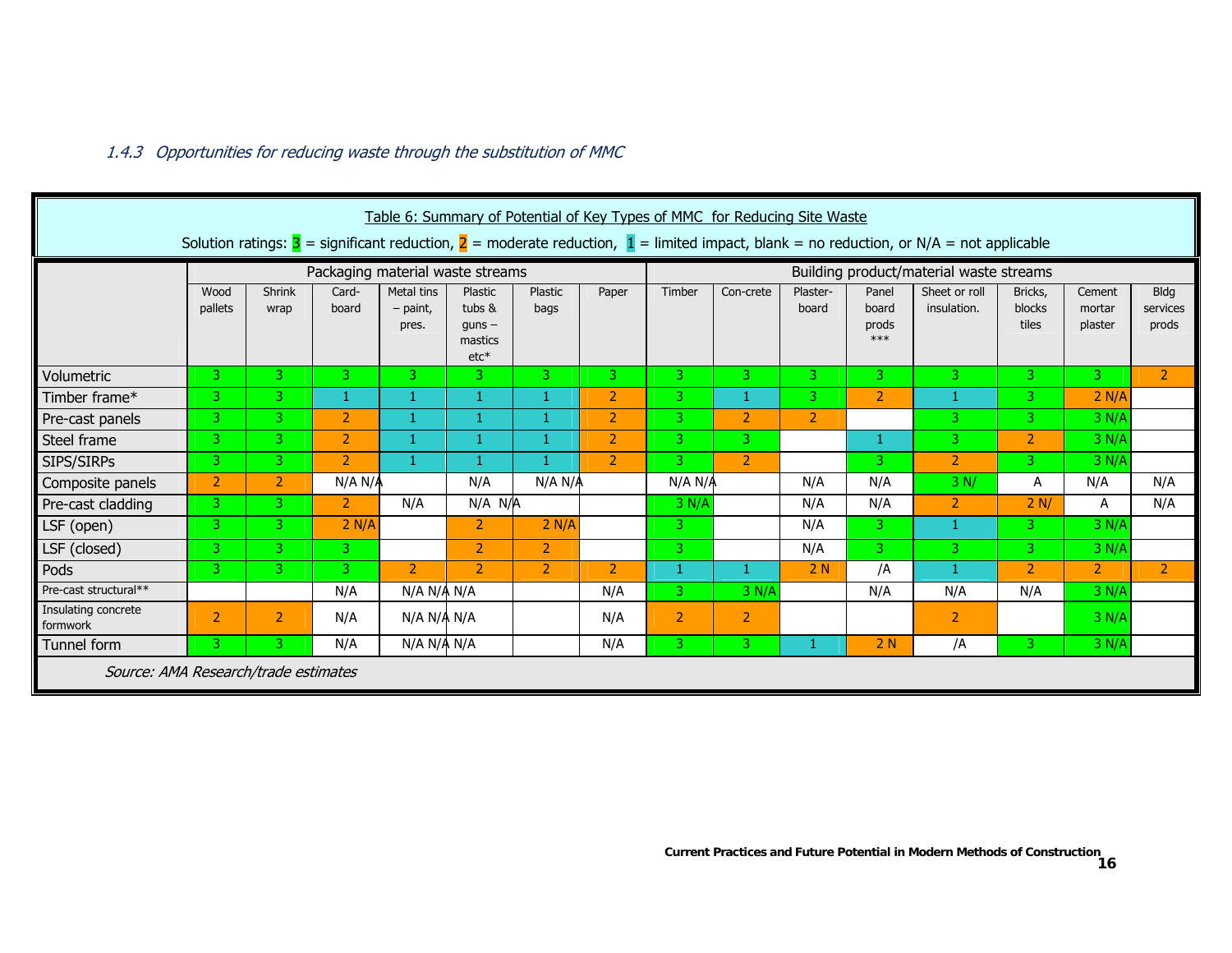#### **Notes to the table:**

\*The level of pre-fabrication for timber frame systems ranges from simple open-frame wall panels and trussed rafters (or other roofing systems) with concrete ground flooring, to closed panel building systems comprising plasterboard, insulation, breather membranes, timber floor cassettes etc all but the interior fit-out. In the above table, out assumption is based on the most common type - openpanel systems comprising vertical studs and horizontal rails, trussed rafters, timber floor cassettes, wood-based panel sheathing, plasterboard lining and an external breather membrane. Excluded are thermal insulation and all interior fit-out components. It should be noted that re; bricks/blocks/tiles we give a '3' rating as the use of timber frame negates the need for inner leaf blockwork and although brick cladding is typically required, recovery of bricks for recycling is increasing.

\*\* Pre-cast structural (components) comprise the broadest range of products, but for the purpose of this report excludes pre-cast panels, as these are treated as a separate product group. Most pre-cast structural components

\*\*\* panel board products – includes particleboard, OSB boards, drylining etc

The table above summarises our views on the extent to which the main types of MMC shown can possibly contribute towards a reduction in construction waste levels, where they are substituted for traditional building methods. However, it needs emphasising that these responses should be treated as broad indicators, due to the general lack of firm data.

#### **Colour coding**

'3'/green - indicates that there should be sufficient capacity among suppliers to be able to meet increased demand over the shortmedium term and that the types of MMC identified do contribute to significant reductions in the product/material waste streams indicated. For example, volumetric construction eliminates all waste except that generated through excavating foundations and a small amount of offcuts from connecting the services pipework/cabling to the mains.

'2'/orange - suggests that the types of MMC identified are likely to have a reasonable level of impact upon reducing waste levels in the product/material areas indicated. However, there will be some need for traditional products/materials that will inevitably generate waste. For example, with SIPS, there is no need for site-installed cavity wall insulation, but sheet insulation is typically needed for the ground floor.

'1'/blue suggests that substitution of the identified type of MMC would lead to a small reduction in the types of waste indicated.

A blank space indicates that where these types of MMC are used, there are still similar volumes of waste being generated in these areas as with traditional building methods. For example, with timber and steel frame systems, plasterboard still has to be cut and installed on site, the same as with brick and block construction.

**N/A** indicates that the use of MMC is not applicable where addressing the types of waste streams listed. For example, composite panels and pre-cast cladding are mostly used as alternatives to on-site cladding and façade glazing. Therefore, products such as paint, cements & mortars, building services products and associated packaging are not relevant.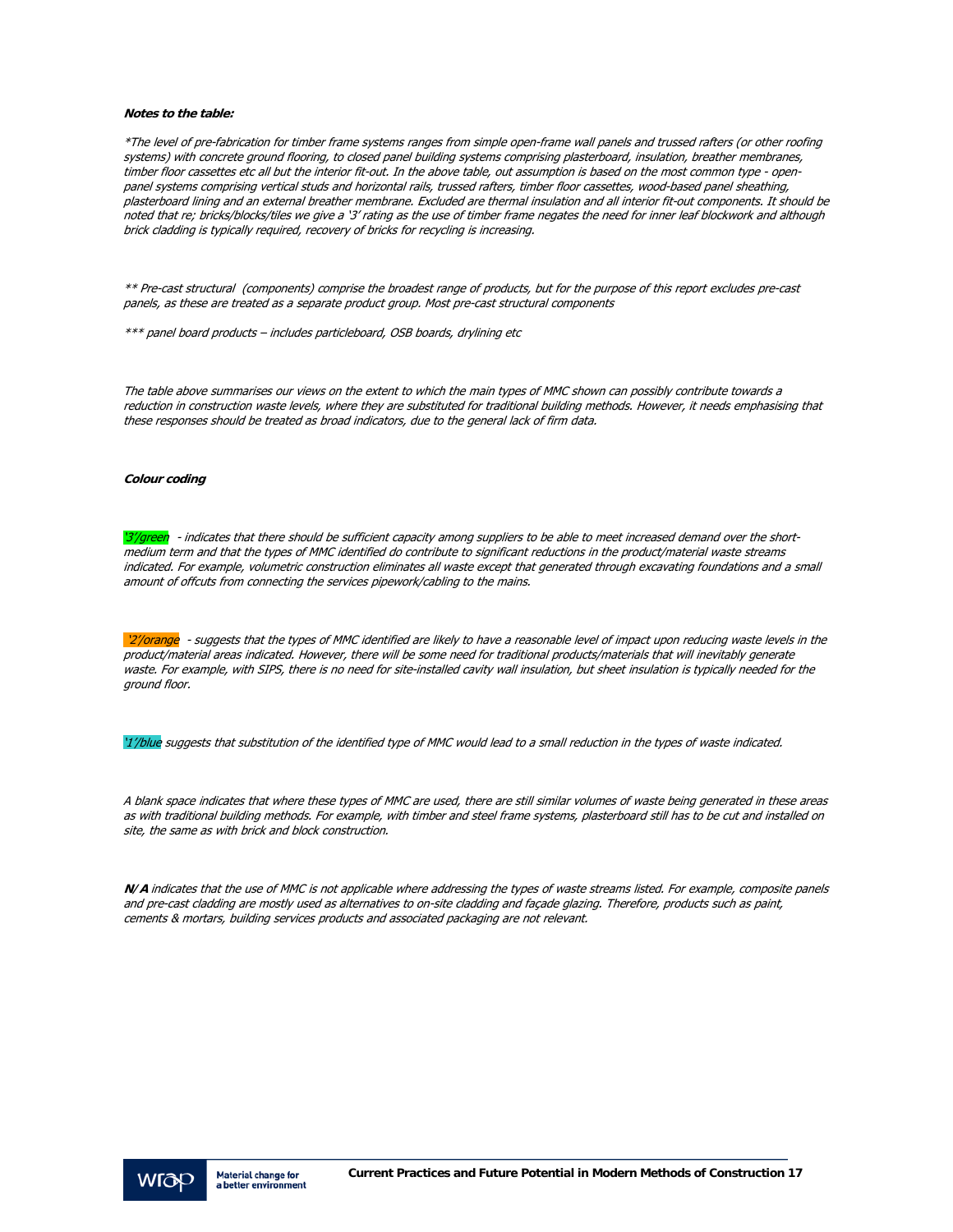| Table 7: MMC & Estimates of Waste Reduction though Substitution for Traditional Building Methods |                  |                                                                |  |  |  |  |  |  |  |  |
|--------------------------------------------------------------------------------------------------|------------------|----------------------------------------------------------------|--|--|--|--|--|--|--|--|
| <b>MMC</b>                                                                                       | Fst. % reduction | Level of confidence                                            |  |  |  |  |  |  |  |  |
| Volumetric building systems                                                                      | $70 - 90$        | Reasonable                                                     |  |  |  |  |  |  |  |  |
| Timber frame systems                                                                             | $20 - 40$        | Broad estimate - depends upon the level of pre-<br>fabrication |  |  |  |  |  |  |  |  |
| Concrete panel systems                                                                           | $20 - 30$        | Broad estimate                                                 |  |  |  |  |  |  |  |  |
| Steel frame housing systems                                                                      | $40 - 50$        | Broad estimate                                                 |  |  |  |  |  |  |  |  |
| <b>OSB SIPS</b>                                                                                  | $50 - 60$        | Reasonable - depends on the level of<br>prefabrication         |  |  |  |  |  |  |  |  |
| Composite panels                                                                                 | $20 - 30$        | Broad estimate                                                 |  |  |  |  |  |  |  |  |
| Pre-cast cladding                                                                                | $40 - 50$        | Broad estimate                                                 |  |  |  |  |  |  |  |  |
| LSF systems                                                                                      | $40 - 70$        | Reasonable - depends on the level of<br>prefabrication         |  |  |  |  |  |  |  |  |
| Bathroom/shower & kitchen pods                                                                   | $40 - 50$        | Broad estimate                                                 |  |  |  |  |  |  |  |  |
| Pre-cast flooring                                                                                | $30 - 40$        | Broad estimate                                                 |  |  |  |  |  |  |  |  |
| Thin joint masonry                                                                               | $30 - 40$        | Broad estimate                                                 |  |  |  |  |  |  |  |  |
| Insulating concrete formwork                                                                     | $40 - 50$        | Broad estimate                                                 |  |  |  |  |  |  |  |  |
| Tunnel form construction                                                                         | $50 - 60$        | Broad estimate                                                 |  |  |  |  |  |  |  |  |
| Source: AMA Research/trade estimates                                                             |                  |                                                                |  |  |  |  |  |  |  |  |

The chart above illustrates estimates the levels of site waste reduced using these types of MMC compared to equivalent traditional construction methods. They are not indications of the levels of contribution to total waste reduction. For example, it is estimated that using bathroom pods saves up to 50% of the waste typically generated from fitting out a bathroom the traditional way.

It is important to note, however, that while some of these estimates are based upon real life case studies, others are based upon estimates and anecdotal evidence given by respondents in interviews.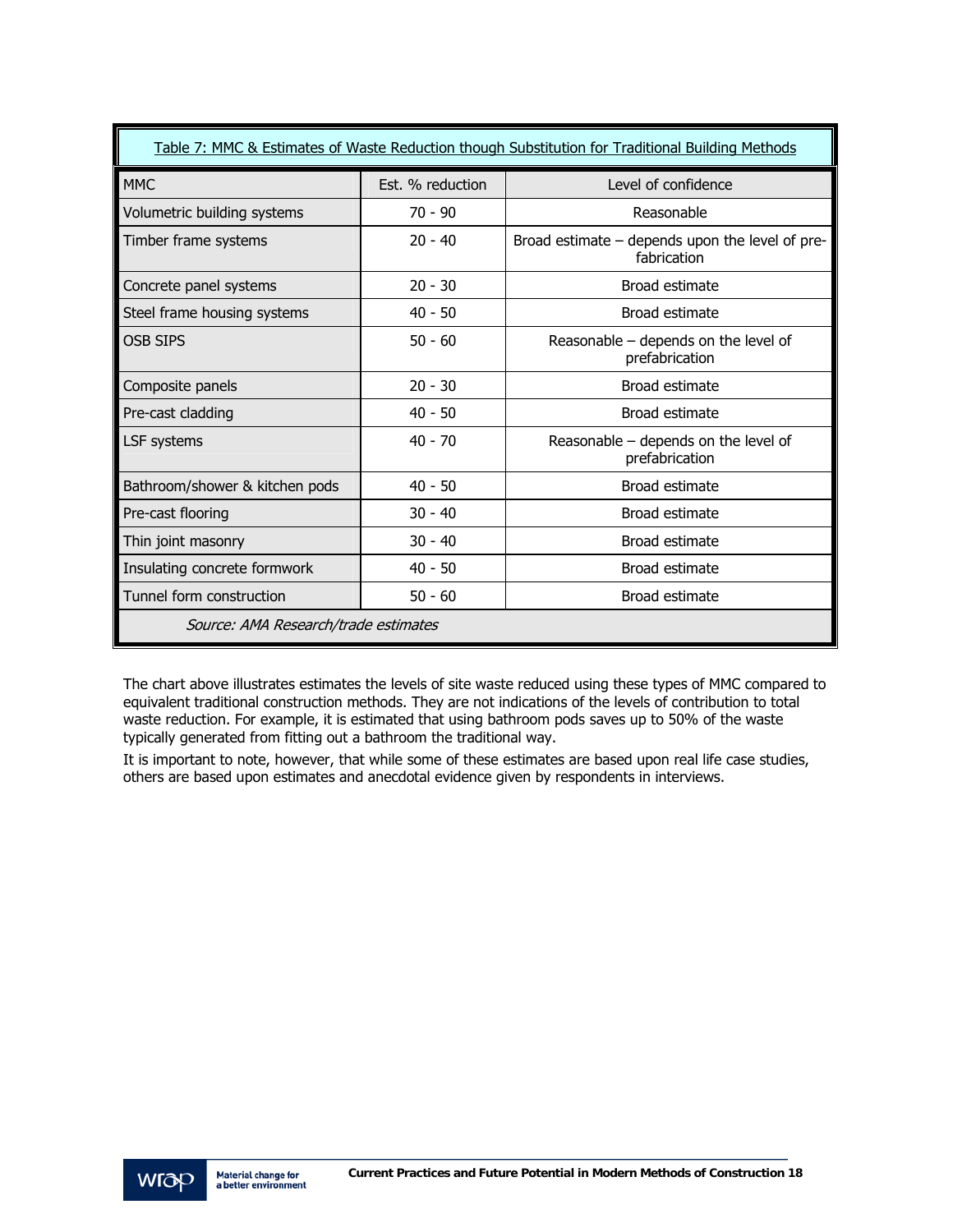### 1.4.4 Ease of disassembly

The following figure provides a summary of the relative ease with which the various types of MMC products under review are likely to be able to be disassembled at the end of life. It is important to note that these are largely assumptions based upon interviews with manufacturers and an assessment of how these products are manufactured. For example, with products assembled using fasteners such as rivets, bolts, brackets etc – as opposed to adhesives, cements and mortars – it is generally assumed that they should be easy to disassemble. In reverse, the assumption is that where components are fastened using mortars, cement or adhesives they are likely to be relatively difficult to disassemble without demolishing them.

|                                      | Table 8: Main MMC & End of Life Disassembly for Recycling                                                                                                                                       |
|--------------------------------------|-------------------------------------------------------------------------------------------------------------------------------------------------------------------------------------------------|
| <b>MMC Products</b>                  | Comment                                                                                                                                                                                         |
| Volumetric building systems          | Fastening systems enable ease of disassembly. Main components for<br>recovering for recycling include: light steel frames, cladding, drylining,<br>membranes                                    |
| Timber frame systems                 | Easy to disassemble. Most components suitable for chipping but wood<br>treatments make post-use timber unsuitable for some recycling<br>applications                                            |
| Pre-cast panel systems               | Easy to disassemble. Suitable for crushing for use as recycled<br>aggregate                                                                                                                     |
| Steel frame housing systems          | Fastening systems enable ease of disassembly. Main components for<br>recovering for recycling include: steel frames, cladding, drylining,<br>membranes & insulation                             |
| <b>OSB SIPS</b>                      | Fastening systems enables ease of disassembly. OSB panels can be<br>chipped and urethane insulation core can be powderised.                                                                     |
| Composite panels                     | More difficult to disassemble and recycle where urethane insulation<br>core bonds to panels. Where insulation core is mineral wool, fastening<br>system makes disassembly easy                  |
| Pre-cast cladding                    | Suitable for crushing for use as recycled aggregate                                                                                                                                             |
| LSF systems                          | Fastening systems enable ease of disassembly. Main components for<br>recovering for recycling include: light steel frames plus cladding,<br>drylining, membranes & insulation on closed systems |
| Bathroom/shower & kitchen pods       | Easy to disassemble. Steel frames can be recovered for recycling but<br>not the ceramic ware and plastic shells                                                                                 |
| Pre-cast structural panels, flooring | Not easy to separate insulation from pre-cast leaves                                                                                                                                            |
| Source: AMA Research                 |                                                                                                                                                                                                 |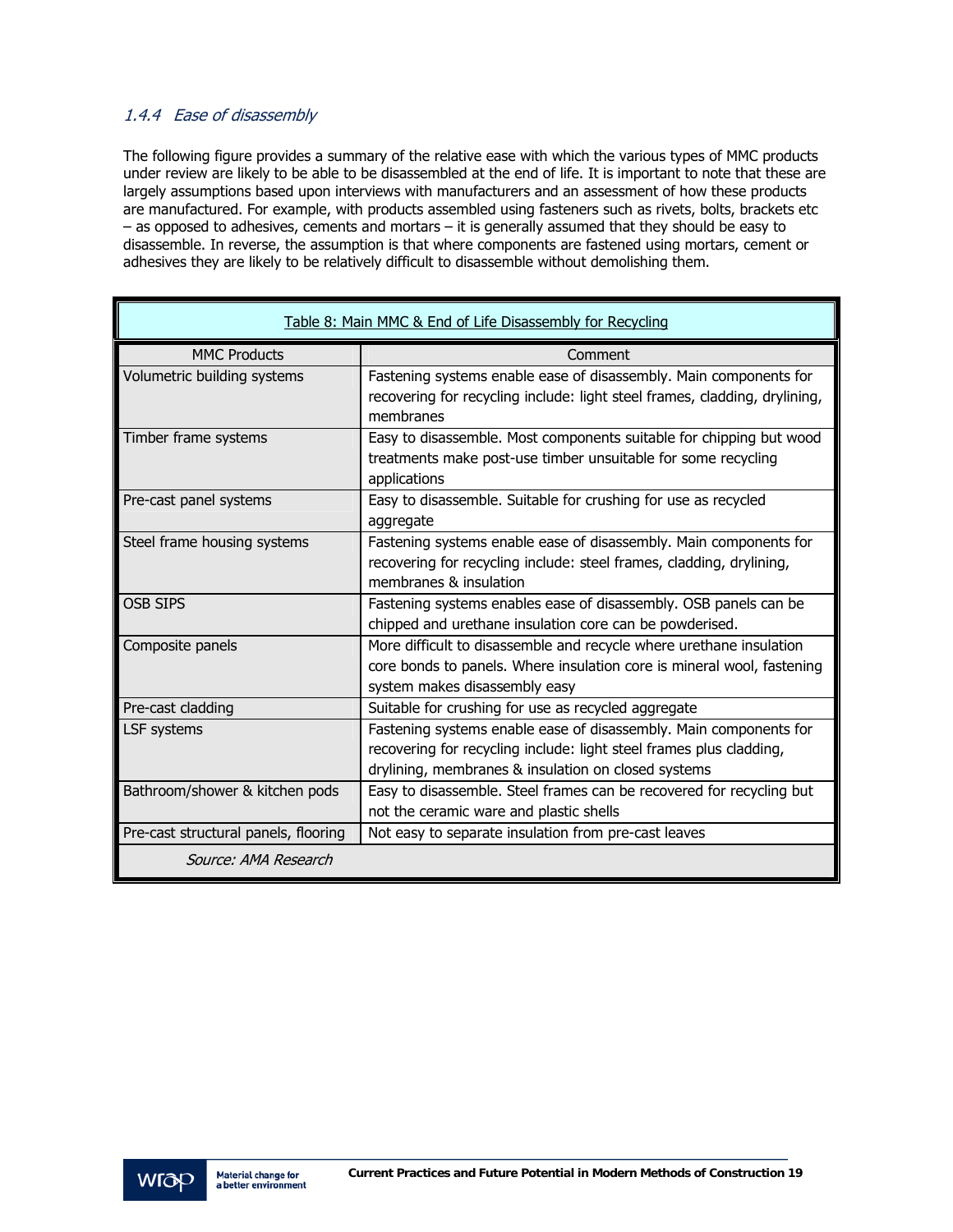#### 1.4.5 Conclusion

The figure below encapsulates the findings in the survey and identifies the potential for the reduction of site waste through the substitution of MMC in existing and potential key end use markets:

| Table 9: Key Areas of Potential for Reduction of Site Waste though the Substitution of MMC |                                             |                                          |                                                                      |                                                                               |                                                                                                                                      |
|--------------------------------------------------------------------------------------------|---------------------------------------------|------------------------------------------|----------------------------------------------------------------------|-------------------------------------------------------------------------------|--------------------------------------------------------------------------------------------------------------------------------------|
| End users                                                                                  | Construction<br>output 2006 -<br>2012       | Current level<br>of use of<br><b>MMC</b> | Potential for<br>increasing uptake<br>of MMC                         | Potential for<br>waste reduction<br>through<br>increased use of<br><b>MMC</b> | Key drivers for MMC                                                                                                                  |
| MoD Increasing                                                                             | substantially to<br>2012                    | Very high                                | Significant                                                          | Significant                                                                   | MoD (Debut Services &<br>Carillion) very pro-active.<br>Requirements for fast-<br>track construction &<br>minimum disruption         |
| <b>Student</b><br>accommodation                                                            | Expected to<br>increase to at<br>least 2012 | Very high                                | Moderate due to<br>current high usage                                | Significant                                                                   | Requirements for fast-<br>track construction &<br>minimum disruption                                                                 |
| NHS Increasing                                                                             | substantially to<br>2020                    | $Low -$<br>moderate                      | Substantial but<br>dependent on<br>specifiers                        | Significant Ma                                                                | in contractors.<br>Requirements for fast-<br>track construction &<br>minimum disruption                                              |
| <b>Schools Increasing</b>                                                                  | substantially to<br>2020                    | Low -<br>moderate                        | Substantial but<br>dependent on<br>specifiers                        | Significant                                                                   | Requirements for fast-<br>track construction &<br>minimum disruption                                                                 |
| <b>KWL Increasing</b>                                                                      | over<br>short term                          | High                                     | Significant                                                          | Significant                                                                   | Affordable Housing                                                                                                                   |
| Social/Affordable<br>housing                                                               | Increasing over<br>longer term              | High                                     | Significant                                                          | Significant                                                                   | Housing Assn, Affordable<br>Housing, progressive<br>builders                                                                         |
| Private housing                                                                            | Increasing over<br>longer term              | Low Significant                          | but<br>dependent on<br>clients & specifiers                          | Significant NHBC,                                                             | progressive<br>builders                                                                                                              |
| Prisons etc                                                                                | Possible<br>increase                        | <b>High Modera</b>                       | $te -$<br>depending on Govt<br>plans                                 | Moderate - as<br>MMC used                                                     | HM Prison Service policy<br>on sustainable<br>development                                                                            |
| Hotels Mo                                                                                  | derate over<br>short term                   | High                                     | Moderate due to<br>current high usage                                | Moderate                                                                      | Budget hotel sector-<br>requirements for fast-<br>track construction for<br>early revenue generation                                 |
| Retail Mo                                                                                  | derate                                      | Low -<br>moderate                        | Moderate due to<br>limited applications<br>& low growth in<br>sector | Moderate                                                                      | Convenience store chain<br>operators, fast food chain<br>operators- requirements<br>for fast-track construction<br>for early revenue |
| Olympic games                                                                              | Increasing<br>substantially to<br>2011      | N/a Substantia                           | $\vert - \vert$<br>athletes<br>accommodation                         | Significant                                                                   | Requirements for fast-<br>track construction +<br>issues of labour<br>availability                                                   |
| Source: AMA Research                                                                       |                                             |                                          |                                                                      |                                                                               |                                                                                                                                      |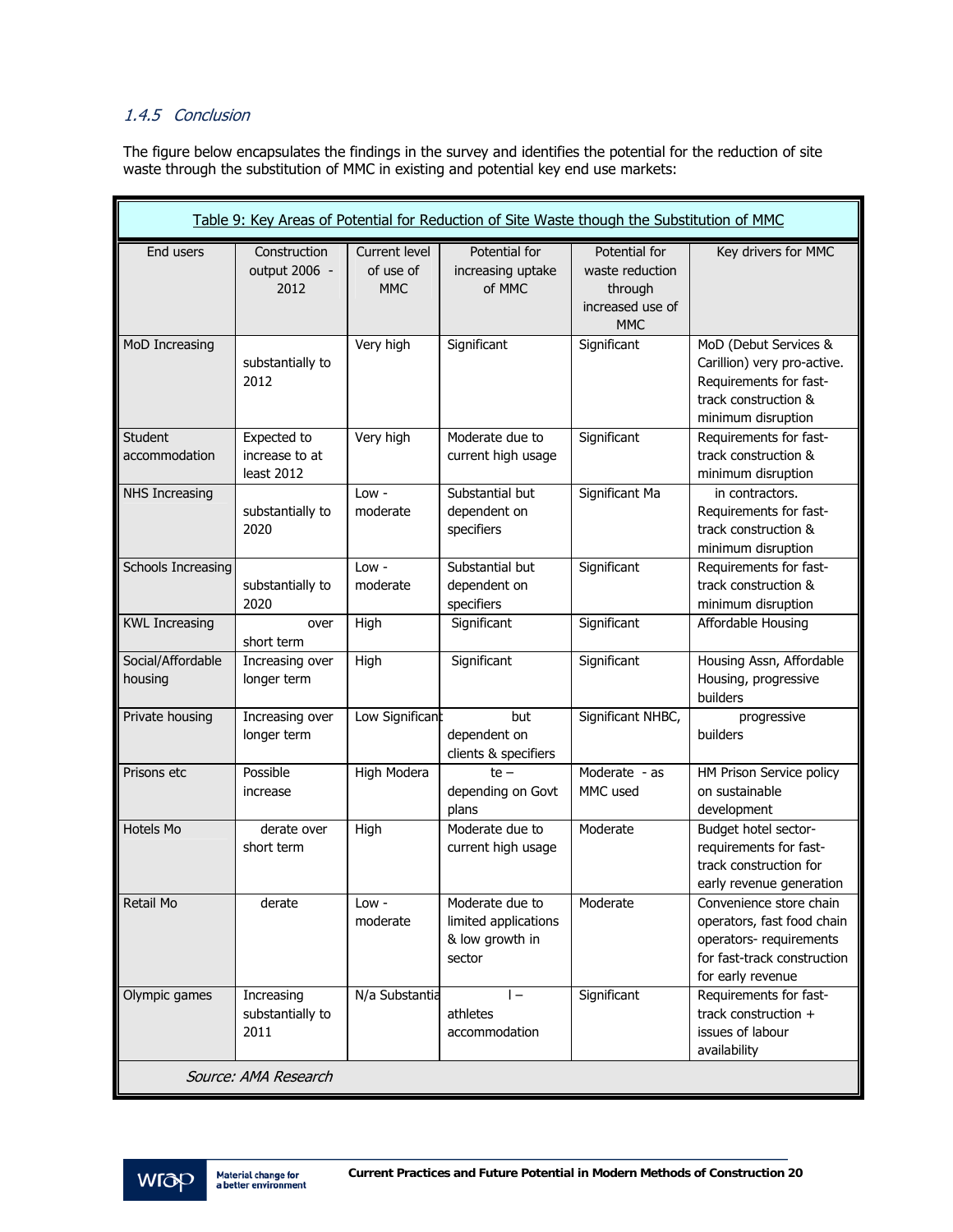#### 1.5 Glossary of terms

Listed below are terms and abbreviations that are used more than once in the report. Where a term is just used once, an explanation is provided.

**Cross-wall** – a type of pre-cast concrete panel system used for the rapid construction of buildings. It typically consists of floors, load-bearing external and party walls, with pre-formed window apertures, used for the fast building of room shells.

- **BBA** British Board of Agrement.
- **BRE** Building Research Establishment.

**BSF** – Building Schools for the Future (programme).

**BS** – British Standards.

**Composite panels** – also called sandwich or insulated panels. These are cladding panels comprising two rigid skins and a core of insulation material, usually foam but sometimes rockwool or mineral wool.

**Envelope** - industry term that covers external wall cladding, glazing and roofing.

**EPS** – expanded polystyrene.

**Fast-track** - type of construction covering several innovative building system designs to accelerate the overall construction period on-site with the resulting time and cost benefits.

**GRP** - glass reinforced plastic.

**Hollow-core** - type of floor system comprising slabs made from pre-cast pre-stressed concrete elements with continuous voids provided to reduce self-weight and achieve structural efficiency.

**ICF** - insulating concrete formwork**.** A factory-made formwork system comprising twin-wall expanded polystyrene (EPS) blocks or panels, which are assembled to create the external walls of a building.

**KWL** - Key Worker Living accommodation: Government initiative designed to help certain key public sector staff (key workers) to access affordable housing, buy their own home or find more suitable accommodation when their housing needs change.

**LSF** - light steel frames: these are typically non-load-bearing elements used to support components such as external wall insulation and cladding. The most commonly used system is that of site-assembled or 'stick' systems, which consist of standard lengths of light gauge steel that are cut to length on-site. Increasingly, pre-assembled frames are being specified. These range from simple frames to pre-fabricated panels comprising the drylining, insulation and cladding elements.

**MMC** - Modern methods of construction: includes prefabricated products made in the factory and also new methods of building that are site-based e.g. tunnel form construction and insulated concrete formwork. This term is rapidly replacing the older term, off-site manufacturing (OSM), in recognition of the fact that several new methods are site-based rather than pre-fabricated.

**MoD** - Ministry of Defence.

**MSP** - manufacturers sales prices.

**MTP** – Market Transformation Programme.

**NHBC** - National House Building Council.

**OSB** - oriented strand board. Panel products manufactured by gluing and high-temperature pressing of layers of thin wood chips, with each layer oriented at a right angle to adjacent layers.

**Panellised modular construction** – form of building whereby panels are delivered to site in flat-pack format, are craned into position and joined together. Panels supplied typically include those for the external walls, the party walls and flooring and sometimes the roof element. The main types are timber frame, steel frame, pre-cast concrete and SIPS.

**Pods** - pre-fabricated 3-D non load-bearing modules typically used for bathroom, shower room, kitchen and public toilet/washroom applications, usually used in conjunction with steel or concrete main frames.

**RSL** - Registered Social Landlords (formerly Housing Associations).

**SCI** – Steel Construction Institute.

**SIRPs** - structural insulated roofing panels: these are complete factory-made roofs supplied to site in flatpack format. Currently there are few suppliers in the UK offering this product.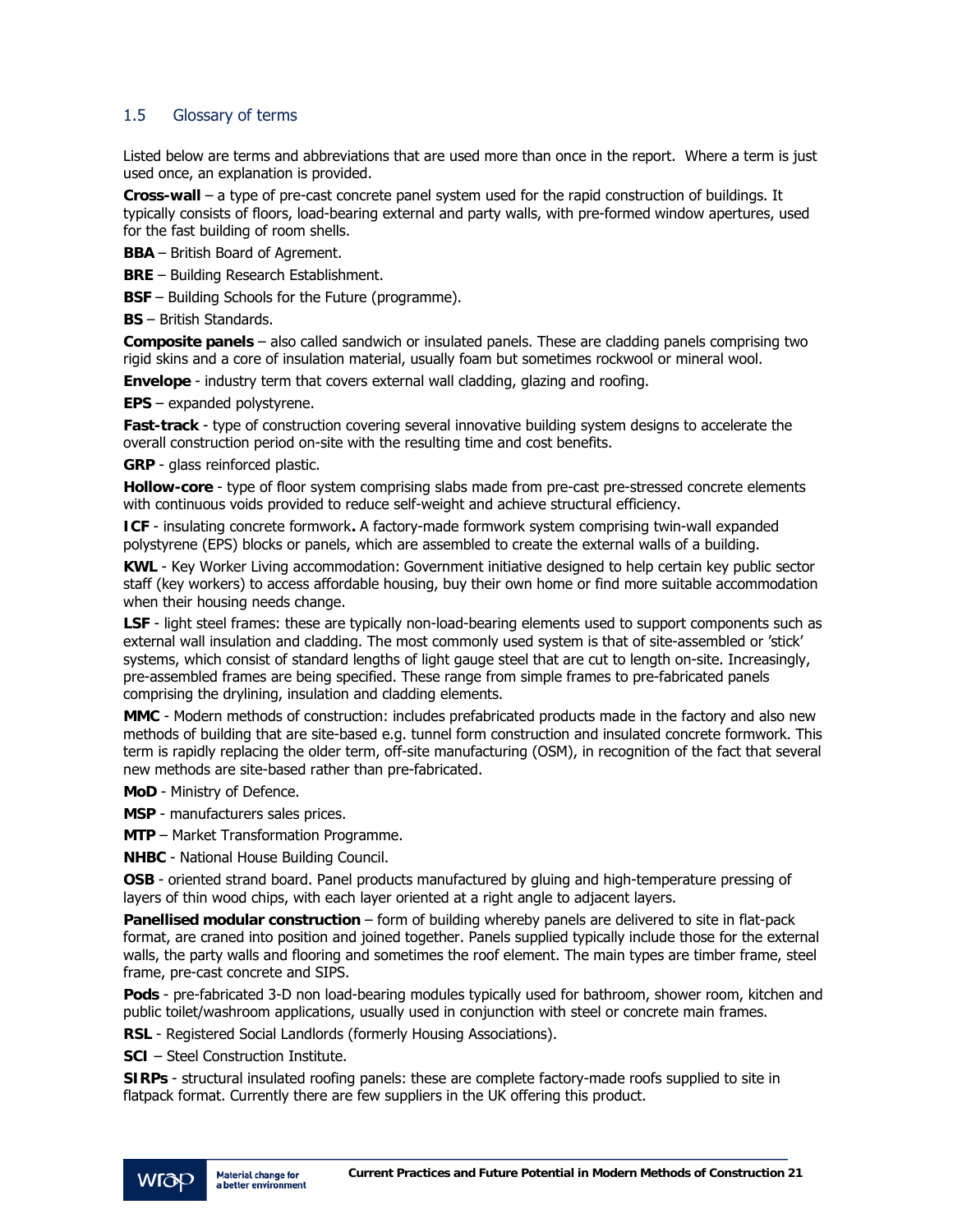**SIPS** - structural insulated panels are load-bearing panels comprising two sheets, mostly of oriented strand board (OSB) with a foam insulation core.

**SLA** - single living accommodation: broad term used to cover various types of residence for single people, the main end-use applications being the defence sector, students and KWL.

**SLAM** – Single Living Accommodation Modernisation (programme). Major project being undertaken by Debut Services on behalf of Defence Estates for the upgrading of single living accommodation across all the services.

**Thin Joint Masonry** – system comprising aircrete blocks with tight tolerances and a specially developed mortar that is used in smaller quantities than standard mortar and dries much more quickly.

**Tunnel form construction** – type of site-based MMC using a formwork system that allows contractors to mould on-site the external wall, floor slabs and party wall elements simultaneously. Mainly used for large multi-cellular buildings e.g. student accommodation.

**Volumetric modular construction** – form of building using 3-D modules that are typically supplied to site completely fitted out. They are either installed within a main structural frame or where self-supporting they are stacked on top of each other.

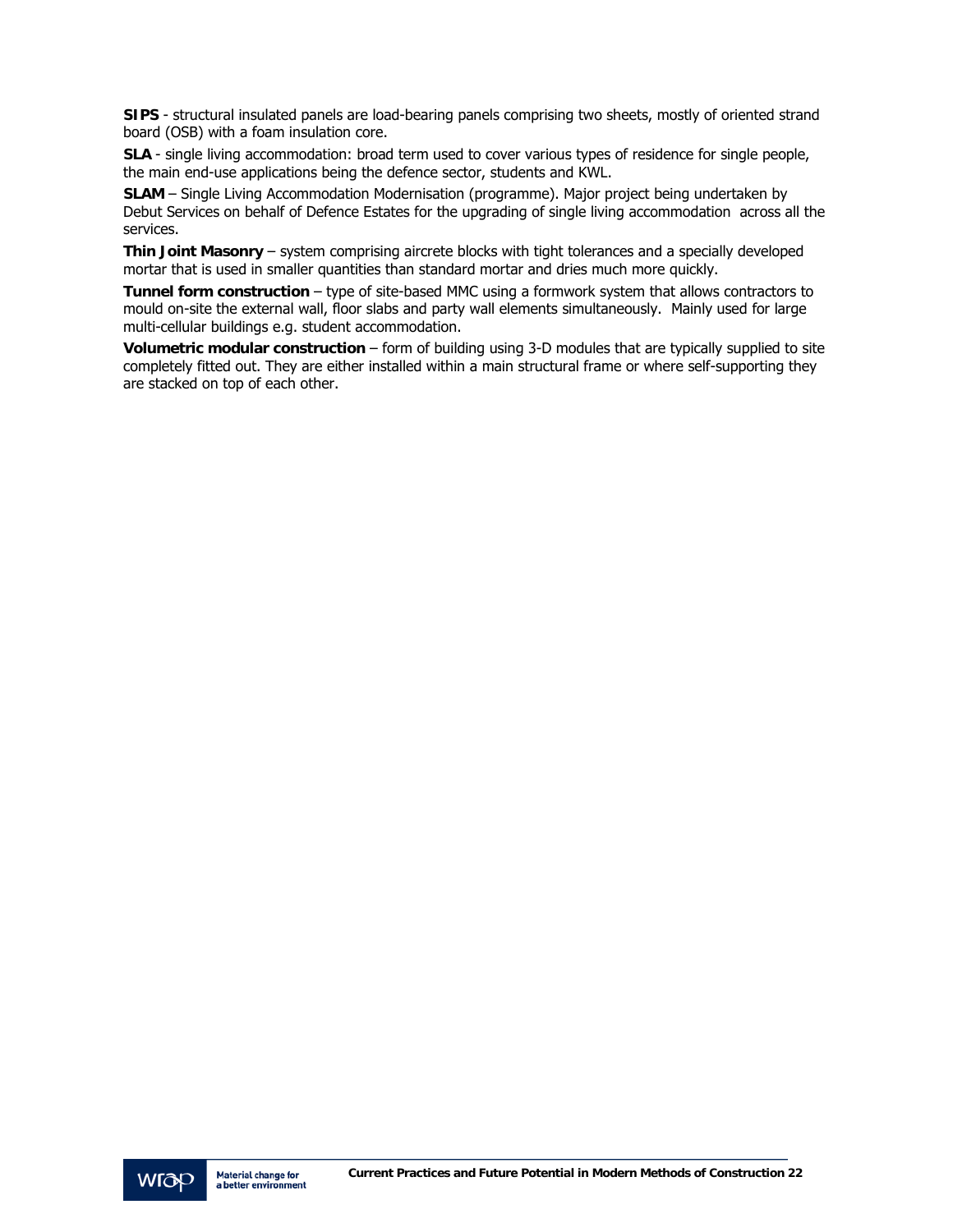# 2.0 Construction Waste Arisings

#### 2.1 Construction & demolition waste overview

According to studies undertaken on behalf of the ODPM, construction and demolition waste arisings in England for 2003 were equivalent to around 90m tonnes. Most of this, however, is demolition and excavation waste comprising spoil, excavated soil and rubble. Hard C & D waste – mostly comprising brick and block, tiles, timber etc. – was around 44m tonnes, although this is not split out between the different construction, demolition and excavation waste streams. With traditional methods of building, the main practices generating waste have generally been:

- Over-ordering this has particularly been the case on projects where short project times and tight deadlines have been specified. Typically, in anticipation of product breakages, inaccurate measurements etc., contractors have tended to deliberately over-order on lower cost items e.g. standard lengths of timber, mouldings, bricks and blocks, insulation etc.
- Exposure of wood products to the elements, which results in damage through soaking and warping. This also includes site hoardings.
- Cutting, shaping and mixing materials on site generating offcuts and unused/unusable product this mainly relates to timber and composite wood products (e.g. OSB and particleboard), rockwool and glasswool insulation, membranes and mix mortars, plasters, cement

#### 2.2 Construction waste mixes

With regard to construction waste, arriving at definitive totals and waste mixes based on project samples is difficult, primarily due to the wide variation in project types and materials used. The table below, however, summarises several independent studies on construction waste arisings, although it needs to be strongly emphasised that the robustness of data varies, reflecting the composition of the various case studies. Although there is variation in the relative sizes of the different material waste streams, it is evident that the largest are packaging, timber, plasterboard, cement & plaster, bricks & blocks and insulation. This is supported by our findings from our primary research phase, where we asked respondents to rank what they consider to be the main product waste streams by type of activity.

| Table 10: Key Construction Material Waste Streams on Traditional Newbuild |               |  |  |
|---------------------------------------------------------------------------|---------------|--|--|
| Waste material                                                            | Modal Range % |  |  |
| Packaging (incl. wood pallets, plastic, cardboard,                        | $25 - 35$     |  |  |
| tins)                                                                     |               |  |  |
| Plasterboard                                                              | $5 - 36$      |  |  |
| Broken bricks, blocks, tiles etc - housing                                | $25 - 40$     |  |  |
| Timber - (excl. pallets)                                                  | $15 - 25$     |  |  |
| Cement and plaster                                                        | $10 - 17$     |  |  |
| Insulation - rockwool & fibreglass                                        | $6 - 15$      |  |  |
| Metal                                                                     | $3 - 9$       |  |  |
| Dry concrete products - blocks, slabs etc                                 | $2 - 12$      |  |  |
| Plastic products (excludes packaging)                                     | $1 - 11$      |  |  |
| Ceramic material                                                          | $1 - 8$       |  |  |
| Source: AMA Research from various case studies                            |               |  |  |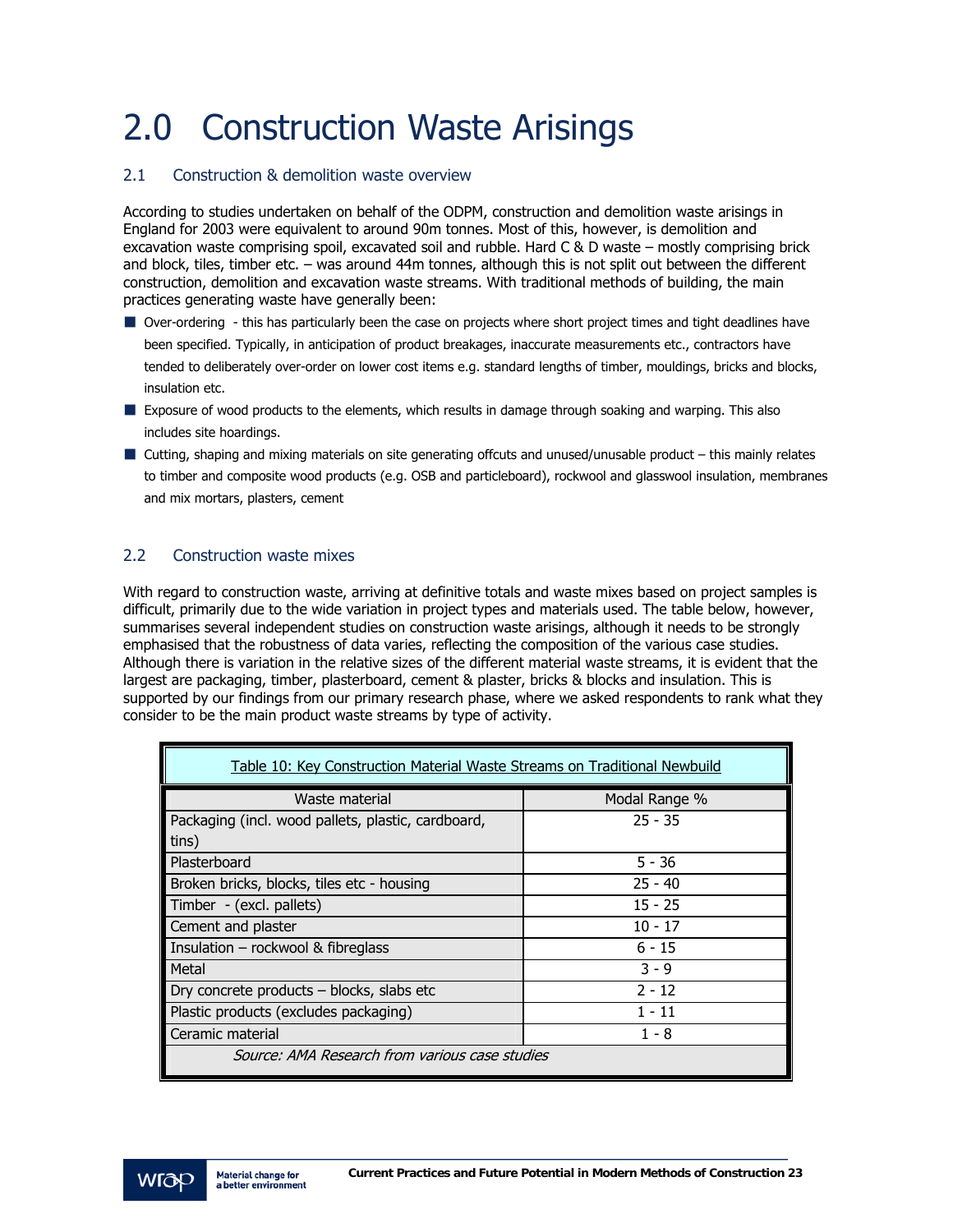#### 2.2.1 Packaging

The largest source of waste is packaging generated by sub-contracting activities, the key areas being interior fit-out, roofing, insulation and heavyside materials i.e. bricks, blocks, roof tiles and cement and mortar mixes. The main types of packaging waste appear to be discarded/broken pallets, followed by shrinkwrap, tins - for liquid materials including paint, preservatives, mastics, varnishes etc - and cardboard.

### **Wood packaging**

Packaging accounts for around 11% of total timber use in the UK. By far the largest product sector is that of pallets, which are estimated to account for around 87% of all wood packaging, equivalent to between 1.04m - 1.25m tonnes (depending on information sources). Wooden cases account for 8 - 9% with all other types 4.2%. The construction industry is the largest area of demand for wood packaging, accounting for around 26% of demand.

It is estimated that the construction industry accounts for around 290k - 330k tonnes p.a. of pallets. Pallets are used in the delivery of a broad range of products, including: concrete blocks for inner leafs and foundations, bricks, roof tiles, fitted kitchen units, bathroom/toilet ware, 'white goods', plasterboard, and sheet and roll products such as fibreglass and rockwool insulation and membranes. Other products sometimes supplied on pallets include glazing and cladding products, and structural timber – though most of these are delivered to site on stillages.

It is difficult to ascertain what proportion of pallets are landfilled, but anecdotal evidence suggests that it is high. Although difficult to quantify, some clear issues emerged during our primary research:

- Many of the medium-larger housebuilders and construction companies, particularly those active in the social housing sector, have sufficient influence over their supply chains to demand that suppliers recover their pallets. Furthermore, large developments and refurbishment projects make it economically viable for suppliers to take back their used pallets.
- The other key driver is that some RSL's are ultimately influencing sustainable site practices throughout their supply chains.

As a result, pallet wastage is largely arising where it is generally neither economically viable for suppliers to take back their pallets, or where users are unable to persuade them to take back their pallets. However, our research indicates wide variations in practice and there are some large housebuilders and contractors whose approach is to leave all waste control decisions with their subcontractors.

### **Other packaging**

Our primary research shows clearly that after pallets, shrinkwrap and cardboard are the largest packaging waste streams. Shrinkwrap and cardboard together are mainly used for the following products: fitted kitchen components, fitted bathroom and toilet components, 'white goods', lighting and heating products, glazing, floorcoverings, plumbing & electrical products, wall & floor tiles etc. Shrinkwrap is also used extensively with products and materials typically supplied on pallets namely bricks, blocks, sheet/rolled insulation products, membranes and interior doorsets.

Cardboard boxes and plastic bags are key elements of packaging waste, used for ironmongery, plumbing and electrical components - such as flanges, joins, sockets and switches etc - and door and window furniture goods.

The other key packaging waste is that of discarded metal tins and plastic pots used for paint, varnishes, wood protection, mastics, putties etc.

#### 2.2.2 Timber construction products

Each year, there are around 1.1million tonnes of wood waste arisings in the UK construction industry. By far the largest source is sawn and shaped softwood, which accounts for over 70% of this, equivalent to around 800k tonnes.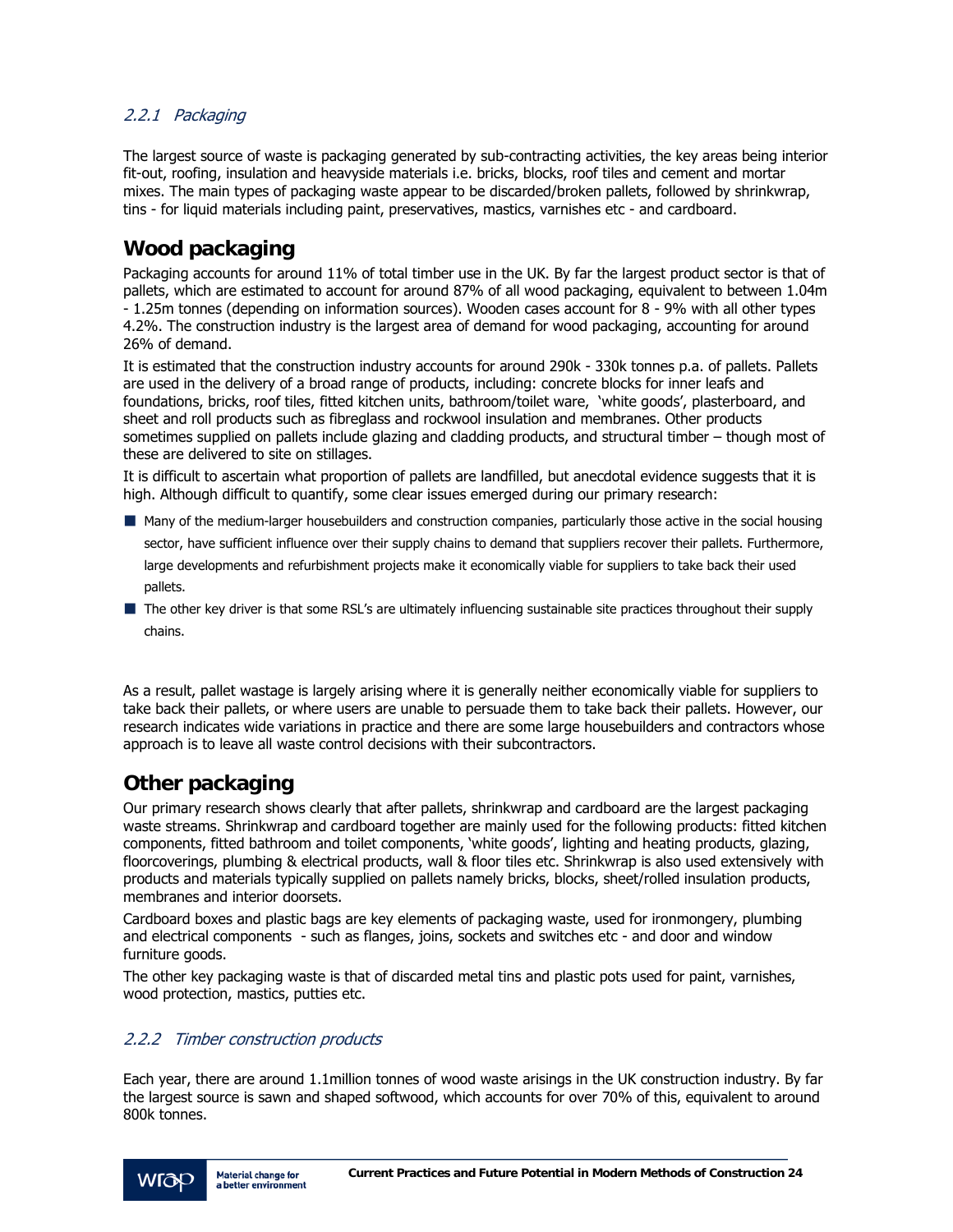Most softwood waste appears to be sawn offcuts and unused lengths generated on small-medium construction projects, especially brick and block housing newbuild, refurbishment and RMI works. A typical 2-storey, 2-3 bedroom brick and block new house will require around 5 – 6 m3 of wood, 80% of which is softwood. Combining information from our primary research and other sources, the main activities generating large volumes of wood waste are:

- $\blacksquare$  The use of plywood formwork on ready mix concrete and concrete blockwork on ground floor construction, and as shuttering for the protection of concrete columns. Formwork is typically used once or twice at most and is then discarded.
- Cutting interior doorframe materials to size on refurbishment and RMI works, due to the lack of standard door sizes on many older properties.
- Sawing to length structural roofing timbers, mostly on irregular pitched roofs and on small medium sized housing developments. On high-volume housing newbuild there is a greater use of pre-fabricated truss rafters.
- Sawing to length of mouldings, especially skirtings, as these are supplied in standard lengths.
- Ordering over-sized material on projects where there are tight time-scales rather than risk ordering material that could be over-cut and need replacing.
- Reworking, arising from inaccuracies in design drawings or misinterpretation. This appears to be a significant problem with regard to fitted kitchens. Sawing kitchen worktops to length is also a significant source of offcuts waste.

From our primary research it was also made clear that the autumn and winter seasons are times when wood waste is higher than average, due to outside storage of timber components, which become spoilt in bad weather.

The use of hoardings is also a major source of wood waste as these typically have single usage after which they are either burned on-site or skipped.

Of this 1.1 million tonnes of wood waste generation, it is estimated that at around 150k tonnes p.a. is sent to landfill, with around 300k tonnes p.a. burnt as fuel.

#### 2.2.3 Bricks & blocks

Broken bricks and aircrete blocks, and unused aircrete blocks are a key waste stream on housing newbuild developments and are also significant in other end-use sectors where brick and block construction is still widely used e.g. schools and hospitals. Blocks are also commonly used in for inner leaf construction in conjunction with timber frame, concrete and steel mainframe construction. A key problem appears to be that aircrete blocks are a cheap product, costing around £2 a block and as such there is little incentive among tradesmen to recover blocks for later use.

Some contractors and housebuilders do have policies for crushing waste bricks, blocks and other rubble onsite for use as aggregate fill material but, in general, most of this waste is disposed of as mixed waste in landfill.

#### 2.2.4 Plasterboard

Some major construction companies have arrangements in place with British Gypsum for the recovery and on-site segregation of their own (waste) plasterboard products from sites that are sufficiently large enough to warrant recovery for processing. In general, plasterboard is a key waste material that, on high-rise apartment schemes, can account for as much as around 35% of total waste arisings.

The main cause of plasterboard waste appears to be damage, whether arising from careless handling or storage and exposure to the elements. The other main problem is that installers have a wasteful approach to using the material. As a project manager from one leading housebuilder noted: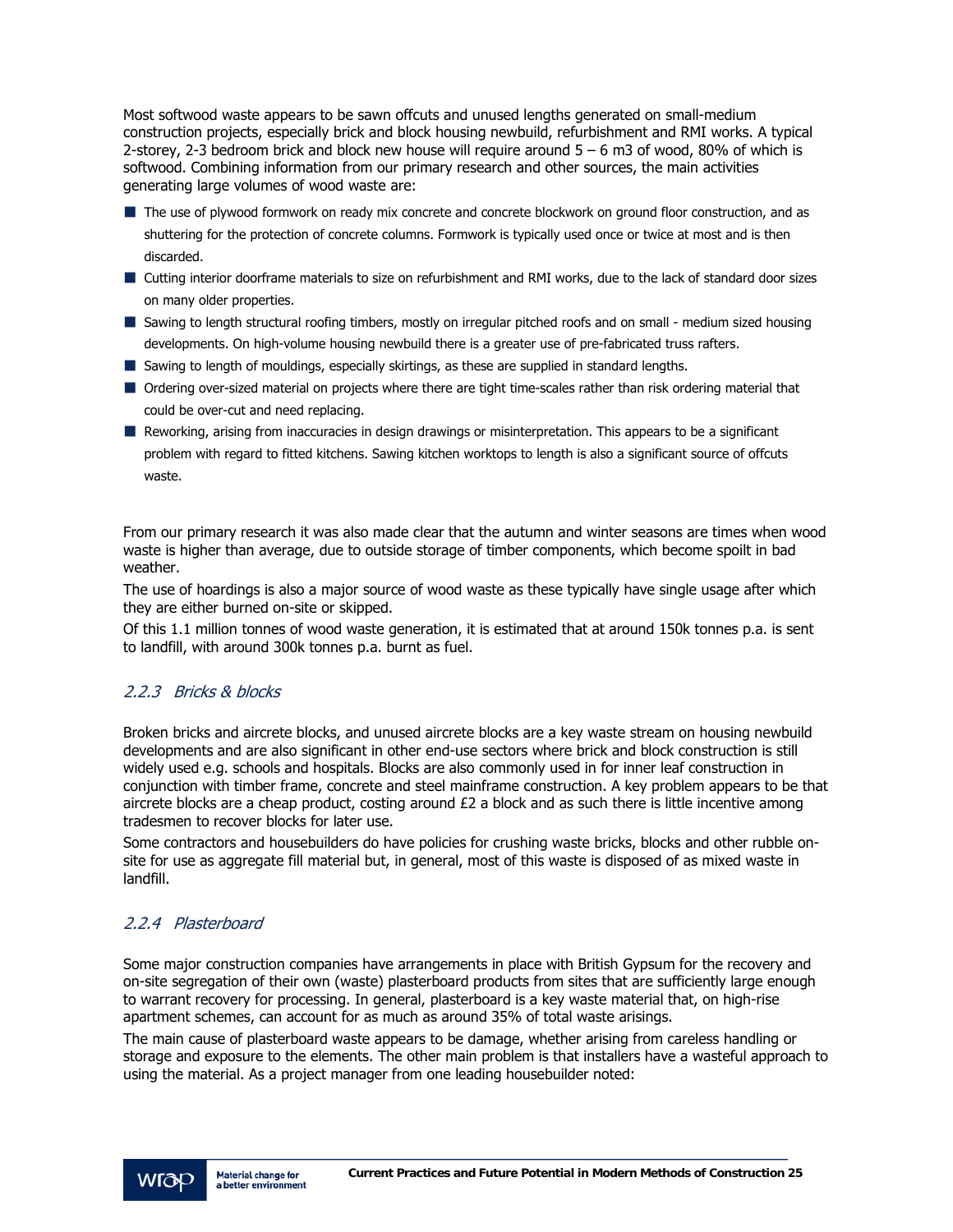"Plasterboard off-cuts are a significant waste stream. It seems to be industry practice to use a new board to cut a small piece and then to throw the remainder of the perfectly good board in the skip. Off-site fabrication or room size standardisation would reduce or eliminate this."

On luxury apartments and prestigious/bespoke office developments, it is common practice to use two skins of plasterboard and if there is just minimal or superficial damage they will usually skip whole boards.

#### 2.2.5 Mortar, cements, plaster & grouting

Unused or excess mortar used for block assemblage and pointing for brickwork is probably the largest source of waste here followed by unused plaster. The main problem is that as the average cost of these materials is low, tradesmen tend to mix too much material. It has been noted that where more expensive mortar is used with Thin Joint masonry, contractors tend to be much less wasteful.

#### 2.2.6 Insulation

The level of insulation waste varies from one type of building to another, depending on the type of insulation materials used. The use of foam and bats of rockwool, used in cavity walls typically generate little waste. The use of rockwool and fibreglass rolls on loft insulation also appears to generate little waste, as spare lengths will be used to bolster those areas most subject to heat loss.

From the primary research it is apparent that the main applications generating significant waste volumes are:

- Sheet insulation and polystyrene blocks used on ground floor applications were reported as being key problem areas due to the volume of waste typically arising. Some of our respondents indicated waste levels of up to 15%.
- Unused material used in cavity wall insulation can also be significant, especially where standard sizes of rockwool and fibreglass insulation are specified.

It was also reported that damage resulting from poorly stored materials could also be a key source of waste arisings.

#### 2.2.7 Other waste

This sub-section provides a briefly summary of the other types of construction waste.

**Metal** – the key source of metal waste appears to be offcuts from light steel 'sticks' used in the construction of facades. While offcuts waste can be up to 20%, this is almost always recovered for re-processing. The other main source is the installation of standardised metal trunking on commercial and non-domestic public sector buildings.

**Plastic products** – included here are offcuts of building services products such as PVC or PE pipework, electrical cabling and cutting. On some applications, the level of arisings can be quite high. However, except for volumetric modular building systems, substitution of other types of MMC would have little impact on reducing waste levels. The other main type of plastic waste is that of offcuts from sheets of membrane e.g. waterproofing for roofs and dampcoursing.

**Ceramics** – most ceramic waste is broken bathroom and kitchen tiles, which can be reduced through the substitution of bathroom and kitchen pods.

**Dry concrete products** – the range of waste arisings is typically between 2 –12%, although this wide difference is largely down to definition. At the higher end of the range, waste block material is sometimes included. However, where a large amount of pre-cast components such as paving, kerbing etc are used, waste arisings can be notable.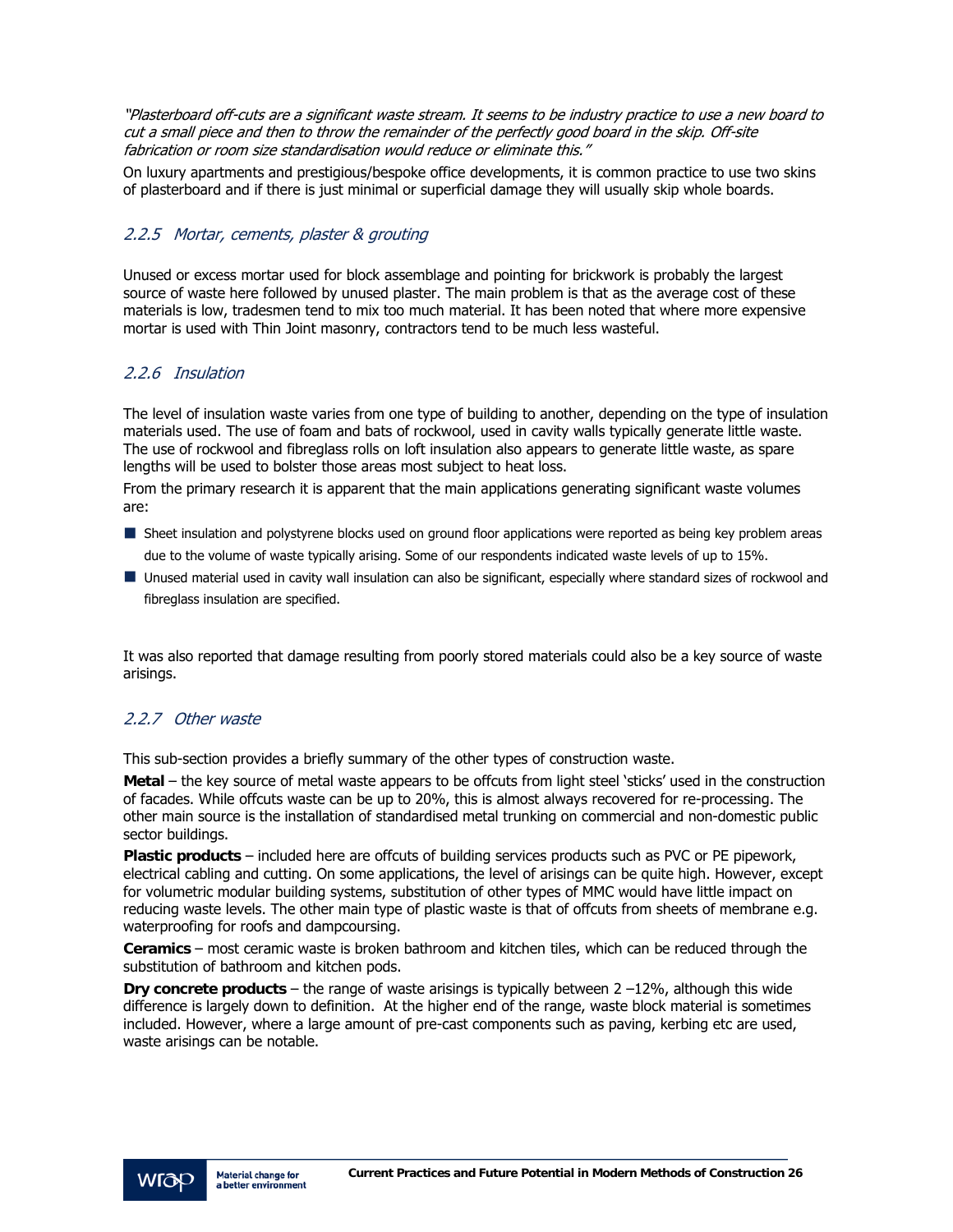#### 2.3 Key Sources of Waste Arisings By Application

#### 2.3.1 Introduction

In order to develop a shortlist of MMC products that could help reduce site waste levels over the short to medium term, it is necessary to identify the particular applications that typically generate large volumes of waste. However, this is proving difficult to obtain any hard data for as even the more environmentally progressive house builders and contractors have only relatively recently began collating data on material waste.

However, as in the previous section, there are a reasonable number of case studies to show that the main traditional construction processes generating the highest levels of waste are:

- Roof construction
- **EXternal walls construction**
- Ground floor construction
- Internal fit-out

#### 2.3.2 Roofing

| Table 11: Key Traditionally Built Roof Applications Generating Waste |                                                            |                                                                |                                                                                                                                                                                                                                                                               |
|----------------------------------------------------------------------|------------------------------------------------------------|----------------------------------------------------------------|-------------------------------------------------------------------------------------------------------------------------------------------------------------------------------------------------------------------------------------------------------------------------------|
| <b>Building</b><br>application                                       | End-use                                                    | Types of<br>scheme                                             | Materials                                                                                                                                                                                                                                                                     |
| Pitched roofing                                                      | Houses,<br>apartment<br>blocks, various<br>non-residential | Newbuild $-$<br>small-medium<br>size, bespoke<br>Refurbishment | Timber offcuts from battens, purlins, rafters and<br>joists<br>Offcuts from sheet materials - insulation,<br>waterproofing, sarking etc<br>Cardboard boxes for roof tiles<br>Shrinkwrap for insulation rolls & sheets<br>Plastic packaging for sheet products<br>Broken tiles |
| Flat roofing                                                         | Apartments &<br>non-domestic                               | <b>Newbuild</b><br>Refurbishment                               | Offcuts from sheet materials - mainly plastic<br>waterproofing membranes<br>Plastic packaging for sheet membranes                                                                                                                                                             |
| Porch roofing &<br>canopies                                          | Houses N                                                   | ewbuild                                                        | Broken tiles                                                                                                                                                                                                                                                                  |
| Source: AMA Research/trade sources                                   |                                                            |                                                                |                                                                                                                                                                                                                                                                               |

Among the key product/material waste streams generated by both pitched and flat roofing construction is that of membranes, including bitumen rolls, sarking and. On larger standardised flat roof developments, waste from membranes is around 5%, all of which currently goes into landfill. On more complex roofs that require more cutting around upstands and rooflights, the proportion of waste material can be as high as 15%.

Other key waste materials include insulation. On pitched roofing, an estimated 3 - 5% of fibreglass and rockwool insulation material is discarded as waste.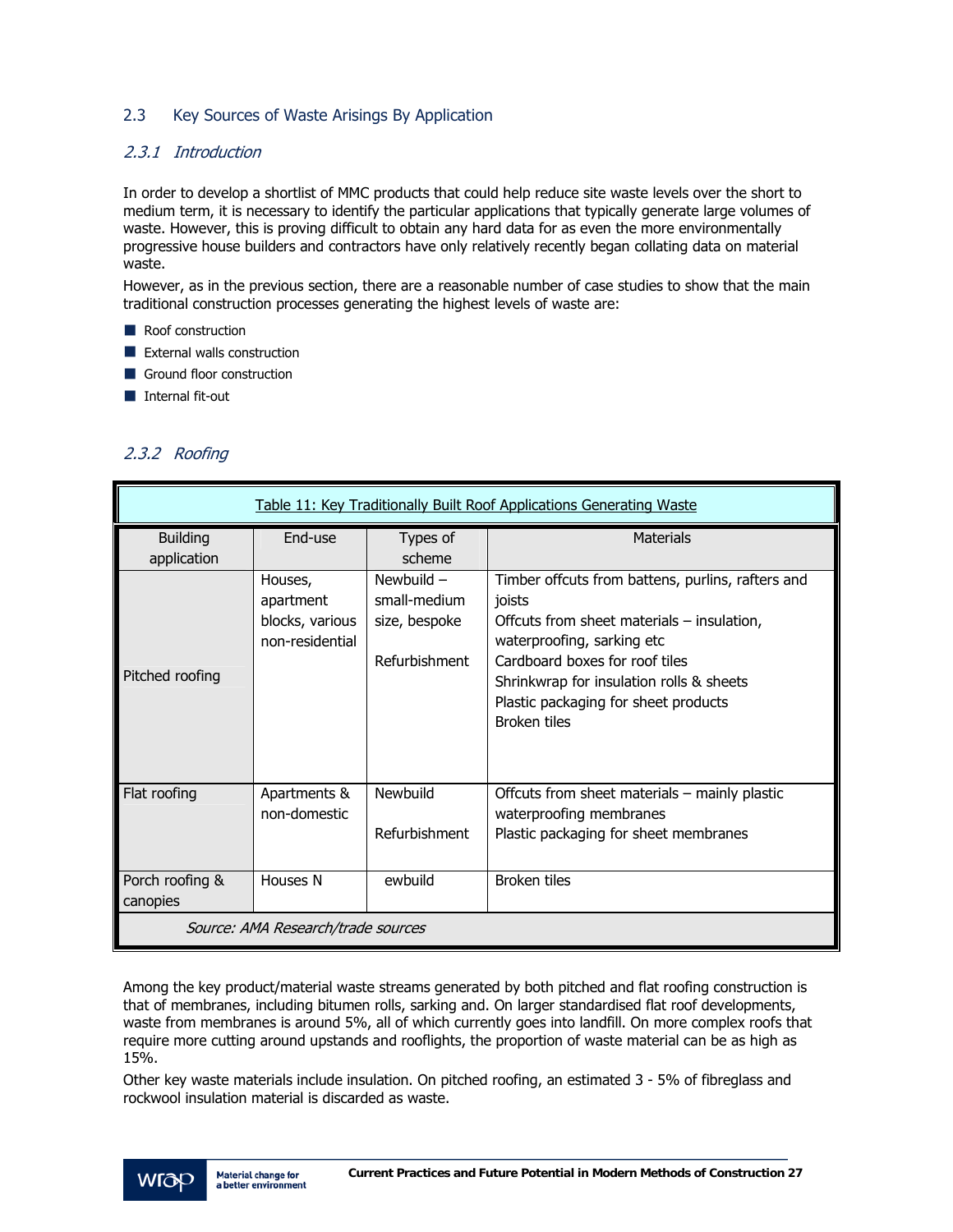On traditionally built medium-higher volume housing newbuild developments, pre-fabricated trussed rafters are now used as standard, as they save considerable installation time and costs and are economic when procured in bulk. However, on small-medium housing developments and bespoke newbuild, there is a much higher level of on-site construction of the timber roofing elements. This typically requires the sawing to length of battens, rafters, trusses and purlins, which generates significant amounts of offcuts waste. The construction of porches on private housing can also be quite wasteful, the main waste arisings typically being broken roof tiles.

| Table 12: Key Traditionally Built Floor Applications Generating Waste |         |                            |                                                                                                                                                                        |
|-----------------------------------------------------------------------|---------|----------------------------|------------------------------------------------------------------------------------------------------------------------------------------------------------------------|
| <b>Building</b><br>application                                        | End-use | Types of<br>scheme         | <b>Materials</b>                                                                                                                                                       |
|                                                                       |         | Newbuild                   | Formwork used for ready mix concrete or<br><b>blockwork</b><br>Offcuts from sheet & polystyrene insulation                                                             |
| Ground floor                                                          | All     | New build<br>Refurbishment | Offcuts from sheet floorcoverings; offcuts from<br>timber floor panels: offcuts from vinyl & carpet<br>sheet flooring; unused carpet, ceramic and vinyl<br>floor tiles |
| Other floor levels                                                    | All     | New build<br>Refurbishment | Offcuts from sheet floorcoverings; offcuts from<br>timber floor panels: offcuts from vinyl & carpet<br>sheet flooring; unused carpet, ceramic and vinyl<br>floor tiles |
| Source: AMA Research/trade sources                                    |         |                            |                                                                                                                                                                        |

### 2.3.3 Flooring

Waste material arises from the installation of the floor beams and ground floor insulation and from the installation floorcoverings and the associated packaging waste.

Traditional in-situ methods of floor construction include the laying of concrete slabs, readymix concrete and timber beams with wood panel flooring. Concrete slabs and readymix concrete require substantial amounts of formwork and propping that need to remain in place until the concrete has matured. The formwork is then subsequently skipped and sent to landfill.

Timber beams and wooden floor panels installed in-situ typically require sawing and so generate offcuts waste and waste material in the form of unused lengths and elements of packaging.

With floor coverings, the use of packaging is considerable.

- Carpet rolls, linoleum rolls and vinyl rolls are delivered with packaging including a so-called "cardboard roll" which prevents damage by preventing collapse during transit. These products are further protected from possible damage by being wrapped in LDPE (Low Density Polyethylene) plastic film, onto which a paper label is fitted to identify the manufacturer, colour, pattern, size etc.
- Carpet tiles, ceramic tiles, linoleum and vinyl tiles are usually supplied in cardboard boxes, which are stacked onto wooden pallets, which are often shrink-wrapped for transportation.
- **Laminate flooring is usually supplied in cardboard boxes, which are shrink-wrapped to protect the contents.**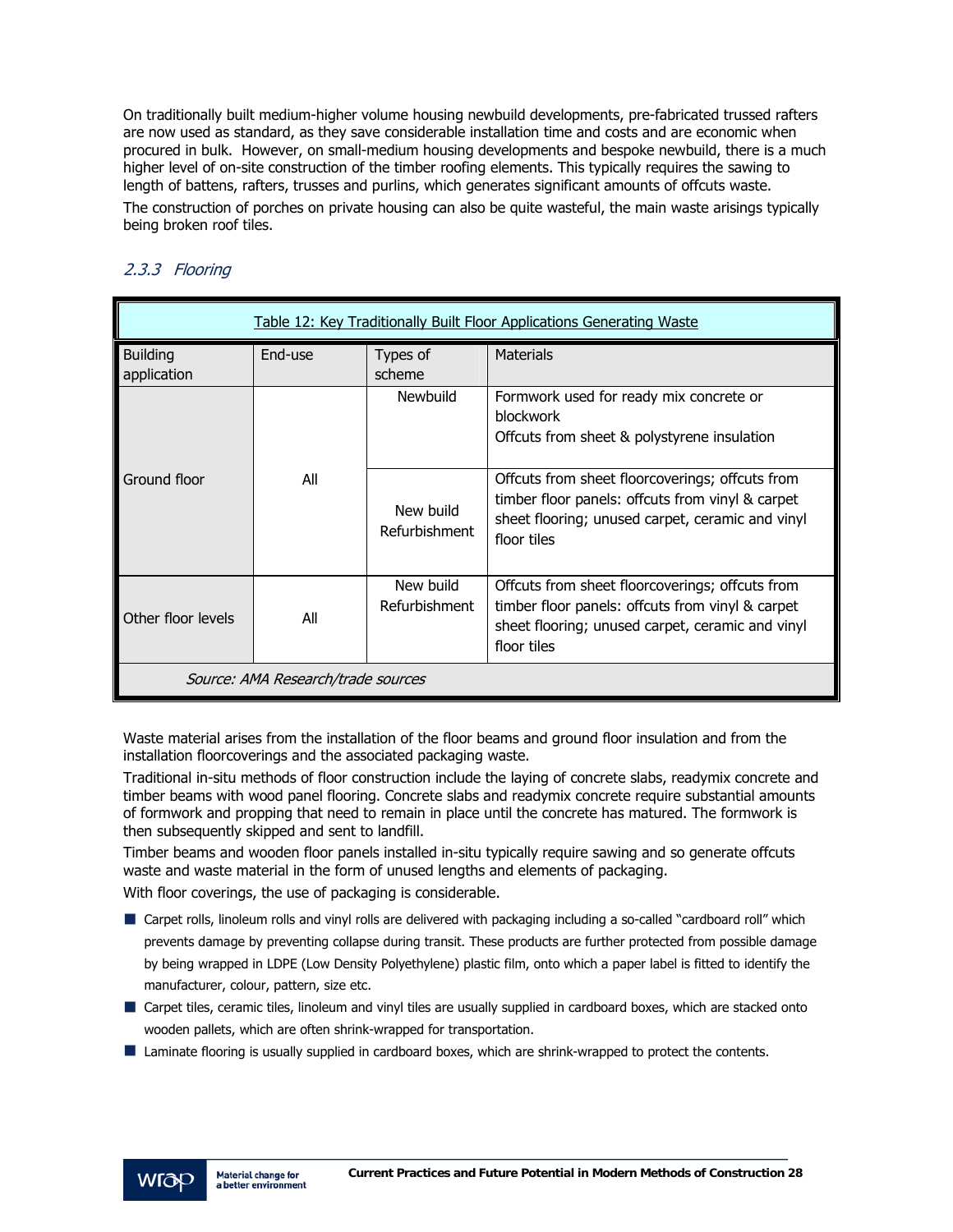In terms of material waste, there are unused tiles and there are offcuts from rolled materials. Being flat and lightweight, these account for a lower proportion average skip content than other materials, but nearly all of these waste materials are landfilled.

#### 2.3.4 External Walls

| Table 13: Key Traditionally Built External Wall Applications Generating Waste |                                                           |                                                              |                                                                                                                                                                                                           |
|-------------------------------------------------------------------------------|-----------------------------------------------------------|--------------------------------------------------------------|-----------------------------------------------------------------------------------------------------------------------------------------------------------------------------------------------------------|
| <b>Building</b><br>application                                                | End-use                                                   | Types of<br>scheme                                           | Waste materials                                                                                                                                                                                           |
| <b>Inner leaf</b>                                                             | Mostly<br>housing, some<br>non-housing<br>up to 3 storeys | Brick & block<br>newbuild                                    | Broken and unused blocks<br>Unused mortar<br>Cavity wall insulation offcuts<br>Pallets used for blocks<br>Shrinkwrap used for blocks and insulation                                                       |
|                                                                               | Mostly $4+$<br>storeys                                    | Steel/concrete<br>frame $\&$<br><b>blockwork</b><br>newbuild | Pallets used for blocks<br>Shrinkwrap used for blocks and insulation<br>Light steel frame offcuts or plywood shuttering for<br>pre-cast columns                                                           |
|                                                                               | Mostly<br>housing, some<br>non-housing                    | Brick & block<br>newbuild                                    | Broken clay bricks<br>Unused mortar<br>Pallets used for bricks<br>Shrinkwrap used for bricks                                                                                                              |
| Cladding                                                                      | Mostly $3+$<br>storeys                                    | Steel/concrete<br>frame $\&$<br><b>blockwork</b><br>newhuild | External insulation panels offcuts<br>Pallets used for insulation panels<br>Pallets for cladding facings<br>Shrinkwrap used for insulation panels<br>Cardboard used for cladding fixings<br>Unused render |
| Source: AMA Research/trade sources                                            |                                                           |                                                              |                                                                                                                                                                                                           |

On traditional brick and block construction of external walls on houses and other buildings typically no higher than 3 storeys, the main sources of waste are broken and unused aircrete blocks and the associated packaging, in particular non-returnable pallets. Broken bricks can constitute a significant waste stream, but most unused bricks are recovered for re-use or recycling.

Most commercial and public sector accommodation buildings are built using either steel or concrete for the main structural framework. Typically, blockwork is not used for the inner leaf, although some structures do combine both but generally it is impractical to use blocks on buildings over 2 storeys. The specification of site-assembled light steel framing systems is now commonplace on buildings of 3 - 8 storeys. As 'stick' systems are supplied in standard lengths they need cutting to length.

In-situ cladding and render systems used on buildings of 3+ storeys typically generate relatively high volumes of insulation waste in the form of insulation board offcuts. Delivery to site also requires extensive use of pallets and shrinkwrap. With regard to the façade finish, waste levels vary depending on size and type. Typically curtain wall systems are highly specific and being costly, waste levels tend to be minimal, though standard windows and doors are usually delivered to site in shrinkwrap.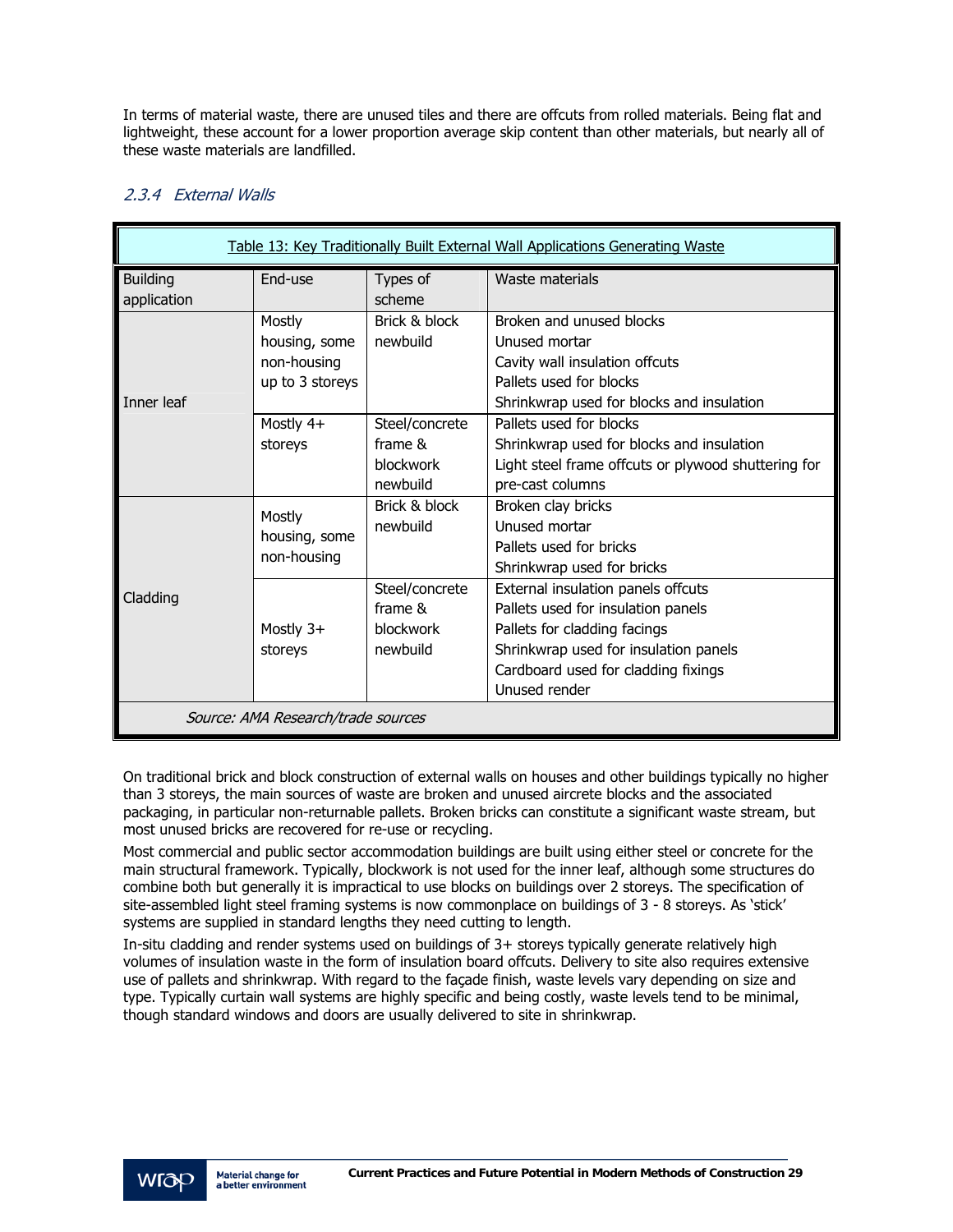### 2.3.5 Internal fit-out

| Table 14: Key Traditional Internal Fit Out Applications Generating Waste |                                       |                                    |                                                                                                                                                                                                  |
|--------------------------------------------------------------------------|---------------------------------------|------------------------------------|--------------------------------------------------------------------------------------------------------------------------------------------------------------------------------------------------|
| <b>Building</b><br>application                                           | End-use                               | Types of<br>scheme                 | Waste materials                                                                                                                                                                                  |
| Internal walls &<br>party walls                                          | All<br>accommodation                  | Newbuild                           | Plasterboard - offcuts, damaged<br>Unused plaster<br>Pallets & shrinkwrap for plasterboard<br>Used paint tins, roller sets<br>Studwork (party walls) - offcuts, damaged                          |
|                                                                          |                                       | Newbuild<br>Refurbishment          | Unused plaster<br>Used paint tins, roller sets                                                                                                                                                   |
| Internal windows                                                         | Residential                           | Newbuild<br>Refurbishment          | Used mastic gun cartridges<br>Unused putties                                                                                                                                                     |
| Mouldings                                                                | All<br>accommodation                  | Newbuild Of                        | fcuts - mostly for skirting boards                                                                                                                                                               |
| <b>Fitted kitchens</b>                                                   | Residential                           | Newbuild<br>Refurbishment          | Rework - whole units<br>Kitchen worktops offcuts<br>Pallets, cardboard, polystyrene protection, plastic<br>bags for fittings & shrinkwrap<br>Floorcoverings & packaging<br>Broken & unused tiles |
| Fitted bathrooms                                                         | Residential                           | Newbuild<br>Refurbishment          | Pallets, cardboard, polystyrene protection, plastic<br>bags for fittings & shrinkwrap<br>Floorcoverings & packaging<br>Used mastic gun cartridges<br>Broken & unused tiles                       |
| Internal doorsets                                                        | Residential<br>Other<br>accommodation | Newbuild<br>Refurbishment          | Cardboard, shrinkwrap and paper                                                                                                                                                                  |
| Heating & lighting<br>equipment                                          | All                                   | Mostly new<br>build<br>Some refurb | Pallets, cardboard, polystyrene protection, plastic<br>bags for fittings & shrinkwrap                                                                                                            |
| <b>Building services</b>                                                 | All                                   | Newbuild<br>Refurbishment          | Offcuts/unused lengths from pipework, cabling,<br>cable trays & ducting<br>Shrinkwrap, plastic bags, paper bags and<br>carboard boxes for fittings                                               |
| Source: AMA Research/trade sources                                       |                                       |                                    |                                                                                                                                                                                                  |

As the table above indicates, discarded packaging is the main waste arising from internal fit-out works whether on newbuild schemes or refurbishment. Waste from installation work is mostly generated by the fitting plasterboard and plastering the structural internal walls and the party walls and the installation of fitted kitchens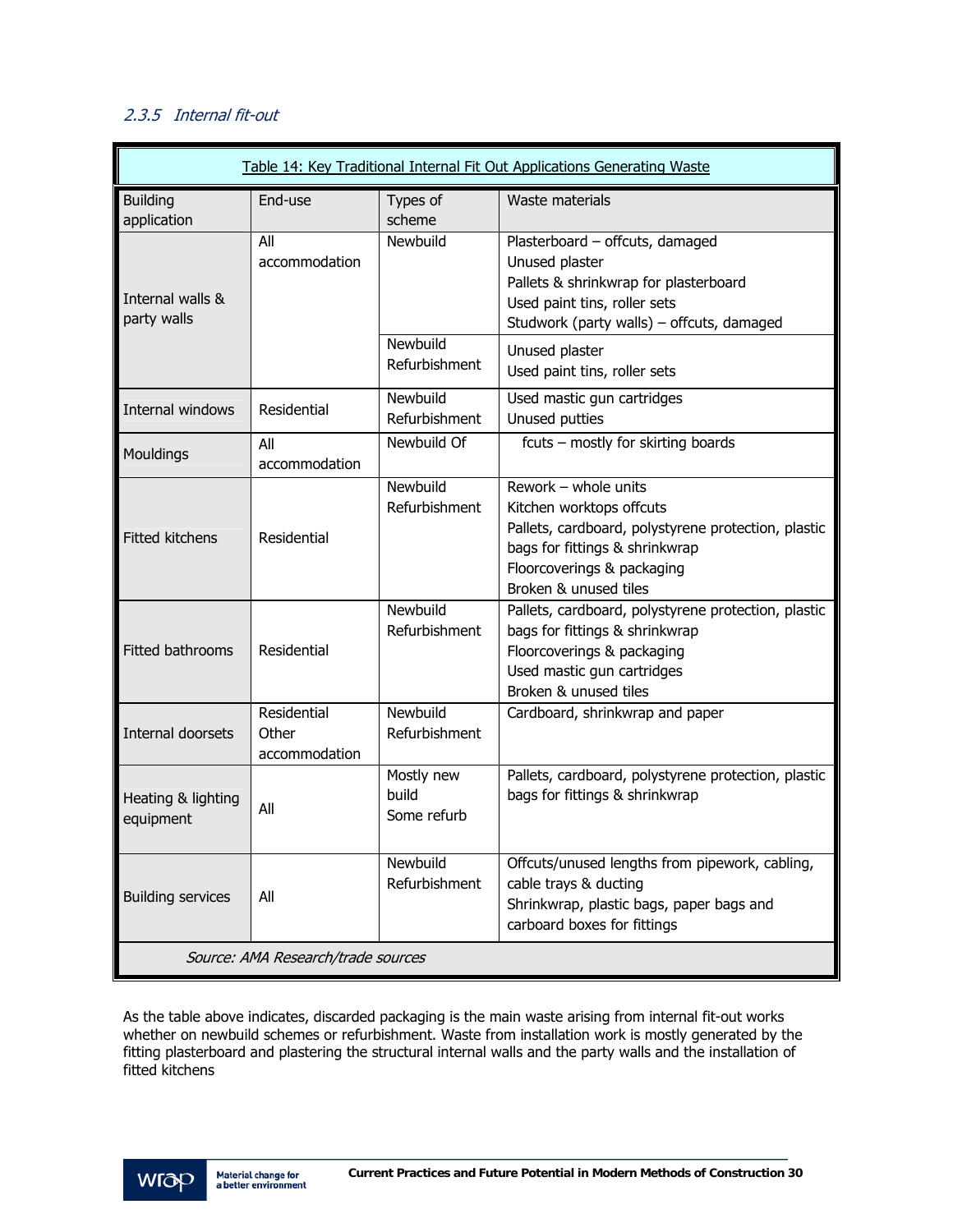# 3.0 MMC Product Review

#### 3.1 Introduction

In selecting MMC products for review, the following factors have been taken into consideration:

- The main construction waste streams and the application from which they mainly arise e.g. packaging from roof tile installation, cement from plastering.
- The size of existing application sectors e.g. commercial roofing, cladding and structural elements, and opportunities to increase MMC product penetration into these sectors e.g.: commercial roofing and the increased use of composite roof panels.
- $\blacksquare$  The availability of MMC alternatives.
- $\blacksquare$  The current size and potential growth for MMC products, e.g.: timber frame housing.

To date, the MMC product groups that we have identified as offering possible solutions to reducing waste levels on construction sites over the short to medium term are summarised below:

- 1. **Volumetric modular** we consider this a key MMC technology for inclusion on the grounds that it substitutes several on-site product applications that typically generate significant waste volumes. These include roof and external wall insulation, roof tiling, brick & blockwork, drylining, on-site cladding and all associated packaging. The technology is well established and there are new developments in high-volume production, notably at Corus' Deeside factory.
- 2. **Timber frame and steel frame flat packs** these are mainly used in housing and are mainly displacing the use of concrete blockwork used for the construction of external wall inner leafs and party walls. The other reasons for including timber frame systems is that demand is growing fast, underpinned by housing shortages in parts of the country, with public sector specification an important influence on demand.
- 3. **Prefabricated kitchen & bathroom pods** this is a growing market, underpinned by demand in fast growing sectors of the single living accommodation (SLA) market which includes MoD garrisons, student residences, Key Worker Living and high-rise apartment blocks. Key waste streams that are likely to be reduced using pods include those generated through the interior fit-out of kitchens and bathrooms, plumbing offcuts, and cement and plaster.
- 4. **Composite/insulated/sandwich (non load-bearing) panels** used for walls and roofing. These are mostly profiled steel products used on commercial and industrial applications, although there are newer products made from other materials such as concrete and GRP suitable for residential use. Although current uptake levels of steel profiled composite panels are quite high, market penetration at c. 35% is still way below the maximum of 90-100%. It is likely that they will further displace siteassembled twin wall systems, while energy saving regulations will lead to a phasing out of single skin steel cladding on many applications. The main waste generated from on-site assembly of twinwall systems is waste insulation material. Roof panel systems that arrive on site with simulated tile effects could lead to a reduction in tile offcuts and packaging waste.
- 5. **Light steel frame (LSF) systems** are one of the more recent developments in MMC, used for building façade construction. Closed frame systems are currently only supplied by Kingspan Offsite. Although uptake levels are currently low, there is considerable potential to displace on-site cladding/façade installation. A high level of uptake could, in theory, lead to lower levels of sitegenerated waste from insulation, drylining and cladding material offcuts.
- 6. **Pre-cast structural panels** external and party wall panels increasingly being supplied as part of panellised building systems in conjunction with floor components and other components such as pre-cast staircases, basement units and roofing.
- 7. **Pre-cast hollow-core flooring** there are indications of an increase in the specification of hollowcore flooring on ground floors and second floors on residential and commercial applications, in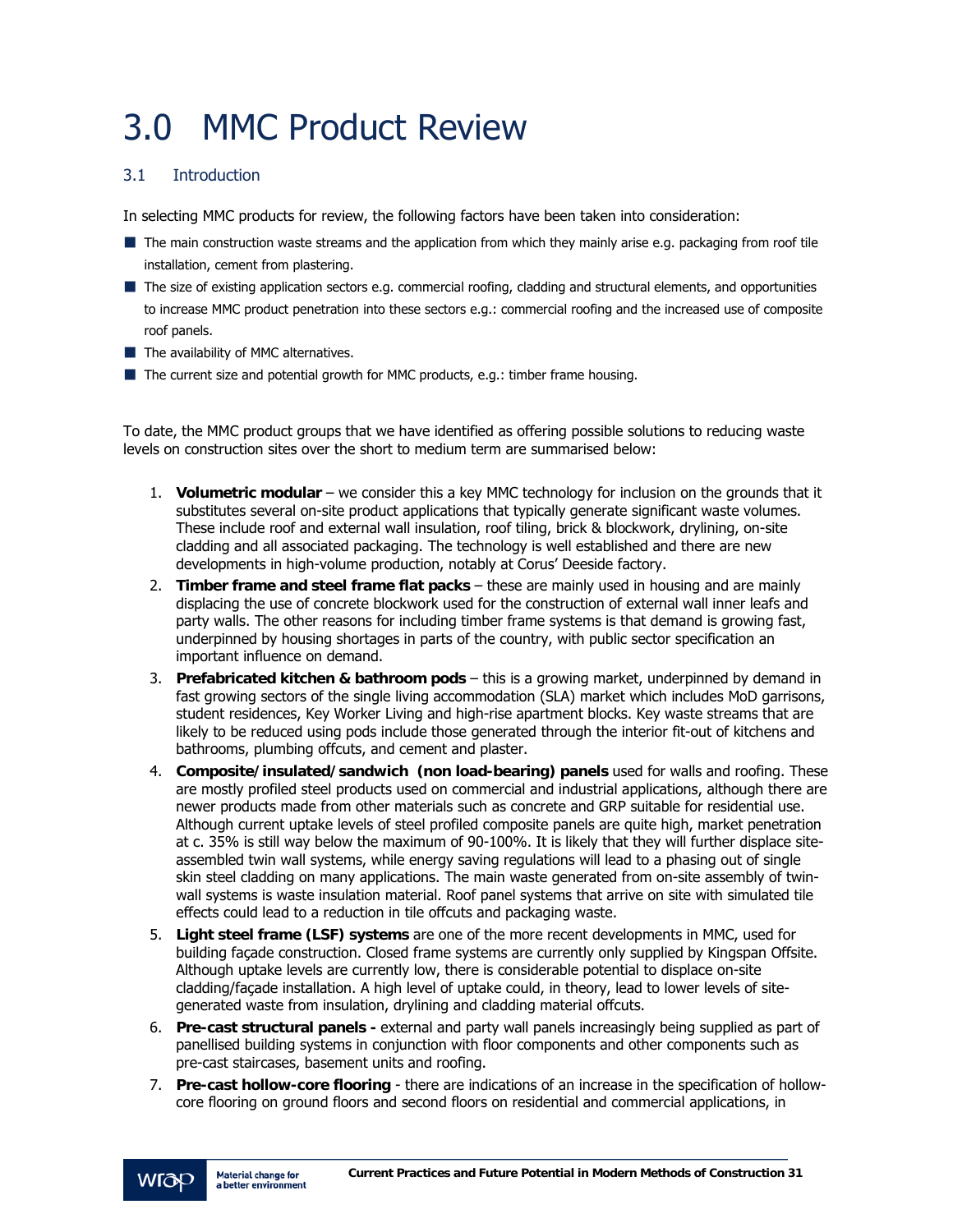substitution for in-situ concrete flooring and timber flooring. In-situ concrete flooring typically requires a large amount of formwork, while in-situ timber flooring generates packaging waste and offcuts material.

- 8. **Structural insulated panels (SIPS)** while the use of SIPS has been well established in the US, their use in the UK has, to date, largely been restricted to social housing. These differ from composite panels in that they are load-bearing. Their increased use would displace traditional construction methods and the associated waste, notably insulation materials, brick and blockwork. A key barrier to a substantial increase in use over a short period is the low UK manufacturing capacity.
- 9. **Pre-cast concrete cladding** is typically manufactured, supplied and installed under bespoke supply and fix contracts. They are high-value products designed for prestigious buildings such as acute hospitals, corporate headquarters, government buildings, large-scale shopping malls.
- 10. **Tunnel form construction** is a system new to the UK but is well established in several other Western European countries. Although it is not an MMC product it is recognised as one of the most significant of the new MMC.
- 11. **Insulating concrete formwork** is a factory made formwork system comprising twin-wall expanded polystyrene (EPS) blocks or panels, which are assembled to create the external walls of a building. Ready mix concrete is subsequently poured into the gaps. The EPS remains in place to act as the external wall insulation. This is a relatively new system to the UK market but it has been used on housing

We have researched the following product groups and, for the reasons stated below, do not consider them relevant to this study.

- 1. **Large pre-assembled sections of steelwork** steel frames used for structural purposes are already used extensively on industrial buildings and commercial buildings up to two storeys. There are applications where concrete is considered more suitable, such as wide-span structures and buildings of 8+storeys. Steel is not a substitute here. Furthermore, macro-economic factors such as rising global steel prices have recently led to an increase in the use of concrete over steel. Although pre-assembled beams are used as an alternative to standard hot rolled steel columns and beams, we assume that the intrinsic nature of steel means that it cannot be made to measure on-site. Previous research into scrap steel has shown that nearly all of it is 'process waste' and end-of-life products. There are no indications of any waste generated on construction projects.
- 2. The same applies to **pre-assembled bridges** and other pre-assembled civils structures.
- 3. **Unitised curtain wall & cladding** in 2004 and 2005 some 3m sq m of curtain wall was installed, most of which was either bespoke – and undertaken by European contractors - or system-based. On bespoke projects and in the use of curtain wall systems, profiles and sheets of glass are typically made-to-measure before delivery on site. Therefore, the amounts of waste generated from installation are generally very small. What waste there is will usually be damaged or badly cut glass, unused sealant and gasket offcuts. The amount of packaging varies depending on manufacturer location. Typically, with bespoke systems imported from Europe, there will be a high level of packaging used to protect glass sheets and the finish on the profiles. With UK fabricators, glass is often supplied to site on stillages or in crates with a minimum of packaging. Unitised curtain wall, and cladding, is typically more costly than site-assembled systems and as such is mostly used on higher-end applications. Site-assembled systems are used extensively at the lower-end of market applications. Consequently, it is highly unlikely there will be any significant shift towards unitised products on applications such as shopfronts, out-of-town sites, car showrooms etc.
- 4. **Trussed rafters** although trussed rafters are a prefabricated alternative to the on-site fabrication and installation of purlins, trusses, rafters and joists they are generally not considered to be a form of MMC. This is mainly because they are well established and accepted technology and are widely specified for use on large-scale housing newbuild developments. However, they are not always suitable for bespoke designs and small developments, mainly due to costs.
- 5. **Pre-assembled doorsets** typically on newbuild installations there is minimal waste generated on the in-situ installation of doorframes as they are made to measure. The use of pre-assembled doorsets is being driven solely by timesaving considerations. On replacement door installations there are higher levels of offcuts waste, but due to the very fragmented nature of the replacement door market, waste collection is extremely difficult and unlikely to be cost efficient.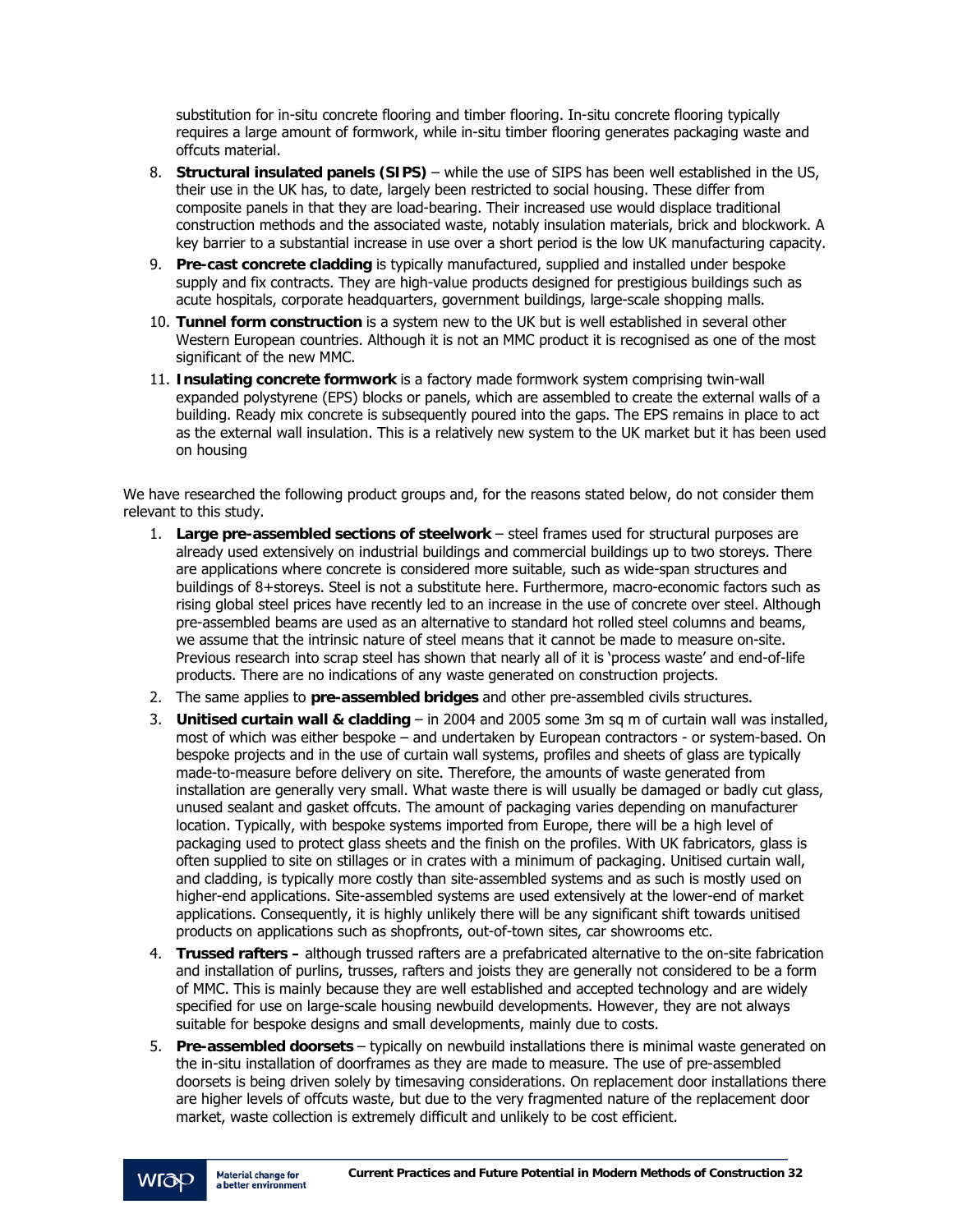- 6. **Pre-assembled building services systems** although these are becoming increasingly popular, the main reason for this lies with the shortage of skilled electricians and mechanical engineers and the need for ever-faster installation. Although the volume of waste generated from the installation of plastic pipework, ducting and cabling can be significant, the substitution of modular for site-built systems generates only limited waste savings.
- 7. **Pre-cast and other pre-assembled inspection chambers** from our understanding this is both a niche market and one where the use of pre-cast units has become standard, with site-built brick inspection chambers now relatively uncommon.
- 8. **Pre-cast piling** there is reportedly little wet concrete overburden nor excavation waste arising from in-situ piling, mainly due to made-to-measure specifications. Because every construction site is unique  $-$  in terms of soil type, required piling methods and depths etc  $-$  it is impossible to compare pre-cast and steel piling with in-situ techniques.
- 9. **Pre-cast foundations** while conventional shallow foundation systems require casting on site, there is typically very little waste. What overburden there is normally returned to the factory.

#### 3.2 MMC Market Overview

This section provides a broad overview of key product sectors, market size estimates, trends etc. Most of the following information has been gathered from existing AMA research into MMC products, supplemented by other sources where possible.

The main issue with estimating market size relates to definitions, whether they refer to MMC in general or, more particularly offsite manufacturing. Several reports have been published which provide a range of market estimates, typically ranging from £1bn to £2.2bn. Therefore, the data below should be treated as indications of relative magnitude rather than of actual market sizes.

| Table 15: UK Market for MMC Products 2005           |                      |  |  |
|-----------------------------------------------------|----------------------|--|--|
|                                                     | Approximate Value £m |  |  |
| Panellised modular building systems                 | 620                  |  |  |
| Timber frame                                        | 475                  |  |  |
| Steel frame                                         | 30                   |  |  |
| OSB structural insulated panels (SIPS)              | 35                   |  |  |
| Pre-cast concrete panels/cross-wall construction    | 80                   |  |  |
| Permanent volumetric modular building systems       | 200                  |  |  |
| Building envelope components                        | 465                  |  |  |
| Composite/sandwich panels                           | 345                  |  |  |
| Pre-cast concrete cladding panels                   | 70                   |  |  |
| Light gauge steel framing systems                   | 50                   |  |  |
| Building services systems incl. modular plant rooms | 200                  |  |  |
| Kitchen and bathroom pods                           | 125                  |  |  |
| Pre-cast concrete structural products               | 110                  |  |  |
| Insulating concrete formwork                        | 20                   |  |  |
| <b>Bridges</b>                                      | 40                   |  |  |
| <b>TOTAL 1</b>                                      | ,780                 |  |  |
| Source: AMA Research/trade estimates                |                      |  |  |

**Notes to the table** 

\*\* not included here is tunnel form construction as it is a site-built form of MMC with values typically given at installation prices. In 2005, it is estimated that the market was worth around £130m



<sup>\*</sup> there is a small element of double counting as pre-cast concrete pods are included in the estimates for both kitchen & bathroom pods and pre-cast concrete structural products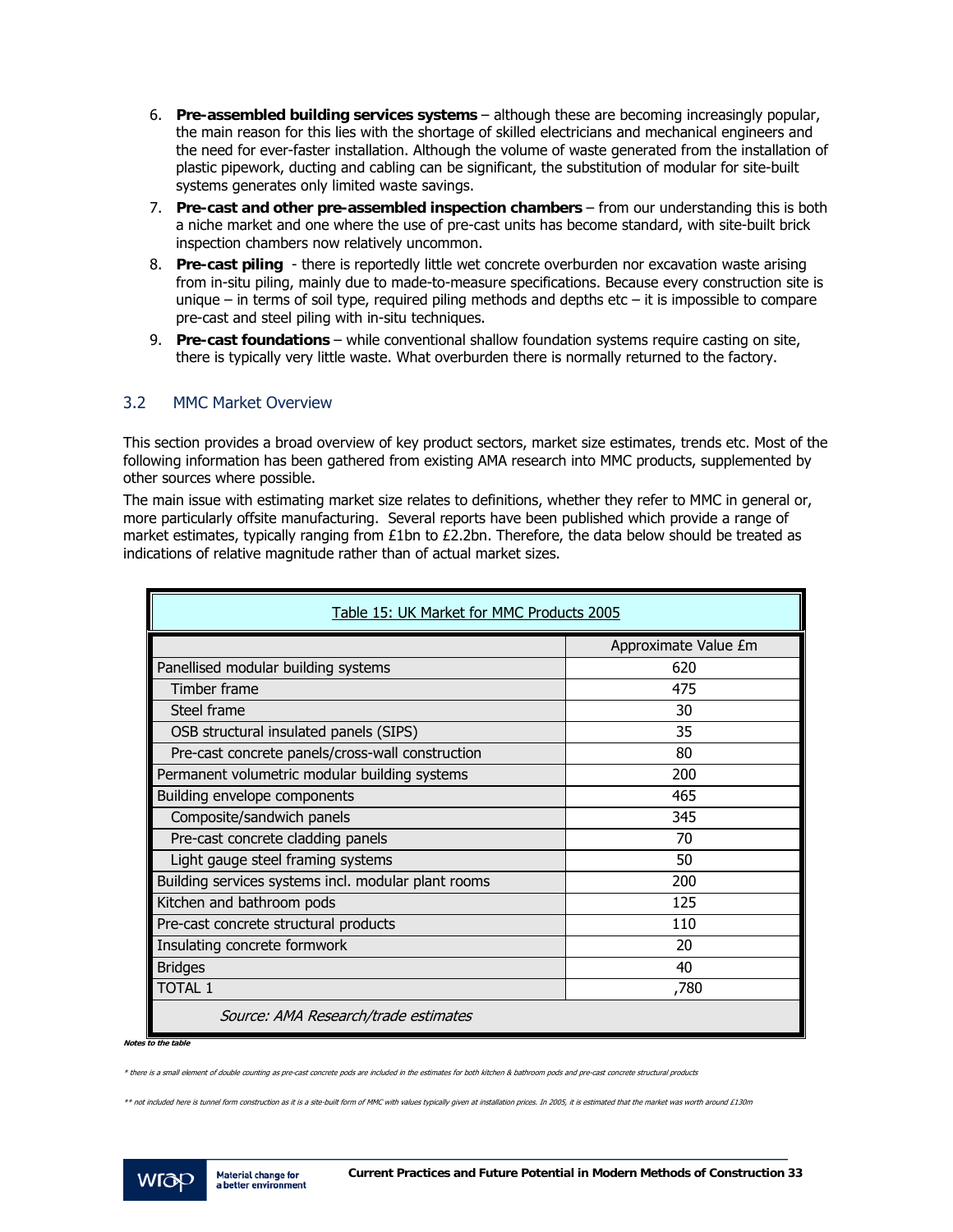#### 3.3 Volumetric Modular Buildings

#### 3.3.1 Definition

Pre-assembled volumetric modular buildings are defined as including off-site manufactured fully assembled 3-dimensional units, or modules, which are either used as 'standalone' units or are combined, by linking onsite, to form a complex of units, or alternatively to form a modular building, consisting of several linked and stacked units or modules with appropriate cladding features. Volumetric modules may be stacked several storeys high dependant upon module construction and the need for additional structural elements, etc.

However, the focus of this section of the report is only on volumetric modules used for constructing permanent and long-term temporary buildings (15 years). Excluded from our definition are: accommodation units typically used at construction sites, hire units, refurbished/second hand modules, garage batteries, portable toilets, anti-vandal units, jackleg cabins, agricultural buildings, plant & pump rooms.

#### 3.3.2 Market size & trends

The UK volumetric prefabricated buildings market has experienced a period of significant expansion with the total market in 2005 estimated at over £500m at manufacturers sales prices. However, the majority of prefabricated volumetric buildings comprise steel cabins and accommodation units and other units for hire. We estimate that the permanent modular building sector has a value of around £200m at manufacturers sales prices. However, it has to be noted that it is very difficult to determine what constitutes 'permanent' and whether long-term temporary should be included or excluded from the estimate. There is a significant level of usage of volumetric units on a long-term temporary basis, which can be as long as 15 years, although numbers are extremely difficult to quantify.

Assuming an average price per module of around £12,000, this equates to around 16 –17,000 modules. This is likely to increase by at least 1,500 –2,000 units in each of 2006 and 2007 as construction under the MoD's Project Allenby/Connaught scheme gets underway this year.

In overall terms, there is strong underlying growth in the volumetric buildings sector, driven by a range of factors including:

- Underlying growth in construction orders in key end use sectors for volumetric buildings, e.g.: health, education, defence, hotels, etc.
- **T** Trends towards single living accommodation requiring more cellular volumetric accommodation blocks.
- **Strong growth in sectors where high repeatability of design required (student, MOD accommodation)**
- Importance of speed in construction programmes in some sectors, e.g.: hotels, fast food outlets to generate revenue.
- The shortage of skilled construction personnel, and increasing emphasis on safety, represent key motivating factors for prefabricated structures in general, reducing the time spent 'working at height'.
- The urgent requirement for affordable rented key workers accommodation in the health and education sectors is benefiting pre-fabricated volumetric buildings.
- Availability of flexible financial and design/installation package options from some manufacturers of volumetric buildings.

Key drivers for growth of volumetric buildings are relative cost of construction, high repeatability of units, importance of speed of installation/build programme, site conditions, skills shortages, H & S issues etc. Attitudes and perceptions of specifiers also represent a major barrier in some key sectors. It is important to emphasise that waste reduction is not currently considered to be a key factor influencing demand for volumetric structures.

#### 3.3.3 Product mix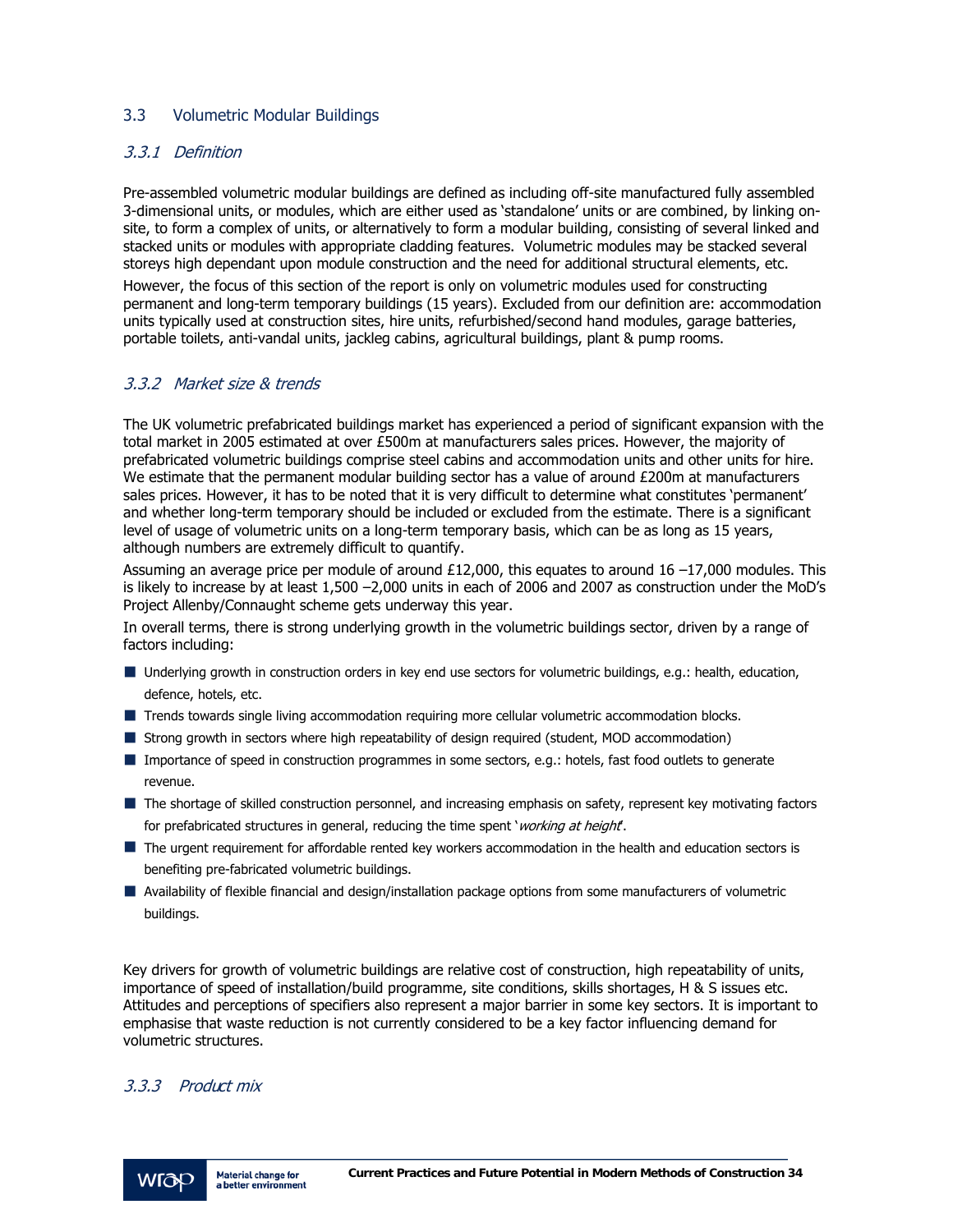The market for volumetric modular buildings has tended to be project driven. The majority of installations have been bespoke, undertaken on a design & build basis by the manufacturers themselves, though there are some exceptions.

#### 3.3.4 End-use market mix

Key end use sectors for permanent prefabricated volumetric buildings include the following:

#### **Residential**

- Residential park homes and leisure homes
- Social housing
- Key Worker Living accommodation
- Student single living accommodation
- MoD single living accommodation

#### **Commercial and Industrial**

- **Offices** mainly back offices and business park developments
- Stand-alone convenience stores and out-of-town stand-alone fast food outlets

#### **Leisure**

- $\blacksquare$  Branded budget hotels entire stand-alone buildings
- $\blacksquare$  Branded 3 -5 star hotels mainly extensions
- Sports changing rooms and shower/washroom facilities
- Stand-alone gymnasiums/fitness clubs
- $\blacksquare$  Sports pavilions entire stand-alone buildings

#### **Education**

- $\blacksquare$  Nurseries entire stand-alone buildings
- $\blacksquare$  Secondary school classrooms extensions and stand-alone units
- $\blacksquare$  Tutorial blocks entire stand-alone buildings at higher education establishments

#### **Healthcare**

- Nursing homes, care homes  $-$  extensions and stand-alone buildings
- GP Surgeries entire stand-alone buildings
- $\blacksquare$  Health/walk-in/treatment centres entire stand-alone buildings
- General/acute and district/community hospitals ward extensions, operating theatres

#### **Custodial**

- $\blacksquare$  Prisons and YOIs mainly stand-alone cell blocks
- $\blacksquare$  Immigration/detention centres stand-alone accommodation blocks.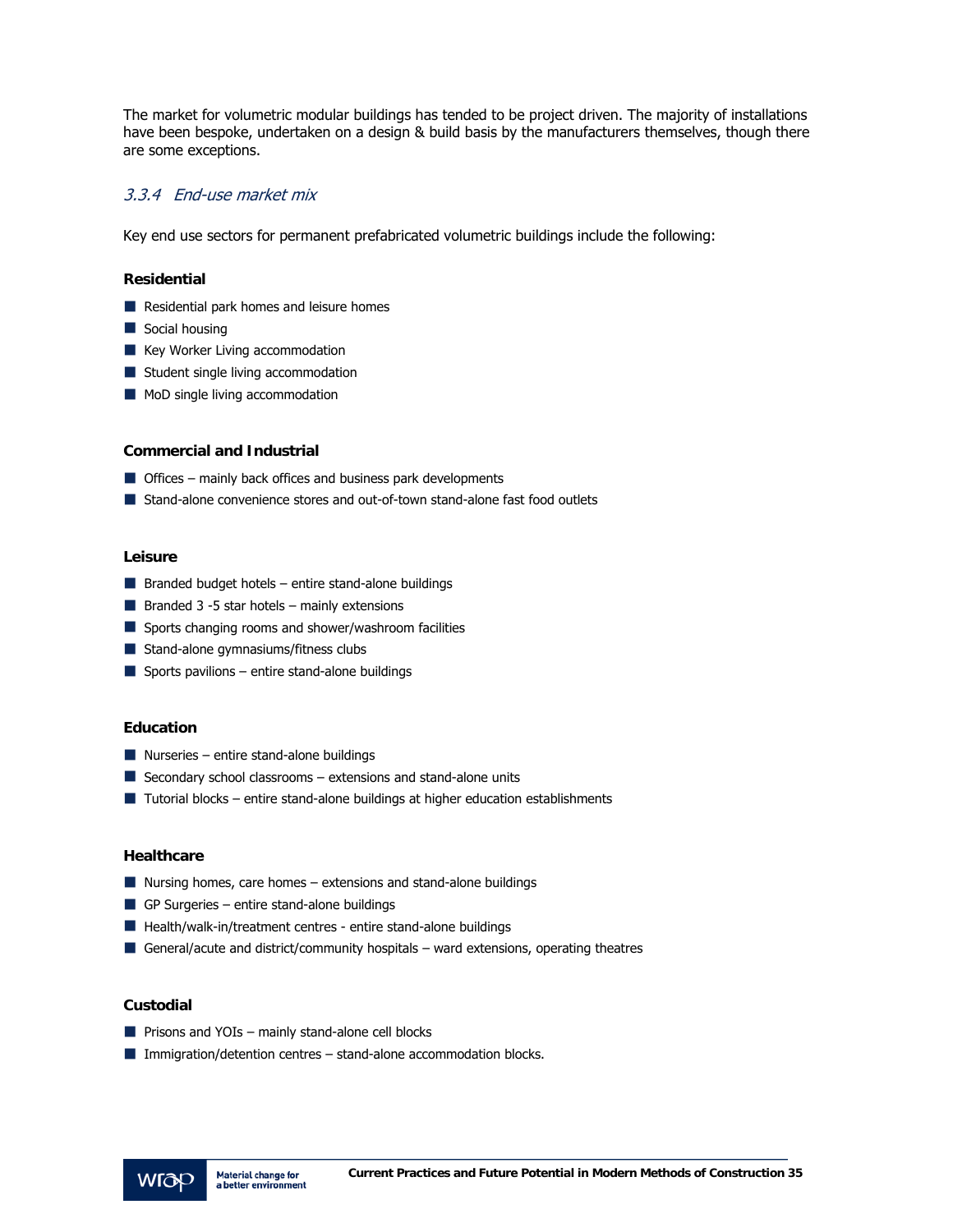The above list is not exhaustive but indicates the wide range of uses for prefabricated volumetric buildings. As indicated earlier, the UK market for permanent volumetric prefabricated buildings is estimated to be worth £200m at manufacturers sales prices in 2005. The following chart indicates our estimates of mix of sales to major end user areas of application: -



Chart 16: Mix of Sales of Permanent Volumetric Buildings to Major End User Sectors by Value (2005)

Source: AMA Research/trade estimates

The mix of sales to major end use sectors is difficult to estimate due to overlap - for example, we have classified student accommodation as 'residential', but it might also be included under 'education'.

In the schools, healthcare and commercial/industrial sectors, there is a high level of usage of both shortterm hiring and long-term leasing of volumetric modules. For the purpose of our estimates in the above chart, we have attempted to exclude them.

'Others' includes applications such as airport terminal buildings, sports pavilions and changing room/shower units, care homes, prison cell blocks and immigration & detention centres. In this latter sector has been one of the largest developments constructed from volumetric units, the Harmondsworth Immigration Centre.

As the estimates are for 2005, this above chart does not reflect the recent massive investment in MoD single living accommodation. From 2006 through to 2012, we expect there to be a significant increase in MMC usage and therefore the MoD's end-user market share will increase markedly.

### 3.3.5 Market potential for reducing site waste

From 2006-2008, the overall market is forecast to continue to grow at a rate of around 10 - 15% p.a., reflecting further growth in a range of end-use sectors, including single living/cellular accommodation, health, education, MoD, hotel/leisure, etc.

Between 2008 and 2011, growth in the market is likely to accelerate further with the construction of the apartment complex in the Olympic Village, and further success is dependent on wider market acceptance as indicated previously. However, there are barriers that may affect the volumetric buildings market over the medium term:

- **Prospects for the take-up of volumetric housing by housebuilders is difficult to forecast given the competing interests** of other MMC systems (timber, steel), concrete, or traditional masonry systems.
- Continuing uncertainty as to whether homeowners' preferences can be changed from brick and masonry to prefabricated systems (image issues).
- There is still a widely held perception among architects and other specifiers that volumetric construction is best suited for developments where there are high levels of repeatability in terms of both façade features and in the types of buildings being used. There is still a reluctance to consider them on bespoke architectural schemes.
- There is still a perception among many architects and other specifiers that the quality of modular construction is inferior to other methods of construction.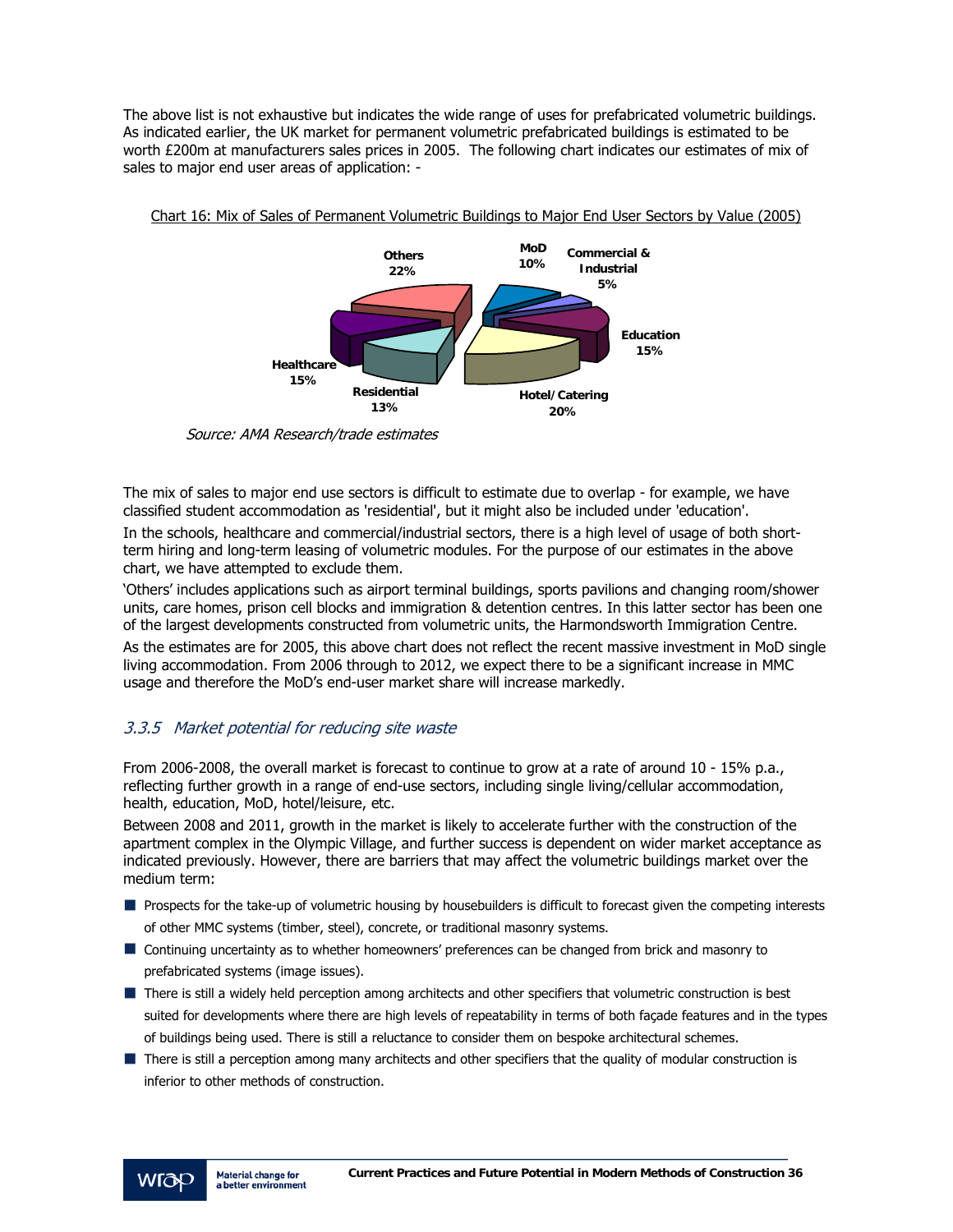**There is a perception among architects and designers that a significant increase in demand for modular construction** could jeopardise their own work.

However, in spite of these barriers the main factors that are likely to accelerate demand for volumetric modular construction is the requirement for fast-track construction and the need to minimise site hazards, particularly in:

- Those end-use sectors where clients need to build new facilities as quickly as possible to start generating early revenues e.g. retail, hotels, private-owned student accommodation.
- Those end-use sectors, where current supply levels fall short of demand e.g. affordable housing, student accommodation, primary healthcare centres.
- Those end-use sectors where there is a need to minimise disruption to clients' day-to-day operations e.g. healthcare premises, educational establishments, military sites etc.

However, none of our respondents to this survey indicated that they either marketed or specified modular construction as a means of reducing construction site wastes.

There are very few case studies identifying waste savings where volumetric systems are substituted for traditional building methods. This is mostly because, to date, the vast majority of installations have been undertaken under supply and fix contracts by the manufacturers themselves. There have been very few projects where volumetric buildings have been supplied on a third party basis. Furthermore, most volumetric buildings have been supplied as bespoke designs on relatively low-volume applications such as hospital extensions, hotel extensions, classrooms, stand-alone units etc.

However, where volumetric construction is substituted for traditional methods there are key areas of applications where site waste can be eliminated: -

- **Plasterboard for internal walls**
- **E** Aircrete and lightweight blocks used for the inner leaf on external walls
- **Brickwork and other cladding materials**
- Mortars, plaster and cement
- Paints optional
- $\blacksquare$  Insulation for cavity walls, flooring and roofing
- $\blacksquare$  Structural timbers
- **Floors and floorcoverings**
- **Associated packaging materials**
- Concrete components other than blocks

The manufacture of volumetric modules is akin to car assembly in that by its very nature, volumetric module assembly is a highly standardised process, where modules are built to standard specifications from prefabricated and made-to-measure components and materials. Waste from offcuts is minimal.

A key advantage with modular construction is that all materials used in the manufacture of modules are kept in covered storage, and so there is no loss due to damage arisings from the elements, accident, carelessness etc, that are often the cause of much site waste.

Most modules are steel-framed and with permanent units, product lifespan is typically around 60 years. A small proportion of modules are made from timber and typically are only designed for the shorter term, at around 10 years or until the timber starts to rot.

With volumetric and panellised steel modular units, the wall and roof frames are typically constructed using the stud and track method of connection, whereby cold rolled galvanised 'C' steel profiled sections are joined together using self-drill/tap fasteners, bolts and rivets. Consequently, at the end of life, these should be easy to disassemble. The floor and ceiling joists have service highways in the form of holes that allow for the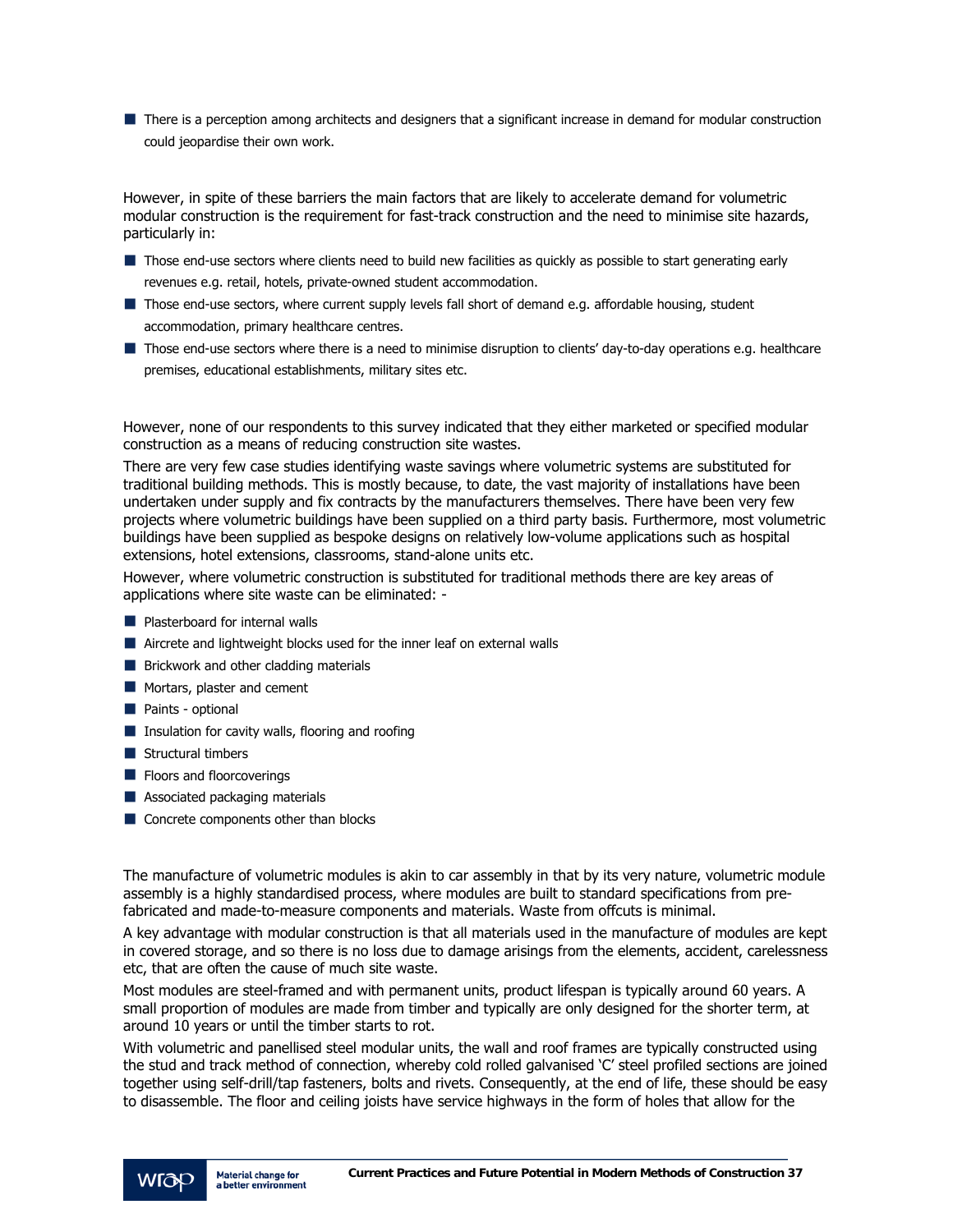running of cables and pipework, which allow for ease of removal. With the façade and roof covering elements, the façade panels, insulation boards and drylining are all connected using a system of brackets, rails and self-drill/tap fasteners. As no mortar, is used, disassembly of these components should be straightforward.

The steel components are all highly recyclable and are metal facade materials such as aluminium, and zinc and also brick slips, timber and slates. However, whether facing materials such as high-pressure laminates, GRP and terracotta will be recyclable in another 50 - 60 years time is open to question.

Refurbishing volumetric and panellised modules is quite a significant business in its own right. In the UK, there are several suppliers that specialise in restoring end-of–life modules for reuse.

### 3.4 Panellised Modular Building Systems

### 3.4.1 Definitions

Within the context of this report we have defined panellised modular building systems as building systems that are delivered in flat-pack format to site where upon panels are craned into place. Under this heading we have included 4 main types of panellised building system

- **Timber frame**
- Steel frame
- Wood based structural insulated panel systems (SIPS) & structural insulated roofing panels (SIRPs)
- Concrete and cement structural panel systems (cross-wall)

The key features these building systems have in common include:

- External wall and roofing frames/panels are factory-assembled although the degree to which other components e.g. internal wall plastering, insulation and cladding - are factory-fitted vary.
- They form part of a building's structure, i.e. they are load-bearing, although they do often also form part of the envelope. However, many products are flexible to the extent that they can be used as non-load-bearing applications. For example OSB SIP panels can be used as cladding on timber frames structures and light steel open frames can be used as non-load-bearing infill panels
- These frames and panels are typically delivered to site in 'flat-pack' format, where they are subsequently lifted straight into position onto the foundations.

**Timber frame systems** are by far the most established of the four systems we have identified and as such are the most commonly specified, mostly for housing and to a lesser extent on high-rise apartment blocks and low-rise commercial applications.

The degree of pre-fabrication varies throughout the timber frame industry. The most commonly specified systems are open-frame comprising softwood vertical studs and horizontal rails, trussed rafters, wood-based panel sheathing, plasterboard lining and an external breather membrane. Ground floors can be of concrete or timber. Intermediate floors are of timber joists or prefabricated panels. Thermal insulation, internal vapour control membrane and lining are all installed on site.

Closed panel systems comprise the same components used with open frame systems but the addition of preinstalled insulation, protective membranes, linings and external joinery. Some top-end of the market systems also include the buildings services elements.

The studs carry vertical loads through the structure and transfer them to the foundations. The sheathing provides resistance to lateral wind loads. At openings, e.g. doors and windows, the vertical loads are carried by timber lintels over the opening and through additional supports, known as cripple studs at each end of the lintel. The outer cladding provides decoration and weather protection.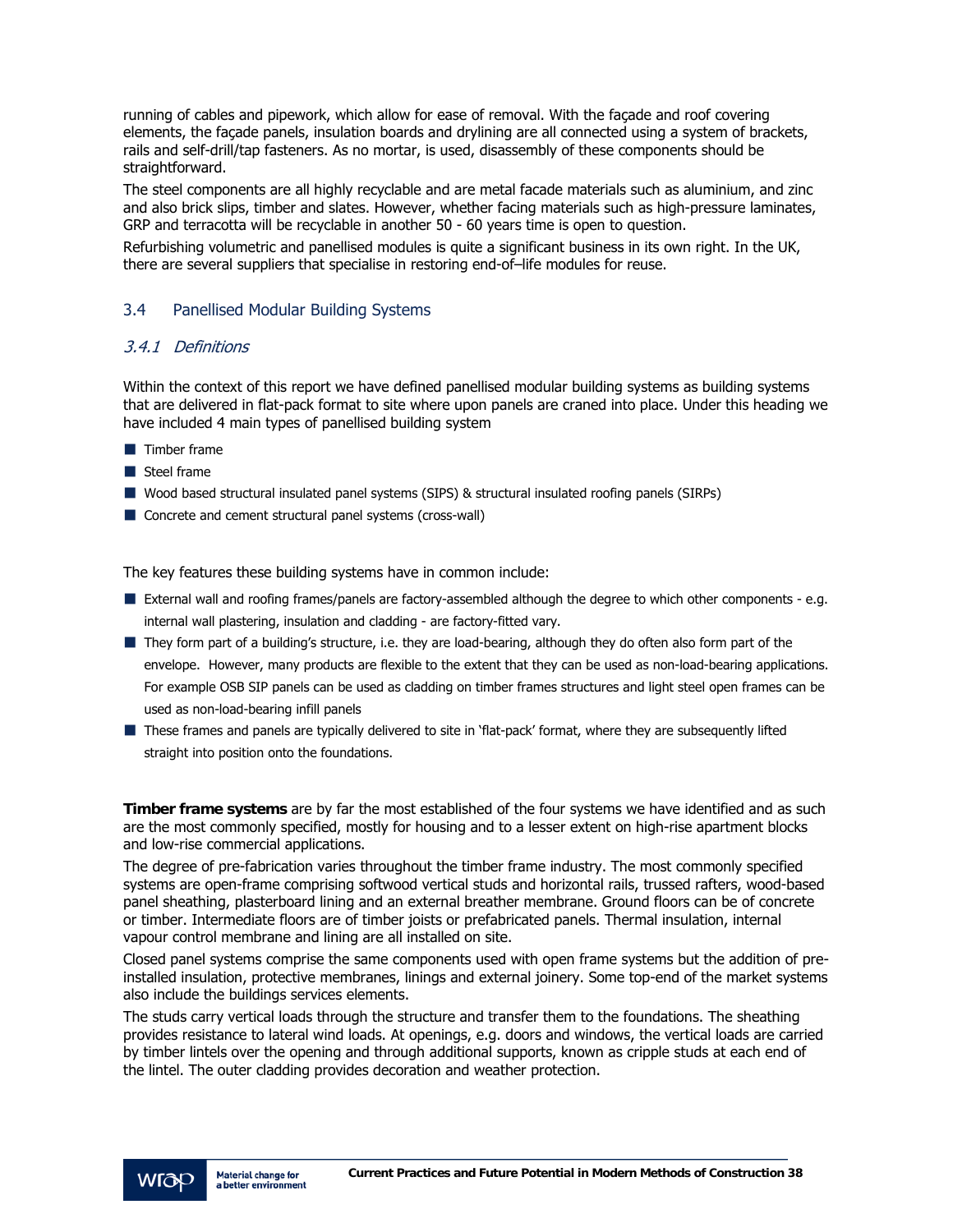**Steel frame panellised building systems** - these also mostly used for housing but are generally supplied to site as warm frame construction panels with insulation elements factory fitted. Steel frame systems typically comprise insulated external wall panels, party walls, flooring with some suppliers offering a roofing option. Some systems are also supplied fitted with external wall cladding, mostly brick slips. Within the context of this report, we differentiate between steel frame modular building systems and light steel framing (LSF) systems used in the construction of volumetric modules or for cladding support.

**Wood-based structural insulated panel systems (SIPS) and structural insulated roofing panels** 

**(SIRPs)** - for convenience we included SIPS and SIRPs together. SIPS are typically made from oriented strand board (OSB) and have been used in the US construction market for around 60 years. SIPS are essentially panels usually consisting of an insulating expanded (or extruded) polystyrene core (alternatively polyurethane), laminated between two sheets of OSB or plywood. In structural terms, manufactured panels function as an 'I'-section beam, where the insulating core acts as a 'web' and the two connected outer sheets or OSB act as 'flanges'. SIPS are mainly used for the external walls, roofs, floors, party walls and roofing, the key end-use applications, to date, being social and private housing, and to a lesser extent commercial buildings and apartments, generally up to 4 storeys high. SIPS can also be used on nonstructural applications such as infill panels and as overcladding on existing buildings.

Currently the use of SIRPs has largely been limited to the Unipur Structural Insulated Roofing System, which is manufactured by Unilin in Belgium and supplied by Milbank Roofs. *Unipur* comprises structural insulated panels consisting of 3 or 4 integral timber rafters fixed to and stabilised by a rigid facing board which also forms the ceiling finish and between each rafter is a layer of polyurethane foam. There is a wide range of roof covering options.

**Pre-cast panel systems** – this is a term used here to cover a range of structural pre-cast concrete panel systems, which are now increasingly being supplied as panellised building systems, the key areas of application being the external walls, party walls and sometimes the basement walls. There are a number of proprietary systems now available. Some of these are centred on insulated panels while others are largely based on cross-wall technology. The following definition taken from the Concrete Centre's website offers a description:

'Where buildings are designed with a cellular structure - for example multi-storey hotels, prisons or accommodation blocks - the use of cross-wall pre-cast concrete construction provides the benefits of speed and on-site productivity. It doesn't require extensive deployment of site labour and avoids the volume of loose materials required for traditional masonry construction and their inherent handling problems.

The components - floors and load-bearing walls, with pre-formed window apertures - combine swiftly to form room shells. Concrete finishes to walls and soffits are of good quality as a result of their production in steel moulds and enable minimum plastering or finishing with directly applied coatings'.

### 3.4.2 Timber frame

# **Market size**

There are two distinct markets for timber frame systems - the residential sector and non-domestic applications. The latter includes a range of building types including sports pavilions, stand-along 1-2 storey office units and visitor centres at tourist attractions. The Timber Frame Association estimates that in 2005, the market was worth over £475m at manufacturers sales prices. By far the largest and most high profile sector is that of housing.

The market for timber frame housing itself s split between the self build sector, where kit packages have been a popular method of construction for decades, and the private and social housing newbuild sectors where timber frame's popularity in England has started to accelerate only over the last few years.

Within the UK new housing market, timber frame accounts for around 34,000 units across the private and social housebuilding sectors. According to trade sources, the self-build sector accounts for a further 3,000 timber frame houses. Although the use of timber frame in the UK is low compared to other major countries, its market share of housing starts in all sectors in the 6-year period to 2005 has more than doubled from 7% to 16%.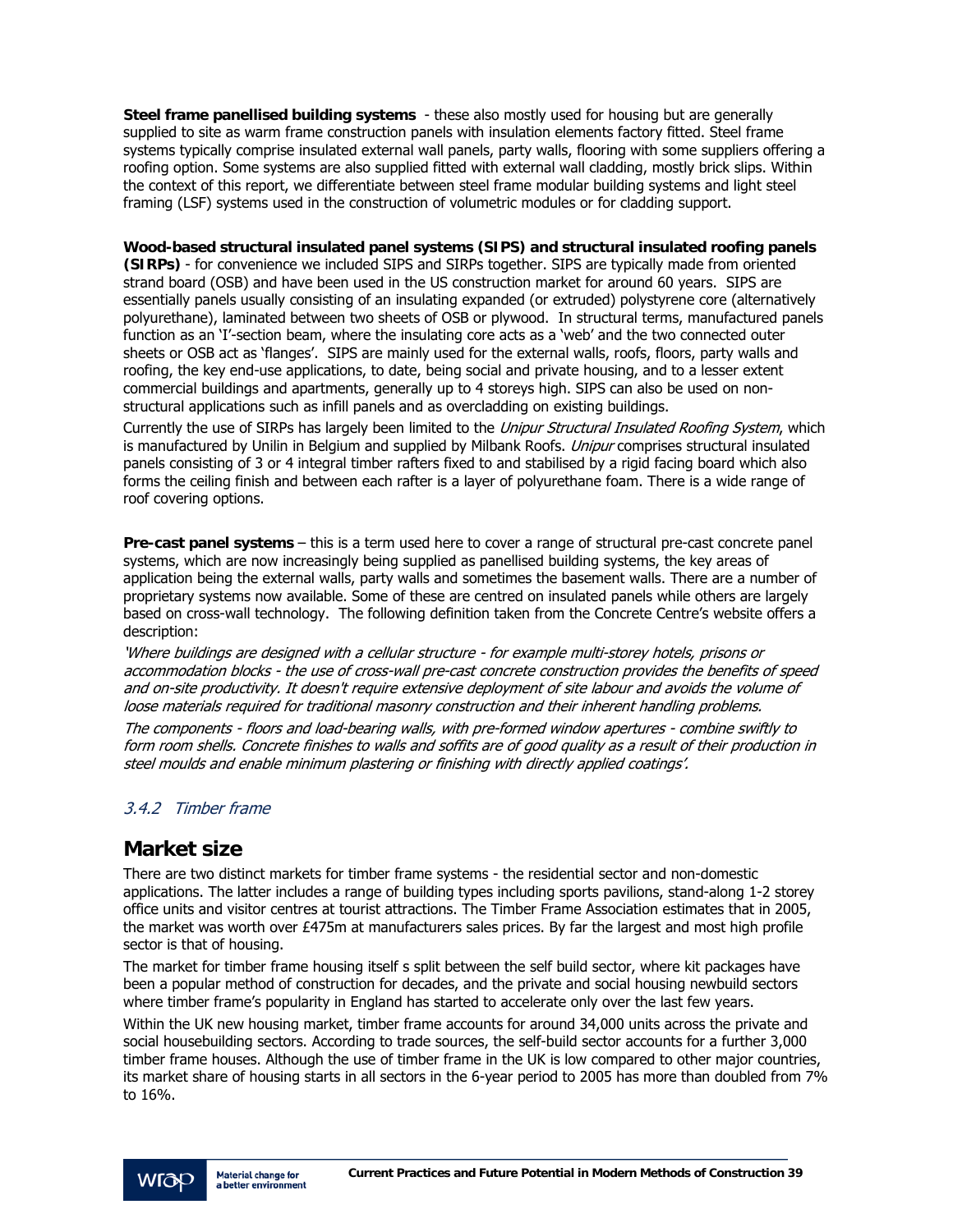# **Product mix**

The volume of timber frame apartment blocks constructed in the UK has risen considerably since 2000. The majority of this growth has been in England and is a result of the need to build at higher densities because of land price and availability. Over the period 2000 – 2005 there was an increase from around 2,300 units to over 10,000 units. Around 70% flats built using timber frame having been within the 1-3 storey range with the remaining 30% being 4+ storeys. Since 2000, timber frame has taken share away from brick and block construction within the 1-3 storey market, with the latter's share having been cut from 95% to around 85%.

The volume of detached units has generally remained relatively static fluctuating slightly between 1,700 and 1,900 units p.a.

'Other' types of timber frame housing have increased in number from around 2,600 to around 6,000 over the period 2000 – 2005.

In Scotland, where the need to build at higher densities is not as critical as, for example London or the South East, detached houses are more popular and in volume terms are constructed at more than double the rate of flats.

# **End-use market mix**

The private housebuilding sector is the largest area of demand for timber frame, accounting for an estimated 73%, with social housing at 18% and the self build market at an estimated 9%, though share is declining. All of the UK housebuilding sectors - private, social and self build - have seen growth in timber frame housing, which has increased market share over traditional brick and block construction due mainly to the political drive to increase the use of modern methods of construction, primarily through MMC.

# **Market potential for reducing site waste**

The increased use of timber frame building systems, in substitution for brick and block construction, could have a significant impact on reducing waste levels from certain applications. This is largely because:

- $\blacksquare$  Timber frame is an established and proven technology with low barriers to specification
- **Timber frame manufacturing capacity is large and continuing to expand**

The strongest growth rates are forecast in the affordable housing sector, a combination of social housing for rent and government subsidised housing for part ownership. Over the medium-longer term, the key drivers should be:

- Overall increase in housebuilding activity to meet demand.
- Industry acceptance of MMC.
- Level of acceptance of timber frame compared to steel and concrete where MMC is selected (cost/design issues).

When asked what they consider the main barriers to the increased uptake of timber frame, our respondents from among the manufacturers were that:

- There is still a significant level of negative perception about the quality of timber frame in certain key sectors including private housebuilding, student accommodation.
- The traditional construction lobby in England is very powerful and includes organisations such as the Traditional Housing Bureau.

Although the market for timber frame is expected to continue growing, it is debatable as to what extent they can contribute significantly towards reducing site waste when substituted for traditional brick and block construction.

The main obvious saving is that they displace the need for inner leaf block construction and the waste associated with this, i.e. broken and discarded blocks and unused mortar and the associated packaging. Where pre-fitted with plasterboard there are also apparent waste savings compared to the in-situ installation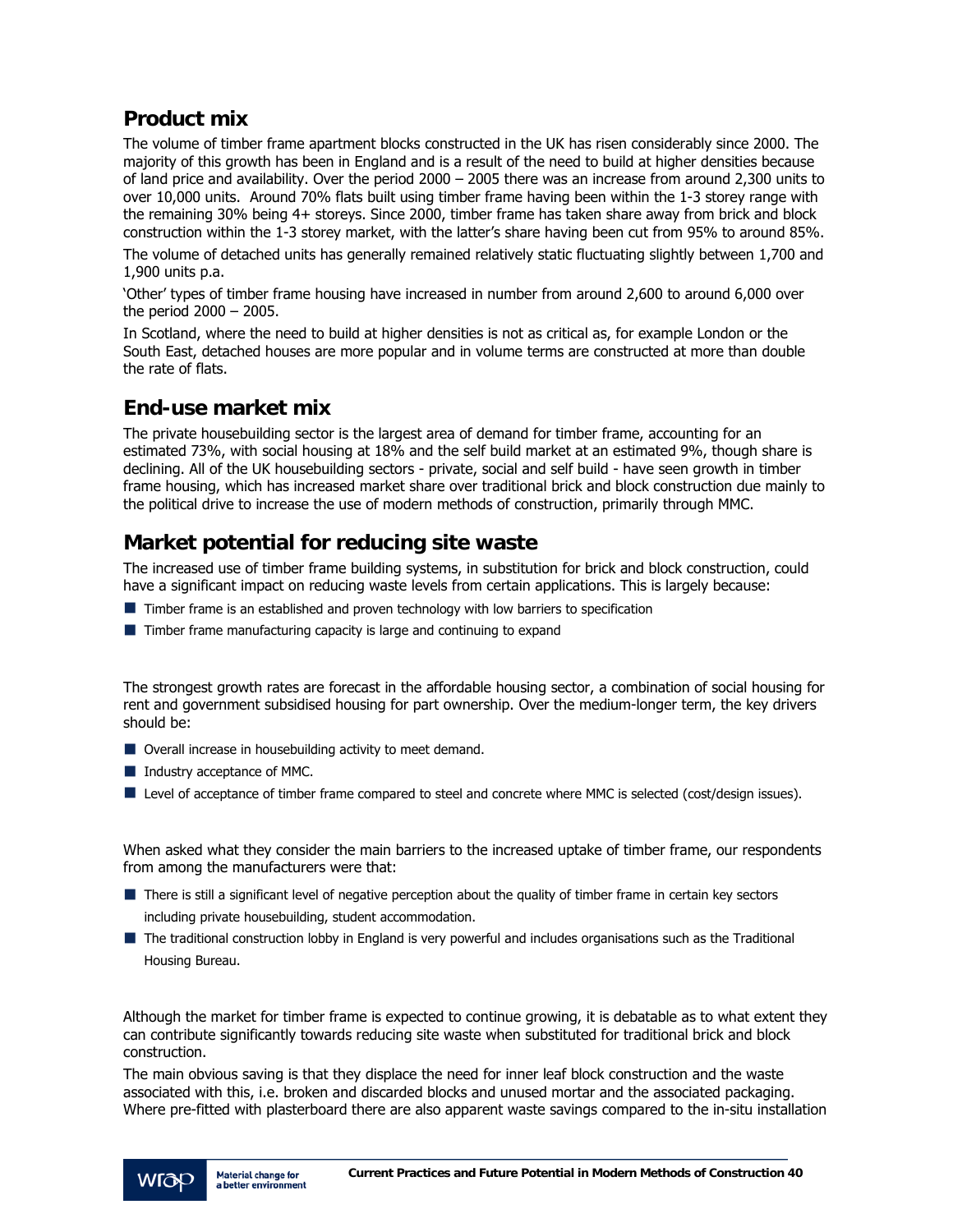of plasterboard. However, when we asked respondents from several leading housebuilders about their experiences with timber frame, replies were mixed and therefore inconclusive.

A few timber frame manufacturers do feature waste reduction in their marketing, but most do not, focusing instead on the time saving aspects and the use of wood from sustainable managed woodlands.

Systems supplied into the housebuilding sector typically have a lifespan up to 60 years. The ease with which timber frame systems can be disassembled depends on the type of fastening methods. At the end of a building's life, there should be significant opportunities for recovering timber components as these - i.e. studs, rails, I-beams, trussed rafters and floor cassettes - can be disassembled relatively easily. However, the panels –made from OSB, particleboard etc – using for floor cassettes are typically attached to the joists using automated nail guns. This might be more difficult to take apart. The main issue determining the ease with which to recycle timber components largely depends to the types of wood treatments originally used, as these affect recycling applications. For example, many existing biomass and conventional coal-burning plants cannot burn treated timber due to factors such as harmful emissions and damage to boilers.

### 3.4.3 Steel frame panellised building systems

### **Market size and trends**

Light steel panellised building systems are a relatively newer development than timber frame systems and as such command a smaller share of the newbuild market. Because some suppliers of panellised modular systems also supply volumetric building systems, it is difficult to arrive at an accurate market size. However, we consider that it lies somewhere in the range of £25m - 35m at manufacturers sales prices.

It appears that by far the largest application for these systems is the housing sector, where there several manufacturers solely focused on supplying housing systems.

Steel frame construction accounts for approximately  $2,000 - 3,000$  housing units per year although we understand there is enough spare capacity to produce between 5,000 – 8,000 units should there be the demand for that type of construction.

# **End-use market mix**

The main application for steel panellised building systems is the housing sector, where there are companies specifically targeting this particular market. These include Fusion Build, Advance Housing and Framing Solutions.

# **Market potential for reducing site waste**

Where steel frame systems are substituted for traditionally constructed buildings, the main areas of waste reduction would be through the elimination of inner leaf blockwork, cavity wall insulation, plasterboard and the associated packaging arising from transportation, site storage and installation.

However, these savings would need to be offset against any packaging waste used for the panels. However, none of our respondents were able to offer any information in this regard, except for our respondent from Redrow who intimated that the level of waste reduction had not always been significant.

Consequently, we cannot say with any certainty that panellised steel housing systems do contribute towards a net reduction in waste levels compared to brick and block construction.

However, a key advantage with steel frame systems over other types of house construction, including timber frame, is that at the end of their life-spans, they can easily be disassembled and the steel frames can be recovered for re-processing, which would significantly reduce end-of-life waste.

### 3.4.4 Structural insulated panel systems (SIPS) & structural insulated roof panels (SIRPs)

### **Market size & trends**

The market for SIPS is estimated at around £30 –35m at manufacturers sales prices in 2005. However, for 2006 the market value will be much higher due to the installation of SIPS on a massive social housing scheme in Manchester.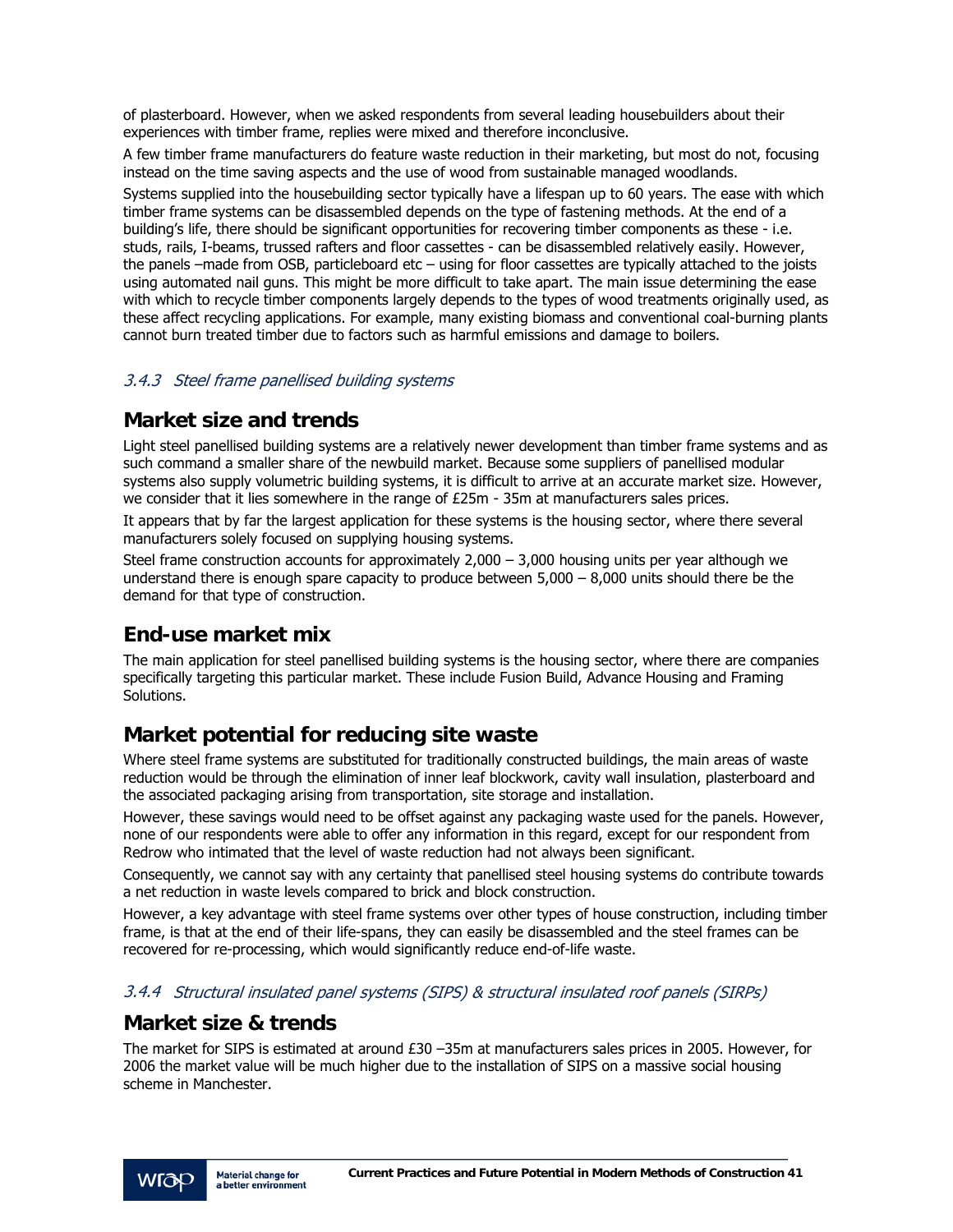Although applications are varied, the main market driver behind SIPS is growth in the social housing sector and growth in the self-build market. The market for SIRPs is currently very small, estimated at around £0.6 – 0.8m. However, since 2003, when the first system was introduced to the UK, it has grown four-fold. Historically, the main barriers to growth to the uptake of SIPS have been:

- Actual cost of manufacturing and installing SIPS buildings and SIRPs compared to high volume production open timber frame buildings This has particularly been the case in certain geographical markets where timber frame is a well established and common building method, most notably in Scotland.
- A lack of experience among specifiers and contractors and thus an unwillingness to 'experiment' with new technologies.
- $\blacksquare$  High installation costs being charged by independent third party contractors.

Recently, many of the barriers that had impeded market growth have been lowered or removed. For instance, there are now many examples of SIPS built houses and non-residential buildings that show SIPS to be a proven technology in the UK, even though SIPS has been a standard building product in the US for over half a century.

Confidence in SIPS and SIRPs among clients and specifiers is also being bolstered by the recent award of BBA, BRE or British Standard certification to several products on the market.

Where some third party installation companies had been over-pricing contracts, this has recently been resolved by a some suppliers getting more actively involved in the installation process and in doing so have been able to reduce installation costs.

The other key driver has been the general increase in interest in MMC technology and demand among client organisations and specifers within the public sector, and most specifically the social housing market, where there is now an emphasis on developing fast-track affordable housing.

# **Product mix**

Most SIPS are bespoke products that can range from basic systems– comprising just the external walls, party walls and roofing – to complete, top-end-of-the-market products, which are supplied to site fully fitted. An example of this is from Hufhaus, made in Germany. With regard to SIRPs, we are not aware of many systems in current use in the UK

# **End-use market mix**

We estimate that some 80 - 85% of demand for SIPS have been for housing, mainly split between private and social housing and a small proportion supplied to the self-build sector. Non-residential applications have included chalets on leisure parks.

SIRPs have mostly been used on a variety of residential applications including barn conversions, bungalows, private houses, social housing and apartments. Commercial applications include swimming pools and offices.

# **Market potential for reducing site waste**

The SIPS industry is in direct competition not just with traditional housebuilding but also with the timber frame and steel frame housing manufacturers. As mentioned previously, the main barrier to increasing uptake is the relative cost of building and installing a SIPS building compared to a timber frame system. The other main barrier is that supply capacity is much lower than timber frame.

Over the last year or two there had been a renewed interest in SIPS with regard to social housing developments. Historically in the UK the use of SIPS has mainly been confined to small, bespoke housing developments consisting of just a few units, and the self-build market. In recent months there have been larger developments using SIPS.

In terms of end-user applications, over the medium term, the main driver will be the growth in demand for fast track social housing construction. This is likely to be underpinned by a dozen or so of some of the more innovative and progressive RSLs'.

Apart from speed of construction, the key advantages for clients in using SIPS are that: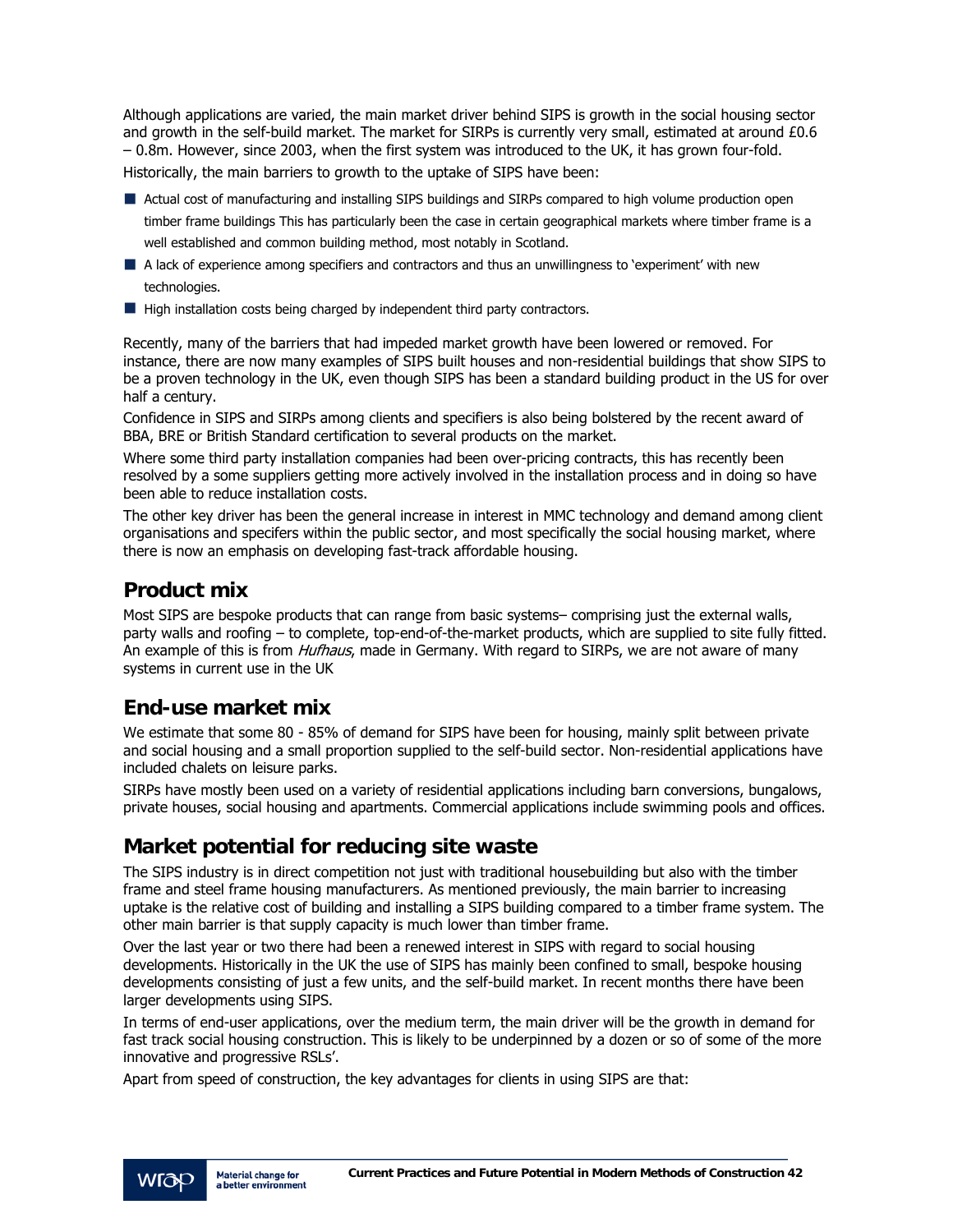- They typically have a very low U-value at around 0.15, and as such provide better insulation than is available on most brick and block and open panel timber frame construction.
- As they do not require trusses and rafters, there is roof space that is not available with traditional and most timber frame methods of construction.

Although suppliers have not generally been marketing their SIPS as solutions to reducing site waste, where substituted for traditional construction they can contribute towards waste reduction in the following areas:

- They do not require blockwork, either for the foundations nor for the inner leaf and therefore there is no waste in the form of offcuts, discarded or damaged blocks and there is no need for pallets and shrinkwrap used for their transportation and on-site storage.
- No insulation needs to be installed on site and therefore there are neither offcuts nor packaging in the form of pallets and plastic wrapping.

Further back up the supply chain, the manufacturers have generally improved their production efficiency particular with regards to 'closing the loop' and so reducing process waste levels.

With regard to the OSB panel boards, some  $7 -10\%$  is typically generated as offcuts waste through operations such as rebating. Increasingly, manufacturers are now reworking offcuts from the main panels to use as spline joints. One respondent to our survey reported that in 2006 it his company is on target to reduce panel waste from 8% to 2-3%. A couple of years ago, those 8% of offcuts waste were sent to landfill.

The other area of waste is that of insulation offcuts. These cannot be fed back into the loop and therefore the only options are to find external recycling options or to dispose of as mixed waste and sent to landfill. However, unless volumes are sufficient there is no demand for this.

Most manufacturers use polyurethane (PUR) for insulation and the approaches to reducing and recycling waste vary from one manufacturer to another. One manufacturer has succeeded in minimising PUR waste through changing production methods. Formerly, PUR would be injected between the panels until it was flush with all the panel edges. When it had set, a volume of material 100mm deep x 50mm width all the way around the panels would have to be routed out to form the joins. This material was subsequently binned and sent to landfill. Now, the PUR is injected between the panels leaving 100m depth x 50mm width space towards the edges of the panels and so routing is not longer required. This has resulted in almost a total elimination of PUR waste.

Several other manufacturers are currently investigating ways of recycling PUR waste. One is currently trialling with grinding routed PUR waste, bagging it up for supply to third parties as floor insulation in existing homes. Another is trailing with powderising PUR waste to be bagged up and supplied as loft insulation on existing buildings. It is also looking for markets for chipped OSB waste.

As with volumetric modular systems, most SIPS buildings have been procured under supply and fix contracts on relatively small schemes. To date, there have been no developments sufficiently large enough to warrant  $3<sup>rd</sup>$  party interest, until recently. Therefore, there are no independently produced case studies to demonstrate the extent to which SIPS construction can limit site waste, when substituted for traditional building methods.

Suppliers are typically offering systems with lifespans of up to 60 years. Although ease of disassembly for recycling has not generally been built into designs, the various components can be dismantled easily. The OSB panels are recyclable as is expanded polystyrene, as used on some products.

### 3.4.5 Pre-cast structural panels & panellised building systems

### **Market size and trends**

It first needs emphasising that in general, the suppliers of pre-cast panellised building systems do not consider themselves to be in direct competition with each other, but with suppliers of other types of offsite building systems and traditional construction.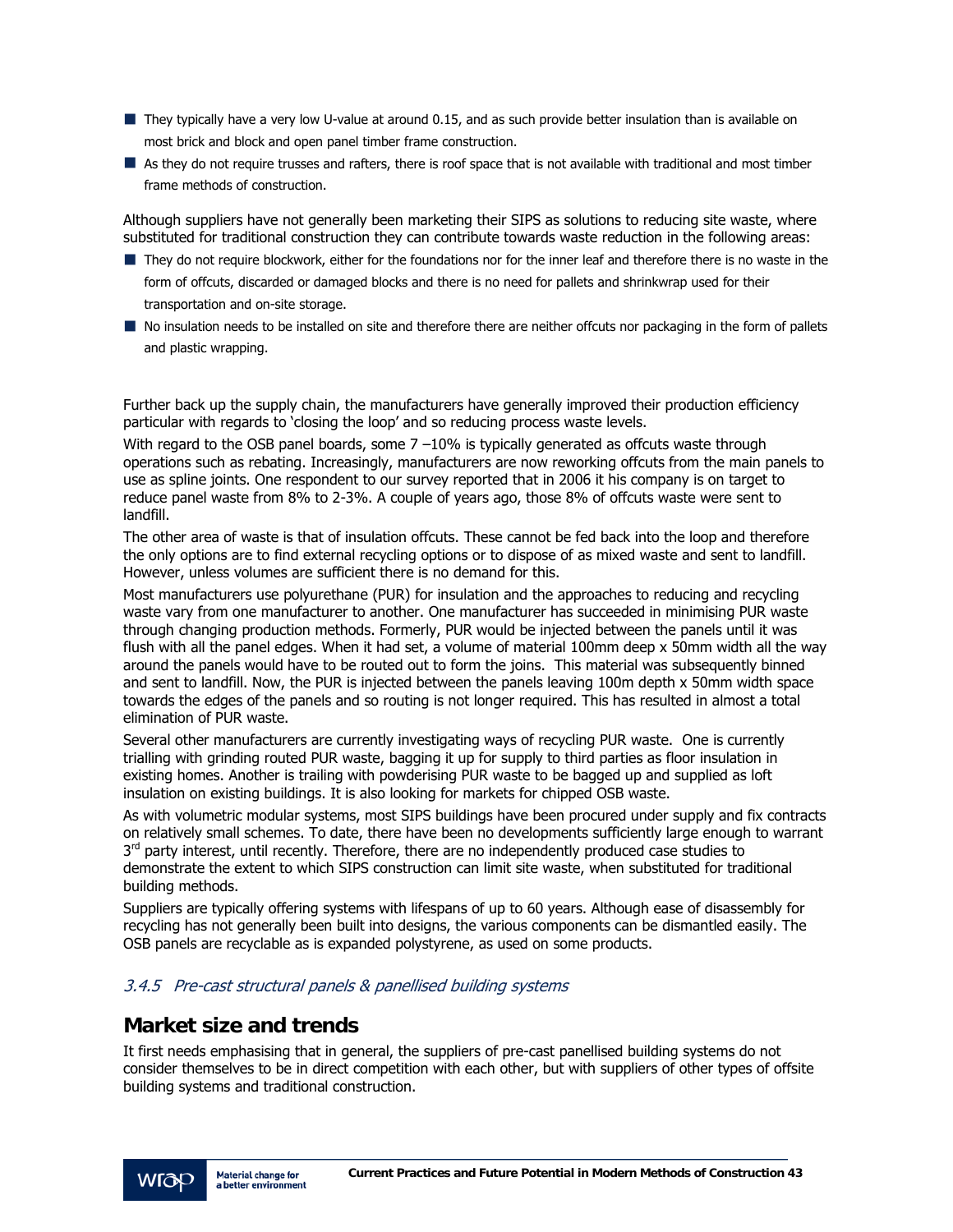There are some estimates that indicate the market for pre-cast panel products to be worth £80 - 90m, at manufacturers sales prices, although it appears to us that this may include pre-cast cladding, which we define separately. This is because pre-cast cladding is used for facades while, in the context of this report, pre-cast panels are used as key structural elements for the external walls and often for party walls. However, confusion can arise as pre-cast cladding is supplied as both load-bearing and non-load-bearing. In the main, though, pre-cast cladding is mostly used on bespoke architectural applications, while pre-cast panellised products are mostly used for houses, industrial buildings, student accommodation and budget hotels.

A key area of demand is for pre-cast basement systems, which are essentially pre-cast insulated panel assemblies. The key drivers here are the current shortage of suitable land available for development and the demand for additional room space.

#### **Products and End Use Applications**

The types of pre-cast panellised systems vary from one supplier to another, although the most basic product type consists simply of pre-cast floors and wall panels which are pre-formed for window installation. Highervalue products are typically supplied with insulation, plastering on the internal faces and occasionally external wall finishes, whether cladding or render.

# **Market potential for reducing waste**

Structural walls panels on their own, and pre-cast panellised building systems, are used as fast-track substitutes for brick and block, and blockwork & cladding/render building methods. The more basic options replace the need for inner-leaf blockwork, mortar and more often than not internal wall plastering.

Insulated panels negate the need for insulation to be fitted on-site and this eliminates insulation waste and the associated packaging waste.

Typically, manufacturing conditions are highly controlled, with panels, and other pre-cast products, being manufactured using moulds. Consequently, wet concrete waste levels are negligible to non-existent, although there is inevitable some insulation waste, where factory-fitted, but this is less than for site-installed insulation, mainly with regards to packaging.

As noted previously, some pre-cast panels systems simply comprise concrete panels. On site, wallpaper or emulsion is typically applied directly to the surface, which in turn affects the ease of post-use recycling. Similarly, there are some 'sandwich' panel systems where there are two concrete panels and a foam insulation core, which may prove difficult to recycle after disassembly/demolition.

As for standard panels without insulation, the only post-use application is crushing for use as a recycled concrete aggregate. Therefore, as a type of recycled aggregate is the only suitable application. Demolition rather than careful disassembly is likely to be the main approach to handling end-of-life panels.

### 3.5 Bathroom & Kitchen pods

### 3.5.1 Definition

Within our definition, pods are discrete volumetric units that are factory fitted with building services equipment e.g. electrical circuitry, lighting and plumbing, sinks etc., but which do not form part of the building envelope. The majority of manufacturers supply bathroom and kitchen pods. These are typically available in frames made either from concrete, steel or GRP. Concrete pods are typically load-bearing structures that are often installed into a building's structural concrete framework.

GRP and steel pods are either similarly installed on site through being lowered by crane into a steel structural framework or they are supplied direct to modular building manufacturers to be fitted inside larger volumetric modules. As such, it is difficult to make a clear distinction between pods and volumetric modules, as defined in Section 3.3 and, as such, there can be an element of double counting when trying to estimate the size of the overall MMC market. Some manufacturers may define discrete bedroom units as pods, but we have included them in the volumetric modules sector as they generally form part of a buildings envelope.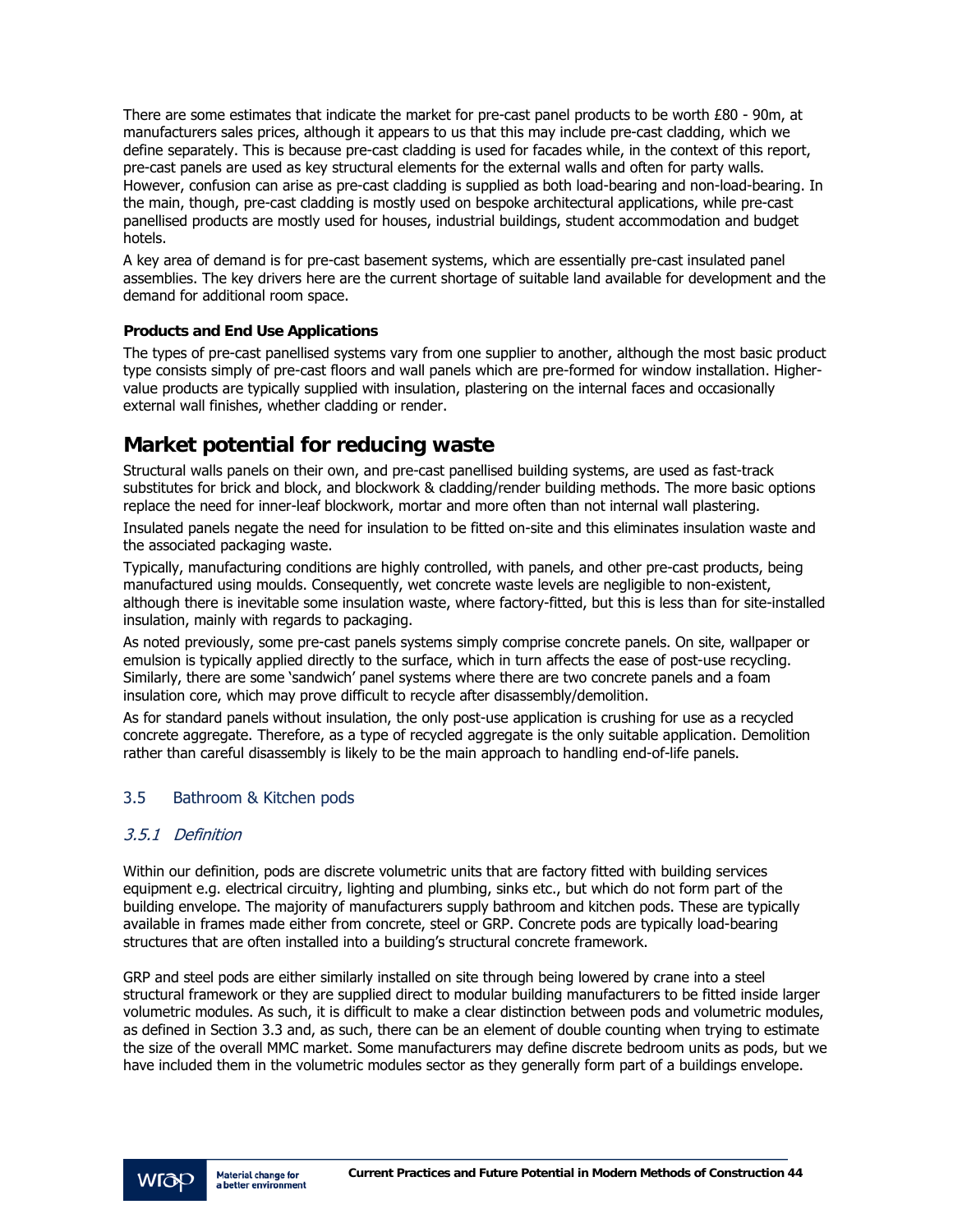### 3.5.2 Market size & trends

The UK market size for bathroom and kitchen pods is estimated at around 35,000 units in 2005, worth some £125m at manufacturers sales prices.

Currently the market for pods in the UK is positive and showing growth, the key drivers for this are mostly derived from the key end-use sectors:

- University new build accommodation is growing and there is claimed to be a shortage of beds for 100,000 first year students and many 2nd and 3rd year students are in poor quality accommodation. This sector is expected to be buoyant for maybe 5-8 years into the future.
- MoD SLA build has been stimulated by the SLAM programme to build over 21,000 rooms over the period 2003-2012. Other Defence sector spending includes Prime Contracts and Project Reader, which is a package of improvements to SLA in Land Command locations across the UK and Germany. This suggests a further 24,000 bedrooms to be built over the next 5-10 years, making a total of over 45,000.
- **Health accommodation and hotel accommodation numbers are expected to remain reasonably static over the next** few years, though there is a shift in the hotel sector to more upmarket applications.
- The residential sector is also expected to provide motivation to the market over the next few years, with an increase in affordable housing, flats and apartments. The numbers of flats and apartments has increased from approximately 29,000 units in 1999/2000, to an estimated 80,000 in 2004/2005. However, it is primarily in the affordable and social housing sector that the use of pods is expanding and is expected to provide a stimulus to the market over the next few years.

There now seems to be a widespread view that kitchen and bathroom/shower pods are now of a generally higher quality than traditionally built alternatives, particularly with regard to cellular – type accommodation. This attitude is now generally underpinning the increase in the specification for pods.

### 3.5.3 End-use market mix

Our estimates of the mix of pod usage in key sectors are shown below. Bathroom/shower pods are specified more frequently than kitchen pods (estimated at around 85-90% bathrooms), and so partly explain the high levels of use in student accommodation, MoD SLA and budget hotels.

# **Apartment blocks**

The key applications for pods in the residential sector are apartment blocks, a significant growth area in recent years, mainly in more up-market premises. In top-end flats, generally the best quality fittings are installed, so ironically this seems to offer less flexibility to the buyer and more opportunities for pods.

Key market drivers behind the use of pods in apartment blocks market include:

- Demand for aesthetics and design, such that installation is seamless and owners are not aware that it is a pod.
- **Durability and robustness of the pods for public sector use.**
- **Filexibility of design, such that individual requirements can be addressed.**
- Speed of installation

# **Universities**

Within the student accommodation market, the key demand drivers include:

- **Speed of installation, as student holiday times are the main opportunities for building.**
- $\blacksquare$  Costs of pods into this sector are competitive at around £2,000/unit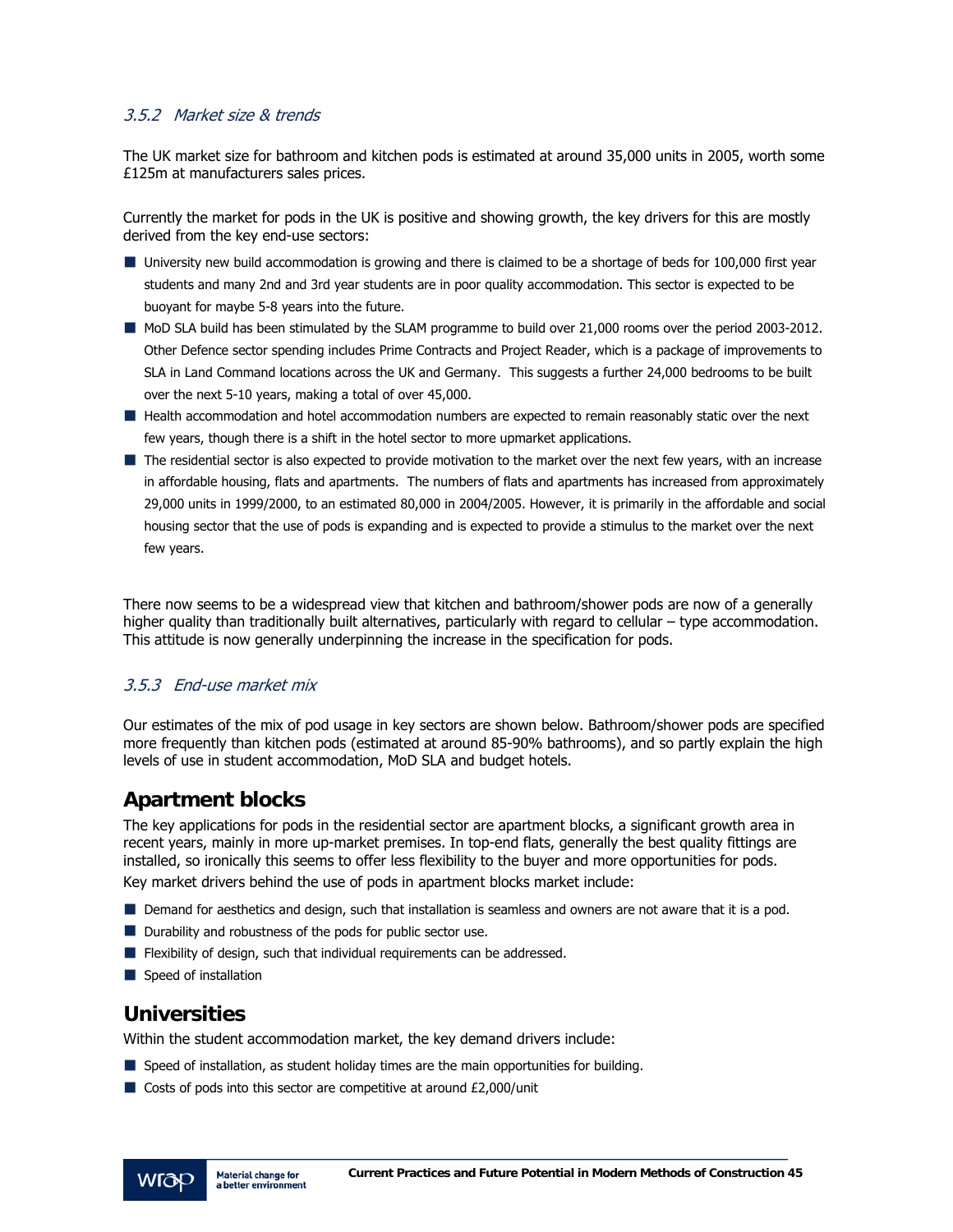This sector's demand is likely to be sustained over the next 5-8 years, before accommodation supply begins to match demand.

### **Hotels**

Bathroom pods are used in the budget sector and the mid to premium sectors. Where bathroom-only pods and bed/bath-combined pods are used, products are usually specified individually by the architect, client or interior designer, for the pod manufacturer to put together, although in some cases manufacturers may recommend products.

The use of pods in the hotel sector has in the past been criticised due to a number of compatibility problems, causing leakages. These problems have now been solved and the use of pods should start to increase again. Some manufacturers offer a design service but this is usually only on smaller contracts. Important aspects of POD usage, which are relevant to the Hotel sector, include:

- **Aesthetics and design are key issues.**
- **Flexibility of design, such that individual requirements can be addressed.**
- $\blacksquare$  Higher value products from £3,000 £10,000.
- $\blacksquare$  Market is currently static, but is projected to pick up in the near term future.

### 3.5.4 Market potential for reducing waste

Growth forecasts are very difficult in this market as they are dependent upon large individual contracts. We anticipate that over the next 4 - 6 years, the hotel, university accommodation and MoD SLA sectors will show strong growth, while the domestic affordable housing sector is expected to grow reasonably strongly, with the emphasis likely to be on high-rise apartment blocks within cities and large towns.

Thereafter, the MoD and university sectors may well begin to slow down and the market will become more dependent upon the affordable housing sector, which we expect to continue growing at a modest rate, reflecting the shift to smaller households.

Because pods are a well-established form of MMC, architects and contractors are now comfortable with specifying pods over traditional construction methods for cellular accommodation.

The main barrier to market growth still lies with the reluctance among specifiers in the private housing sector to choose pods over traditional build. However, this may change due to the increasing level of use in social housing, which is proving that pods are a viable option, both in terms of quality and competitive cost. According to some of our respondents, one of the key areas that require reworking on traditional newbuild, due to factors such as miscalculation in or misreading of the design drawings, is that of fitted kitchens. This typically results in significant levels of waste and, sometimes, complete kitchen units have to be replaced.

Although fast-track requirements and product reliability have been the key drivers behind demand for pods, anecdotal evidence from several leading contractors indicates that the substitution of pods for traditional methods for constructing bathrooms/shower rooms, washrooms and kitchens has led to a reduction in several product waste streams notably:

- Pallets, cardboard packaging, shrinkwrap and banding used for sanitaryware, tiles, fittings, mirrors and taps, 'white goods' for the kitchen and fitted kitchen components
- Damaged ceramic ware, floor and wall tiles
- **Damaged fitted kitchen units and incorrectly installed kitchen units that require reworking**
- $\blacksquare$  Less worktop offcuts
- **Plastic bags for plumbing components and lighting components**
- $\blacksquare$  Paper bags for tile grouting mixes
- $\blacksquare$  Tins and plastic pots for paint and adhesives
- **Unused grouting and mastics**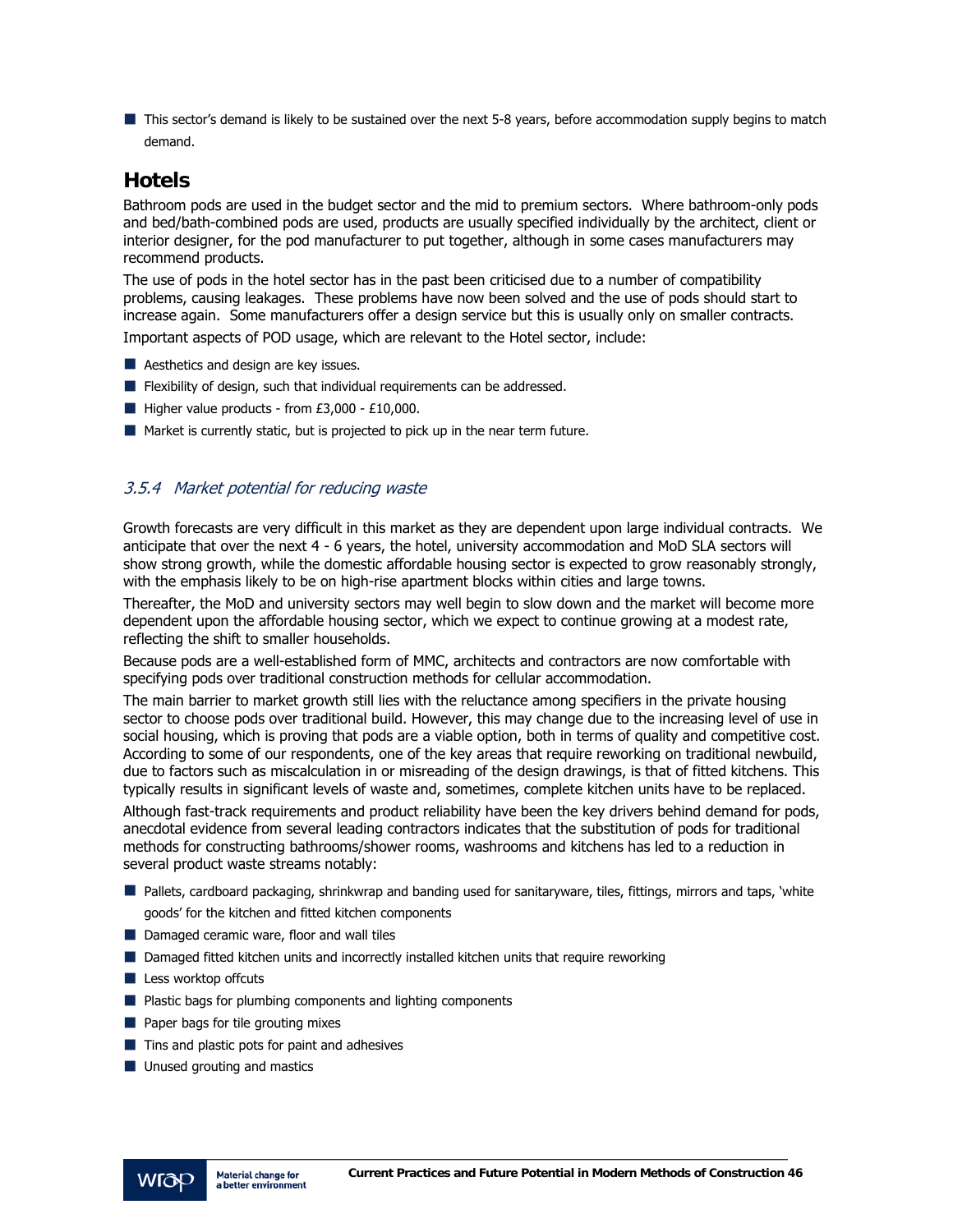Overall it appears that where substituting pods for traditional methods of constructing bathrooms and kitchens reduces net waste levels bare typically reduced by 30-50%. The only waste generated from the installation of pods themselves is the shrinkwrap and the cardboard door units used as the packaging.

In accordance with European benchmarking standards, there are strict quality control processes and according to the manufacturers there is constant monitoring of waste control procedures. Most manufacturers have closed loop systems whereby offcuts material is reused on lower specification areas.

Although the main drivers behind demand for pods have been speed of installation, standardisation and uniform quality, a few manufacturers do use sustainability/waste reduction as a marketing tool. One managing director stated that it has the ISO9000 rating and does use this to sell its systems. Most manufacturers contacted, however, stated that this is not an issue when marketing their products.

In general, steel frame and concrete pods typically have lifespans of 25 - 40 years. The MoD, however, specifies 60 years. Although ease of disassembly is not necessarily built in product designs, it is generally easy to remove the fittings from the GRP casings and to detach the casings from the frames. While steel frames can be sent for re-processing and concrete crushed into a recycled concrete aggregate, there is obviously a greater difficulty in recycling the GRP elements.

### 3.6 Building Envelope Components

### 3.6.1 Definition

Included within this section are prefabricated components that form part of the building envelope i.e. the external façade and the roofing. As we have defined it, the three main product groups where we provide some level of detailed analysis include:

- Composite panels
- $\blacksquare$  Pre-cast concrete cladding
- Light steel framing (LSF) systems

We have also identified two other product markets that are currently very small but could well grow to be significant sectors in their own right

- **Panellised brick cladding systems**
- Modular GRP canopy/porch roof systems

**Composite panels** – or insulated or 'sandwich' panels - typically comprise 2 sheets with a core material sandwiched between the sheet inner surfaces. The core material may consist of a polycarbonate stiffener, to permit bending round columns, architectural details, etc, without crinkling, or the core may comprise an insulating medium such as a plastics foam or mineral wool, to increase thermal efficiency and reduce heat loss. Composite panel leaves or skins are mostly manufactured from profiled steel and to a lesser extent aluminium. Other materials include calcium silicate and high pressure laminates, with a growing sector represented by pre-cast concrete and glass reinforced concrete materials. The visible external surface, for architectural purposes, may be specified as 'flat', but even 'flat' sheets will undergo forming operations to make the features for securing the two leaves and core. Profiled sheets are available for composite, twin skin and single skin products, while all metal sheets have a degree of profiling.

**Pre-cast concrete cladding** – this sector covers both load-bearing and non-load bearing panels made from pre-cast concrete and used for external wall cladding. Reconstituted stone and glass reinforced concrete (GRC) are also included within our market definition. Specifically excluded, however, are applied stone facings, veneers and brick slips.

Pre-cast concrete cladding products include single leaves with a bonded thermal insulation layer, built-up multiple skin systems and pre-cast composite panels in which foam insulation is inserted between two concrete leaves which are fastened with tie-rods. Twin skin built up systems may include light-block inner leaves and appropriate insulation elements. GRC cladding panels include single skin and composite systems,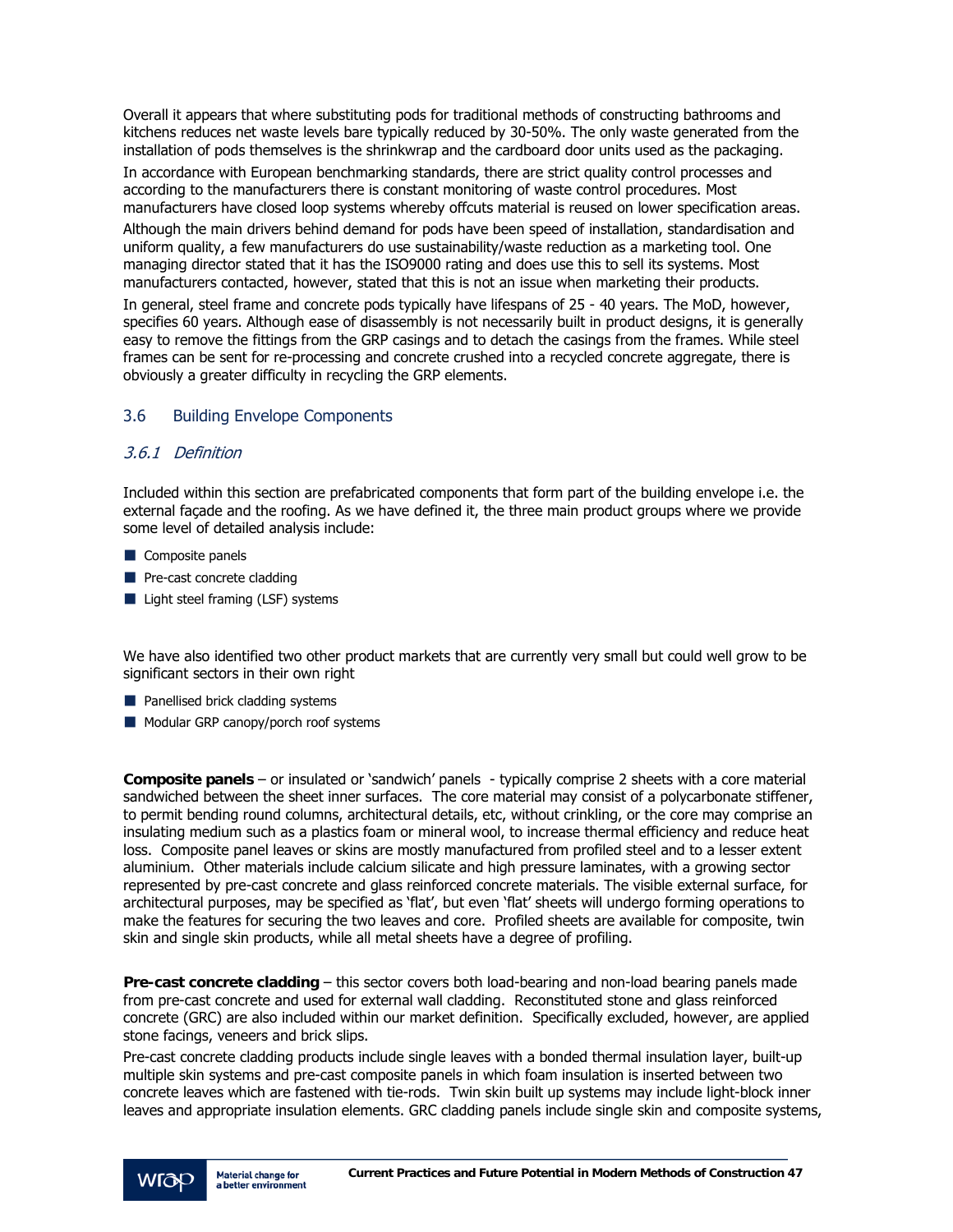which may offer weight advantages of as much as 80% when compared to a corresponding concrete panel, although panel size and the possible need for suitable frames/bracings have to be carefully correlated, dependent upon the application and the required strength.

The assembly and erection of panels may include mounting onto a structural frame or fastening to structural elements of the building. These include an increasing element of pre-fabrication, with for example factoryfitted and glazed windows in concrete 'punched' panels, which can subsequently be craned off a lorry and into position in one operation.

Pre-cast concrete cladding panels can be supplied in a wide range of homogenous finishes, including grit blasted, etched and polished, with reconstituted stone including natural aggregates to reproduce the effects of natural stone such as Bath or Portland stone, for example. GRC can also be designed and produced with a reconstituted stone finish, to reproduce the effects of varieties of natural stone.

**Light steel framing (LSF) systems** are typically used for supporting facade systems – comprising insulation, drylining and external wall cladding. They have been in use for around 12 years, largely as an alternative to traditional brick and block construction for apartment blocks and non-residential buildings of usually up to 6 storeys. LSF systems have 2 basic applications:

- Infill panels light framed steel stud structures fixed between the mainframe members, made from either steel or concrete (in-situ or prefabricated)
- $\blacksquare$  Continuous panels steel stud frames connected to the outside of the main structural frame

LSF systems are broadly split between 'stick' systems, which are site-assembled, and frame systems manufactured offsite. Frames are further split between open and closed types. Open frames can be either be load-bearing or non load-bearing and are essentially bare light gauge steel panels They are typically either supplied direct to volumetric modular building manufacturers or to site where they can be used as infill panels or for continuous façade construction.

Closed frames are the newer products on the market and there are a few suppliers offering proprietary systems that do vary slightly between manufacturers. These are factory-assembled frames that are supplied to site, already fitted with the drylining, insulation and sometimes the cladding components, according to client requirements.

LSF systems supplied to site are typically delivered in flatpack form. They are craned into position where they are attached to either heavy gauge load-bearing steel or concrete frames. The main advantages put forward for the use of LSF systems is that they do not require scaffolding and they are generally faster to erect than traditionally built external walling.

While 'stick' systems and closed frames systems are usually delivered to site, the main area of demand for open frame systems is the modular building sector. Consequently, in trying to establish an overall MMC market figure, there are issues about double counting.

Not included within our definition here are light steel, load-bearing panellised modular housing systems.

### 3.6.2 Composite panels - for exterior walls & roofing

### **Market size & trends**

 In 2005, the total metal cladding market – including both wall and roof cladding - is estimated at around 27m sq m. Of this, composite metal cladding accounts for around 35%, with standard twin skin systems – built up on-site and single skin products - accounting for most of the other 65%.

The metal composite roof and wall cladding sectors have sustained relatively good levels of growth since the late 1990's, to values of around £240m and £105m respectively in 2005. Composite panels have gained share at the expense of site-assembled twin-skin systems due to the following factors:

■ The general trend towards prefabrication in the construction industry influenced by the Egan report and the increasing deficit of skilled labour, with composite panels able to offer advantages in terms of ease, speed and safety of installation.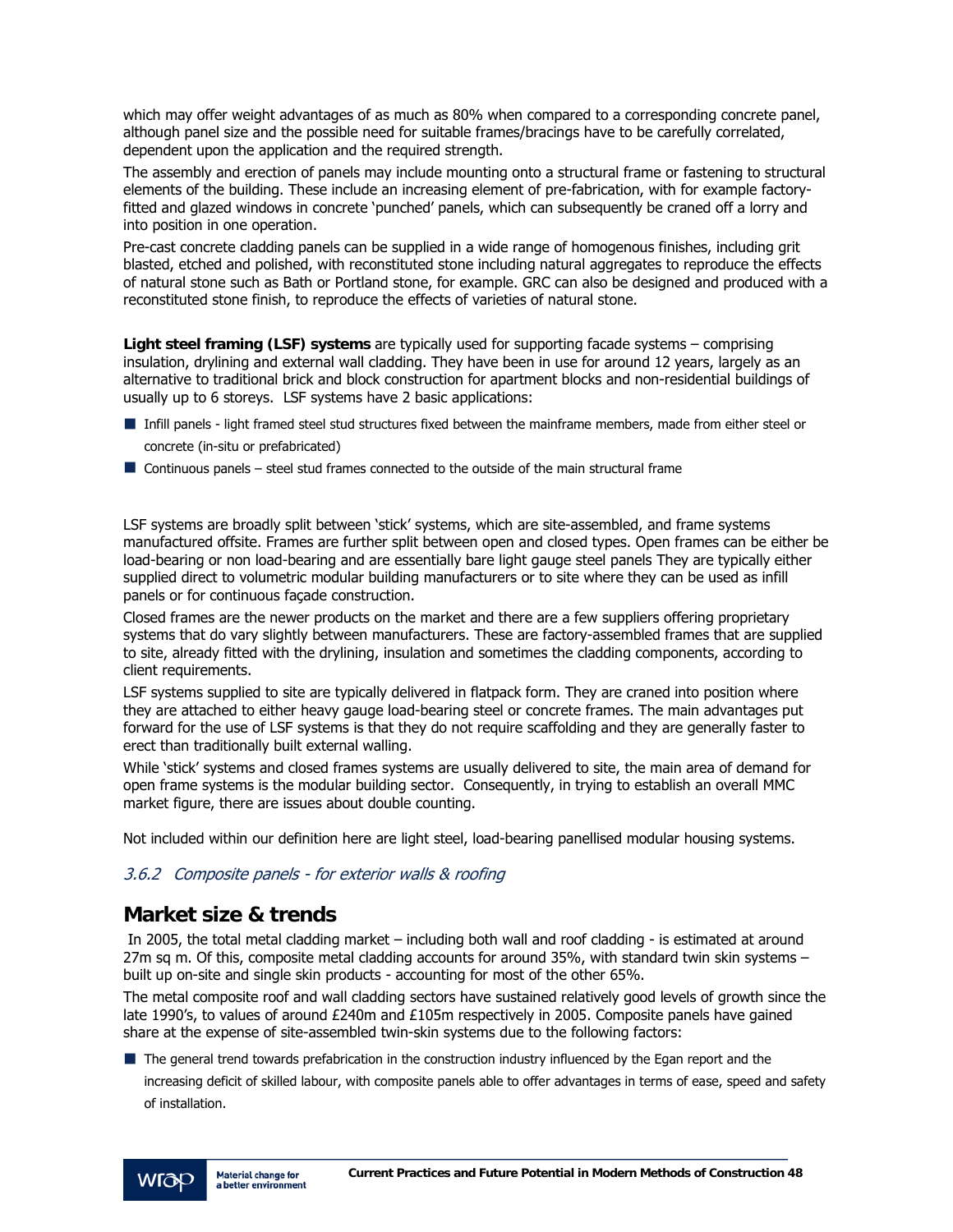- **Faster construction cycles compared to twin-skin, and surety in terms of completion dates.**
- Reduction in panel breakages and installation times arising from innovative 'cherrypickers' aimed principally at the composite sector.
- Superior insulation properties in comparison to many twin-skin products, which can suffer from 'cold bridging' caused by metal-to-metal contact in attaching outer sheets to liners.
- Airtightness composite panels offer a simpler and more assured method of achieving an airtight shell.

Whist the trend has been dampened to some extent in recent years by issues relating to fire issues, with twin skin offering the advantage of non combustible glass fibre insulants in preference to polysicyanurate foam which is flammable**,** there an increasing range of composite panels now available with LPCB approval.

### **Product mix**

As indicated in Chart 17, the metal roofing sector is larger than the market for walls, mainly due to the large span installation found on warehousing and buildings located on industrial, retail and business parks. Steel accounts for some 95% of this sector with aluminium accounting for just 5%.



Source: AMA Research/trade estimates

Due to factors such as requirements for aesthetic appearance there is a larger proportion of aluminium used for walls at around 10% although steel is still dominant with a 90% share.

Generally, there are two types of insulation used in the construction of the core, foam and mineral wool. Foam is virtually always used with roof panels and accounts for around 70% of wall panels.

### **End-use market mix**

Industrial buildings account for around 60% of metal composite panel installations, while commercial usage accounts for the remaining 40%.



Source: AMA Research/trade estimates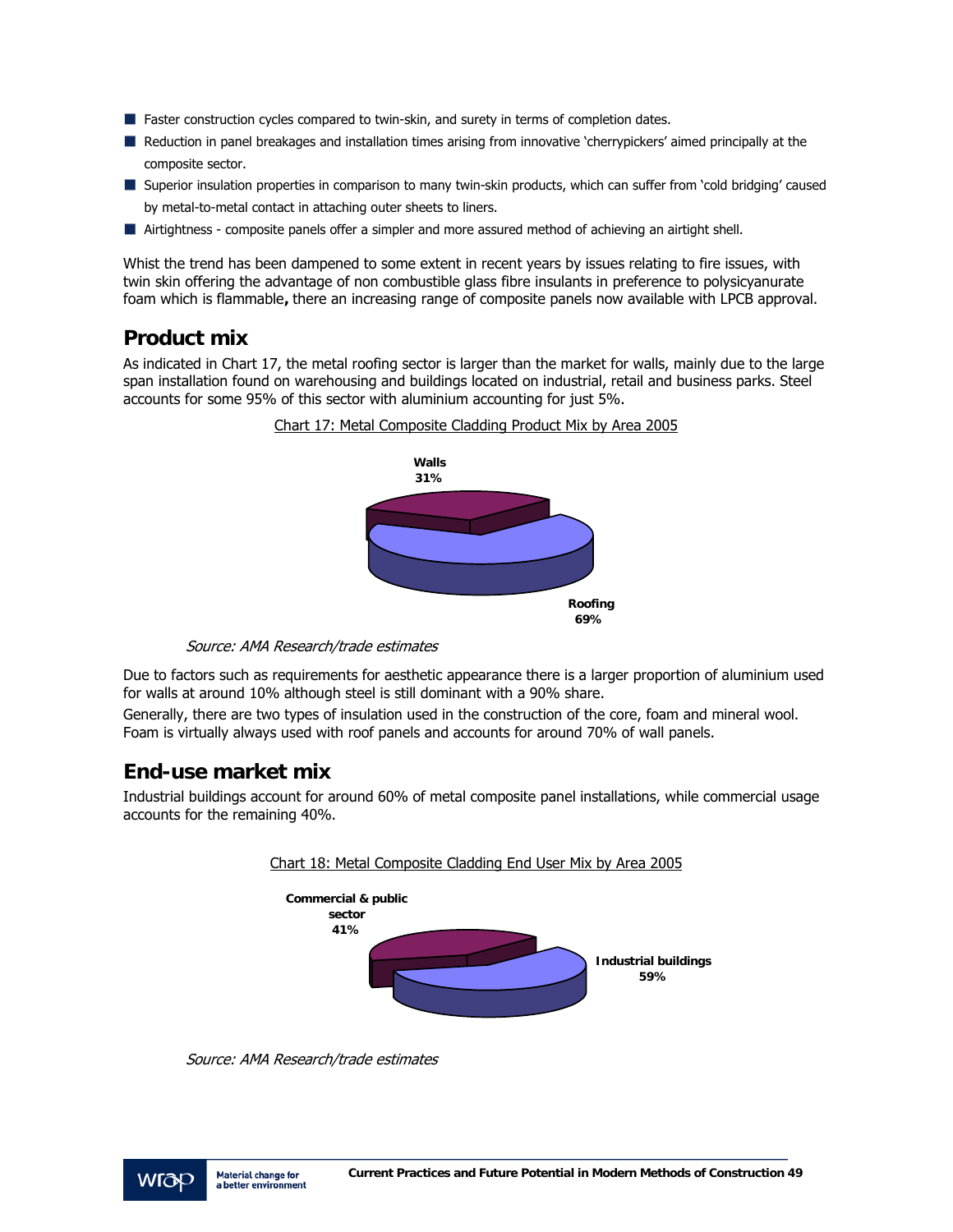Aluminium composite panels, being more expensive than steel panels, are mostly used on architectural applications.

# **Market potential for reducing site waste**

Combined with the advantages outlined above, composite panels are expected to continue to show further growth over the next few years, mainly at the expense of site-assembled twin-skin systems and single sheet products. In theoretical terms, there is substantial room for growth, from the current market share of 35%.

Several years ago, composite products were considered relatively expensive compared to twin-skin products, mainly because of the need to incorporate breather membranes and vapour control barriers in composite products. However, increasing labour costs in the construction industry has considerably narrowed the gap in terms of installed prices, further encouraging the development of the composite sector.

Although Building Regulations insulation standards are the key driver behind increasing levels of specifications for metal composite cladding, there are also significant waste savings to be made through their substitution for systems built on site, including: -

With on-site constructed twin wall systems –also referred to as built-up systems – the insulation core is mostly made from glasswool or rockwool quilts, which are typically supplied in standard sizes. While there is some element of offcuts, it appears that a more common source of wastage is material that has been damaged because of poor on-site storage or handling.

With single metal panels, used either on single skin or twin-wall applications, damage does occur through careless handling.

Composite panels are generally more robust, although they can be subject to damage if handled improperly and their substitution for site built twin-wall panels can help reduce insulation waste.

Panels are typically attached to a building's mainframe and to each other and flashings using threaded fasteners. As such, the removal of panels from the mainframe should not be difficult.

However, the insulation core of some types of composite panel is made from rigid urethane, which bonds to the inner walls of the panels. Therefore, disassembly is unlikely to be easy. However, the advantages with urethane insulation are that it has among the lowest of thermal conductivity ratings of all insulants and modern products are now free of CFCs and HCFCs.

With other types of composite panel, the insulation is made of mineral wool, which is easy to separate from the rigid panels.

### 3.6.3 Pre-cast Concrete Cladding

### **Market size & trends**

Typically, pre-cast cladding is delivered to market on a supply and fix basis, with the UK manufacturers typically supplying their systems on a bespoke turnkey basis. Consequently, company turnover figures will include a significant element of added value from delivery, installation and post-installation services. This, and the fact that the market is driven by large bespoke contracts, makes it difficult to provide an accurate market size figure. However, accounting for this we estimate that at manufacturers sales prices the market is within the range £70 - 80m.

The lifespan of pre-cast concrete cladding is long, with products expected to have a life of around 60 years in comparison to 25-30 years for most other cladding products. The pre-cast sector is, therefore, more dependent upon new build applications than many other sectors, with key application areas including retail developments, high rise apartments, hospitals, commercial offices, hotels, schools, universities and architecturally designed buildings in general.

In recent years, the pre-cast sector has shown growth ahead of that of the overall wall cladding market, benefiting from increasing levels of PFI activity, particularly in health and education, a positive level of construction in the retail sector, particularly of high street shopping malls and significant growth of apartments driven by housing shortages in London and the South-East.

However, the market has been negatively affected in recent years by the downturn in construction of commercial offices between 2001 and 2003, influenced by high levels of vacant office space in London and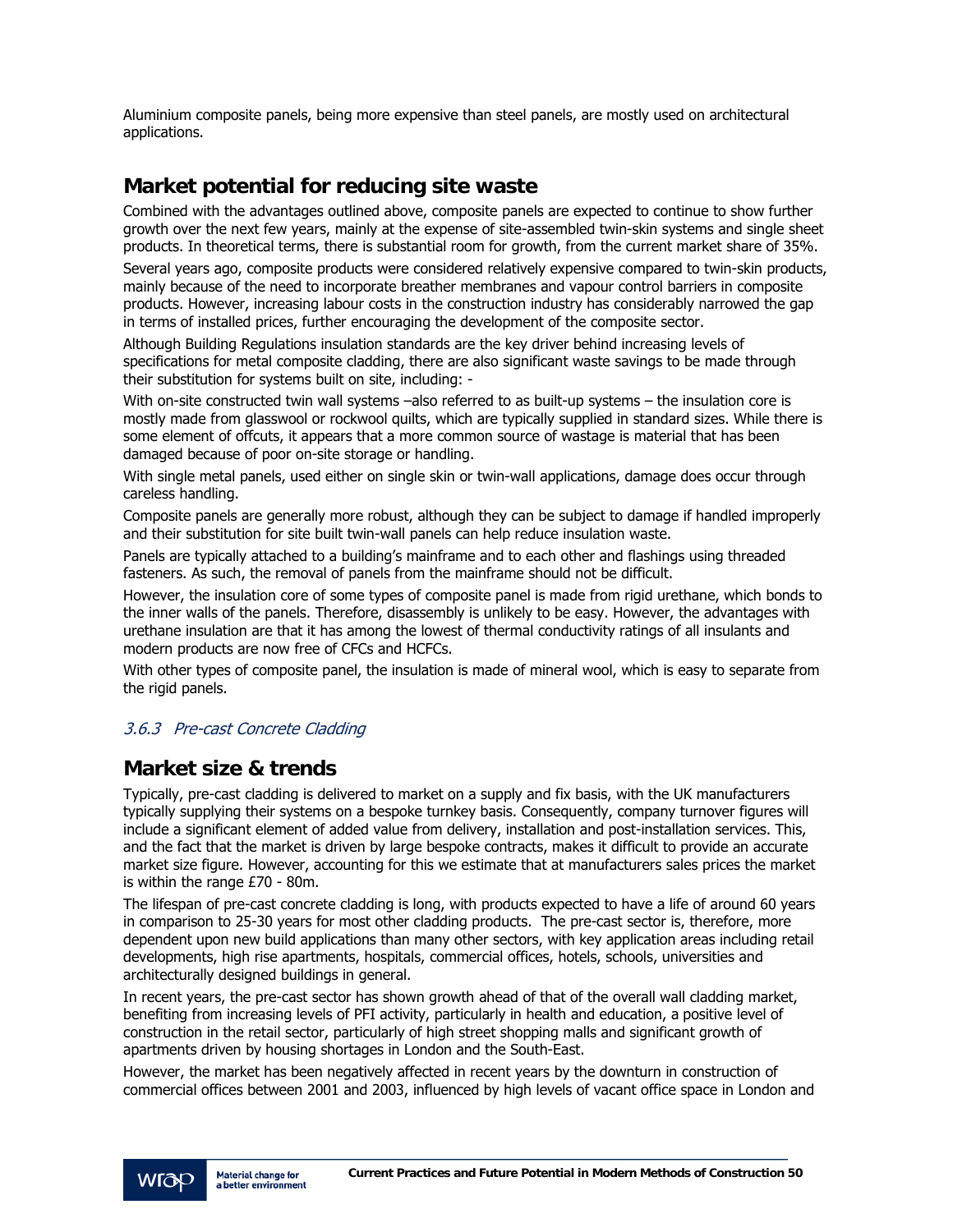the South East. This has been exacerbated by the architectural trend towards incorporating increasingly large areas of façade glazing.

Overall, underlying demand continues to be underpinned by the general trends towards MMC, and increasingly pre-cast panels increasingly being specified with windows and external insulation factoryinstalled, enabling manufacturers to add value. Other factors driving demand include the wide range of colours, textures and finishes that can be applied and the inherent fire resistant properties of concrete.

# **Market potential for reducing site waste**

The outlook for the pre-cast concrete cladding market is generally positive over the next few years, reflecting demand from PFI projects in the health and education sectors and high-rise apartment developments. An upturn in levels of commercial office construction is also expected over the next few years as the level of vacant office space in London and the South East reduces. This is expected to benefit the pre-cast concrete sector, although growth will be moderated by the current architectural trend towards increasingly large areas of façade glazing, particularly in more prestigious developments. In the longer term, however, increasing legislation relating to energy efficiency, combined with problems of solar gain in the face of global warming, may reverse this trend back in favour of cladding products.

The main reasons for architects for specifying pre-cast cladding over in-situ cladding are that:

- In-situ cladding typically requires a large area on which to store the materials, lay down the formwork and mix the concrete and fit the insulation. Pre-cast panels are therefore preferable where site space is limited.
- They also are typically specified where there are tight construction deadlines. Time is saved through having to erect scaffolding and in preparing equipment for making the cladding on site.

Although, manufacturers do not generally cite waste reduction as a key marketing tool, there are areas where the substitution of factory-made cladding for site-assembled cladding does save on waste. The main ones are that there is no need for plywood formwork, scaffolding or for 'wet' trades, all of which typically generate significant levels of waste where in-situ methods are used.

As previously noted, pre-cast panels typically weigh 10 - 13 tonnes and therefore at the end of a building's life, removing these would be a major challenge. Following the demolition of a building, together with other types of rubble, concrete panels could possibly be crushed on site and recovered for used as recycled concrete aggregate.

### 3.6.4 Light steel framing (LSF) systems

# **Market size & trends**

Our estimates for the size of the LSF systems market, by both volume and value, are primarily based upon data collated from previous interviews with key trade sources. For the purpose of this study we have decided to include site-built stick systems. Even though the cutting of light steel lengths to size generates offcuts, these can be recovered as scrap and returned to the steel processor for re-processing. Furthermore, stickbuilt frames are increasingly being substituted for brick & block constructed external walls in both the medium-high rise apartment block market and in the non-residential accommodation sector. As such, their use in place of brick & blockwork can reduce waste arisings significantly.

It is also important to stress that the total market size for LSF systems does not relate solely to the end-user sector, as a significant proportion of sales, particularly of open frames, are supplied into the modular building industry. Therefore, there is an element of double counting when taking the figures here together with those from volumetric construction. However, within the context of the overall MMC market size, this is negligible.

Taking these factors into consideration, we estimate that, by volume, the market for LSF systems is in excess of 1m sq m and between £50 –60m by value.

Key reasons for the current prevalence of stick assemblies over off-site light gauge steel frames are that:

**Specifiers generally prefer stick assemblies to frame systems where facades are not of uniform design or where there** is a lack of, or limited, standardisation in design.

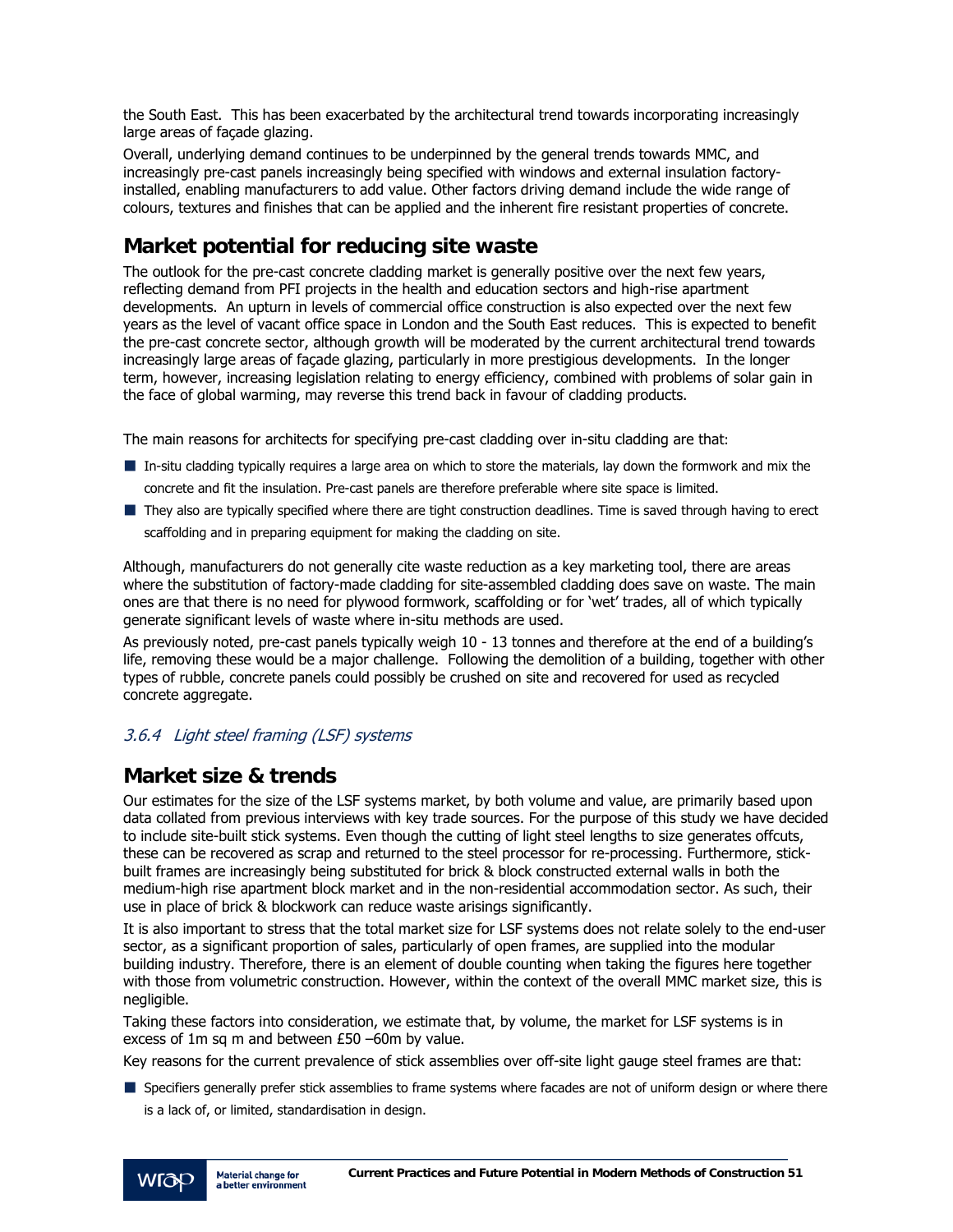- Stick assemblies tend to be preferred for complex facades e.g. curved
- Clients can often be conservative and unwilling to allow the use of 'new' products that have not been tried and tested.
- **T** There appears to be a widespread lack of experience or knowledge among many architects and main contractors regarding off-site light steel frames.
- Logistical or practical difficulties in manoeuvring crane on-site and/ or making deliveries, particularly on sites where space is constrained.

# **End-use market mix**

Because the market is small, it is difficult to provide an end-user market mix. However, to date, the key areas of application for both 'stick' and offsite LSF systems are buildings of 3–6 storeys, mainly high-rise apartments, MoD establishments and university teaching buildings. Other sectors where they have been used include acute/district general hospitals, budget-mid market hotels, out-of-town retail, leisure/health and fitness centres, office blocks, industrial buildings and airport buildings.

# **Market potential for reducing site waste**

As of 2006,the market for offsite LSF systems is fairly small but we consider the potential to be considerable. Underpinning the reasons for this are that:

- The use of offsite LSF systems save considerably on time and labour, compared to on-site construction methods. This factor is of particular importance to public and private sector fast-track construction projects where time is of the essence.
- LSF systems can be used on any type of building up to 6 storeys and therefore demand would not be jeopardised through being limited to a very limited number potential end-user markets.
- All products on the market now have BBA, BRE and or BS certification, which will serve as guarantees of quality to potential specifiers, who formerly would have been cautious about selecting untried and new technology.
- There are now a sufficient number of developments that have used different types of LSF systems to prove that they are viable alternatives to traditional cladding methods
- Bare open frame systems or systems fitted with insulation have been proven to be more cost-efficient than site-built alternatives on some applications.

The only barrier to the increased uptake is that the costs of buying completely fitted closed frame systems can be higher than site-built systems. However, many specifiers often do not build in opportunity costs into their costings e.g. downtime, delays, loss through waste etc.

LSF systems are typically supplied in varied states of completion ranging from bare 'stick' built systems that are site-assembled to bare panellised frames to frames with cement particleboard and insulation board attached to complete closed panel systems.

Where substituting open frame systems for traditional methods of façade construction – i.e. brick & blockwork or blockwork and in-situ cladding or render – the main material waste savings are typically:

- The elimination of block waste and associated packaging.
- The reduction or elimination of brick waste, unused render and cladding offcuts.

In addition to these waste saving, closed panel systems can contribute towards waste reduction typically arising from the delivery, site storage and installation of separate insulation, drylining and cladding or render elements.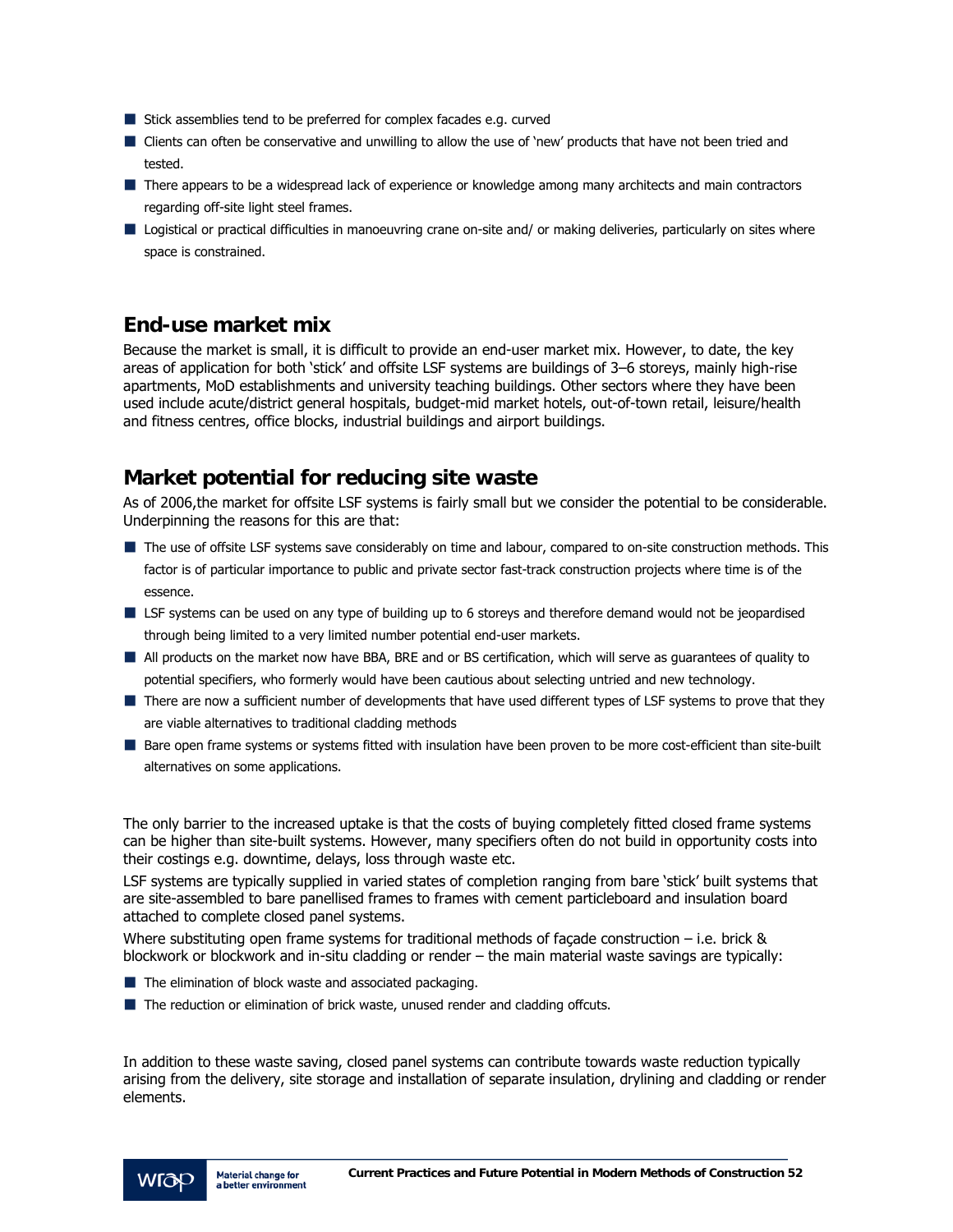We consider that this more than offsets any waste arising through the manufacturing process. Although the cutting of light gauge steel can generate waste levels of around 3%, manufacturers will usually recover offcuts for re-processing. While some contractors with site waste segregation policies will also recover scrap metal for reprocessing, other will dispose of scrap metal into mixed waste skips.

As with steel framed volumetric and panellised modular building systems, the disassembly of LSF components from buildings at the end of their life ought not to be difficult. This is because frames are typically constructed using the stud and track method of connection, whereby cold rolled galvanised 'C' steel profiled sections are joined together using self-drill/tap fasteners, bolts and rivets. With the façade and roof covering elements, the façade panels, insulation boards and drylining are all connected using a system of brackets, rails and self-drill/tap fasteners.

The steel components are all highly recyclable and are metal facade materials such as aluminium, and zinc and also brick slips, timber and slates. However, whether facing materials such as high-pressure laminates, GRP and terracotta will be recyclable in another 50-60 years time is open to question

### 3.7 MMC Structural Pre-cast Concrete Building Components

### 3.7.1 Definition

In categorising products there are inevitably overlaps between sectors. This is particularly the case with precast MMC products, which span the widest product range of any materials. In previous sections, we have covered pre-cast pods, pre-cast cladding and pre-cast cross-wall panels used for construction. This section includes structural pre-cast components that are not used in the construction of the building envelope. Within the context of this report, these include both standard products and also proprietary systems that are relatively unique within the market: -

- Hollow-core flooring typically used on ground floor applications as an alternative to ready mix concrete and formwork and timber flooring. This comprises slabs made from pre-cast pre-stressed concrete elements with continuous voids provided to reduce self-weight and achieve structural efficiency
- Solid flooring these include ground beam and block systems used for ground floors.
- Basement systems these are prefabricated systems designed to offer homeowners ease of conversion to additional room space.
- Columns these are alternatives to in-situ systems that make use of ready-mix concrete and vertical shuttering.
- Pods these can be load-bearing but they are mostly used in conjunction with structural frameworks and are included in a separate section. Most suppliers are specialists with the exception of CV Buchan.
- Staircases used as standard for high-rise residential, schools, office blocks, multi-storey car parks etc.
- $\blacksquare$  Balconies mainly used for apartment blocks.
- $\blacksquare$  Terrace units mostly used as standard for sports stadia.
- $\blacksquare$  Pre-cast dock leveller pits this is a new system with only Roger Bullivant currently supplying.
- $\blacksquare$  Pre-cast concrete inner wall panel.

There are also panellised systems for external and party walls, but these have been included in Section 3.4 - Panellised Modular Building Systems. Of those listed above, those systems that we consider offer good potential for helping reduce site waste levels are: hollow-core flooring, beam & block flooring, columns and pre-cast inner wall panels. This is not to say that the use of other types of pre-cast products cannot also make a contribution.

There are also three relatively new but significant concrete-based MMC that need to be considered as viable alternatives to traditional building methods as they have been demonstrated to contribute towards reducing site waste when substituted for traditional methods of construction.

- **Tunnel form construction**
- **Insulating concrete formwork**
- $\blacksquare$  Thin joint masonry

VIO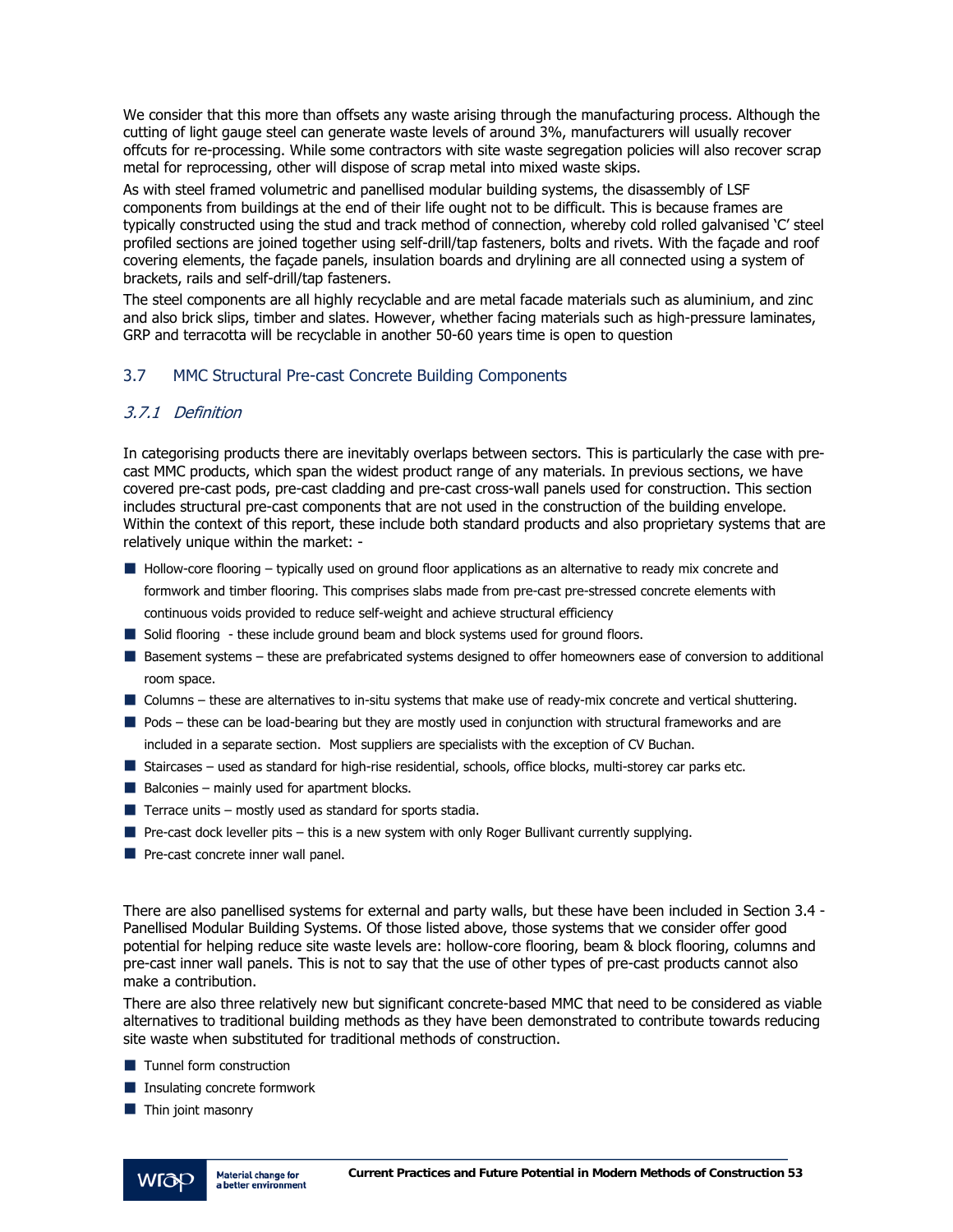**Tunnel form construction** is a new form of MMC in the UK and is specifically used for the construction of large-scale cellular buildings. Key end-use applications include student accommodation, standardised apartment blocks and terraced housing, prisons, hotels and barracks. It is essentially a formwork system that allows contractors to mould on-site the external wall, floor slabs and party wall elements simultaneously. They are particularly well suited to high-rise buildings of up to 40+ storeys and are commonly used in conjunction with other types of prefabricated elements such as pods and pre-cast cladding.

A definition of tunnel form systems is provided by the Concrete Society is as follows: 'With tunnel form systems, storey-height inverted L-shaped units are locked together to make inverted U-shaped wall, floor and ceiling forms, which are cast as a single unit. Doorways and corridors are boxed out, conduits are installed for lighting etc, and reinforcement fixed. The concrete is then cast. Heaters are generally installed inside the forms and the ends of the tunnels sealed. The raised temperature accelerates the strength gain of the concrete and the forms can be stripped and repositioned the next day. The forms are steel-faced; the resulting cast surfaces can be decorated with a minimum of preparation. Although the system is best suited to a regular arrangement of identical rooms, variations in width and height can be accommodated by the use of infill panels.

The formwork itself is typically hired out to contractors and can be adapted on a project-by-project basis. As such, this can contribute towards overall project cost reductions, transportation costs and site storage. Key reasons for its growing popularity are:

- Speed of construction
- The elimination of the need for scaffolding, which both saves time and enhances site safety, as installation is undertaken using a mobile platform system.
- High thermal mass, which meets the ever-tighter Building Regulations requirements for improved thermal efficiency in buildings.

**Insulating concrete formwork (ICF)** has been developed as an alternative to the traditional method of setting ready mix concrete or concrete slabs and mortar inside a plywood frame. In the UK, ICF systems are mostly formed from expanded polystyrene blocks separated by plastic or carbon-fibre spacers that lock together. They serve to create a cavity or mould for the structural walls of a building. Ready mix concrete is pumped into the cavity to form the structural element of the walls. Usually, reinforcing steel bars are added before concrete placement to give the resulting walls flexural strength, as in bridges and high-rise buildings made of concrete

**Thin Joint Masonry** is defined by key supplier H + H Celcon as "accurately-dimensioned aircrete blocks with... specially developed Thin-Joint mortar.......Thin-Joint blockwork enables walls to be built very quickly without having to wait the conventional 24 hours for the mortar to set before further loading can be applied".

### 3.7.2 Market size & trends

Of all the sectors under review, the pre-cast structural MMC market is the most difficult to assess due to definition, i.e. what products should be included and excluded. Within our definition, we estimate that, in 2005, the market was worth some £90 -110m at manufacturers sales prices. This also includes insulating concrete formwork, but not tunnel form construction.

Structural pre-cast concrete is widely recognised for its soundproofing, acoustic, progressive collapse and fire resistant capabilities, which are driving long-term market penetration in the hotels, accommodation and 'party wall' sectors generally. This is a well-established sector with high-rise capability that continues to demonstrate significant growth. We anticipate that the market should grow over the longer term underpinned by:

Demand for materials and products that provide insulation and fire resistance requirements as specified in the Building Regulations.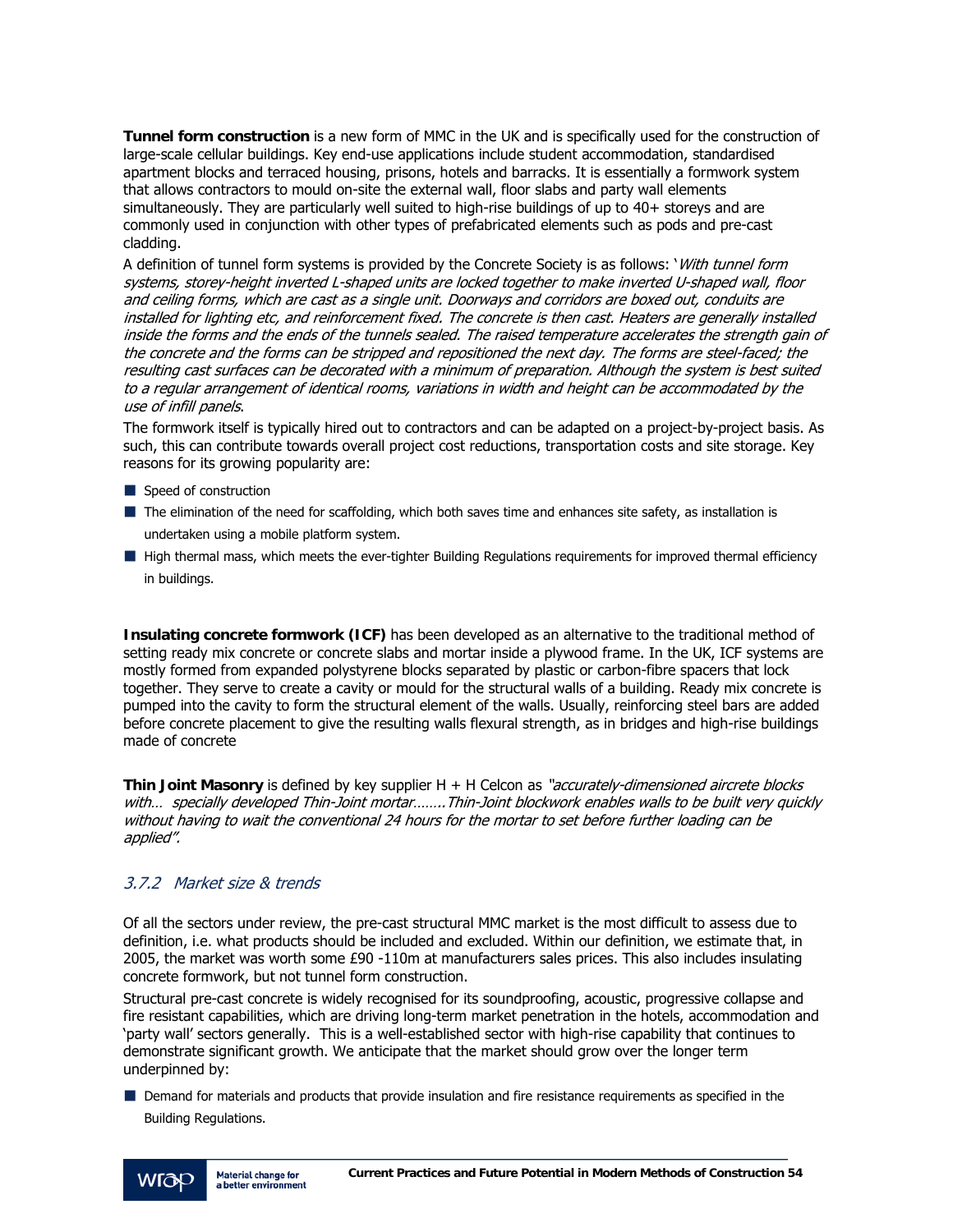■ The development of new MMC products combined with growth in demand underpinned by fast-track requirements, labour shortage and the need for improved site efficiencies including reducing waste levels.

# **Hollow-core flooring**

Building Regulations requirements for improved soundproofing are generating increased demand for hollowcore flooring on upper floors and higher in preference to timber on housing and concrete slabs on multistorey buildings. The other advantages in using hollow-core slabs are that they require no packaging and being lightweight, higher volumes can be transported compared to solid concrete flooring systems.

# **Beam and block flooring**

This is typically used for ground floor construction as an alternative to in-situ ready mix concrete used with formwork. Some systems, such as *Jetfloor*, from Hanson Building Products, are used in preference to solid concrete floors on clay soil. In rapidly changing wet and drought conditions, clay expands and contracts which can result in putting stress on solid concrete, leading to cracks and weakening. With suspended floors this problem is avoided.

# **Insulating concrete formwork**

One of the newest areas of development is that of insulating concrete formwork (ICF). ICF tends to be used for projects ranging from a small extension to a block of flats, generally up to around 3 storeys unreinforced. Currently, ICF is being tried out in various end use sectors including affordable housing with RSLs, where 3-4 storey apartments have been erected. Self-build has also been a traditional market for ICF, and continues to represent a significant sector in overall terms and is forecast to complement the applications previously mentioned.

# **Tunnel form construction**

Tunnel form construction (TFC) is one of the newer forms of MMC to the UK, although it is well established in many West European countries.

TFC has been widely used on the Continent. In the Netherlands, it is a common method of building terrace house developments, but in the UK its use in the housebuilding sector has been fairly limited. The first scheme to use it was a £20m social housing development on the Nightingale Estate in Hackney Downs, on behalf of Samuel Lewis Trust (part of the Southern Housing Group). To date, other key projects where this method has been used have been a student accommodation scheme at the Queen Mary and Westfield College in North London and two hotels developments; the Radission Edwardian Hotel in Manchester and the Chelsea Village hotel in Central London.

### 3.7.3 Market potential for reducing waste

It is important to note that, in general, the manufacturers of pre-cast concrete MMC products are not so much in competition with suppliers of on-site concrete construction products, as with alternative construction methods e.g. brick and blockwork, steel and timber frame.

While the substitution of pre-cast MMC, TFC and ICF for on-site building methods has been proven to save on time, labour, transportation and waste, concrete products manufacture is still widely perceived as being highly energy intensive. It is fair to say the concrete construction products lobby has been defending its position very robustly and has been one of the most active sectors of the building products industry in the development of the MMC market.

However, we consider that the use of pre-cast MMC products and other forms of concrete based MMC will increase due to the advantages they offer with regards to high thermal mass, fire resistance, high levels of sound insulation, and low levels of labour needed for installation

In general, the substitution of pre-cast MMC products, TFC and ICF for traditional building products – e.g. solid flooring, columns and below ground blockwork – has eliminated the need for plywood formwork and shuttering. Although no data is available, it is clear that discarded formwork and shuttering accounts for a substantial element of wood waste, if not the highest proportion on non-housing developments. Through its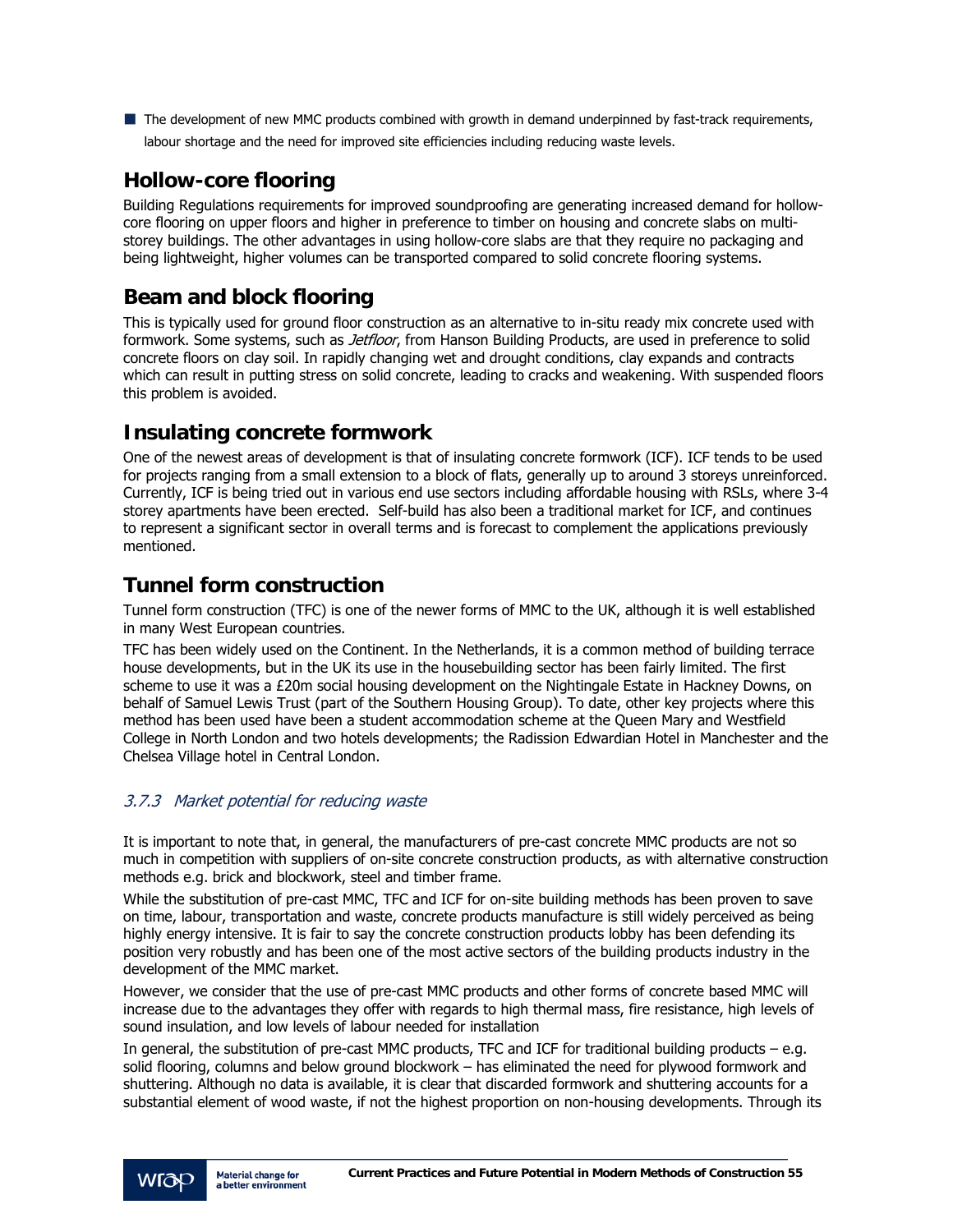substitution for traditional methods of constructing external walls, ICF also eliminates the need for the in-situ installation of insulation and associated packaging. Key pre-cast products such as hollow-core slabs also do not require packaging in delivery.

Typically, as the pre-cast manufacturing process uses moulds, there is very little material waste. Most, if not all, manufacturers recycle process waste such as sand, cement and aggregates. The recycling process typically separates out the solids and the cement slurry is kept in suspension and reintroduced to the production process.

The use of Thin Joint Masonry (TJM) has mostly replaced beam and blockwork at ground level on housing developments. A key benefit of TJM blocks is that they can be easily and accurately cut, sawn and worked on site. The precision cutting of blocks for use with thin layer mortar allows greater utilisation of the blocks, which can substantially reduce site wastage. On average, offcuts waste from the installation of standard aircete blocks is as high as 10%, but with TJM blocks, offcuts waste is generally less than 3% - a considerable saving in waste generation.

The other key area of waste reduction is the mortar. Thin layer mortar is a pre-mixed cement-based product that only requires adding to water to make an easily applied mortar. It differs from standard use mortar in that it sets far more quickly, so giving early stability to the construction. The depth of the mortar can be reduced from at least 10 mm to 3 mm or less. According to our respondents and two contractors that have used it, the substitution of TJM for traditional block construction reduces mortar usage by some 70%.

The main barrier to increasing the uptake of TJM is in finding enough people on site to train. There has reportedly been some reluctance among workers to using the new system, even though TJM has generally been well received at management level.

Upon disassembly or demolition, the main route for end-of life pre-cast MMC components is crushing for use as recycled concrete aggregate. However, some components, because they are composite – such as insulating concrete formwork – are more difficult to recycle.

# 4.0 End Use Applications for MMC

### 4.1 Introduction

The data and forecasts in that the following tables provides the basis of AMA Research's review of current markets for MMC and outlined below is a summary of our analysis of key potential areas of offsite construction within the major end use applications:

### 4.2 Construction Market Overview

The table below summarises contractors' output for new work by sector:

| Table 19: Contractors Output - Public & Private Sectors 2004 / 2005 (£m - Current Prices) |                 |                 |
|-------------------------------------------------------------------------------------------|-----------------|-----------------|
| Segment                                                                                   | New Work - 2004 | New Work - 2005 |
| <b>Public Sector</b>                                                                      | 13,100          | 12,900          |
| <b>Private Sector</b>                                                                     | 37,700          | 39,400          |
| <b>TOTAL 50,8</b>                                                                         | 00              | 52,300          |
| Source: DTI/AMA Research                                                                  |                 |                 |

As the table shows, new work output grew marginally in 2005, with a modest increase of around 4% in the private sector offset by a very small decline in public sector construction. Total new work is currently valued at around £52 billion (excluding infrastructure), with the MMC market typically valued at around £1.5 - 2

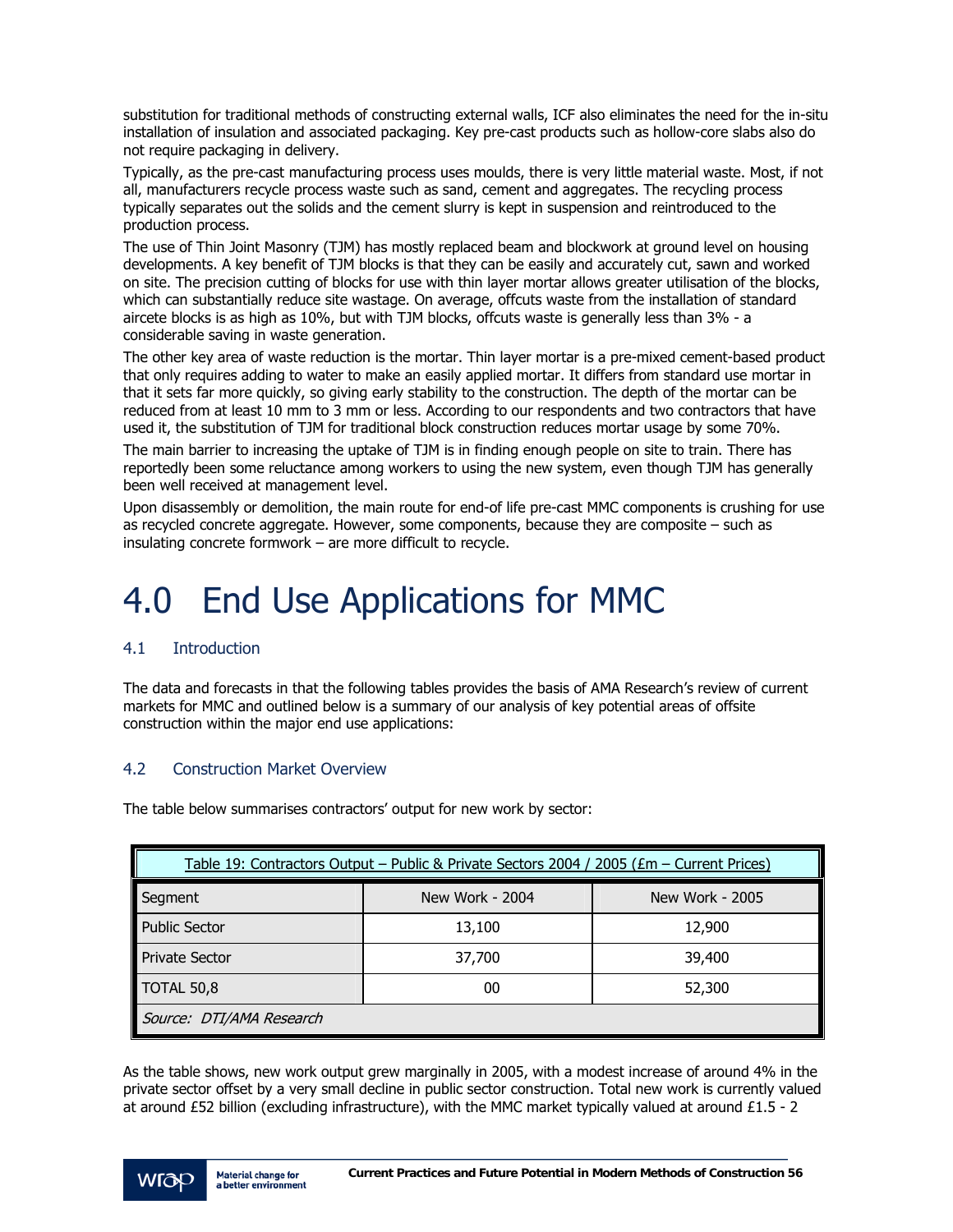billion, depending on product definition, which suggests that MMC products typically account for around 4% of the construction market. However, this share figure slightly underestimates MMC's role as the valuation for MMC is at material level only and therefore a more realistic estimate would suggest perhaps around 6- 7% in overall terms. Recent growth rates for MMC products have been outperforming the underlying growth in new orders, indicating wider acceptance in key sectors.

While we have not included a comprehensive review of construction output in this report, the chart below provides a brief overview of key sectors in 2005:



#### Source: DTI

As chart 20 indicates, housing accounts for around 40% of new work, though the private sector is dominant with social housing only accounting for around 5%. Public sector non-housing accounts for around 20% and this is dominated by education and healthcare, though defence and Home Office expenditure are key sectors for MMC. Private commercial includes offices, hotels, retail etc., where MMC take-up is extremely variable. As indicated throughout this report, the sectors offering the greatest potential for MMC in the medium term are:

- Education
- MoD
- **Healthcare**
- **Housing**
- **Hotels**
- Student Accommodation
- **Retail**
- $\blacksquare$  Others e.g.: Olympic Games

### 4.3 Education - schools & university buildings

### 4.3.1 Current use of MMC products

### **Schools & nurseries**

To date, by far the most specified type of MMC used is volumetric and panellised modular construction, mostly for use as temporary classrooms and also for complete construction of nurseries and primary schools. Montessori, which operates a chain of nurseries, is a major user of modular construction. There have also been a large number of secondary school classroom extensions.

However, nearly all volumetric and panellised modular construction in the schools and nurseries sector has been under design & build contracts by the larger volumetric building manufacturers, in particular Terrapin and Rollalong. There have been very few developments where volumetric and panellised modular buildings have been delivered on a supply only basis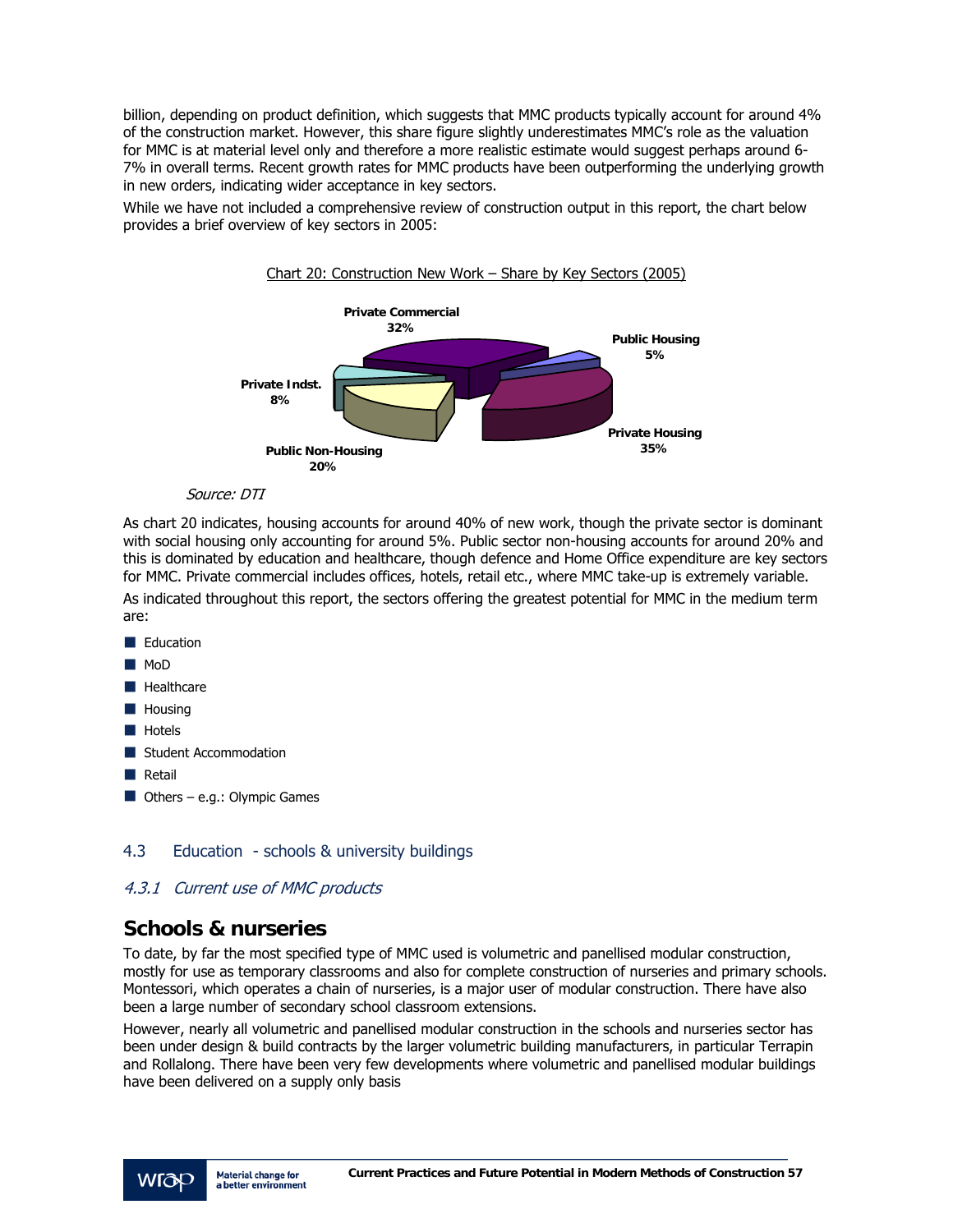The use of other types of MMC products has been more limited, particularly on secondary schools schemes. LSF and pre-cast panel systems have been used on several secondary school developments.

# **Higher education**

In the higher education sector, the main application for MMC products has been in the installation of volumetric modular bedrooms and bathroom pods. The use of volumetric modules in halls of residence has been quite high in recent years, with total student accommodation new build units currently estimated at around 15-20,000 bedroom units p.a. It is anticipated that this level will be sustained through to at least 2010. The use of volumetric modules on other applications in the higher education sector has largely been limited to teaching blocks and language laboratories.

There has been some use of LSF systems, the main areas of application being on faculty buildings e.g. newbuild teaching blocks.

### 4.3.2 Market potential for MMC products

The Building Schools for the Future (BSF) programme will be the largest construction programme in the UK and requirements for fast-track construction should favour the use of MMC. The main barrier is to increasing the uptake of MMC in this sector is likely to be the attitude among architects and specifiers, although this depends on which architectural practices and main contractors will be undertaking the work.

In the secondary schools sector, demand for modular construction and LSF systems, in particular, may be limited, as these types of MMC are best suited to facades that are regular and repetitive in design. However, there should be reasonable potential for washroom pods.

The primary school element of the BSF programme should lend itself to modular construction as buildings and classrooms are generally smaller than those in secondary schools. In addition, there is a high degree of 'repeatability' in terms of classroom requirements that lend themselves to a volumetric approach to construction, while minimising disturbance to existing operations will also be a key issue for specifiers in many projects.

The role of Government in influencing the specification process, coupled with the overall scale of the programme, make this sector a particularly attractive opportunity to increase MMC and achieve significant gains in waste reduction.

### 4.4 Defence

### 4.4.1 Current use of MMC products

The UK defence sector is currently a major area of demand for volumetric modules, LSF systems and pods. A key factor underpinning the use of MMC at many MoD sites is that garrisons are in operation 365 days a year. Therefore, where constructing key buildings, e.g. SLA units and dining facilities, there is a premium on the need to build as quickly as possible and to create minimum disruption. This means that it is often of paramount importance to minimise or eliminate excavation works and other 'heavyside' activities such as groundworks and piling. In addition, site security is a key issue and modular construction offers the opportunity to restrict the number of construction workers / subcontractors on sensitive sites.

Requirements for new buildings by the MoD include single living accommodation (SLA), administrative offices, training facilities, catering and dining facilities, washrooms, kitchens, etc., currently being delivered under three large contracts:

- **Project SLAM** operated by Debut Services Ltd, a joint venture between Bovis Lend Lease and Babcock Plc.
- Project Allenby/Connaught operated by Aspire Defence Ltd. The two lead partners are Carillion Plc and Kellogg Brown & Root. Mowlem Plc was the original partner to KBR before its acquisition by Carillion in February 2006.
- The Colchester Garrison PFI DBFO scheme operated by RMPA Services Ltd
- Regional Prime Contracts (RPCs)– capital works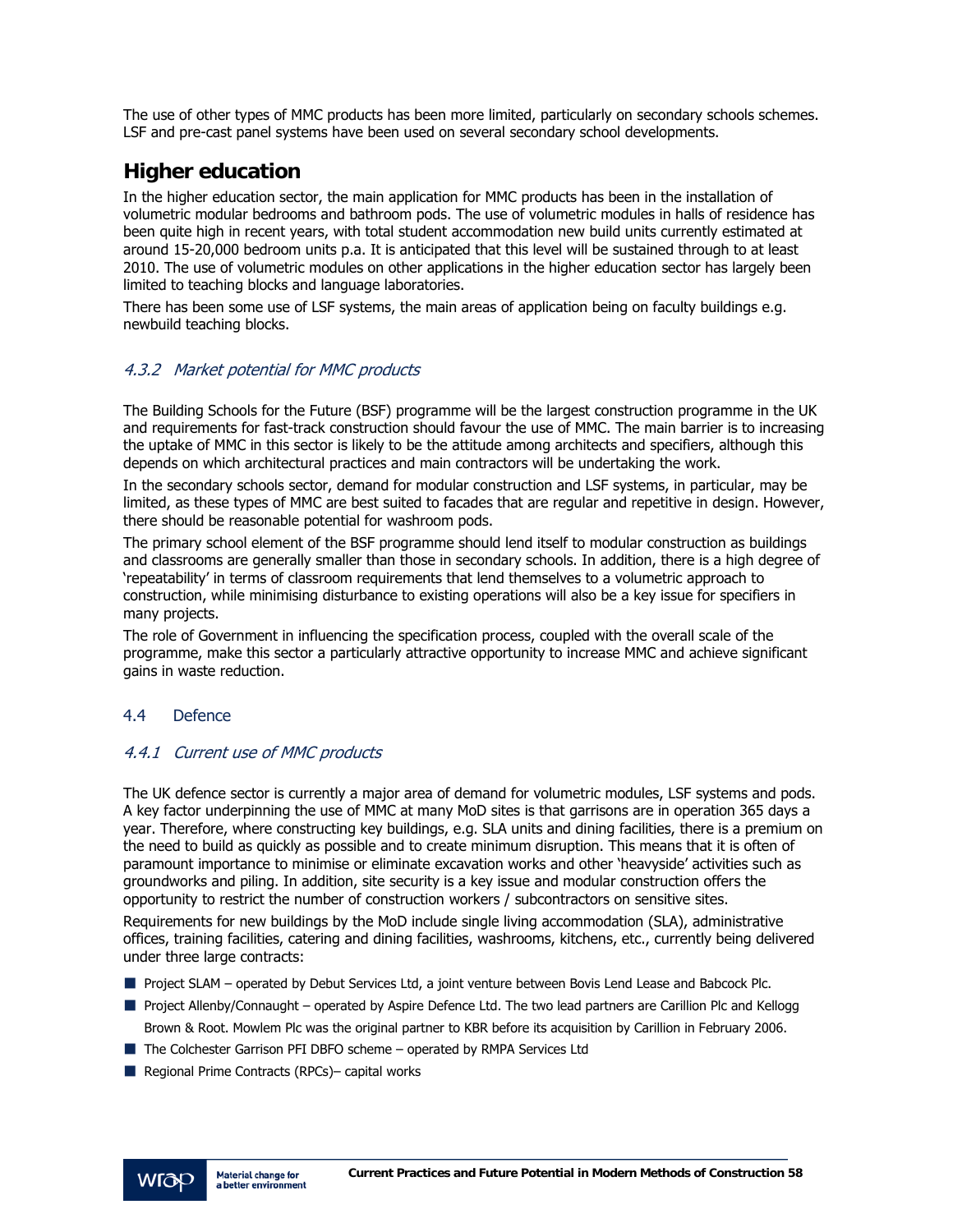Under Project SLAM, Debut Services is overseeing the upgrading of the worst single living accommodation (SLA) to a 'grade 1' standard of physical condition by 2013. In total, around 21,000 bed spaces are to be upgraded by the end of the programme. In Part I - Years 1 to 5 (April 2003 – April 2008) - around 12,000 bedrooms will be built under 86 projects at 36 sites.

Each individual development is assessed separately against key criteria, such as geographical factors, area of sites, nature of access to sites, local labour availability etc, and, to date, a mix of construction methods have been used to construct SLA, which included volumetric modular, steel frame & pods and the use of LSF systems.

On the Colchester Garrison project, there has been an extensive use of volumetric modular buildings for SLA and other facilities. Of the 141 buildings, 23 have been built using volumetric modules.

Under Phase 1 of Project SLAM, volumetric modular construction has been used at several sites including:

- Royal Marines Poole junior ranks SLA at Hamworthy three 5-storey units comprising 226 junior ranks Z and 75 NCO rooms.
- Marne Barracks at Catterick ten 3-storey buildings, comprising 330 modules, providing 560 bedrooms.
- Alexander Barracks, Pirbright  $-123$  Junior ranks Z rooms

There has also been extensive use of shower pods.

### 4.4.2 Market potential for MMC products

In general terms, the MoD is heavily committed towards MMC in all forms and will be a major user of MMC construction methods for accommodation over the next 8 years. Choice of construction method will be driven by time limitations, a high emphasis on site security, level of 'repeatability', site accessibility etc, and this is reflected in Project SLAM which will involve a mix of construction methods according to individual site requirements.

Project Allenby/Connaught is a PFI DBFO scheme with Aspire Defence acting as main contractor, covering a range of army garrisons in Aldershot and sites around Salisbury Plain. In total, these sites accommodate some 18,000 people. Overall, the contract is set to run for 35 years with an overall life value of £7bn. The capital element is worth some £1bn and involves the construction of 359 new buildings, 155 refurbished buildings and the demolition of 418 buildings. Of the 359 new buildings, 219 will be for SLA, including the provision of 10,700 Junior ranks Z rated bedrooms. In addition, 75 technical buildings and 47 dining facilities are planned.

Aspire Defence is delivering a programme of volumetric modular construction, the main focus being on 10,000 Junior ranks Z rated bedrooms. As for other buildings, there will be a mix of traditional construction – perhaps incorporating some MMC components and volumetric modular and steel/concrete frame & pod construction.

Under the Core Works programmes of the five RPCs, there is likely to be demand for modular buildings and concrete/steel frame & pods construction, not only on SLA applications but also on buildings such as offices, operations rooms etc.

Project MoDEL is a £180m plus stand-alone Functional Prime Contract, which was awarded in September 2006. The aim of the scheme is to consolidate Defence Estates London estate by relocating units and operations from 9 sites in and around the Greater London are to RAF Northolt, RA Woolwich and RAF Uxbridge.

These 3 sites will be expanded to accommodate relocated personnel and will include newbuild developments covering SLA, family accommodation, offices and operational facilities. However, no details about capital works requirements have yet been confirmed although it is highly likely that MMC will be a key element of the construction programme.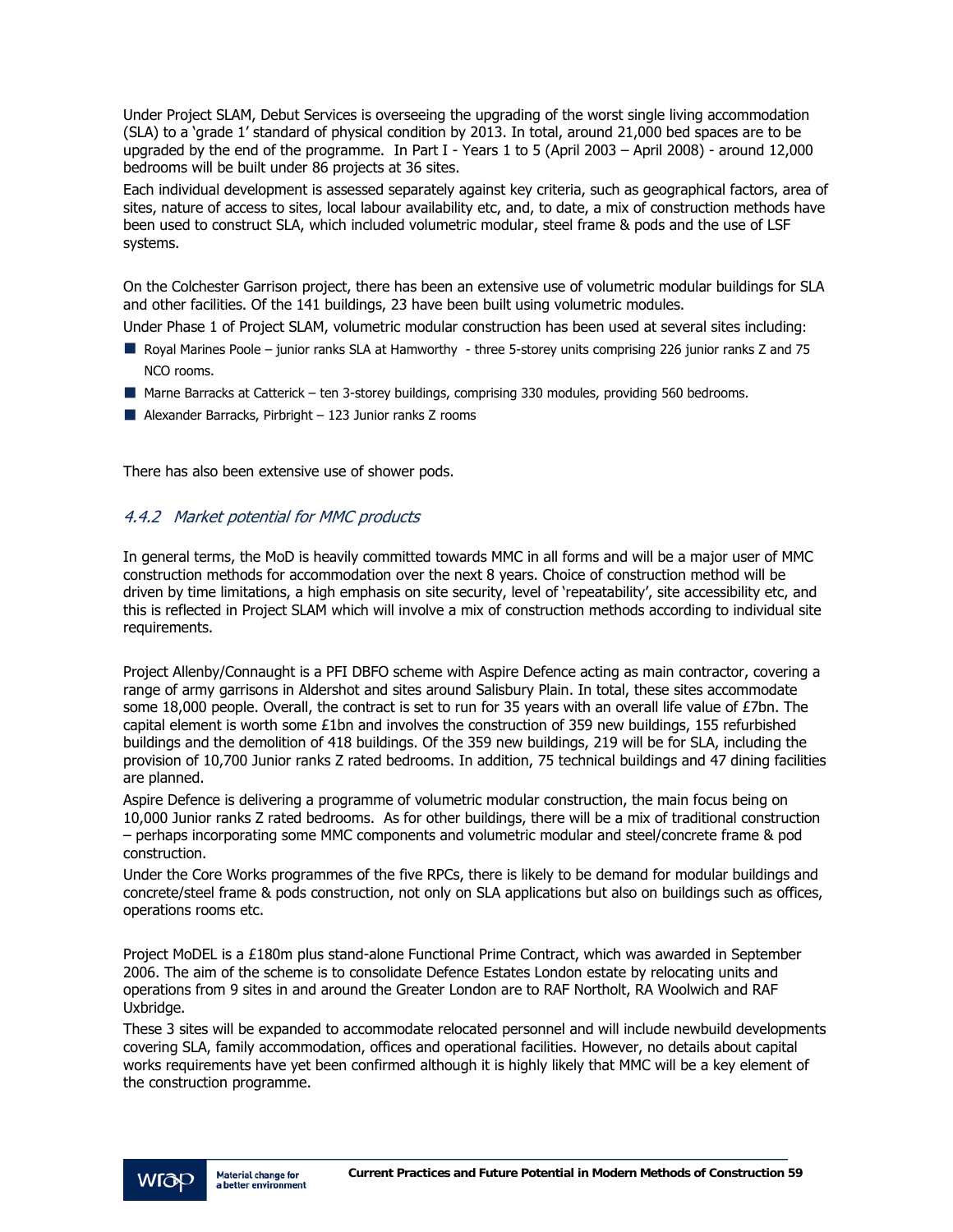In overall terms, the MoD represents a major sector for MMC in the medium term, though current usage and awareness levels of the benefits of MMC are already relatively high and will, therefore, not require much further external input.

### 4.5 Healthcare

### 4.5.1 Current use of MMC products

Within the healthcare sector, the use of MMC products has mainly been limited to volumetric modules used as distinct units e.g. wards, A & E units and operating theatres at existing hospitals.

There has been some use of pods, although demand is relatively low at around 1,500 units p.a., which is the smallest of the principal markets for pods. The main applications appear to be nursing and care homes.

There has also been some limited use of LSF in the healthcare sector, mainly for use on general/acute hospital newbuild developments. PFI hospital developments offer significant opportunities for light gauge steel framing systems due to the large-scale bespoke designs of the major acute hospitals. To date, individual cladding installations have varied greatly in size, typically from around 3k sq m up to around 20k sq m. For example, large-span open frame systems were used on the major re-developments of the John Radcliffe Infirmary in Oxford, the Walsgrave hospital in Coventry and Blackpool Victoria Hospital.

Pre-cast cladding is also well suited to large hospital construction, as exemplified by the use of Trent's system by Carillion on the Great Western Hospital development in Swindon.

### 4.5.2 Market potential for MMC products

With the Government shifting the focus of public healthcare away from secondary to primary healthcare over the long term, there could well be increased opportunities for uptake of MMC as they should, in theory, lend themselves better to the fast-track construction typically required on primary care newbuild developments whether primary care centres or walk-in centres.

However, the use of MMC in NHS LIFT and ProCure 21 schemes has been limited, due a range of factors, not least a lack of experience or knowledge about the benefits of MMC, a lack of willingness or simply a negative perception.

In overall terms, as with education, healthcare represents a major opportunity in terms of current usage levels and the scale of construction programmes to achieve substantial growth in MMC and reduce site waste levels. Procurement processes such as LIFT and ProCure 21 have resulted in the emergence of key consortia, which can provide a relatively focused range of contractors and specifiers to be targeted to achieve change in approaches to the use of MMC.

### 4.6 Housing

### 4.6.1 Current use of MMC products

In general terms, the overall level of use of MMC in the housebuilding sector is low, although there are some notable exceptions and volumes are rising. Pre-cast concrete, timber frame and structural steel frame are the most specified types of MMC products.

In terms of mainframe structure, we estimate that MMC accounted for almost 19% of new housing starts in the private and social sectors in 2005, up from 17% in 2003. This is equivalent to around 40,000 units and timber frame construction accounts for the majority of this increase.

# **Social housing**

With regard to other types of MMC product and other forms of MMC, the social housing sector is the most pioneering in terms of the range of MMC technologies used. The use of MMC is largely being driven by the Housing Corporation / English Partnerships and the more progressive RSLs. To date, there have been a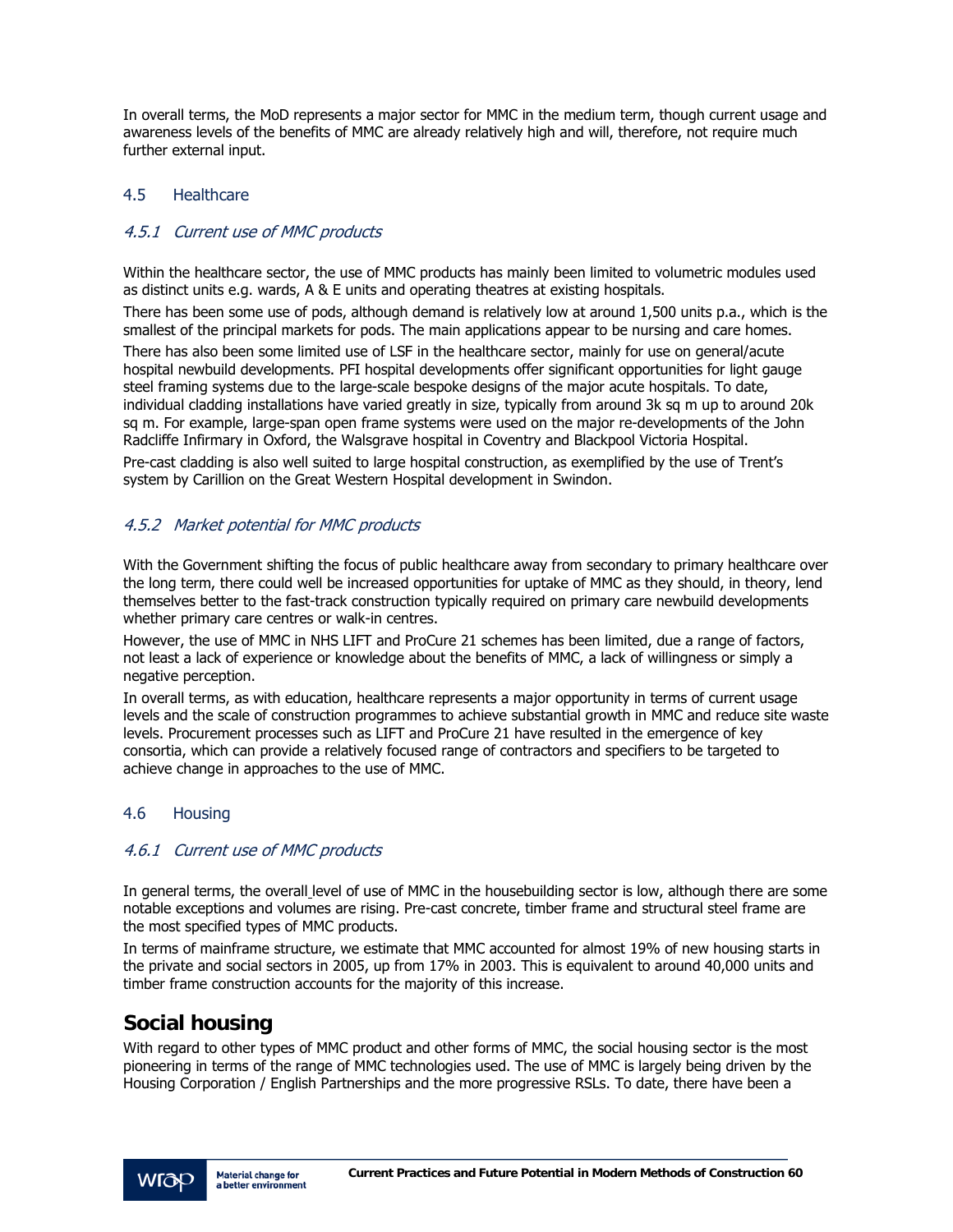relatively large number of social housing developments that have used a variety of MMC – all underpinned by Government directives for a minimum of 25% MMC content.

In addition to the 7,000 or so timber frame and the 2,000 or so steel/concrete frame dwellings built in 2005, other types of MMC products that have been used in social housing sector include volumetric and panellised modular building and components such as LSF systems, floor and roof cassettes, pre-cast foundations and SIPS. Since 2003, there has also been some use of tunnel form construction. Although we are not certain of the extent to which these have been used, the following examples illustrate some of the largest MMC developments in the sector.

- SIPS although SIPS have been used on small developments, The Way development in East Manchester is by far the largest SIPS-based development in the UK to date, covering some 550 dwellings.
- Tunnel form construction to date there has just been the one housing development using TCF the Millennium Plus social housing scheme in Hackney Downs.
- $\blacksquare$  Volumetric construction the use of volumetric construction in the social housing sector has been greater than in the private sector, mainly due to progressive RSLS that have a positive attitude towards modular construction.

# **Private sector housing**

To date, the main type of MMC system used in the private housebuilding sector has been timber frame construction, with an estimated 27,000 units erected in 2005. There were also around 4,000 units built using either steel frame or concrete frame. The use of other types of MMC has been more limited. SIPS have mostly been used on self-build schemes and a few small developments, but the level of use is small compared to use in the social housing market.

The use of volumetric and panellised modular construction has also mainly been limited to bespoke developments. The two most notable examples of (relatively) large-scale developments using modular methods are as follows:

- Panellised concrete structures one of the largest housing schemes built from pre-cast panels is a development in Cambridge built for Martin Grant Homes. This consists of 35 properties each with insulated basement system, permanent formwork floors, pre-cast sunken patio walls, pre-cast internal walls and pre-cast stairs.
- Volumetric the most notable private residential scheme using volumetric construction has been the MoHo project in Manchester, developed by Urban Splash. This was for a 102-room, 6-storey apartment block - Yorkon provided the volumetric modules and Banro Projects supplied the LSF system for the secondary façade structure.

### 4.6.2 Market potential for MMC products

Forecasting future levels in housebuilding output is extremely difficult. Short of a major economic downturn, at worst output will be relatively flat, though over the medium term, the growth rates of the last couple of years should be maintained. The Barker Review indicates the need for an additional 70k – 120k homes p.a. If achieved, this will increase annual output to around 300k, although there are no firm indications of timescales. The most significant area of growth is scheduled for Southern England.

Major development is also planned for the North. Around 5 million homes across the UK (i.e. c 20% of housing stock) were built pre-1919, the majority of these being in Northern inner cities. Of these, some 400,000 dwellings in the North are scheduled for demolition between 2006-16 while the ODPM has earmarked a potential 660k new homes by 2024.

In the social housing sector, Shelter estimates that there is a current shortfall of around 55k affordable homes each year and that to match this requirement and to cover a backlog of 22khomes, around 67k new homes will need to be built each year until 2015. However, over the short-medium term, there are likely to be major barriers to achieving significant increase in volumes; including planning processes, land availability, site skills shortages, prices/affordability, housebuilders attitudes (land banks, margins, shareholder interests, risk etc) and opposition to development on the Greenbelt.

Demand for affordable accommodation in London and other areas of high-density population – for key workers and first time buyers – underpins public sector housing schemes such as Key Worker Living,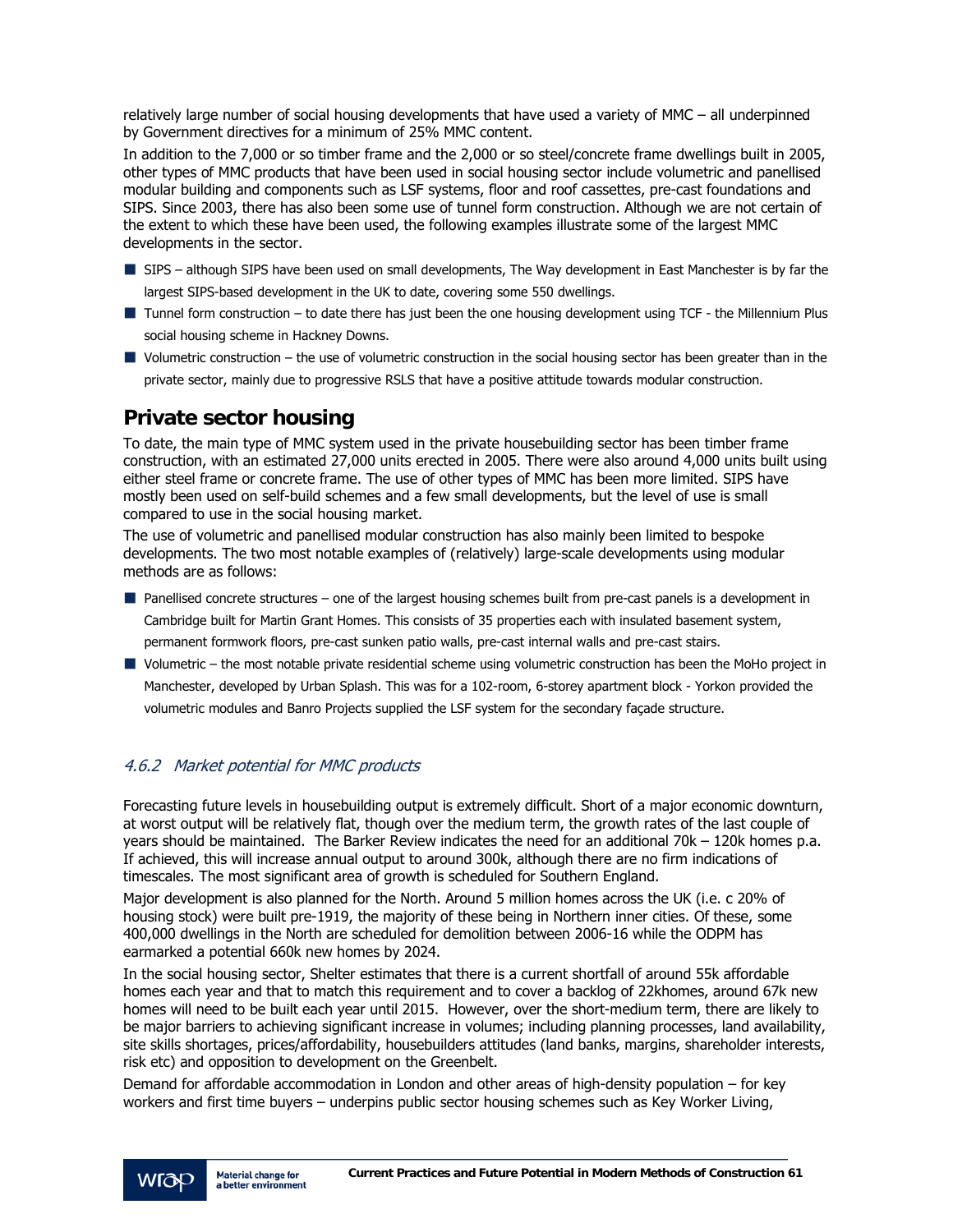Sustainable Communities and the National Affordable Housing Programme. Because of the need for fast turnaround to meet the shortfall in housing stock in key urban areas, demand for MMC within the public sector has grown accordingly. It has been Registered Social Landlords' that have been pioneering the use of MMC, and this has subsequently had an influence on specifiers in the private housebuilding sector.

Forecasting housing volumes and the mix between houses and flats is difficult but a significant proportion of newbuild will be in existing urban areas. As a result, this factor, combined with the shortage of affordable and available land, means the focus on future developments will be most likely to be on 4+ storey apartment blocks. We, therefore, anticipate that there will a continuation of the rapid trend towards apartments seen over the last few years, as illustrated below:

The overall figure for apartments in 2005/06 is now approaching 45%, with London and the South East well over 60%. The lack of available development land, coupled with sustained and rising demand for housing, will inevitably result in higher density housing which will largely be met with apartment building – which should provide good opportunities for MMC development.

As brick and block construction is unsuitable for blocks of 4+ storeys, the majority of apartment construction will most likely be either steel or concrete framework, and to a lesser extent timber frame. The use of steel and concrete framework in turn favours the use of prefabricated components such as kitchen and bathroom pods, floor and roof cassettes and LSF framing systems (open and closed) and also complete volumetric units. We also anticipate in the wake of the recent Millennium Plus development on the Nightingale estate in Hackney Downs, there is likely to be an increase in demand for tunnel form construction, not just for apartment blocks but also terraced housing.

In the social housing newbuild sector demand for SIPS may also grow, although it will be mostly limited to 2-storey residences. The recent completion of the 550-dwelling development at The Way in Beswick, East Manchester, ought to encourage further large-scale SIPS-based developments.

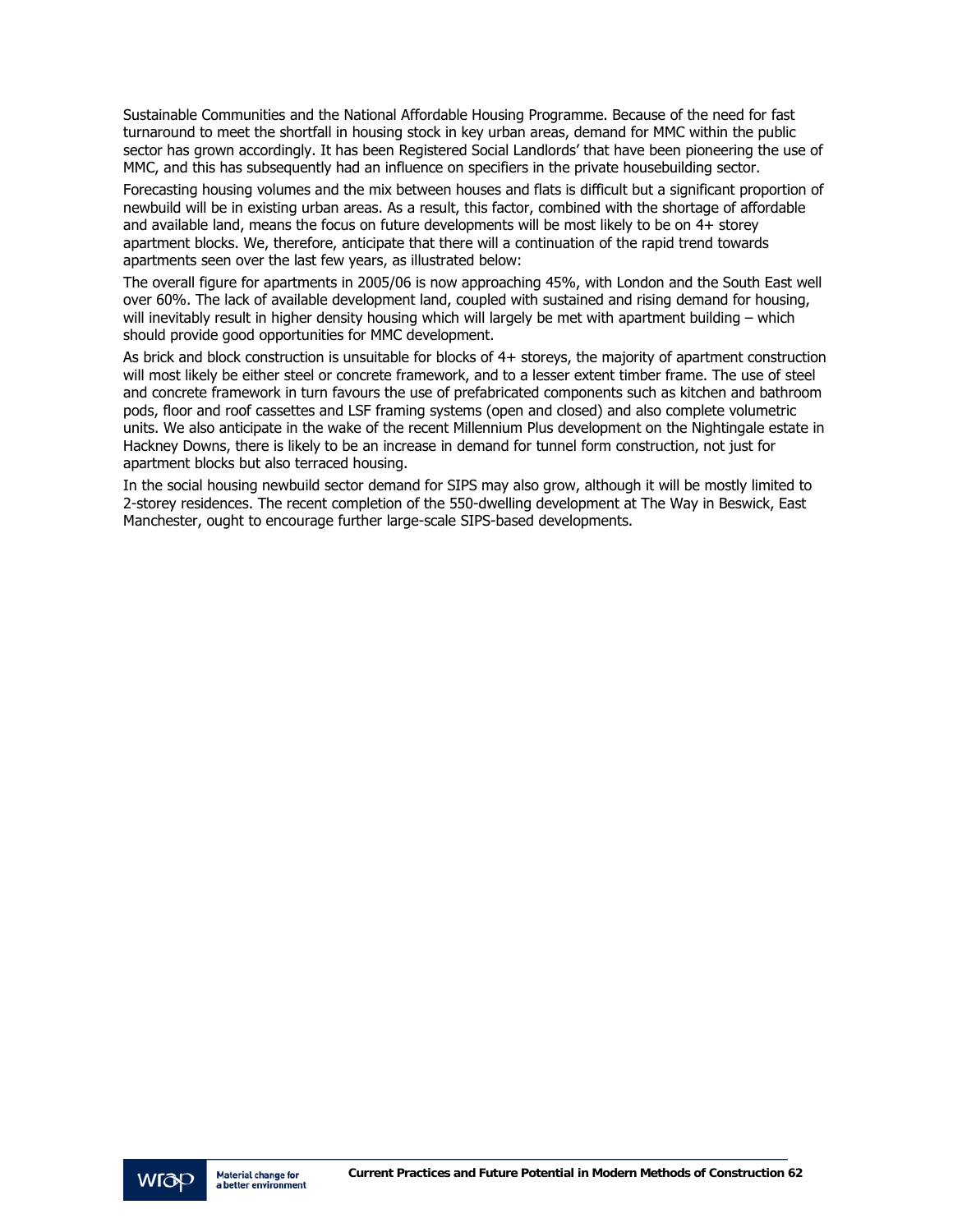### Chart 21: Housebuilding Completions by Type of Dwelling:



**Social** 





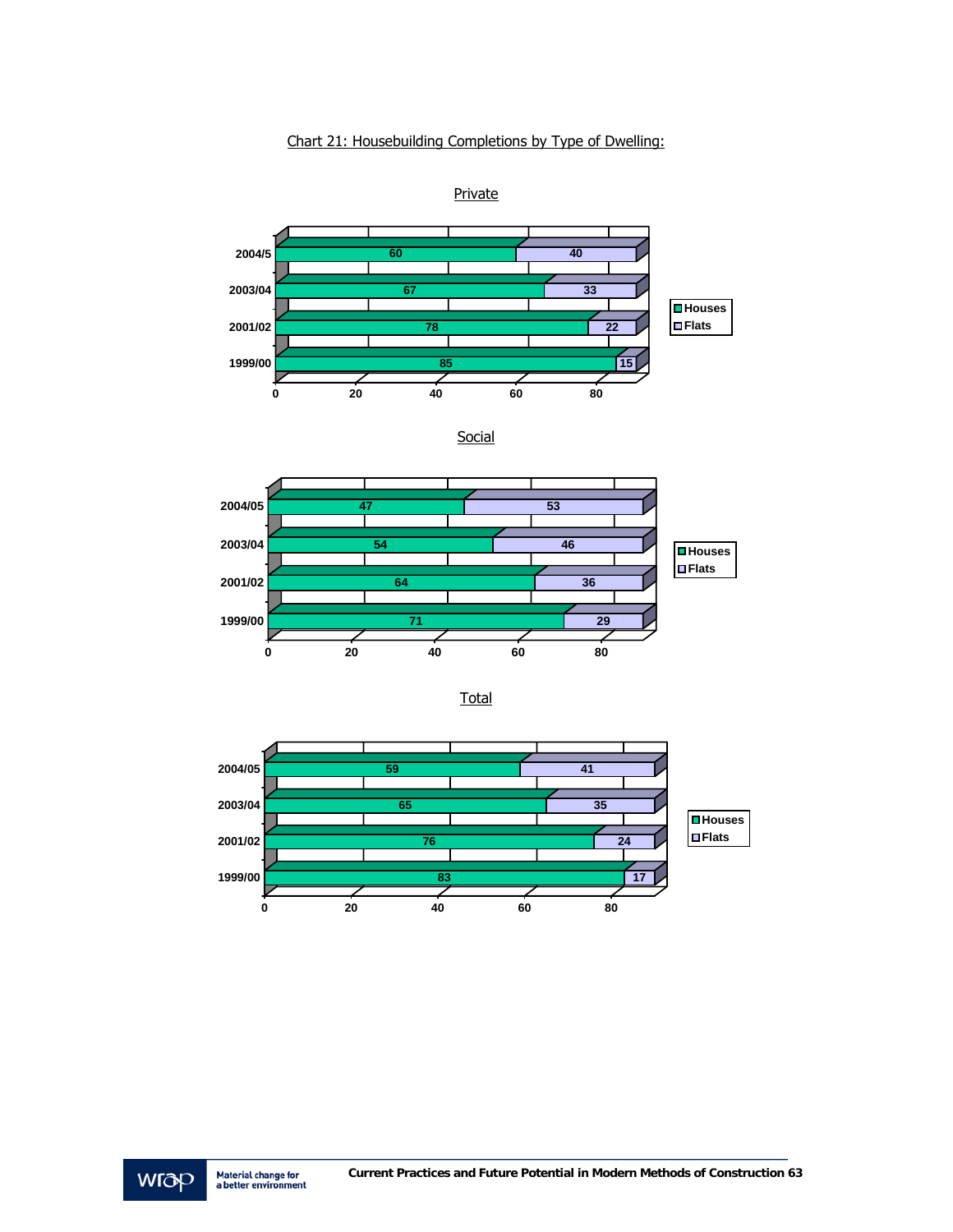### 4.7 Hotels

### 4.7.1 Current use of MMC products

Within the private sector, the hotel industry is by far the biggest user of MMC, pioneering the use of techniques such as tunnel form construction. It is also a key market for bathroom/shower pods, volumetric and panellised modular buildings, mostly in pre-cast concrete. Other pre-cast concrete components are also used extensively.

The key reasons for the high level of use of MMC in the hotel industry is that they enable fast construction turnaround time, which are paramount in order to be up and running as quickly as possible to start generating revenues.

It has tended only to be the three largest budget hotel operators that have the necessary economies of scale for modular construction to be a cost-effective solution. Other than these, most branded chain operators are not rolling out hotels in sufficient numbers on a regular basis either to be attractive to volumetric module manufacturers or to be cost-efficient for the operators themselves. Whitbread (Premier Travel Inn), Permira (Travelodge) and Intercontinental (Holiday Inn) have all specified modular construction on some of their developments, where suitable. In the mid-premium sector, demand has largely been for bespoke extensions

Bathroom Pods are used in the budget sector and the mid to premium sectors. Where bathroom-only Pods and bed/bath-combined pods are used, products are usually specified individually by the architect, client or interior designer, for the pod manufacturer to put together, although in some cases manufacturers may recommend products.

The use of pods in the hotel sector has in the past been criticised due to a number of compatibility problems, causing leakages. These problems have now been solved and the use of pods should start to increase again. Some pod manufacturers offer a design service but this is usually only on smaller contracts.

Panellised systems and LSF systems are used to quite a large degree on both budget hotel and 3-4 star hotel developments. Pre-cast concrete panel systems are used more extensively than either timber frame or steel frame.

### 4.7.2 Market potential for MMC products

The potential for increased demand for volumetric modules and pods within the budget hotel sector is almost entirely dependent on the roll-out programmes by the largest budget hotel operators namely Premier Inn, Travel Lodge, CHE Europe and Express by Holiday Inn. Over the medium term, potential demand appears to be reasonable, with an anticipated net increase of around 25k – 30k rooms over the next five years.

Several hotel groups operating within the 3 - 4 star sector have indicated development schemes over the next 5 years, where potential for use of modular construction appears to be significant. However, modular build would not seem to be well suited to most hotels at the upper end of the 4 star and 5 star sectors, where factors such as complex design, country or historical image tend not to favour their use.

#### 4.8 Student Accommodation

### 4.8.1 Current use of MMC products

On newbuild or major refurbishment schemes, university estates departments or private sector developers appear to be increasingly inclined towards specifying or allowing the use of MMC due to 2 main factors:

- Build time is typically limited to the student holidays and therefore speed of construction is of the essence, particularly during the summer vacation ahead of the new intake of  $1<sup>st</sup>$  year undergraduates
- Student communal accommodation is typically uniform in design and capable of housing large numbers of students and so is well suited to MMC.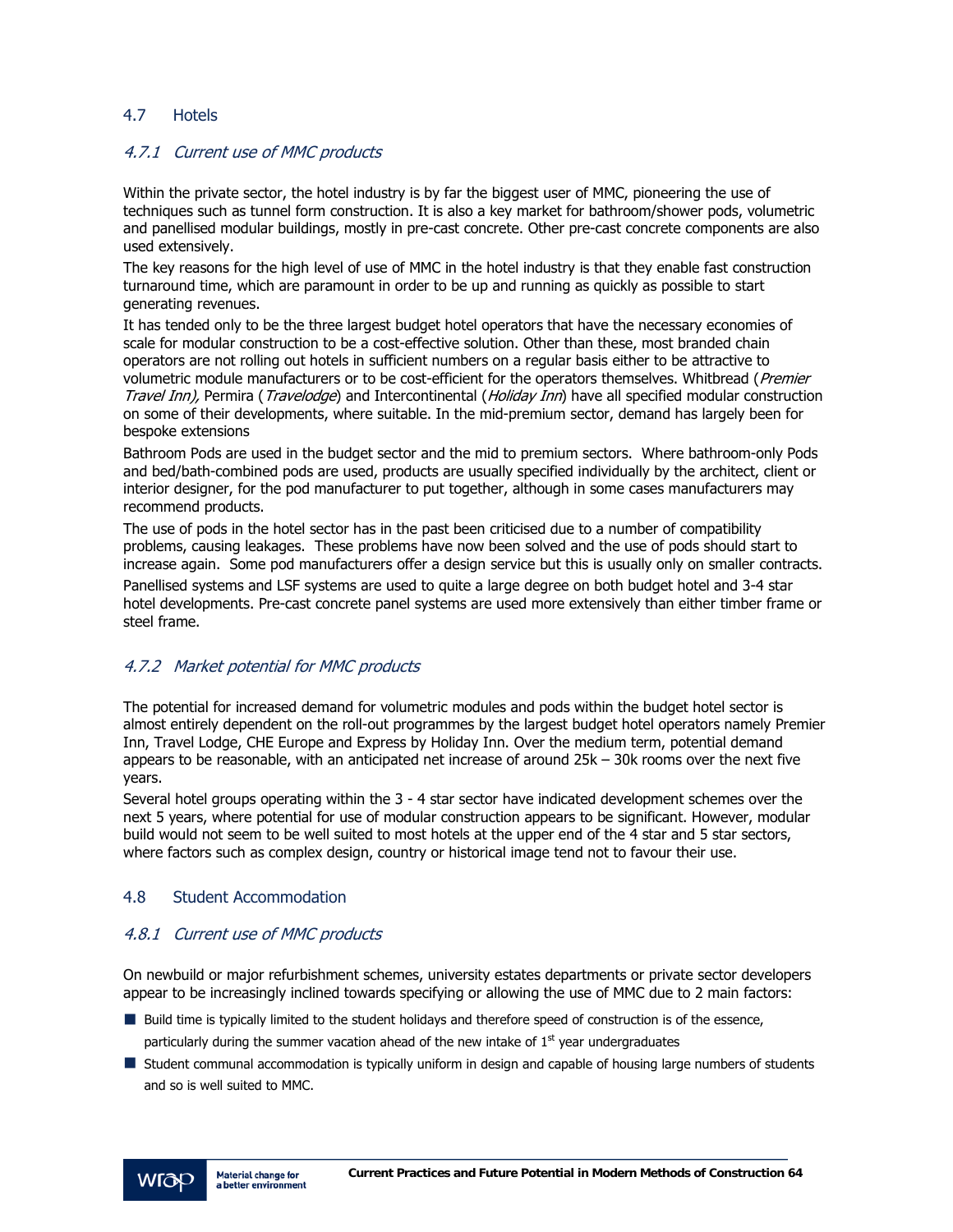To date, the main types of MMC that have been used are steel/concrete frameworks & pods, concrete panellised modular systems and volumetric construction. Traditional build is now not generally used to build student accommodation unless factors such as planning restrictions, layout and ease of site access make it preferable to MMC. This appears to be the case in congested, high-density areas such as Central London. Here, the main barrier to using MMC systems is restricted access to trailers carrying modules and height restrictions for cranage.

There is no available data on the volume of volumetric modules used in this sector, but anecdotal evidence suggests that uptake has been relatively low compared to pod based systems, but is growing strongly. In the student accommodation market, the main application for pods is for shower units. It is estimated that around 6,500 shower pods were installed into either concrete or steel frameworks in 2004.

We are not certain to the extent to which concrete panellised systems have been used in the student accommodation sector, but the largest application to date has been the installation of Bell & Webster's Fast Rooms System on a 1,600-bed development on the University of Hertfordshire's De Havilland campus in Welwyn Garden City.

### 4.8.2 Market potential for MMC products

The Higher Education Funding Council for England (HEFCE) forecasts that number of students in university accommodation is set to rise from around 290,000 in 2004 to 293,000 by 2007 – a relatively flat period following changes to student financing. It is expected that this figure will increase thereafter as universities try to meet the government's aim to send half of all school leavers into higher education by 2010.

There is an estimated shortage of beds for 100,000  $1<sup>st</sup>$  year students and many  $2<sup>nd</sup>$  and  $3<sup>rd</sup>$  year students are in poor quality accommodation

It is estimated that to meet the current rate of growth in student numbers, around 15k – 20k new rooms will be needed each year to at least 2010 and possibly up to 2015.

The opportunities for MMC, therefore, are likely to be high for both volumetric modular, panellised and concrete/steel frame & pod construction.

### 4.9 Retail - shops, restaurants & pubs

### 4.9.1 Current use of MMC products

Overall, the uptake of MMC products in the retail and restaurant sector has largely been limited to volumetric modular buildings, composite panels and to a lesser extent washroom pods.

In the shops sector, the main driver behind demand for volumetric modules has been change of ownership and rebranding in the neighbourhood convenience store sector and growth in petrol station forecourt retailing.

In the neighbourhood store sector, most of the recent demand for volumetric modules has been from Tesco for its Tesco Express format. Most other operators have not been rolling out new stores in sufficient volume to justify the use of volumetric modular construction on economic grounds.

Although there has been a marked decline in the number of petrol stations, down by almost 50% between 1990 –2006 to less than 10,000 sites, forecourt retailing continues to grow, with sales up from under £3.7bn in 2003 to over £3.8bn in 2005. Underpinning this growth has been:

- $\blacksquare$  increasing levels of competition from the supermarkets in fuel sales
- $\blacksquare$  falling margins in fuel sales and the need to increase overall margins
- **n** increased operating costs
- rationalisation forced by mergers of oil companies.

The other main are of use of MMC has been by McDonald's and Pizza Hut in the construction of stand-alone outlets in retail parks and leisure parks.

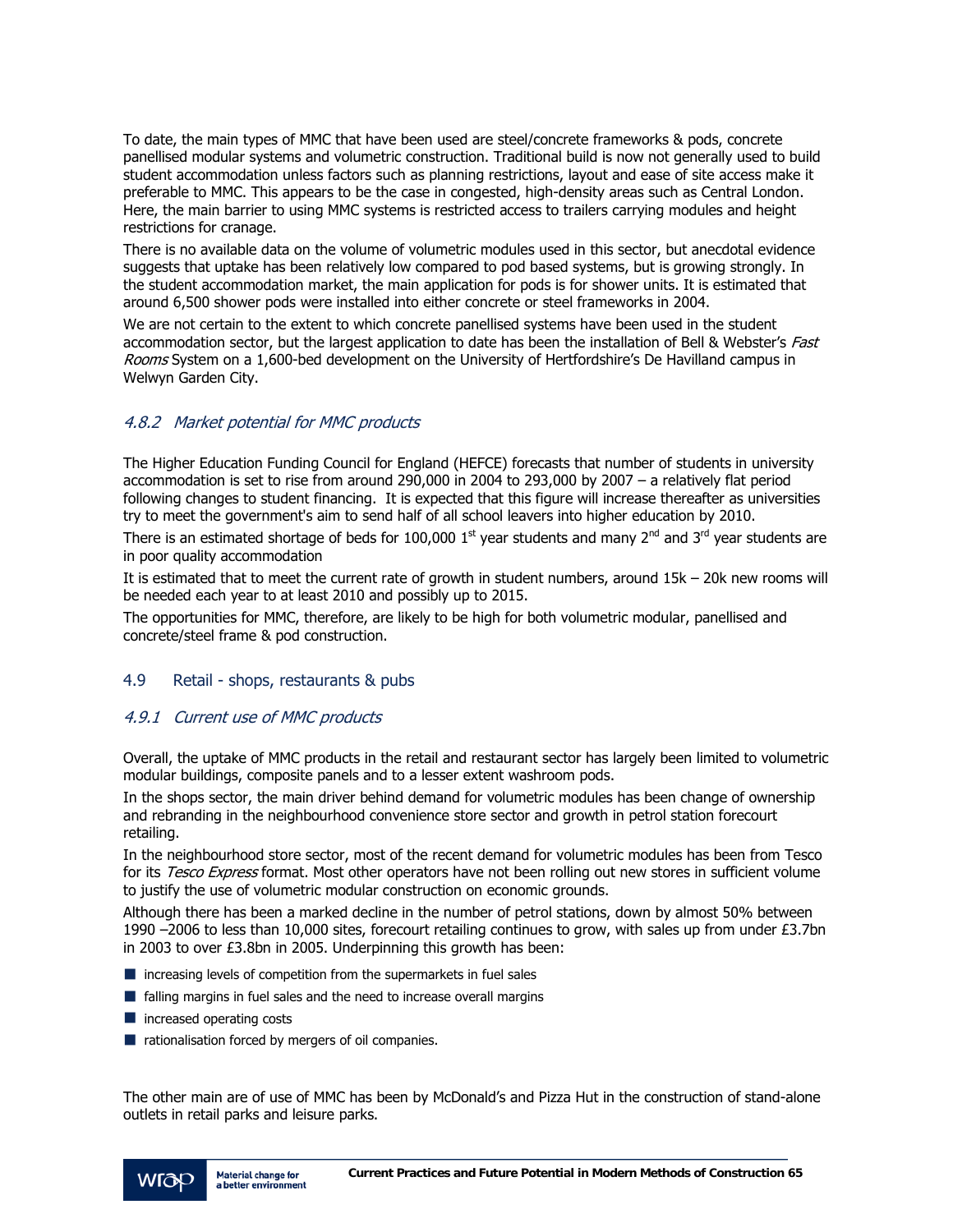### 4.9.2 Market potential for MMC products

In the petrol station forecourt sector, Tesco is rolling out additional Tesco Express stores at forecourt sites to around mid 2007.

In the neighbourhood store sector, other than the anticipated new openings of Tesco Express and Sainsbury Local stores, which will mostly be volumetric in construction, most other operators have no plans for large rollouts of new stores. Their focus will mainly be on interior refurbishment and changing fascias, neither of which are likely to generate much demand for MMC products.

Elsewhere in the retail sector, the use of MMC, in particular volumetric construction, will mainly depend on McDonald's and Pizza Hut's future rollout plans. Both companies have publicly expressed their intentions to add around 40 –60 new sites a year to around 2010.

### 4.10 Other End Use Sectors

### 4.10.1 Introduction

This section brings together other smaller construction markets where there has been some use of MMC, albeit to a lesser extent than in the MoD, SLA and hotel sectors. These include:

- **Prisons, young offenders institutions and detention centres**
- Sport & leisure including the Olympic Games
- **Offices**

### 4.10.2 Current use of MMC products

# **Prisons & detention centres**

At over 77,000 inmates and rising, England and Wales's prison population is at an all time high. A key problem for successive Governments has been how to cope with the increasing number of offenders now that existing capacity has been reached. Building more prisons is proving to be a controversial solution, not least because of newbuild cost and the costs of keeping offenders locked up.

A major challenge for the Prison Service is being able to respond quickly to changes in demand for prison accommodation. To meet short notice requirements, the most cost-effective solution used has been to specify brick clad steel-framed units at existing prisons. According to the National Audit Office, these types of units cost around  $£1,700$  to construct each place p.a. over the lifetime of the building, taking an average of 183 days to build. The other main alternative, modular temporary 2-storey units have proved more expensive and prone to problems. These have tended to cost  $£5,600$  each place p.a. over the lifetime of the building, and take around 134 days to build, compared to an expected 49 days in the original business case.

Between June 2002 and January 2004, the Prison Service constructed 29 modular temporary buildings in 21 existing prisons (providing 1,160 places) and 24 brick-clad steel frame units in 14 existing prisons (providing 920 additional places). The Prison Service also reclaimed a further 198 cells and converted a building in Norwich Prison to provide 40 additional places

To meet longer-term objectives, PFI has been used as the main procurement route for larger newbuild schemes over the last 10 years. Underpinning this had been the need to reduce construction times, previous to which most traditionally procured contracts had tended to overrun, in order to meet anticipated growth rates in the number of inmates.

According to the National Audit Office, since the introduction of PFI, average construction times have been cut by around 45%. Key to this has been the increased use of pre-fabrication, with the use of concrete panel systems and concrete modules being the most frequently specified. The leading supplier of concrete modules is Pre-cast Cellular Structures, a joint venture between Tarmac Ltd and Composite Ltd., which claims to have undertaken in excess of £100m worth of contracts since 1999, equivalent to 3,740 cells.

The use of steel-framed has mainly been used on smaller local prison schemes, where critical problems with overcrowding have underpinned the need for fast-track construction. Recent developments include: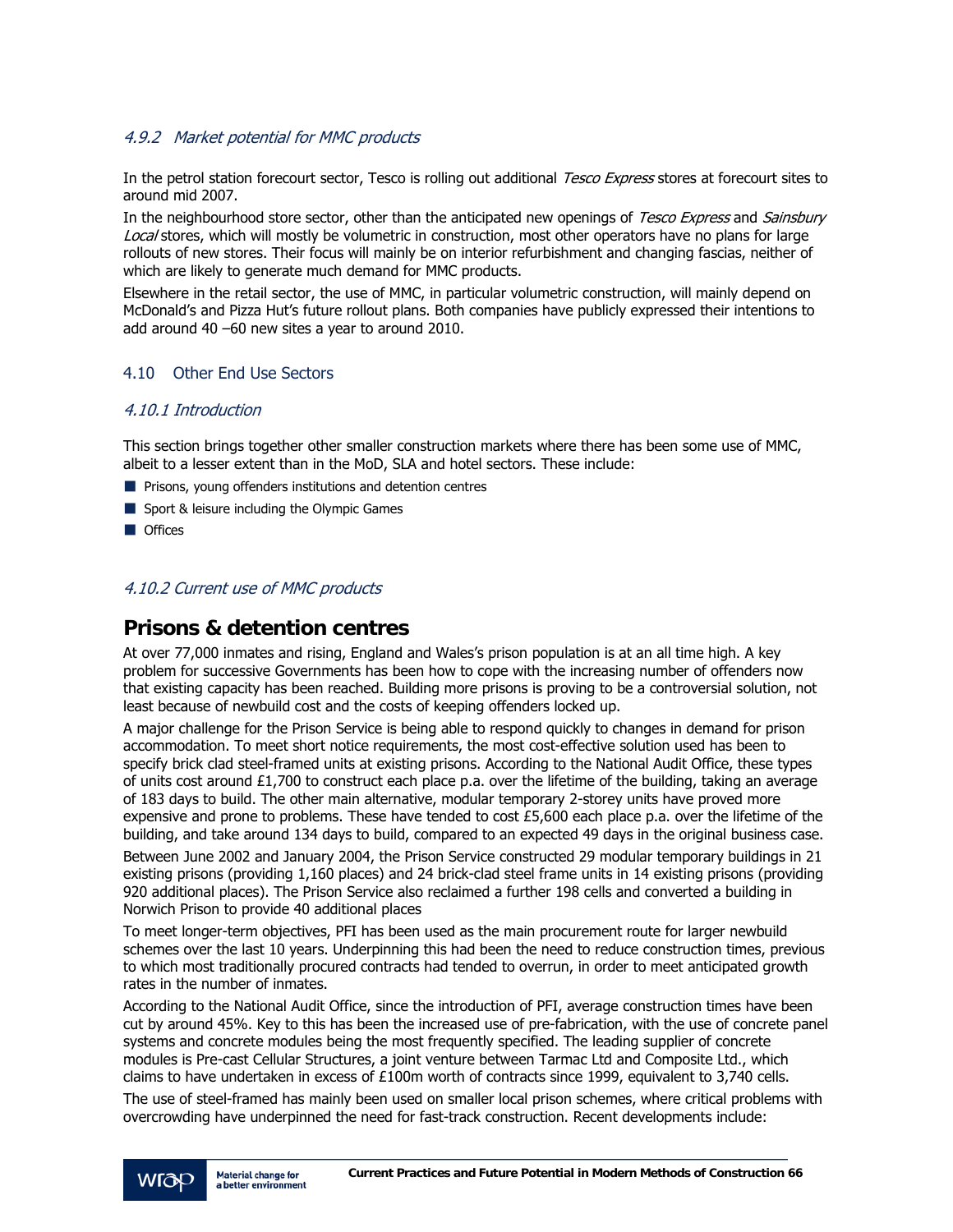- HMP Send a design & build scheme with a capacity of 120. Rollalong was the prime contractor
- Castle Huntley & Corton Vale a design & build contract between Waco UK and the Scottish Prison Service for 2 halfway houses to accommodate 200 bedrooms
- **Hemogler HMP Whatton a design & build development by Caledonian Building Systems for 420 bedrooms.**

In recent years, the rise in immigration levels combined with terrorism threats has underpinned Government plans for new detention centres. The UK detention estate has a capacity of over 2,660 spaces, the biggest sites being at Yarl's Wood and Harmondsworth. Both centres were built using modular construction methods.

# **Commercial Offices**

The commercial office market, so far, has largely been resistant to MMC. Key to this is the perception among clients and specifiers that most systems are not suitable due a combination of factors, including: -

- Lack of major developments that successful prove the suitability of MMC to certain types of office newbuild, mostly the types of buildings situated on business parks
- The perceived lack of suitability of most types of MMC for bespoke major office schemes. This is combined with the fact that for many architects, high-value and prestigious office developments are often considered flagship projects that demonstrate their design skills, which they consider the use of MMC would undermine. The only exception is the use of bespoke pre-cast cladding, which is considered a high-specification product.

To date, the only significant application for MMC in the commercial office market has been the use of profiled composite cladding on major business park office developments.

# **Public toilets/washrooms**

Washroom pods are the most commonly specified type of MMC product, used at airport termini, motorways services stations and railway stations. This sector is largely restricted to WCs and basins, with the exception of a small number of shower enclosures installed in some airport terminals and as a result is relatively low value.

### 4.10.3 Market potential for MMC products

# **Sport & leisure**

Over the next 5 years, perhaps the biggest single potential market for MMC will be the Olympic Games construction programme. Because of the specialist bespoke nature of this massive building programme, this is covered in Section 4.11.

# **Commercial offices**

The permanent office-building sector has not yet proved to be a significant market for MMC. This has been due to issues such as client preference, lack of suitability, either due to building height or restricted site access, and the bespoke nature of much office design. There has been some limited use of volumetric modules as back-offices on out-of-town retail outlets such as B & Q superstores.

The use of MMC that require cranage – e.g. LSF systems, pre-cast structural panels and pre-cast cladding are not generally considered well suited to developments in areas with restricted access, e.g. city and town centres. But, they would appear to be more appropriate for newbuild developments in business parks and other areas with unrestricted access. However, current uptake levels are very low.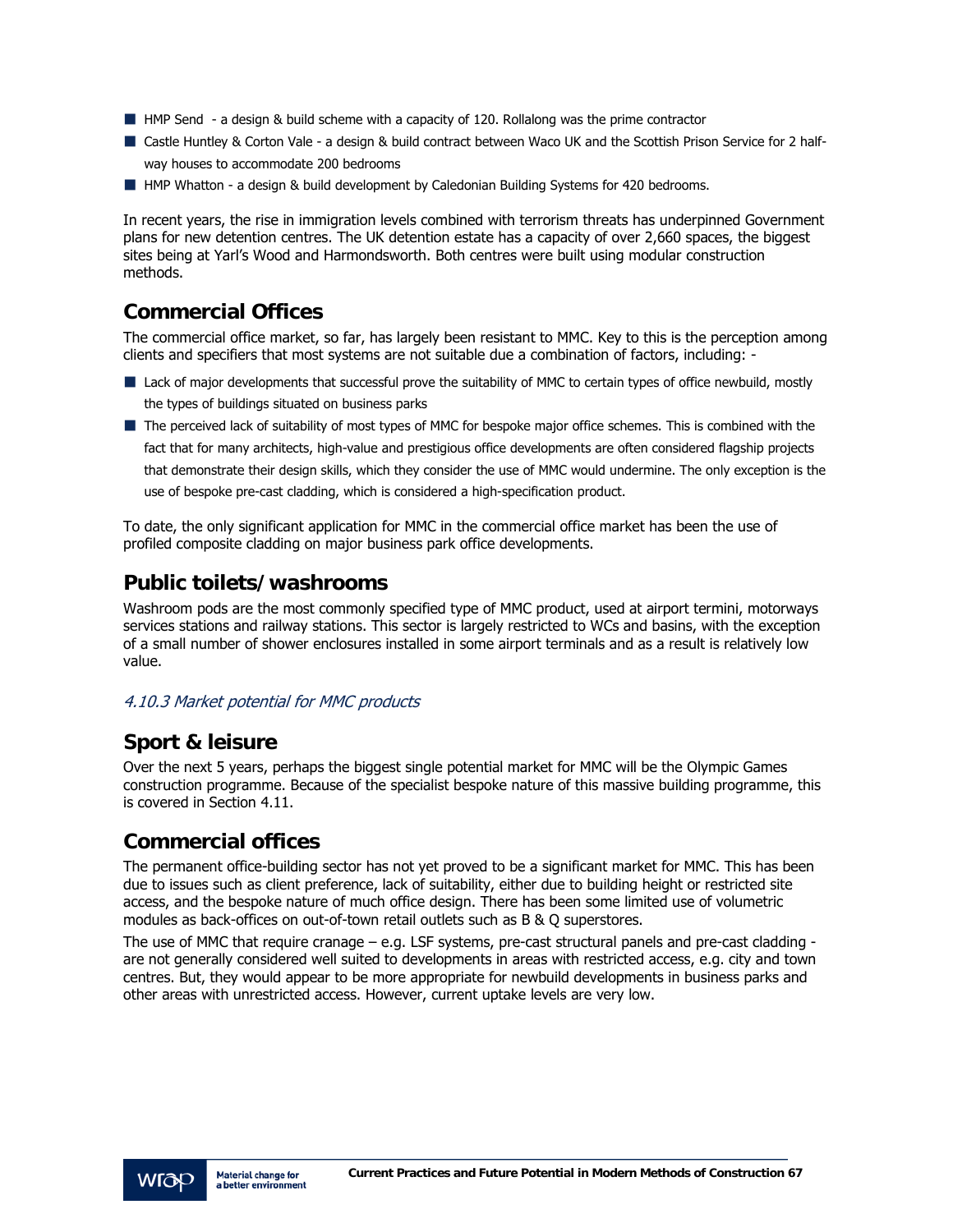### 4.11 London 2012 Olympic Games

### 4.11.1 Overview

On July 6<sup>th</sup> 2005, the International Olympic Committee announced that London would host the Olympic Games in 2012. The decision followed intensive planning and fast paced decision-making on behalf of the LDA and 4 local authorities responsible for the site of the main Olympic Park. During Q4 October 2004, plans submitted by EDAW Plc on behalf of the LDA were approved and included in the London 2012 bid document.

The bid document included a comprehensive outline of proposed venues to be used for different sporting events, which included a mix of existing venues, new sites and major refurbishment projects.

Whilst some construction activity has already begun, activity will rise each year until 2009 when a total of 17 major Olympic specific projects will be ongoing. By 2011, most of the major construction activity is scheduled for completion and by 2012 a significant dip in activity will occur during the transition to the 'Legacy stage' of the construction process. However, most recent Olympic building programmes have resulted in some delays and, consequently, the programme should be regarded as a guideline only.

The largest project in value terms will be the construction of the Olympic Village with the bulk of spending in 2008 - 2009. The Olympic Stadium will also be a significant project. The majority of capital expenditure will be around the main Olympic site in East London, but there will be some investment in other parts of the UK.

One of the key reasons for the successful London bid was the Legacy element, whereby a particularly deprived neighbourhood would benefit significantly following the staging of the Olympics and Paralympic Games. Three major developments at Stratford City, Silvertown Docks and the Olympic Village are the centrepiece of the Legacy plans, totalling around 600 hectares of new residential, commercial, industrial and community facilities. The Legacy developments are set to begin immediately after the close of the Games and continue until 2020, reflecting substantial new build and RMI activity in this area over the next 15 years.

The key area of legacy investment will be the conversion of the Olympic Village into affordable housing as part of the regeneration of the Stratford area of East London.

#### 4.11.2 Specification Issues & Attitudes

London's success in winning the Olympic bid has given a boost to the construction industry and is likely to result in high levels of demand for skilled construction workers. However, skills shortages are likely to be a significant problem for the Olympic construction effort as a whole and project managers are likely to seek new methods of overcoming this issue. As a result, there is likely to be a heavy emphasis on the use of MMC with a drive to off-site manufacturing and prefabrication to improve quality, value and timescales.

MMC is likely to be employed on a relatively large scale, particularly in view of the fact that a number of venues have been designated to be 'demountable' in order for them to be located in other parts of the country following the conclusion of the Games. London's Olympic construction programme includes several venues, which are temporary or include temporary elements with relocatable venues indicated to offer a 30% cost saving in terms of designing, procuring and constructing a new arena.

In using MMC, the London organising committee of the Olympic Games should be able to address issues concerning the availability of skilled workers, with buildings constructed off- site reducing the strain on the construction industry as a whole. Indications are, therefore, that demand for prefabricated buildings is likely to become increasingly prominent in Olympic construction over the next 2-5 years. This should benefit a wide range of suppliers in different product and material sectors, in terms of residential buildings, stadium construction etc., in concrete, steel and timber. In addition, the high level of site contracting work will also require a substantial number of temporary volumetric buildings for site storage, accommodation, security, office/administration facilities etc.

### 4.11.3 Potential for MMC

The key area of potential demand for MMC will be for the Olympic Village, itself by far the most significant area of newbuild expenditure, and will form part of the 200 hectare Olympic Park situated in Lower Lea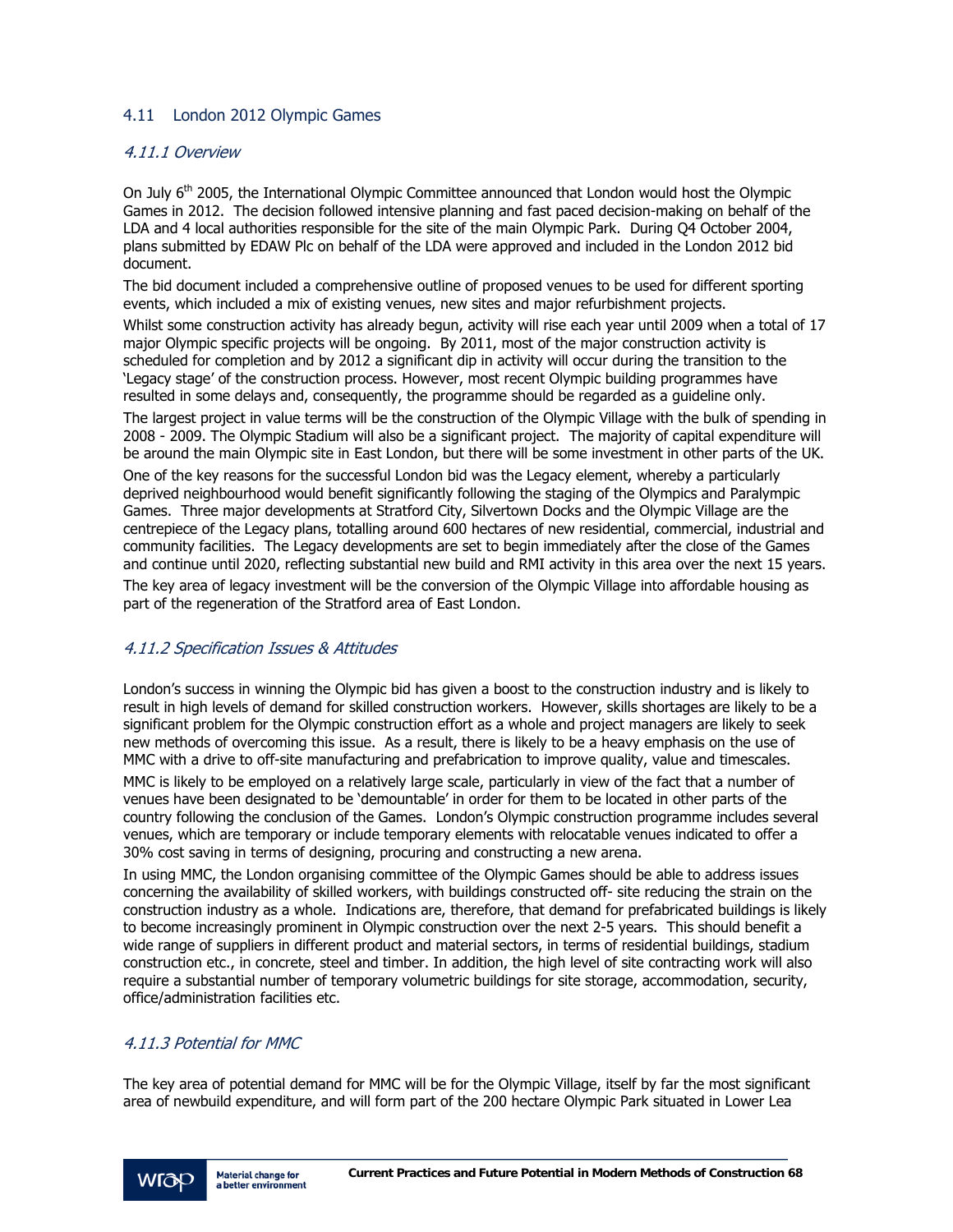Valley in East London. It will cover 30 hectares with the design being developed by a leading international team of architects, engineering and landscaping specialists.

The Olympic Village will be built as a major regeneration project funded by a public and private sector consortium. No existing buildings are being used for the Olympic Village and the table below indicates the timescale for the development.

| Table 22: Timescale for Construction of the Olympic Village |                    |  |  |
|-------------------------------------------------------------|--------------------|--|--|
| Phase                                                       | Timescale          |  |  |
| Start tendering for main contractor                         | Q2 2005 TO Q2 2006 |  |  |
| Early phase infrastructure & demolitions                    | Q3 2006 to Q4 2007 |  |  |
| Olympic Village Phase 1 on site                             | $Q1 - Q42008$      |  |  |
| Main Olympic Village construction                           | Q3 2008 to Q4 2011 |  |  |
| Source: London 2012                                         |                    |  |  |

The focus of construction of the Olympic Village will be on the accommodation of athletes, supporting personnel and officials. It is this area that is likely to offer the greatest opportunity for modular construction, underpinned by the 4-year construction schedule and the demand for repeatability. For the main Olympic Games, around 9,500 rooms comprising over 17k beds are to be built for the housing of the athletes. In addition, for the Paralympics, over 4,500 rooms with 9,000 beds are to be built.

In addition to the residential accommodation, there will be many other buildings located within the Olympic Park that are likely to lend themselves to modular construction: -

**Residential Zone** – main dining hall (10,000 m2, to seat up to 5,500 at any one time), casual dining areas (totalling 3,000 m2), staff dining hall (4,800 m2, to seat up to 1,500 at any one time), Chefs de Mission meeting hall, recreational areas, fitness centres, massage facilities, disco, the Polyclinic, retail centres and offices (for: the IOC, Athletes Commission and the World Anti Doping Agency)

**International Zone** – visitors welcome centre, VIP protocol welcome centre, media sub-centre, guest dining facilities, hairdressing facilities, telecommunications centre, banks, Internet centre, general stores, recreational and leisure facilities, retail outlets and the Olympic Museum.

**Paralympic Village** – 3 apartment blocks housing the Technical Officials, 10 apartment blocks for housing the athletes.

Outside the Olympic Village area, the largest building construction will be for the Media Centre. A new communications centre will be based on site and a fully equipped media centre will be established in the centre of London. A 2-storey 65,000 m2 and a single storey 45,000 m2 building will house the international broadcast centre and main press office. £113m will be spent on the provision of this centre and work will begin in February 2010, and will be completed within an 18 month schedule.

Other developments where we know MMC is to be used include the Basketball Arena and Handball Arena, Olympic Park – both these constructions will require a steel framed, lightweight clad, pre fabricated structure, with removable concrete pad foundations, bolted steel frames and pre cast concrete floors. The changing rooms will also be pre-fabricated and demountable.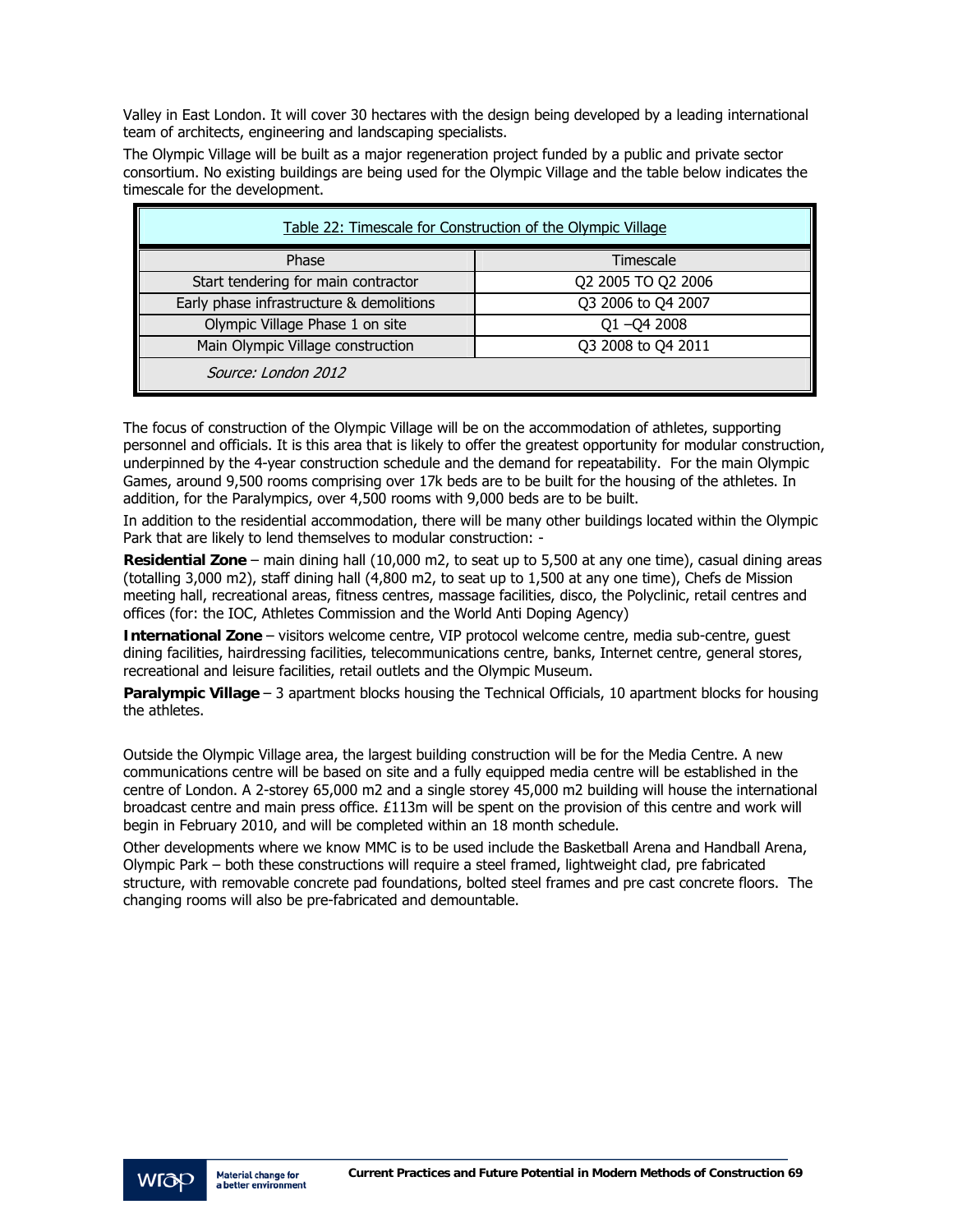# 5.0 Recommendations

In this section, we offer recommendations as how it should be possible to reduce site waste arising from traditional construction methods, in terms of the following:

- Types of MMC that we consider offer the best solutions for waste reduction and suppliers that have indicated an interest in working with WRAP or in marketing their products as having waste reduction benefits.
- End-user sectors that have already embraced MMC and which are anticipated to show growth over the mediumlonger term
- Contractors that have progressive policies and systems in place for sustainable development, including site waste reduction and which have indicated experience of, or interest in MMC.

### 5.1 Recommendations for Waste Reduction

Table 23 summarises what we consider to be the key product and material waste streams that are typically generated by traditional construction methods and whereby the increased substitution of MMC is likely to make a contribution towards site waste reduction.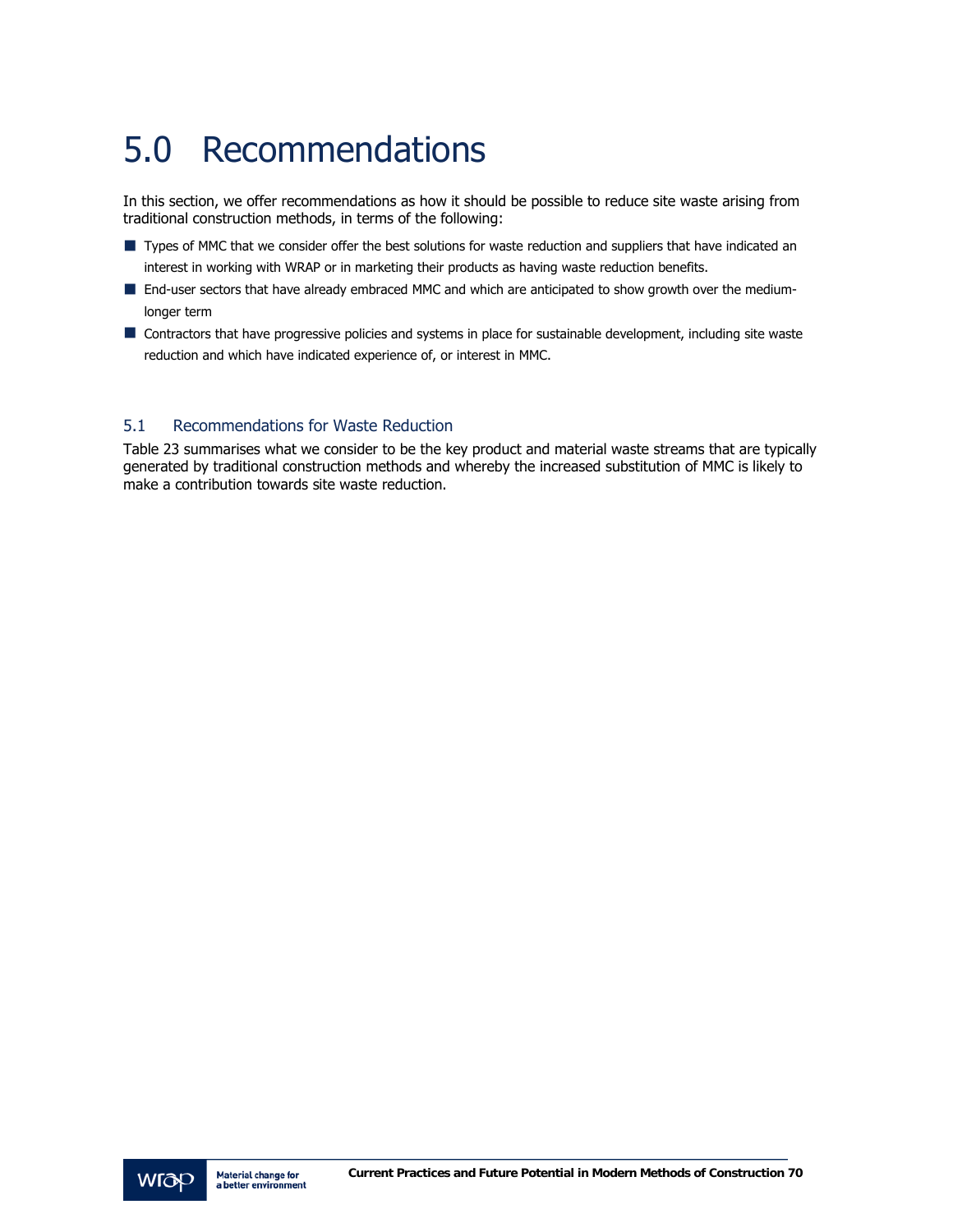| Table 23: Summary of Potential of Key Types of MMC for Reducing Site Waste                                                                                                    |                                   |                |                |                                   |                                                    |                 |                |                                         |                |                   |                 |                                 |                            |                             |                                  |  |
|-------------------------------------------------------------------------------------------------------------------------------------------------------------------------------|-----------------------------------|----------------|----------------|-----------------------------------|----------------------------------------------------|-----------------|----------------|-----------------------------------------|----------------|-------------------|-----------------|---------------------------------|----------------------------|-----------------------------|----------------------------------|--|
| Solution ratings: $\overline{3}$ = significant reduction, $\overline{2}$ = moderate reduction, $\overline{1}$ = limited impact, blank = no reduction, or N/A = not applicable |                                   |                |                |                                   |                                                    |                 |                |                                         |                |                   |                 |                                 |                            |                             |                                  |  |
|                                                                                                                                                                               | Packaging materials waste streams |                |                |                                   |                                                    |                 |                | Building product/material waste streams |                |                   |                 |                                 |                            |                             |                                  |  |
|                                                                                                                                                                               | Wood<br>pallets                   | Shrink<br>wrap | Card-<br>board | Metal tins<br>$-$ paint,<br>pres. | Plastic<br>tubs &<br>$quns -$<br>mastics<br>$etc*$ | Plastic<br>bags | Paper          | Timber                                  | Con-crete      | Plaster-<br>board | Panel<br>prods. | Sheet or<br>roll<br>insulation. | Bricks,<br>blocks<br>tiles | Cement<br>mortar<br>plaster | <b>Bldg</b><br>services<br>prods |  |
| Volumetric                                                                                                                                                                    | 3                                 | 3              | 3              | 3 <sup>1</sup>                    | 3                                                  | 3               | 3.             | 3                                       | 3              | 3.                | 3               | B.                              | 3                          | 3 <sup>1</sup>              | $\overline{2}$                   |  |
| Timber frame                                                                                                                                                                  | 3.                                | 3              | 1              | 1                                 | 1                                                  |                 | $\overline{2}$ | 3.                                      | 1              | 3.                | $\overline{2}$  | -1                              | 3.                         | 2 N/A                       |                                  |  |
| Pre-cast panels                                                                                                                                                               | 3                                 | 3              | $\overline{2}$ | $\mathbf{1}$                      | 1                                                  |                 | $\overline{2}$ | 3.                                      | $\overline{2}$ | $\overline{2}$    |                 | 3                               | 3.                         | 3 N/A                       |                                  |  |
| Steel frame                                                                                                                                                                   | 3                                 | 3              | $\overline{2}$ | 1                                 | 1                                                  |                 | $\overline{2}$ | 3                                       | 3              |                   |                 | 3                               | $\overline{2}$             | 3 N/A                       |                                  |  |
| SIPS/SIRPs                                                                                                                                                                    | 3.                                | 3.             | $\overline{2}$ | 1                                 |                                                    |                 | $\overline{2}$ | 3.                                      | $\overline{2}$ |                   | 3.              | $\overline{2}$                  | 3.                         | 3 N/A                       |                                  |  |
| Composite panels                                                                                                                                                              | $\overline{2}$                    | $\overline{2}$ | N/A            | N/A                               | N/A                                                | N/A N/          | A N/           | A N/                                    | AN/            | A N/              | A               | N/A N/A N/A<br>3                |                            |                             |                                  |  |
| Pre-cast cladding                                                                                                                                                             | 3                                 | 3              | $\overline{2}$ | N/A                               | $N/A$ $N/$                                         |                 | A              | 3.                                      | N/A N/         | A N/              | Α               | $\overline{2}$                  | 2 N/A                      |                             | N/A                              |  |
| LSF (open)                                                                                                                                                                    | 3                                 | 3              | 2N             | /A                                | 2                                                  | 2 N/            | A              | 3 <sup>1</sup>                          |                | N/A               | 3               |                                 | 3 <sup>1</sup>             | 3 N/A                       |                                  |  |
| LSF (closed)                                                                                                                                                                  | 3                                 | 3              | 3              |                                   | $\overline{2}$                                     | $\overline{2}$  |                | 3.                                      |                | N/A               | 3.              | 3.                              | 3.                         | 3 N/A                       |                                  |  |
| Pods                                                                                                                                                                          | 3.                                | 3              | 3.             | $\overline{2}$                    | 2                                                  | $\mathbf{2}$    | $\overline{2}$ | 1                                       | 1              | 2 N/              | A               | -1                              | $\overline{2}$             | $\overline{2}$              | 2                                |  |
| Pre-cast structural                                                                                                                                                           |                                   |                | N/A N/A N/     |                                   | A N/                                               | A               | N/A            | 3                                       | 3              | N/A               | N/A             | N/A                             | N/A                        | 3                           | N/A                              |  |
| Insulating concrete<br>formwork                                                                                                                                               | $\overline{2}$                    | 2              | N/A N/A N/     |                                   | A N/                                               | A               | N/A            | $\overline{2}$                          | 2              |                   |                 | 2                               |                            | 3 N/A                       |                                  |  |
| Tunnel form                                                                                                                                                                   | З                                 | 3              | N/A N/A N/     |                                   | A N/                                               | A               | N/A            | 3                                       | 3              | 1                 | 2 N/A           |                                 | 3.                         | 3 N/A                       |                                  |  |
| Source: AMA Research/ trade sources                                                                                                                                           |                                   |                |                |                                   |                                                    |                 |                |                                         |                |                   |                 |                                 |                            |                             |                                  |  |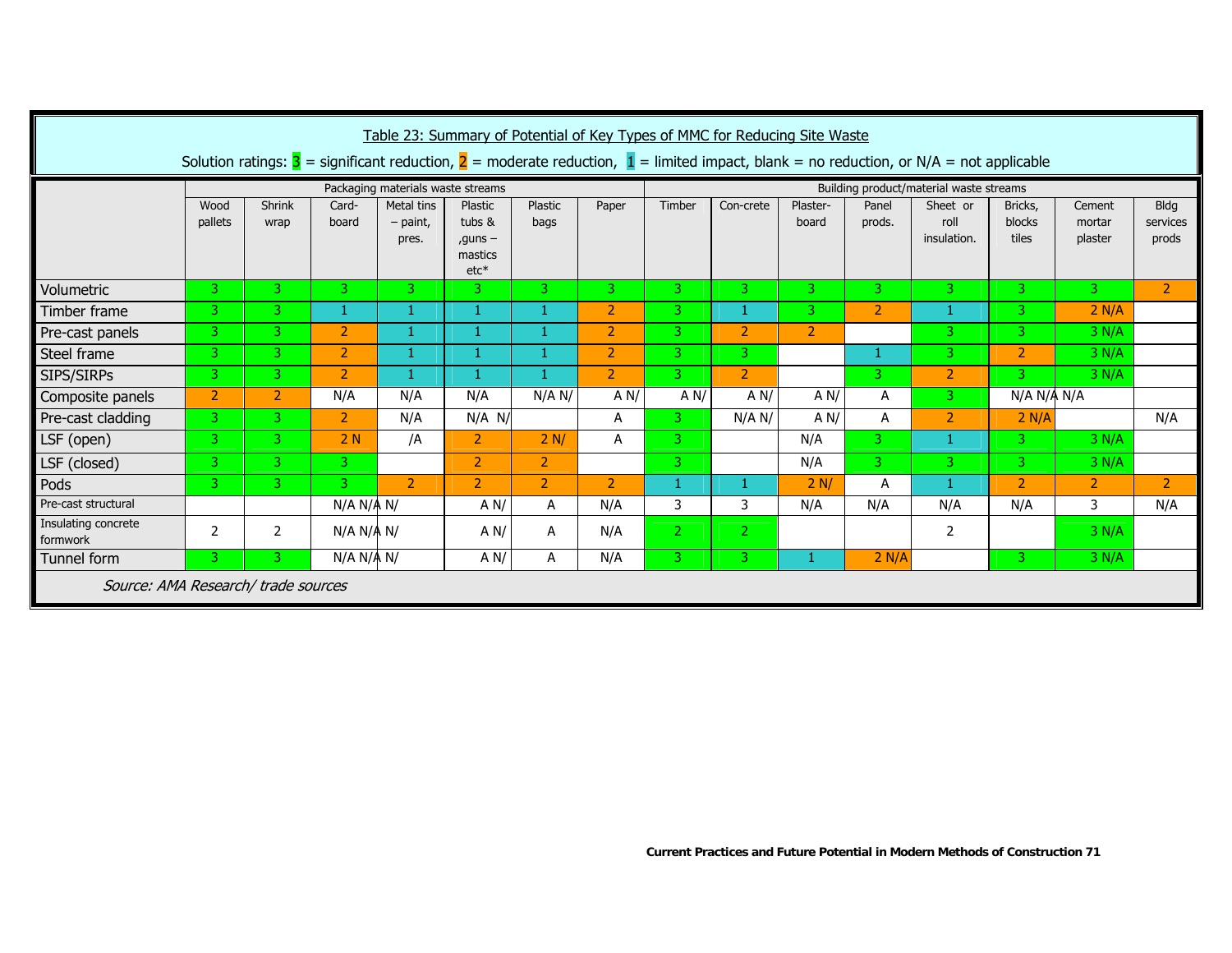Volumetric building systems are the ultimate in offsite manufacturing technology and their substitution for traditional building methods typically leads to a virtual elimination of all wastage bar excavation spoil for ground preparation. Based upon our case studies, we consider that the estimated waste reduction indicated in the table below is a reasonable overview of potential gains:

| Table 24: MMC & Estimates of Waste Reduction though Substitution for Traditional Building Methods |                  |                                   |  |  |  |  |  |  |  |
|---------------------------------------------------------------------------------------------------|------------------|-----------------------------------|--|--|--|--|--|--|--|
| <b>MMC</b>                                                                                        | Est. % reduction | Level of confidence               |  |  |  |  |  |  |  |
| Volumetric building systems                                                                       | 70 - 90          | Reasonable                        |  |  |  |  |  |  |  |
| Timber frame systems                                                                              | $20 - 30$        | Broad estimate                    |  |  |  |  |  |  |  |
| Concrete panel systems                                                                            | $20 - 30$        | Broad estimate                    |  |  |  |  |  |  |  |
| Steel frame housing systems                                                                       | $40 - 50$        | Broad estimate                    |  |  |  |  |  |  |  |
| <b>OSB SIPS</b>                                                                                   | $50 - 60$        | Reasonable - depends on extent of |  |  |  |  |  |  |  |
|                                                                                                   |                  | prefabrication                    |  |  |  |  |  |  |  |
| Composite panels                                                                                  | $20 - 30$        | Broad estimate                    |  |  |  |  |  |  |  |
| Pre-cast cladding                                                                                 | $40 - 50$        | Broad estimate                    |  |  |  |  |  |  |  |
| LSF systems                                                                                       | $40 - 70$        | Reasonable - depends on extent of |  |  |  |  |  |  |  |
|                                                                                                   |                  | prefabrication                    |  |  |  |  |  |  |  |
| Bathroom/shower & kitchen pods                                                                    | $40 - 50$        | Broad estimate                    |  |  |  |  |  |  |  |
| Pre-cast flooring                                                                                 | $30 - 40$        | Broad estimate                    |  |  |  |  |  |  |  |
| Thin joint masonry                                                                                | $30 - 40$        | Broad estimate                    |  |  |  |  |  |  |  |
| Insulating concrete formwork                                                                      | $40 - 50$        | Broad estimate                    |  |  |  |  |  |  |  |
| Tunnel form construction                                                                          | $50 - 60$        | Broad estimate                    |  |  |  |  |  |  |  |
| Source: AMA Research/trade sources                                                                |                  |                                   |  |  |  |  |  |  |  |

However, with one or two exceptions no contractors or manufacturers have undertaken any assessment to compare the levels of waste reduction when substituting any form of MMC for traditional construction. During the course of our primary research, AMEC has been the only company able to provide any type of waste audit that can demonstrate waste savings either in the form of volume or value where using MMC products.

Therefore, the estimates we have provided are broad and are mainly based on our assessment of the key types of waste arising from particular construction activities. So, for example, the substitution of timber frame for brick and block construction will typically save on timber waste generated from in-situ roof construction and on block waste arising from the construction of the inner leaf. However, with most timber frame systems, the on-site installations of insulation, plasterboard, brick cladding and building services are still required, all of which are key waste streams, as are the associated packaging materials.

## 5.2 Recommendations for MMC By Key End Use Applications

The table below summarises those end-use sectors where MMC is mainly being used and also takes into account future developments where we anticipate there will be further growth in demand.

In terms of end-use application, the key drivers will continue to be:

**MoD single living accommodation** – over the next 6 years, Corus Living Solutions is supplying volumetric modules for SLA under the Project Allenby/Connaught PFI programme at sites around Salisbury Plain in Wiltshire and Aldershot. We also expect the continued use of volumetric modules, shower pods and light steel framing during the 2<sup>nd</sup> phase of Project SLAM. MoD Estates has been very encouraging in the use of MMC and in all areas of sustainable development, including waste reduction.

**Other single living accommodation** – we anticipate that the Government's requirements for fast-track programmes for affordable housing and keyworker living (KWL) will underpin growing demand for MMC -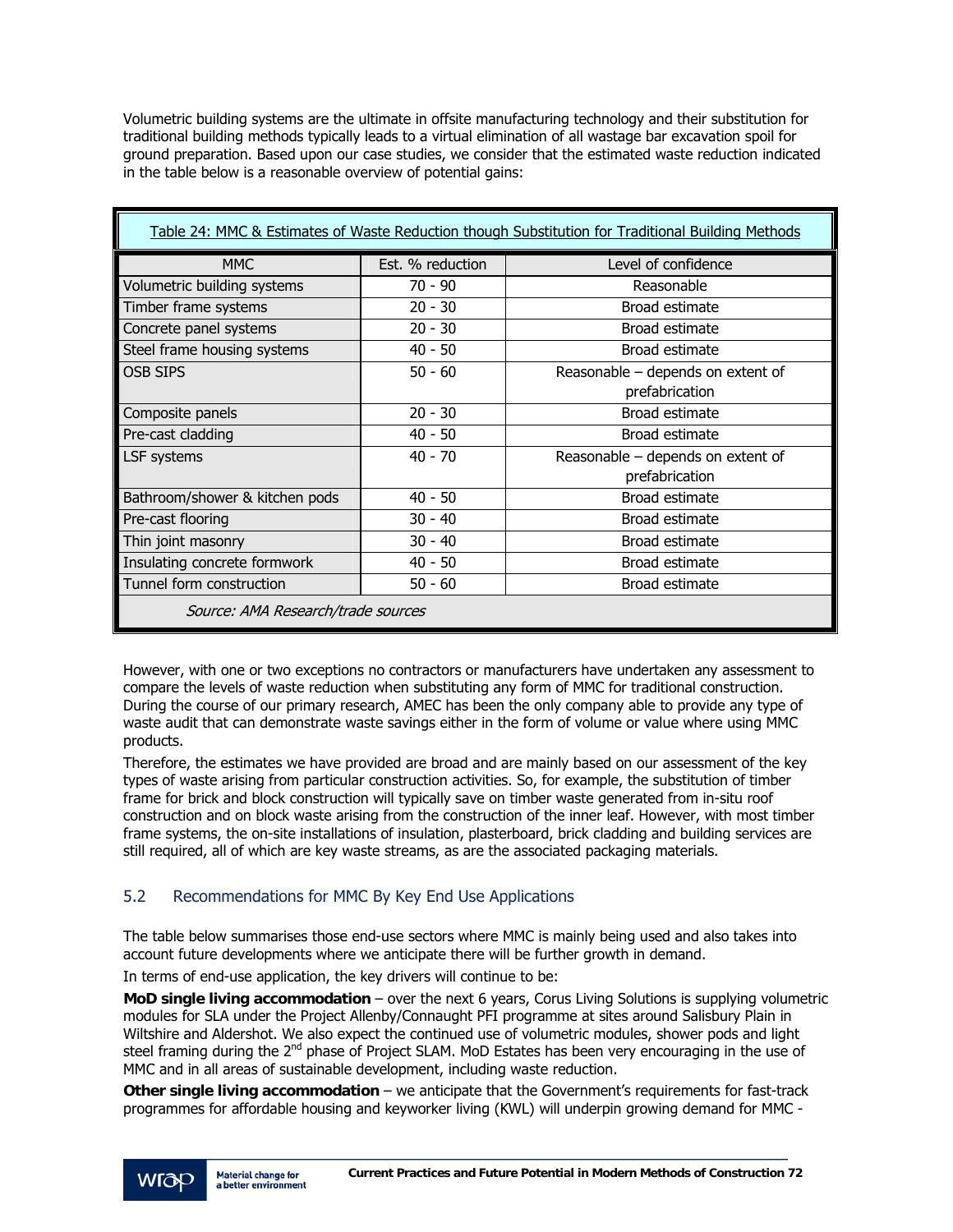such as volumetric and panellised modular building systems, kitchen and bathroom pods, LSF systems, SIPS, tunnel form construction and pre-cast products e.g. flooring, ICF and factory-clad composite panels. Similarly, the Government's drive to encourage more people into higher education is expected to underpin the requirement for additional student accommodation, which is likely to generate demand for the same types of MMC.

**Prisons, detention centres etc –** the current overcrowding crisis in the UK's prisons is expected to lead to additional fast-track construction of new prisons, which is likely to generate demand for MMC systems such as tunnel form construction, volumetric concrete *Quadblock* from Pre-cast Cellular Structures, pre-cast pods and pre-cast panellised systems. The other main area of MMC use has been the volumetric construction of immigration detention centres.

**Private housing –** to date the main type of MMC product used in this sector has been timber frame, while the use of other types of MMC product has been limited to date. However, the requirement for the fast construction of new housing may generate (further) demand for products such as bathroom and kitchen pods, light steel frames, SIPS, hollow-core flooring and ICF. Private housing represents a key sector to improve the level of MMC and make a major impact on reducing site waste levels. However, the main hurdle to overcome is the general reluctance among housing developers to embrace MMC.

**Social housing –** the Housing Corporation and several of the larger Registered Social Landlords, and contractors operating in this market, have demonstrated commitment to sustainable development and the use of MMC. To date, all types of MMC have been used to varying degrees in this market, with most of them being using on medium-high rise apartment blocks, although to a lesser extent on houses. However, we anticipate that many existing and emerging MMC technologies will be used on terrace housing as well as apartment blocks, in the wake of several recent schemes that have incorporated MMC.

**Education –** to date the use of MMC in the schools and higher education non-accommodation sector has been limited to the use of volumetric modules as temporary classrooms, classroom extensions, tuition blocks and shower facilities. To a lesser extent pre-cast panel systems and washroom pods have been used. The key potential for increasing the uptake of MMC in the schools sector rests with willingness among specifiers, working on the Building Schools for the Future schemes, to choose MMC, especially where there is a need for fast-track construction. There could be opportunities for the increased use of modular construction in general of school classrooms and higher education teaching blocks. Education represents a key opportunity in terms of scale of development programmes, current usage levels of MMC, Government influence in the procurement process and the ability to target key consortia of contractors and specifiers.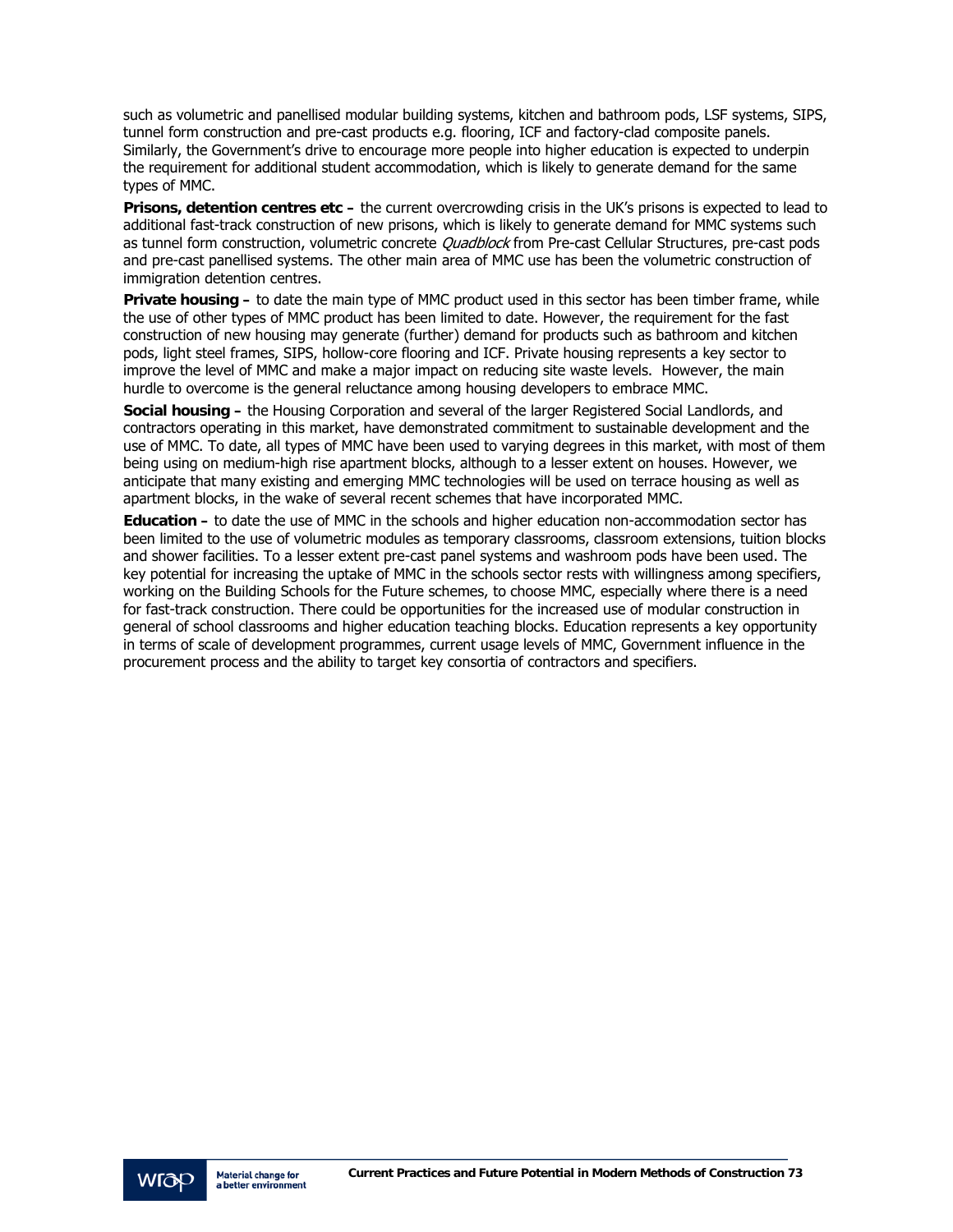| Table 25: Key Types of MMC by Main End User Sectors<br>Key: $3 =$ key markets; $2 =$ some current usage; $1 =$ potential use; blank = limited application |     |                             |                |               |                |                |                 |                |                 |                 |                |                |                |                |                 |                     |                 |
|-----------------------------------------------------------------------------------------------------------------------------------------------------------|-----|-----------------------------|----------------|---------------|----------------|----------------|-----------------|----------------|-----------------|-----------------|----------------|----------------|----------------|----------------|-----------------|---------------------|-----------------|
|                                                                                                                                                           |     | Single living accommodation |                |               |                | Residential    | Education       |                | Healthcare      |                 | Leisure        |                | Other          |                |                 |                     |                 |
|                                                                                                                                                           | MoD | Stud.<br>accom              | <b>KWL</b>     | Prison<br>etc | House          | <b>Flats</b>   | Class-<br>rooms | Other<br>bldgs | S'con<br>h'care | Prmry<br>h'care | Care<br>homes  | Hotels         | Other          | Retail         | Airprt<br>bldgs | Arch <sup>'</sup> l | Ind/<br>Bus. pk |
| Volumetric                                                                                                                                                | 3   | $\overline{2}$              | $\overline{2}$ | 3             | $\overline{2}$ | $\overline{2}$ | 3.              | 2              | 3.              | $\overline{2}$  | $\overline{2}$ | $\overline{2}$ | 3              | 3.             | 3.              |                     | $\overline{2}$  |
| Timber frame                                                                                                                                              |     | $\overline{2}$              | 2              |               | 3              | 31             |                 | 3              |                 | 2               | $\overline{2}$ |                | $\overline{2}$ |                |                 | $\overline{2}$      |                 |
| Pre-cast panels                                                                                                                                           | 3   | 3                           | 1              | 1             | 3.             |                | $\overline{2}$  | $\overline{2}$ |                 | 1               | 1              | 3.             |                |                |                 |                     | 3.              |
| Steel frame                                                                                                                                               | 1   |                             | 1              |               | 3              |                |                 |                |                 | 1               | 1              | 1              |                |                |                 |                     |                 |
| SIPS/SIRPs                                                                                                                                                |     |                             |                |               | 3.             | 3.             |                 |                |                 |                 |                |                |                |                |                 |                     |                 |
| Comp. panels                                                                                                                                              | 1   |                             |                |               |                |                | $\overline{2}$  | $\overline{2}$ | 3.              |                 |                |                | 3              | 3.             | 3.              | $\overline{2}$      | 3               |
| Pre-cast clad                                                                                                                                             |     |                             |                |               |                | 3              |                 | 3.             | 3               |                 |                | 3.             |                | $\overline{2}$ |                 | 3.                  |                 |
| LSF systems                                                                                                                                               | 3   | $\overline{2}$              | 1              |               |                | 3              |                 | $\overline{2}$ | 3.              | 1               | $\mathbf{1}$   | 3.             | 1              |                | $\overline{2}$  | $\overline{2}$      |                 |
| Pods                                                                                                                                                      | 3   | 3                           | $\overline{3}$ | 3.            |                | 3.             |                 | 2              | $\overline{2}$  | 1               | $\overline{2}$ | 3.             | $\overline{2}$ |                | 2               |                     |                 |
| Pre-cast                                                                                                                                                  | 3   | $\overline{2}$              | 2              | 3.            | 3              | 3              | $\overline{2}$  | 2              | 3               | 3               | 2              | 3              | $\overline{2}$ | 3              | 3.              | 3.                  | 3               |
| structural                                                                                                                                                |     |                             |                |               |                |                |                 |                |                 |                 |                |                |                |                |                 |                     |                 |
| <b>ICF</b>                                                                                                                                                |     |                             |                |               |                |                |                 |                |                 |                 |                |                |                |                |                 |                     |                 |
| Tunnel form                                                                                                                                               | 1   | 3                           | 1              |               |                | ÷.             |                 |                |                 |                 |                | 3.             |                |                |                 |                     |                 |
| Source: AMA Research/trade sources                                                                                                                        |     |                             |                |               |                |                |                 |                |                 |                 |                |                |                |                |                 |                     |                 |

Notes**:** 

- **1 Education '**classrooms' includes teaching blocks I, Other buildings includes shower blocks, pavilions, sports centres/gymnasiums
- **2 Leisure** 'other' includes sports centres, pavilions, shower blocks, visitor centres
- **3 Architectural** includes all types of bespoke, prestigious or high value end-user applications e.g. shopping malls, corporate head offices, luxury apartments
- **4 Retail**  refers to standardised construction e.g. forecourt stores, fast food outlets, retail park stores etc. Excludes bespoke e.g. shopping malls, dept stores
- **5 Industrial, business and retail parks** covers all types of buildings typically located on these developments including industrial warehousing and retail 'warehouse' type stores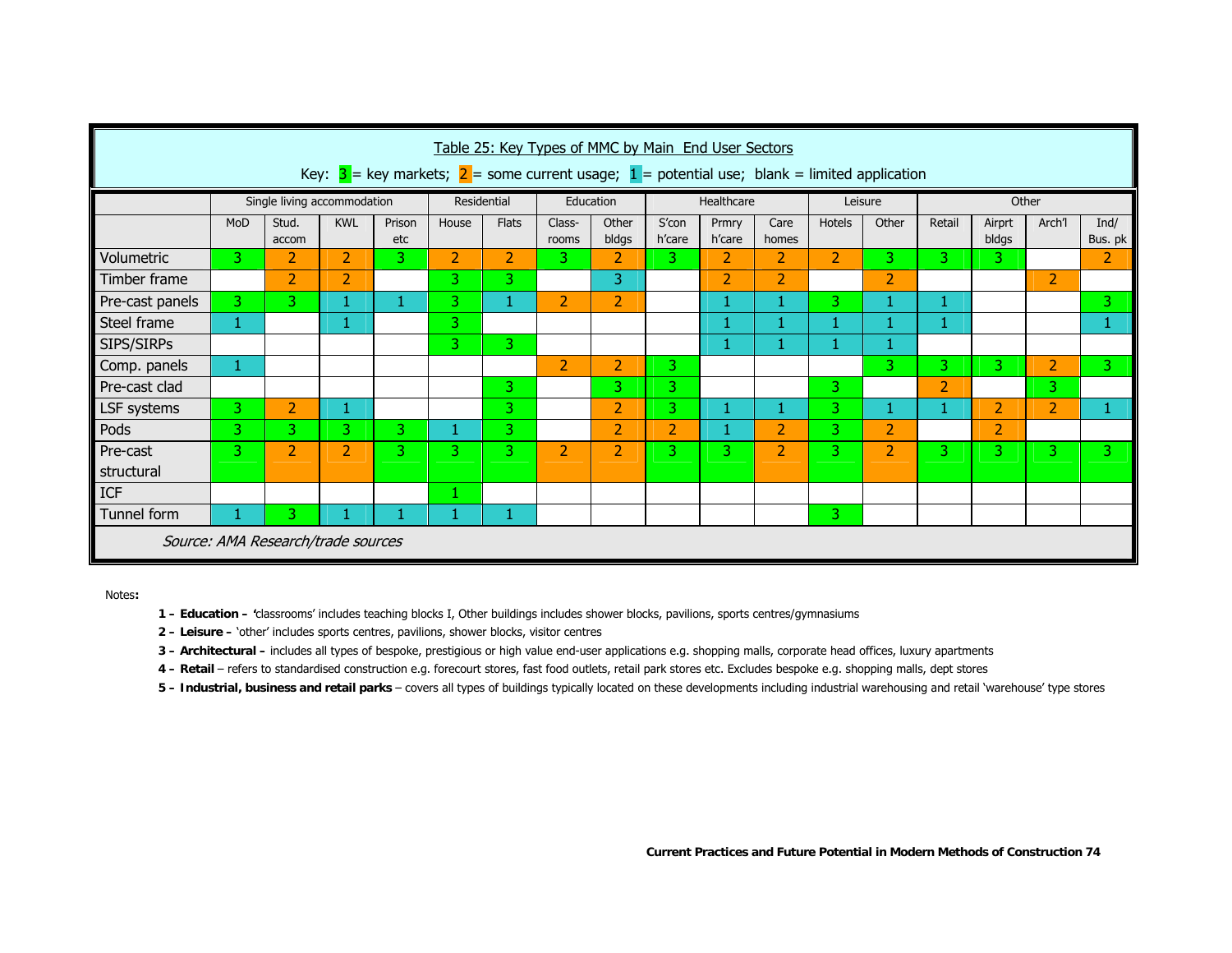**Healthcare –** the NHS is another sector with vast potential for MMC. To date there have been several major hospital newbuild developments that have made use of a wide range of MMC products such as LSF systems, pre-cast cladding, pods and pre-cast components. The use of volumetric modules has mainly been limited to additional wards and temporary operating theatres. However, on the Continent, volumetric construction for large healthcare developments has been much more extensive. Over the longer term, as the Government is changing the focus away from secondary to primary healthcare, this could drive up the requirements for fast-track standardised MMC building solutions and, as with education, the sector represents a major target area in the medium term.

**Leisure –** the main sub-sectors driving demand for MMC have been the budget hotel, forecourt store and stand-alone fast food retail markets. The most widely used types of MMC have been volumetric construction, bathroom/washroom/shower pods and concrete cross wall systems. Further developments in the markets should both drive up demand for these types of MMC but also newer alternatives. In particular, tunnel form construction lends itself well to MMC. The London Olympic Games in particular is expected to drive up demand for MMC due to factors such as the requirements for fast-track construction of accommodation for athletes and dining/entertainment facilities for athletes and the general public.

## 5.3 Conclusion

It needs to be emphasised strongly that this is a scoping study and that recommendations here are not definitive. Nevertheless it is clear that the substitution of some MMC for traditional building methods do result in a net reduction in waste levels. That is, any waste generated in the manufacturing process is more than offset by reduced waste levels on site.

It needs noting that in some end-use sectors, the use of MMC is well established. In key private enduser sectors- e.g. hotels and student accommodation – demand is largely driven by the need for fasttrack construction in order to minimise disruption to client activities and to generate revenues as quickly as possible. The need for minimal disruption is also a key benefit for the defence and education sectors.

The other main driver is that economises of scale can be achieved through the use of MMC on projects where there is a high level of repetition in terms of both design and number of units required. This is why single living accommodation is a key market.

However, there are some end-use sectors, notably PFI/PPP healthcare and schools design & build, retail newbuild and office newbuild, where the current use of MMC is limited, although we consider that there could be substantial potential in some sectors, though overcoming existing barriers may be relatively difficult in the short term.

Finally, the figure below provides a summary of the report findings and identifies which end-use sectors need encouragement or incentives to increase their use of MMC and which are self-motivated in this regard.

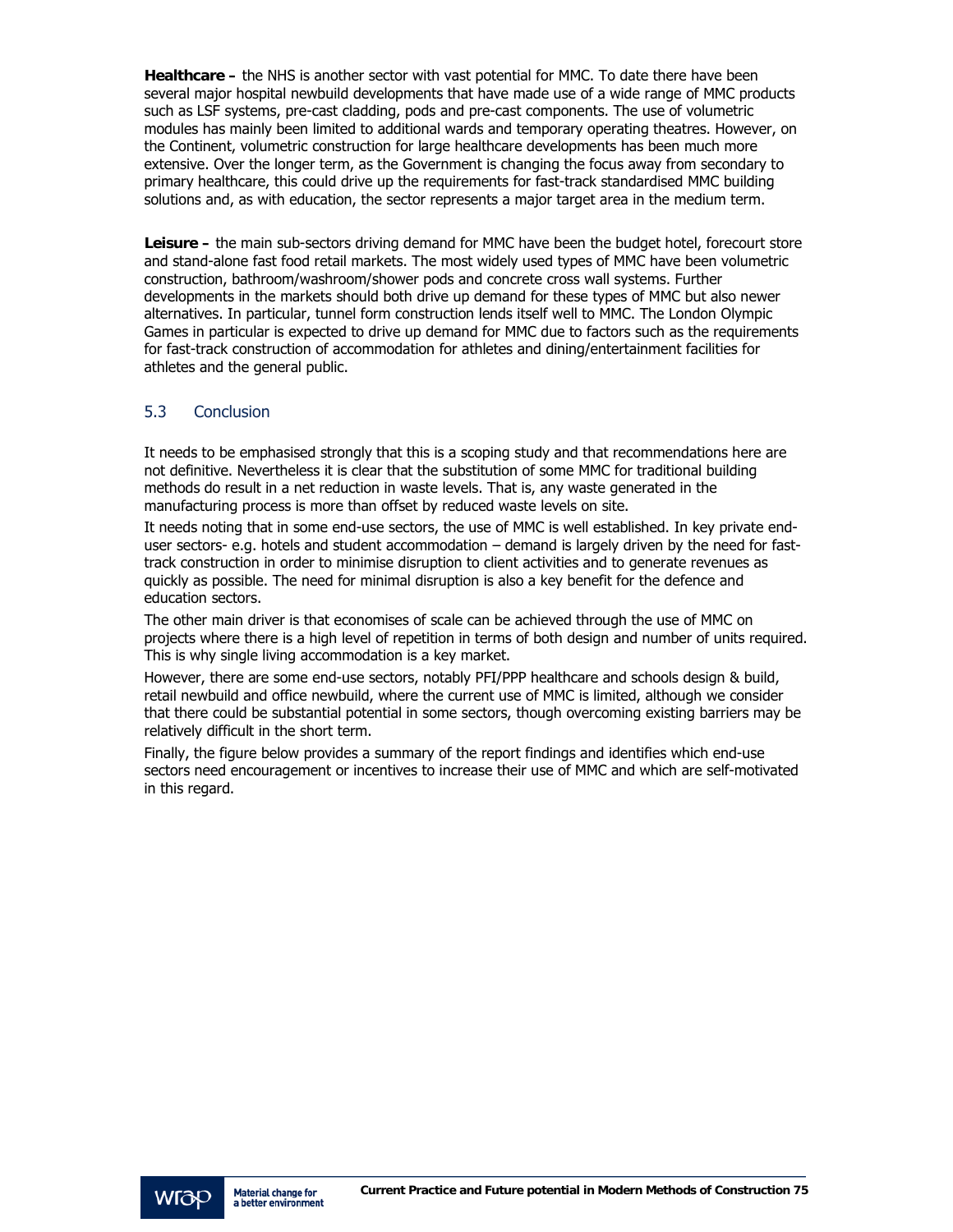| Table 26: Key Areas of Potential for Reduction of Site Waste though the Substitution of MMC |                                             |                                          |                                                                      |                                                                               |                                                                                                                                      |  |  |  |  |  |
|---------------------------------------------------------------------------------------------|---------------------------------------------|------------------------------------------|----------------------------------------------------------------------|-------------------------------------------------------------------------------|--------------------------------------------------------------------------------------------------------------------------------------|--|--|--|--|--|
| End users                                                                                   | Construction<br>output 2006 -<br>2012       | Current level<br>of use of<br><b>MMC</b> | Potential for<br>increasing uptake<br>of MMC                         | Potential for<br>waste reduction<br>through<br>increased use of<br><b>MMC</b> | Key drivers for MMC                                                                                                                  |  |  |  |  |  |
| MoD Increasing                                                                              | substantially to<br>2012                    | Very high                                | Significant                                                          | Significant                                                                   | MoD (Debut Services &<br>Carillion) very pro-active.<br>Requirements for fast-<br>track construction &<br>minimum disruption         |  |  |  |  |  |
| <b>Student</b><br>accommodation                                                             | Expected to<br>increase to at<br>least 2012 | Very high                                | Moderate due to<br>current high usage                                | Significant                                                                   | Requirements for fast-<br>track construction &<br>minimum disruption                                                                 |  |  |  |  |  |
| NHS Increasing                                                                              | substantially to<br>2020                    | Low -<br>moderate                        | Substantial but<br>dependent on<br>specifiers                        | Significant                                                                   | Main contractors e.g.<br>Carillion, AMEC.<br>Requirements for fast-<br>track construction &<br>minimum disruption                    |  |  |  |  |  |
| Schools Increasing                                                                          | substantially to<br>2020                    | Low -<br>moderate                        | Substantial but<br>dependent on<br>specifiers                        | Significant                                                                   | Requirements for fast-<br>track construction &<br>minimum disruption                                                                 |  |  |  |  |  |
| <b>KWL Increasing</b>                                                                       | over<br>short term                          | High                                     | Significant                                                          | Significant                                                                   | Affordable Housing                                                                                                                   |  |  |  |  |  |
| Social/Affordable<br>housing                                                                | Increasing over<br>longer term              | High                                     | Significant                                                          | Significant                                                                   | Housing Assn, Affordable<br>Housing, progressive<br>builders e.g. Lovell                                                             |  |  |  |  |  |
| Private housing                                                                             | Increasing over<br>longer term              | Low Significant                          | but<br>dependent on<br>clients & specifiers                          | Significant NHBC,                                                             | progressive<br>builders e.g. Redrow,<br>Taylor Woodrow                                                                               |  |  |  |  |  |
| Prisons etc                                                                                 | Possible<br>increase                        | High Modera                              | $te -$<br>depending on Govt<br>plans                                 | Moderate - as<br>MMC used                                                     | HM Prison Service policy<br>on sustainable<br>development                                                                            |  |  |  |  |  |
| Hotels Mo                                                                                   | derate over<br>short term                   | High                                     | Moderate due to<br>current high usage                                | Moderate                                                                      | Budget hotel sector-<br>requirements for fast-<br>track construction for<br>early revenue generation                                 |  |  |  |  |  |
| Retail Mo                                                                                   | derate                                      | Low -<br>moderate                        | Moderate due to<br>limited applications<br>& low growth in<br>sector | Moderate                                                                      | Convenience store chain<br>operators, fast food chain<br>operators- requirements<br>for fast-track construction<br>for early revenue |  |  |  |  |  |
| Olympic games                                                                               | Increasing<br>substantially to<br>2011      | N/a Substantia                           | $\mathsf{I}$ $-$<br>athletes<br>accommodation                        | Significant                                                                   | Requirements for fast-<br>track construction +<br>issues of labour<br>availability                                                   |  |  |  |  |  |
|                                                                                             | Source: AMA Research                        |                                          |                                                                      |                                                                               |                                                                                                                                      |  |  |  |  |  |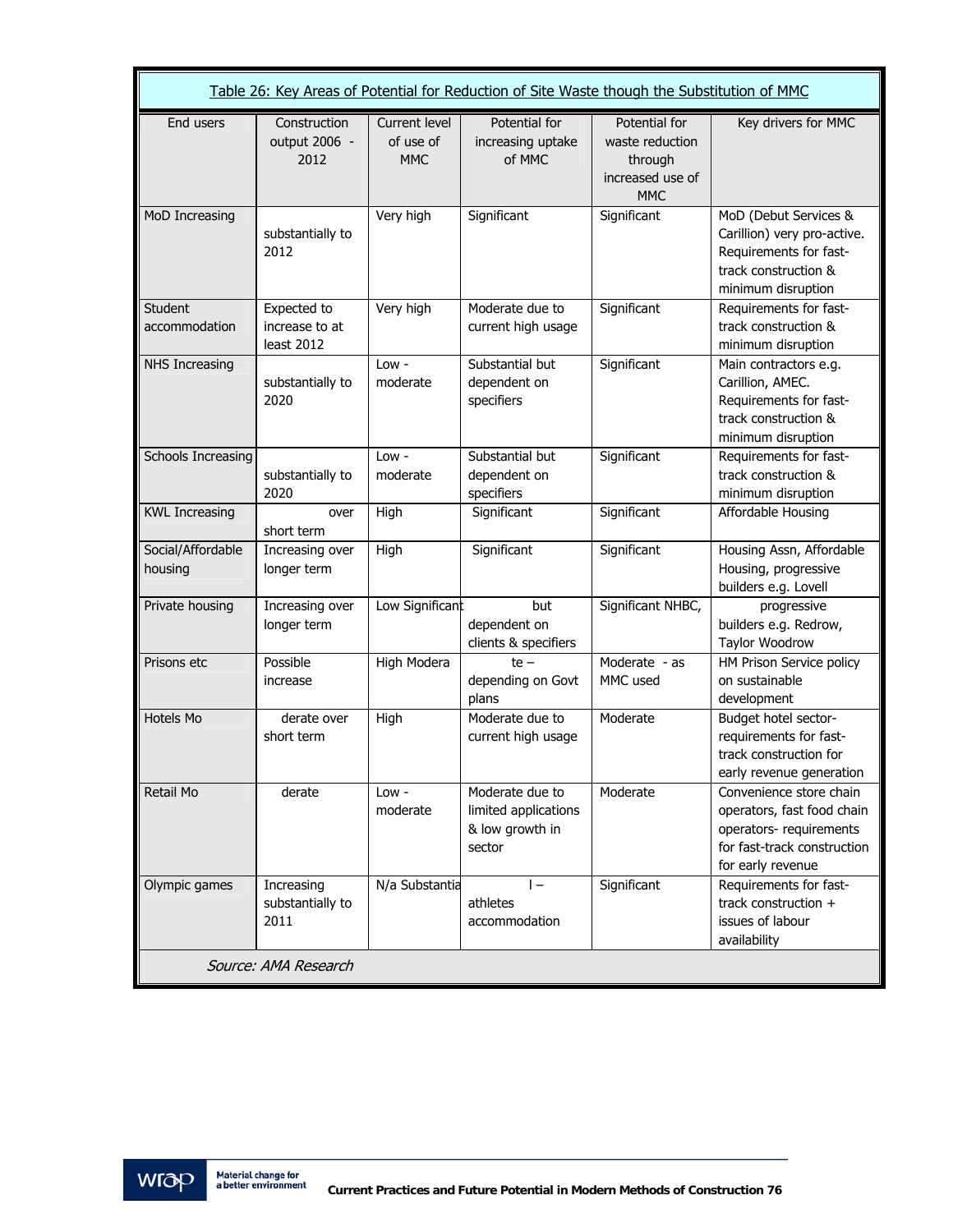## 6.0 Appendix

## 6.1 Product definitions

**Composite panels** – these comprise 2 rigid skins or leaves with a core material sandwiched between the sheet inner surfaces. The core material may consist of a polycarbonate stiffener, to permit bending round columns, architectural details, etc. or the core may comprise an insulating medium such as a plastics foam or mineral wool to increase thermal efficiency and reduce heat loss. Composite panel leaves are mostly manufactured from steel and to a lesser extent aluminium. Other materials include calcium silicate and high pressure laminates, with a growing sector represented by pre-cast concrete and glass reinforced concrete materials.

**Hollow-core flooring –** this comprises slabs made from pre-cast pre-stressed concrete elements with continuous voids provided to reduce self-weight and achieve structural efficiency.

**Insulating concrete formwork -** ICF has been developed as an alternative to the traditional method of setting ready mix concrete or concrete slabs and mortar inside a plywood frame. ICF systems are mostly formed from expanded polystyrene blocks separated by plastic or carbon-fibre spacers that lock together. They serve to create a cavity or mould for the structural walls of a building. Ready mix concrete is pumped into the cavity to form the structural element of the walls. Usually, reinforcing steel bars are added before concrete placement to give the resulting walls flexural strength, as in bridges and high-rise buildings made of concrete.

**Light steel framing (LSF) systems** - these are mainly supplied in standard length 'stick' format for site assembly and to a lesser, albeit increasing, extent as pre-fabricated frames/panels. Frame systems are supplied as open and closed formats. Open frames can be either be load-bearing, or non load-bearing, and are essentially bare frameworks. They are typically either supplied direct to volumetric modular building manufacturers or to site where they can be used as infill panels or for continuous façade construction.

Closed frames are factory-assembled units that are supplied to site, fitted with the drylining, insulation and sometimes the cladding components, depending on client requirements.

**Pods –** these are discrete 3-D units that are factory-fitted with building services equipment e.g. electrical circuitry, lighting and plumbing, sinks etc.. Unlike volumetric modules, pods do not typically part of the building envelope. The main application for pods is for bathrooms/shower units. To a lesser extent they are also used for kitchen units, public toilets and washrooms, bedrooms and combined units. Frames are usually made from concrete, steel or GRP. Concrete pods are typically load-bearing structures that are often installed into a building's structural concrete framework

**Pre-cast concrete cladding** – this comprises load-bearing or non-load bearing panels used for external wall cladding mainly made from pre-cast concrete but also available in reconstituted stone and glass reinforced concrete.

**Pre-cast (concrete) panel systems** – this term covers a range of proprietary systems that are now increasingly being supplied as panellised building systems. The key areas of application are the external walls, party walls and sometimes the basement walls. Several proprietary systems include insulated sandwich panels.

**Steel frame building systems -** comprise insulated external wall panels, party walls, flooring with some suppliers offering a roofing option. Some systems are also supplied fitted with external wall cladding, mostly brick slips. Current proprietary systems are all used for housing. Not to be confused with light (gauge) steel frames used for cladding support and infill panels.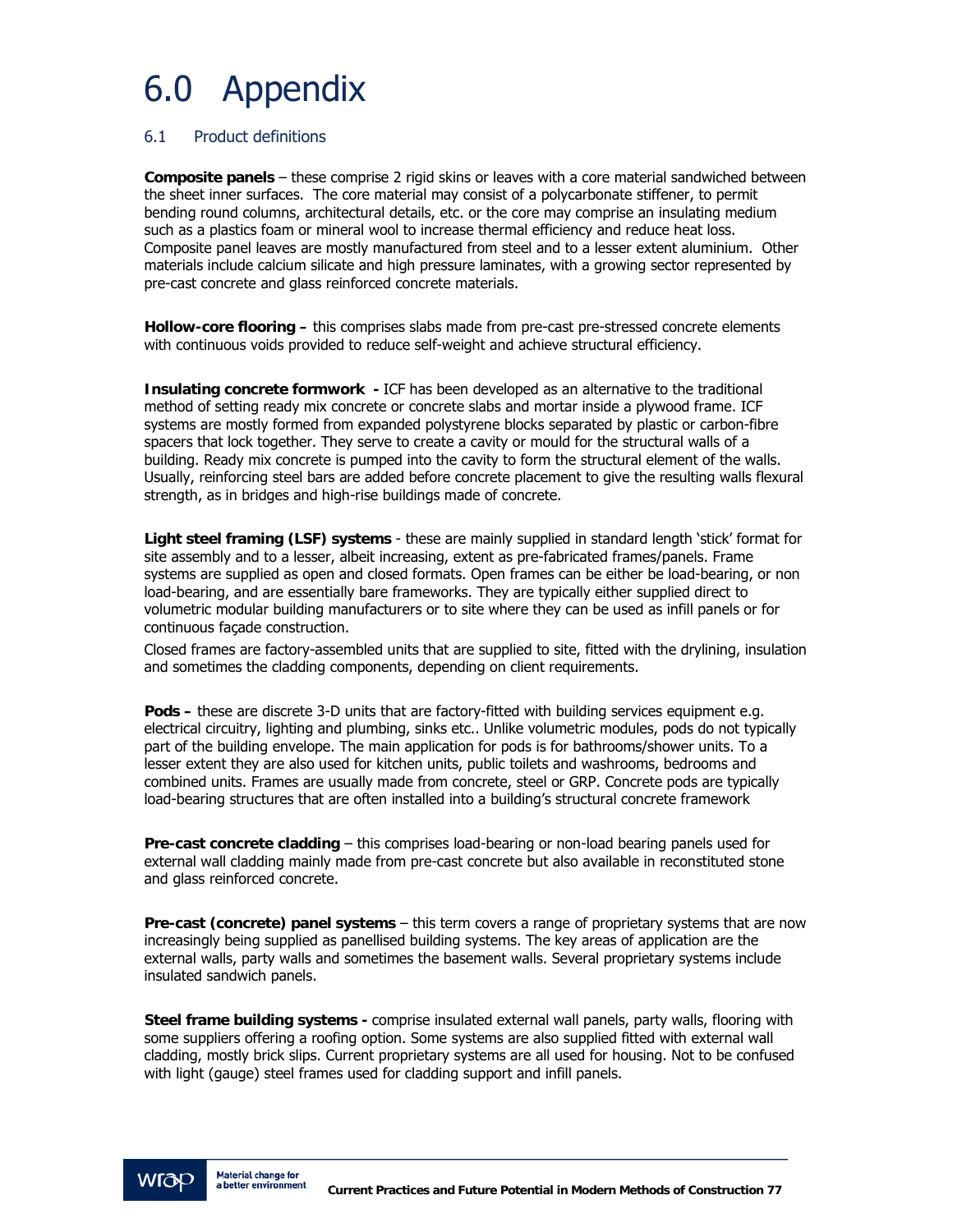**Structural insulated panels (SIPS**) – these are mostly, but not exclusively, oriented strand board (OSB) 'sandwich panels with cores of either expanded or extruded polystyrene (EPS) or polyurethane. Typically, panels and fabricated in factories and supplied in flatpack form to site. Being load-bearing structural products, SIPS are used to construct the external walls, party walls, flooring and roofing.

**Structural insulated roofing panels (SIRPs) –** pre-fabricated roof systems comprising insulated roof panels and the structural timber elements.

**Thin Joint Masonry –** this comprises aircrete blocks with tight tolerances and a specially developed mortar that is used in smaller quantities than standard mortar and dries much more quickly

**Timber frame systems** - the most commonly specified systems are open-frame comprising softwood vertical studs and horizontal rails, trussed rafters, wood-based panel sheathing, plasterboard lining and an external breather membrane. Ground floors can be of concrete or timber. Intermediate floors are of timber joists or prefabricated panels. Thermal insulation, internal vapour control membrane and lining are all installed on site.

Closed panel systems comprise the same components used with open frame systems but the addition of pre-installed insulation, protective membranes, linings and external joinery. Some top-end of the market systems also include the buildings services elements.

**Tunnel form construction** - a new form of MMC in the UK, specifically used for the construction of large-scale cellular buildings. Key end-use applications include student accommodation, standardised apartment blocks and terraced housing, prisons, hotels and barracks. It is essentially a formwork system that allows contractors to mould on-site the external wall, floor slabs and party wall elements simultaneously. They are particularly well suited to high-rise buildings of up to 40+ storeys and are commonly used in conjunction with other types of prefabricated elements such as pods and pre-cast cladding.

**Volumetric modular buildings** - off-site manufactured, fully assembled 3-dimensional modules, which are either used as 'standalone' units or are combined, by linking on-site, to form a complex of units, or alternatively to form a modular building, consisting of several linked and stacked units or modules with appropriate cladding features.